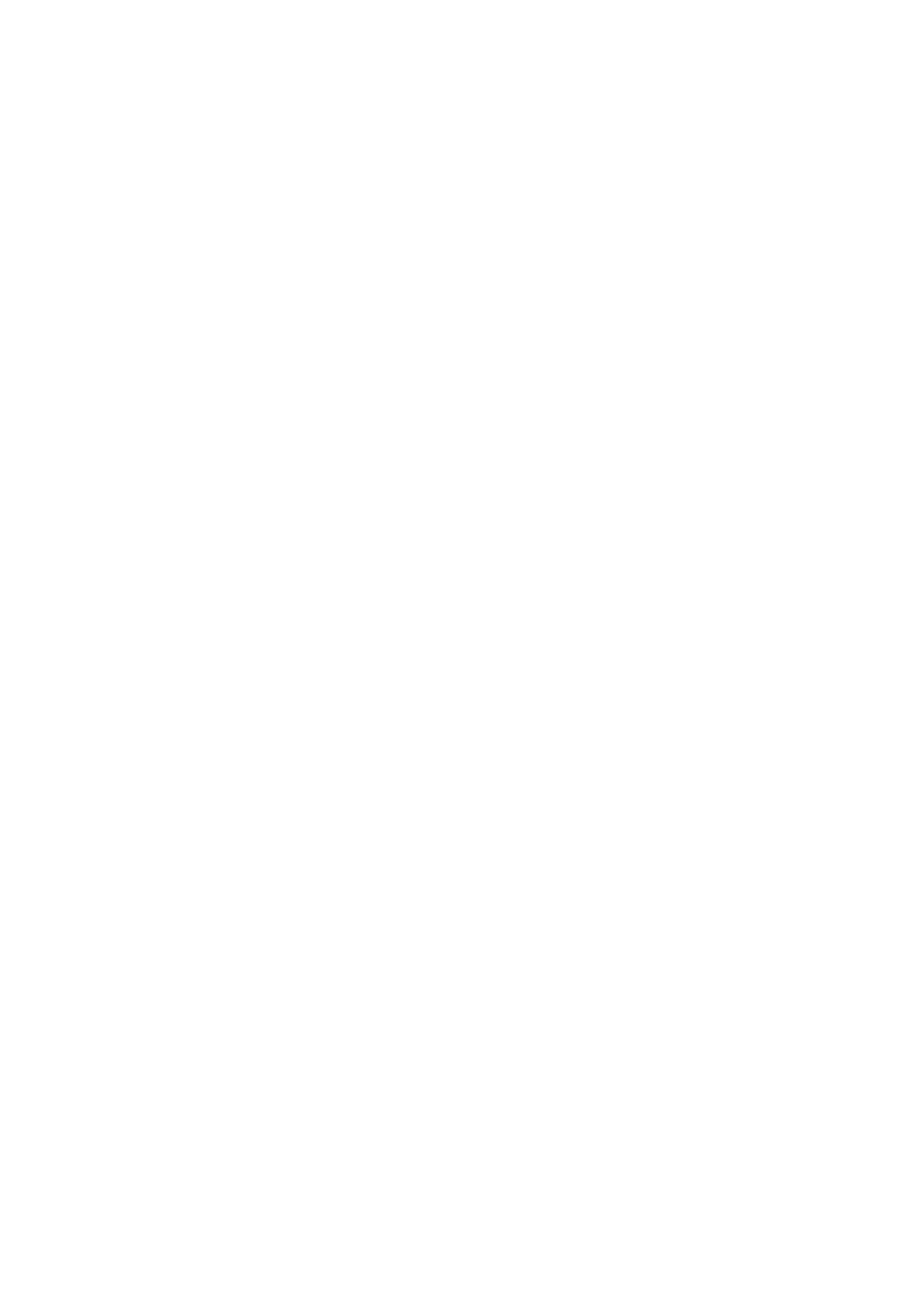## **Contents**

## **Executive Committee Business**

| Child Support and Claims and Payments (Miscellaneous Amendments and Change to the |  |
|-----------------------------------------------------------------------------------|--|
| <b>Committee Business</b>                                                         |  |
|                                                                                   |  |
| <b>Private Members' Business</b>                                                  |  |
|                                                                                   |  |
| <b>Oral Answers to Questions</b>                                                  |  |
|                                                                                   |  |
|                                                                                   |  |
| <b>Private Members' Business</b>                                                  |  |
|                                                                                   |  |
|                                                                                   |  |

Suggested amendments or corrections will be considered by the Editor.

They should be sent to: The Editor of Debates, Room 248, Parliament Buildings, Belfast BT4 3XX. Tel: 028 9052 1135 · e-mail: simon.burrowes@niassembly.gov.uk

to arrive not later than two weeks after publication of this report.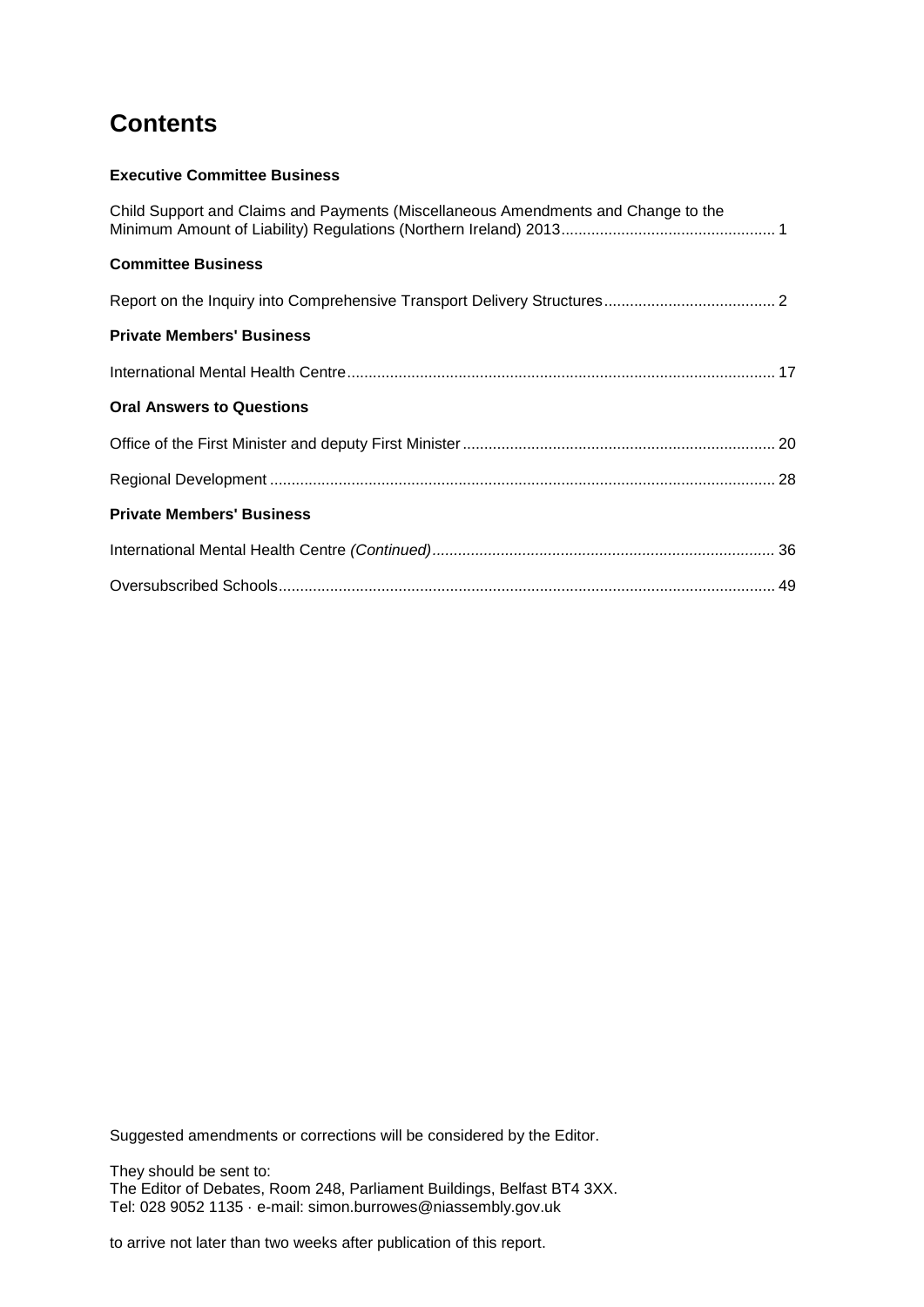## Assembly Members

Agnew, Steven (North Down) McAleer, Declan (West Tyrone) Allister, Jim (North Antrim) and McCallister, John (South Down) Anderson, Sydney (Upper Bann) McCann, Fra (West Belfast) Attwood, Alex (West Belfast) McCann, Ms Jennifer (West Belfast) Beggs, Roy (East Antrim) McCarthy, Kieran (Strangford) Bell, Jonathan (Strangford) and McCartney, Raymond (Foyle) Boylan, Cathal (Newry and Armagh) McCausland, Nelson (North Belfast) Boyle, Ms Michaela (West Tyrone) McClarty, David (East Londonderry) Bradley, Dominic (Newry and Armagh) McCorley, Ms Rosaleen (West Belfast) Bradley, Ms Paula (North Belfast) McCrea, Basil (Lagan Valley) Brady, Mickey (Newry and Armagh) McCrea, Ian (Mid Ulster) Brown, Ms Pam (South Antrim) and McDonnell, Alasdair (South Belfast) Buchanan, Thomas (West Tyrone) McElduff, Barry (West Tyrone) Campbell, Gregory (East Londonderry) McGimpsey, Michael (South Belfast) Clarke, Trevor (South Antrim) and McGlone, Patsy (Mid Ulster) Cochrane, Mrs Judith (East Belfast) McGuinness, Martin (Mid Ulster) Copeland, Michael (East Belfast) McIlveen, David (North Antrim) Craig, Jonathan (Lagan Valley) McIlveen, Miss Michelle (Strangford) Cree, Leslie (North Down) McKay, Daithí (North Antrim) Dallat, John (East Londonderry) McKevitt, Mrs Karen (South Down) Dickson, Stewart (East Antrim) McKinney, Fearghal (South Belfast) Dobson, Mrs Jo-Anne (Upper Bann) McLaughlin, Ms Maeve (Foyle) Douglas, Sammy (East Belfast) McLaughlin, Mitchel (South Antrim) Dunne, Gordon (North Down) McMullan, Oliver (East Antrim) Durkan, Mark (Foyle) **McNarry, David (Strangford)** McNarry, David (Strangford) Easton, Alex (North Down) The McQuillan, Adrian (East Londonderry) Eastwood, Colum (Foyle) **Maginness, Alban (North Belfast)** Maginness, Alban (North Belfast) Elliott, Tom (Fermanagh and South Tyrone) Maskey, Alex (South Belfast) Farry, Stephen (North Down) Milne, Ian (Mid Ulster) Flanagan, Phil (Fermanagh and South Tyrone) Moutray, Stephen (Upper Bann) Ford, David (South Antrim) Nesbitt, Mike (Strangford) Foster, Mrs Arlene (Fermanagh and South Tyrone) Newton, Robin (East Belfast) Frew, Paul (North Antrim) Ní Chuilín, Ms Carál (North Belfast) Gardiner, Samuel (Upper Bann) Ó hOisín, Cathal (East Londonderry) Girvan, Paul (South Antrim) C'Dowd, John (Upper Bann) Givan, Paul (Lagan Valley) **O'Neill, Mrs Michelle (Mid Ulster)** O'Neill, Mrs Michelle (Mid Ulster) Hale, Mrs Brenda (Lagan Valley) Overend, Mrs Sandra (Mid Ulster) Hamilton, Simon (Strangford) entitled and the Poots, Edwin (Lagan Valley) Hay, William (Speaker) Ramsey, Pat (Foyle) Hazzard, Chris (South Down) Ramsey, Ms Sue (West Belfast) Hilditch, David (East Antrim) and Robinson, George (East Londonderry) Humphrey, William (North Belfast) Robinson, Peter (East Belfast) Hussey, Ross (West Tyrone) **Rogers**, Sean (South Down) Irwin, William (Newry and Armagh) Ross, Alastair (East Antrim) Kelly, Mrs Dolores (Upper Bann) Ruane, Ms Caitríona (South Down) Kelly, Gerry (North Belfast) Sheehan, Pat (West Belfast) Kennedy, Danny (Newry and Armagh) Spratt, Jimmy (South Belfast) Kinahan, Danny (South Antrim) Storey, Mervyn (North Antrim) Lo, Ms Anna (South Belfast) **Swann, Robin (North Antrim)** Swann, Robin (North Antrim) Lunn, Trevor (Lagan Valley) Weir, Peter (North Down) Lynch, Seán (Fermanagh and South Tyrone) Wells, Jim (South Down) Lyttle, Chris (East Belfast) **Wilson, Sammy (East Antrim)** 

Byrne, Joe (West Tyrone) The McGahan, Ms Bronwyn (Fermanagh and South Tyrone) Fearon, Ms Megan (Newry and Armagh) Morrow, The Lord (Fermanagh and South Tyrone)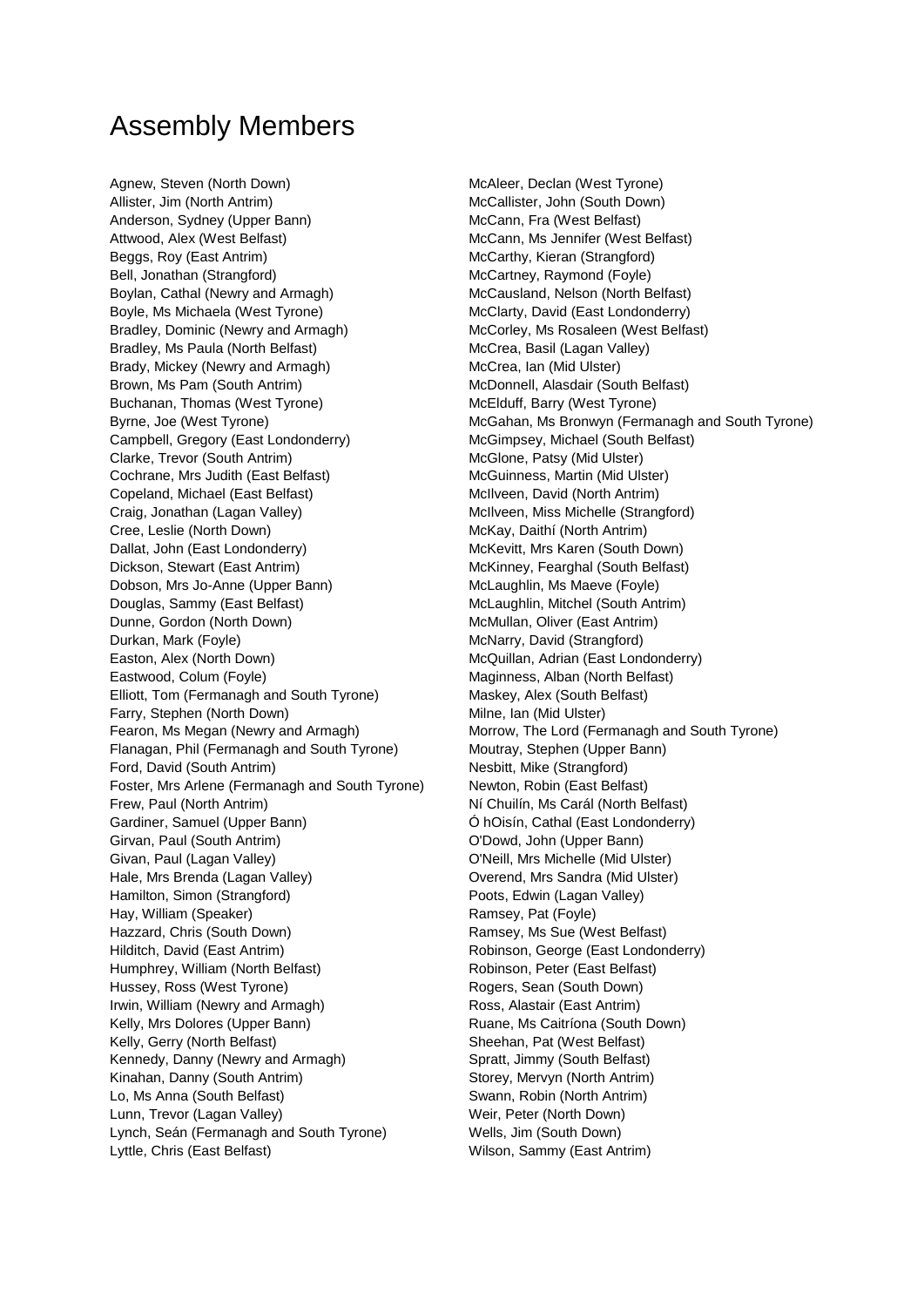## **Northern Ireland Assembly**

Monday 4 November 2013

*The Assembly met at 12.00 noon (Mr Speaker in the Chair).*

*Members observed two minutes' silence.*

## **Executive Committee Business**

## **Child Support and Claims and Payments (Miscellaneous Amendments and Change to the Minimum Amount of Liability) Regulations (Northern Ireland) 2013**

**Mr McCausland (The Minister for Social Development):** I beg to move

*That the Child Support and Claims and Payments (Miscellaneous Amendments and Change to the Minimum Amount of Liability) Regulations (Northern Ireland) 2013 be approved.*

The regulations are made under the Child Support (Northern Ireland) Order 1991 and the Social Security Administration (Northern Ireland) Act 1992. The regulations make consequential amendments to various statutes arising from the increase to the flat rate of child support maintenance from £5 to £7. The regulations also make a number of amendments relating to the rules for the calculation of child support maintenance and variations.

I will briefly outline the purpose of the regulations. The minimum amount of liability, commonly known as the flat rate of child support maintenance, is the amount of maintenance a non-resident parent — that is, a parent whose children are not living with them — is liable to pay if they have a weekly income of £100 or less or they are in receipt of certain benefits. It is intended that the flat rate will increase from £5 to £7 later this month when the new 2012 child maintenance scheme is opened to all applicants.

The main policy intention of the regulations is to restore the flat rate to its 2003 real value. At £7, the increased flat rate will be broadly the same as when it was first introduced. For

example, when the flat rate was introduced in 2003, £5 represented 9% of the benefit of a single person over 25 on jobseeker's allowance. The annual uprating of benefits means that that same £5 represents just 7% of the benefit of a single person over 25 on jobseeker's allowance. A flat rate of £7 represents 10% of the benefit of a single person over 25 on jobseeker's allowance, thereby restoring the value of the 2003 flat rate. The proposed flat rate increase will also amend the percentages applied to the reduced rate of child support maintenance that is payable if the non-resident parent has an income of less than £200 but more than £100. This means that the maintenance liability of parents on the reduced rate will rise to ensure a smooth increase in liabilities between the flat rate and the basic rate, which is used for parents earning £200 or more.

The regulations make miscellaneous amendments to variations. Variations are the rules that allow for a deviation from the usual child maintenance calculation rules in certain limited circumstances. A variation could increase or decrease a child maintenance liability. For example, if a parent receives unearned income from property, savings and investments, or casual earnings, that could increase their liability. On the other hand, if the parent incurs special expenses, such as the cost of travelling to see a child, that could reduce the liability. The changes in the regulations affect only those variations that increase liability.

The proposed changes will allow my Department to determine unearned income by reference to information supplied by the parent on the most recent tax year. That option will be utilised only where information cannot be obtained from Her Majesty's Revenue and Customs. This change will allow for a more efficient means of obtaining reliable information on unearned income and will, therefore, provide a more accurate maintenance calculation that will be fairer to and better for the children. In addition, the amendments will clarify that, even when a variation is agreed, the resulting maintenance calculation cannot be less than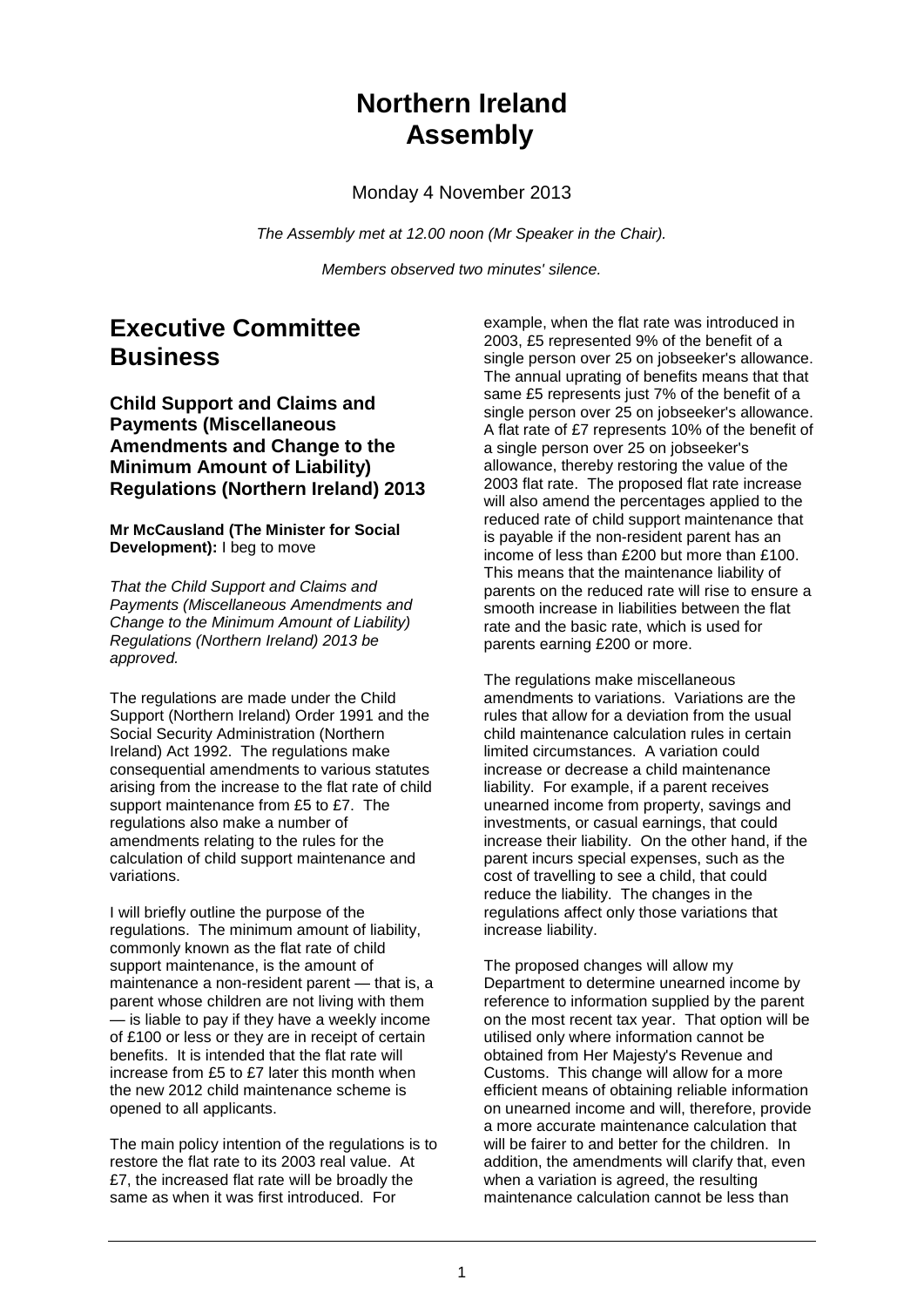the flat rate. This will maintain a balance between reducing liability to take account of special expenses and ensuring that children continue to benefit from some financial support. A non-resident parent on the flat rate cannot apply for a special expenses variation.

The regulations will ensure an appropriate increase in the amount of maintenance that flows to children. They will also provide for a more efficient and accurate variations regime.

#### **Mr Maskey (The Chairperson of the Committee for Social Development):** Go raibh maith agat, a Cheann Comhairle. I take this opportunity to apologise to the House for failing to be in my place to ask a topical question two weeks ago. Thank you for your indulgence.

At its meeting on 27 June 2013, and subsequently at its meeting on 12 September, the Committee considered the SL1 pertaining to the statutory rule. As the Minister indicated, the regulations will come into operation on 25 November 2013, and we are being asked to approve that. The Committee has confirmed its support for the regulations and asks the House to do likewise.

**Mr McCausland:** I am pleased that there was consensus at the Social Development Committee. I thank the Chair and his colleagues on the Committee for the positive way in which they have dealt with this.

The regulations mainly deal with the increase of the flat rate from £5 to £7. They will provide for a more efficient and accurate variations regime. I commend the motion to the House.

*Question put and agreed to.*

### *Resolved:*

*That the Child Support and Claims and Payments (Miscellaneous Amendments and Change to the Minimum Amount of Liability) Regulations (Northern Ireland) 2013 be approved.*

## **Committee Business**

## **Report on the Inquiry into Comprehensive Transport Delivery Structures**

**Mr Speaker:** The Business Committee has agreed to allow up to one hour and 30 minutes for the debate. The proposer of the motion will have 15 minutes in which to propose and 15 minutes in which to make a winding-up speech. All other Members who are called to speak will have five minutes.

#### **Mr Spratt (The Chairperson of the Committee for Regional Development):** I beg to move

*That this Assembly approves the report of the Committee for Regional Development on its Inquiry into Comprehensive Transport Delivery Structures; and calls on the Minister for Regional Development, in conjunction with the relevant bodies, to implement the recommendations.*

At the outset, I want to condemn whoever was responsible for leaking the draft report to the press. It was discourteous to the House, to Members of the Assembly, to the Committee and to the witnesses who gave of their time to contribute to the inquiry. Importantly, Mr Speaker, they have shown total disregard and contempt towards the employees of Translink, who have had to endure the rumour and innuendo arising from the inaccurate reporting of the leaked document, and who have been told that their jobs are on the line because the Committee wants to privatise the services that they provide. I want to nail that spurious accusation. At no time during the inquiry or in the reporting of the Committee findings and recommendations have I, the Deputy Chair or the Committee called for Translink to be privatised. The words "privatise" or "privatisation" do not appear in the body of the Committee report for the simple reason that they were not used. They have been used mainly by the press, not the Committee. I will, therefore, clarify what the Committee actually said and do so in the forum in which it should have been done in the first place — this House.

Paragraphs 36 to 48 set out the Committee logic in calling for more competition in the delivery of public transport. Those paragraphs state very clearly that the 1967 and 2011 Transport Acts state that the Northern Ireland Transport Holding Company provides most of the public transport requirement. The Acts do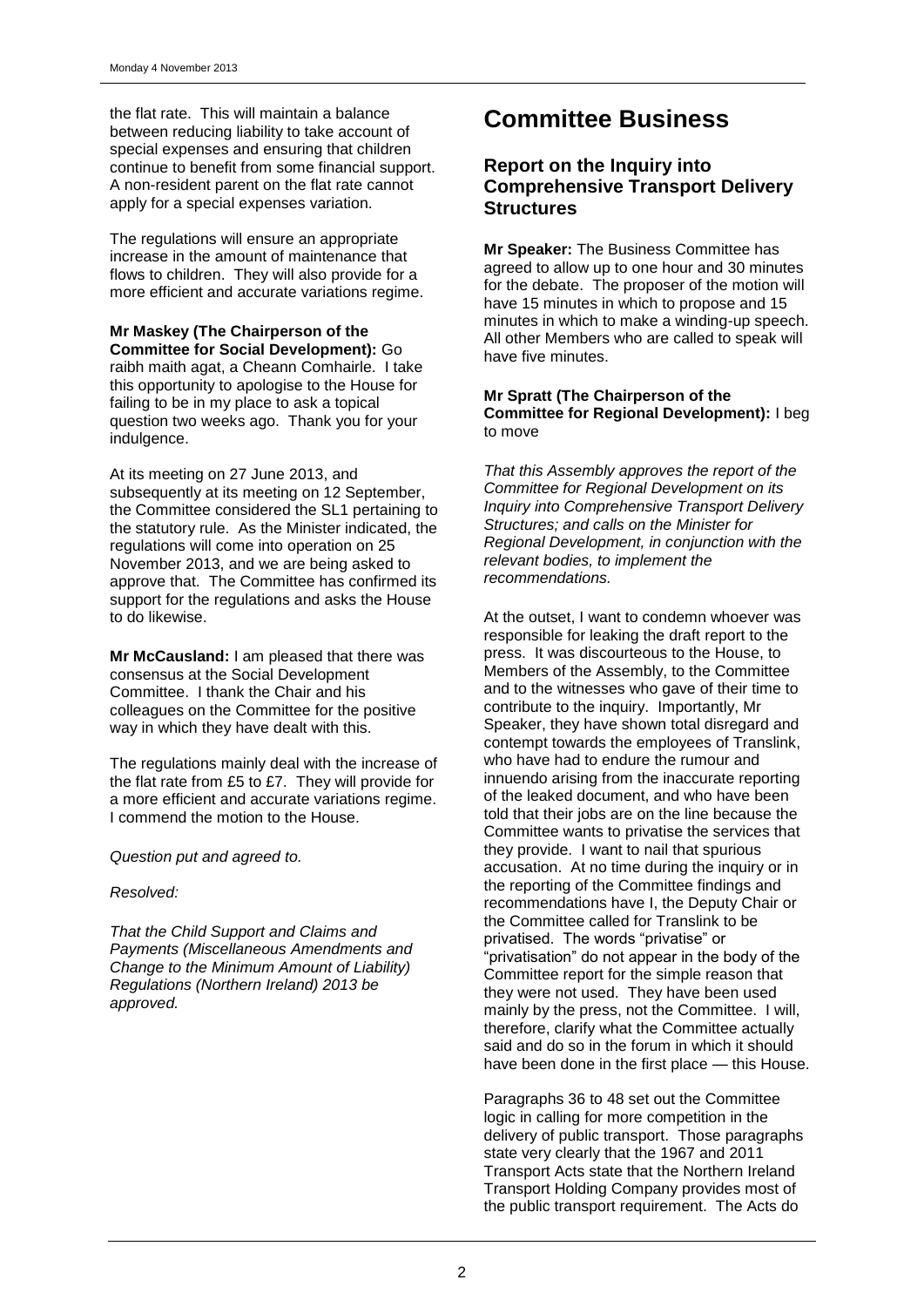not, however, state that all public transport should be provided by the holding company. Indeed, the 2011 Act specifically endorses the concept of competition, in that it allows for new service delivery arrangements to contract with public transport operators. The Department for Regional Development (DRD) sat in front of the Committee on many occasions and cited the fact that competition is permissible under the legislation. The Department's publications, in the guise of its strategic business case, stated:

*―Research conducted for the European Commission suggests that the introduction of competition can generate cost savings of 10–20% when only minimal restructuring of the industry is required. Savings of 35% or more have been achieved where greater restructuring was required.‖*

The public transport reform consultation summary document sought to maximise:

*"efficiency and value for money through the use of benchmarking, continuous improvement of services and, where necessary, competitive tendering for some transport services."*

The Committee undertook study visits to Dublin, Glasgow and Arnhem, where it experienced at first hand the positive effects of regulated competition in systems that saw the likes of community transport organisations freed from the shackles of inane and outdated licensing regulations similar to ours and playing an integral part in securing jobs in public transport services by linking more people to the core networks, thus creating more demand. In Dublin, the Luas system is franchised to a private operator but regulated by government.

We have the legislation in place, a Department that repeatedly heralds the potential for competition and examples of positive competitive provision being applied daily in an efficient and effective manner. How does the Department deliver against its legislation and its strategic business case? It awards Translink a 10-year contract that will run into hundreds of millions of pounds and, on top of that, promises it a lucrative contract to deliver Belfast rapid transit. Where is the opportunity for competition in that? Where is the drive to effect meaningful efficiency? It is nowhere, because the Department has taken the easy option. It had the opportunity to make a real difference but, I suggest, chickened out for convenience sake.

**12.15 pm**

Yes, the Committee has called for competition. Yes, we have suggested that a means of doing that is to bundle together routes, profitable and unprofitable, and offer them to the market, a market in which Translink is protected by law and is secure in the knowledge that it is guaranteed the majority or most of the provision. That would be a competitive market, not a monopoly or a privatised market. The Committee believes that this, either through franchising or competitive tendering, is the best way to effect real and meaningful efficiencies in Translink to the benefit of the users of these services.

I move on to a further example of the Department saying one thing and then doing something totally different. I refer to Transport Northern Ireland. At the Committee Stage of the 2011 Transport Bill, the Department came to the previous Committee and proclaimed:

*"The main new element in that structure is the agency, which will be a part of DRD and will be responsible to the Minister and the Assembly for the delivery of the proposed transport functions."*

The establishment of an executive agency within DRD was considered to be fundamental to the success of public transport reform proposals. The outline business case for public transport reform stated that the agency would result in benefits such as efficiency and improved service. It envisaged:

*"a single client body with expertise in the specification of integrated transport services and facilities, and in procurement and contract management ... to achieve and sustain the best possible value for money over the long term".*

The Department emphasised that it would be an independent body that would bring stakeholders together. Importantly, the proposed agency model was consulted on and agreed to by the previous Minister, the Department and the key stakeholders. However, and for reasons that I hope the Minister will explain, that is not what we have. The Minister chose to go against the advice that his officials provided to his predecessor and ignore the approach agreed by his Department and the very stakeholders that the agency was supposed to try to bring together. The Minister chose to disregard the model presented to the previous Committee and the House during the passing of the 2011 Transport Act.

Instead, we have Roads Service with a few other bits and pieces of policy bolted on and a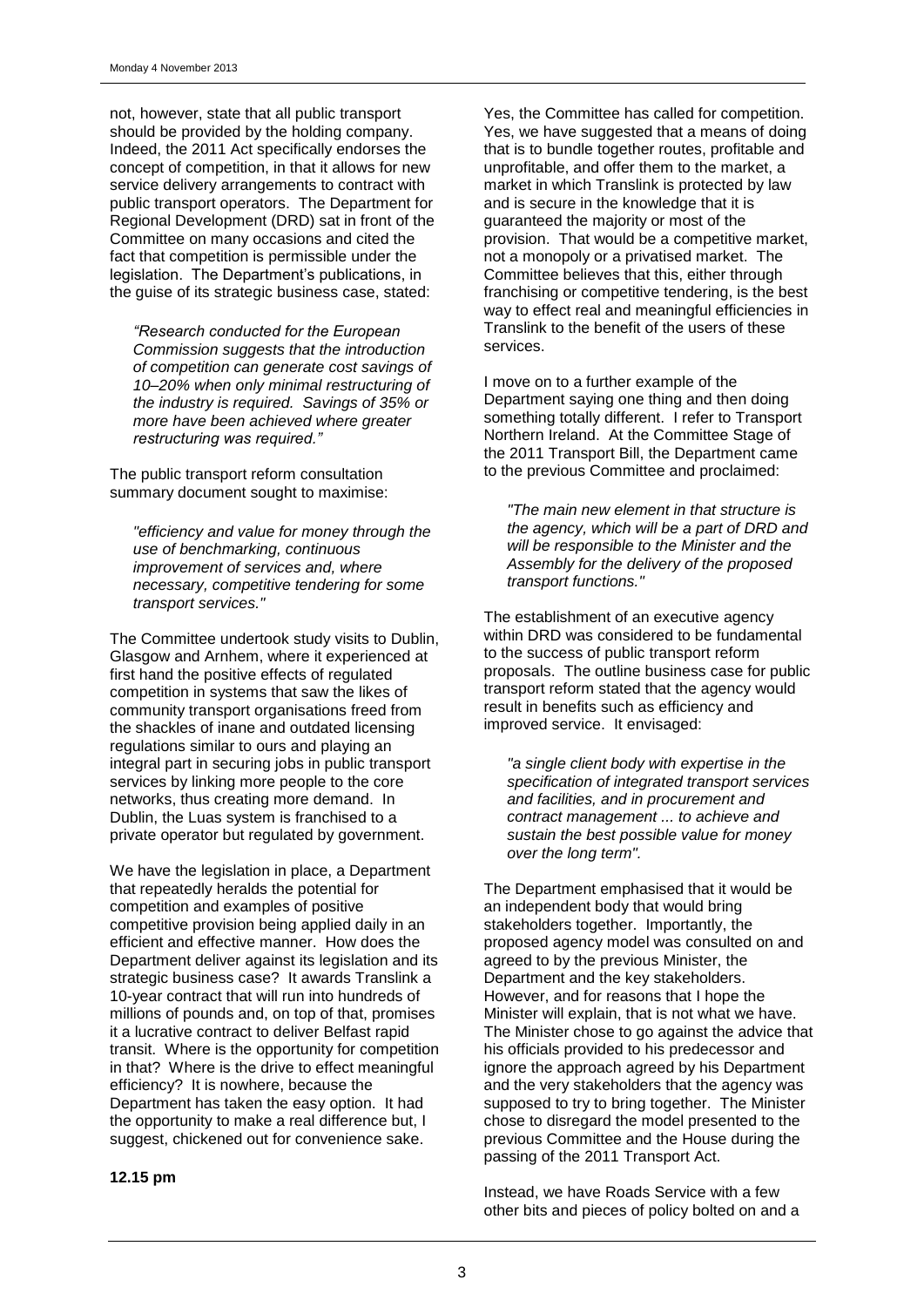new name, Transport Northern Ireland. The Minister might say that it is something completely different, but the reality is that it is still Roads Service. It does not have the experience or expertise that is necessary. Its ethos and branding do not give hope that it will champion public transport. It does not provide the clarity of role and function to which stakeholders attached so much importance during the consultation. It does not provide the coordination and integration that is necessary. It fails to rectify the conflicting anomaly whereby the Minister is the public owner, policymaker and part regulator of public transport in Northern Ireland.

The Committee is in agreement that the new Transport Northern Ireland model falls significantly short of the proposed and agreed agency model. Having stressed the need for any new body to be independent, the Department, without consultation, has now implemented a model that fails to provide the independence claimed for the agency model. The Committee is also in agreement that the revised arrangements are not consistent with the goal of maximising the efficient and effective delivery of public transport legislative and policy objectives.

The Committee has recommended, therefore, that the Minister and the Department revert to the agreed agency model as described during the public transport reform process and presented to the Northern Ireland Assembly and the previous Committee for Regional Development during the passing of the Transport Act (Northern Ireland) 2011.

In addition, we made suggestions about the skill sets that would be required to effectively challenge the Northern Ireland Transport Holding Company and Translink.

I will now turn to governance in the holding company and Translink. As I indicated, the Transport Act (Northern Ireland) 1967 established the Northern Ireland Transport Holding Company as a public authority charged with the delivery of public transport services. The holding company delivers on that responsibility through three subsidiary companies — Northern Ireland Rail, Citybus, which is branded as Metro, and Ulsterbus under the overall brand name of Translink. The chairmanship of the holding company is a nonexecutive position appointed by government and, like the other directors, is appointed for a renewable term of three years. The group chief executive and chief operating officer of the subsidiary companies are also members of the holding company board.

The Committee is not content that the current holding company structure is fit for purpose in delivering a modern, integrated public transport service. Conclusions that were formed during the public transport reform process indicated that there was a distinct lack of clarity about the holding company's relationship with the Department, its three subsidiary companies and its other commercial concerns. The Committee is also concerned that the group chief executive and chief operating officer sit as board members and that, despite significant investment since devolution in 2007, the Northern Ireland Audit Office does not have access to the holding company or Translink accounts or those of the subsidiary companies.

We have recommended, therefore, that the Minister commission an urgent and fundamental review of the holding company structures against requirements of existing and developing EU transport regulations, the Programme for Government and the investment strategy for Northern Ireland commitments, as well as 'Ensuring a Sustainable Transport Future: A New Approach to Regional Transportation', to ensure that it is the most efficient and effective model to meet Northern Ireland's future public transport requirements. In addition, we are agreed that, as an additional layer of scrutiny, the group chief executive and chief operating officer cease to be full members of the board of the holding company, instead leaving themselves accountable to the board for operational matters. The Committee is agreed that, given the significant levels of public grant and subsidy to the holding company and Translink, the Minister should assess the legislative considerations that need to be put in place to allow the Audit Office full access to the holding company accounts and to those of the three subsidiary companies.

In undertaking the inquiry, the Committee hoped that it might unravel some of the common misunderstandings about the governance of Translink, in particular its relationship with the Department and the operation of the three subsidiary companies. We also wanted to see whether those structures were fit for purpose in delivering modern, integrated transport. Significantly, the conclusion that the Committee reached does not match the aspirations that were expressed at the outset of the inquiry. The Committee believes that the relationship between the Department, the holding company and Translink, often described by Members as "cosy", is not sufficiently challenging, due to the departmental governance model and the absence of relevant and key experience and expertise in the Department.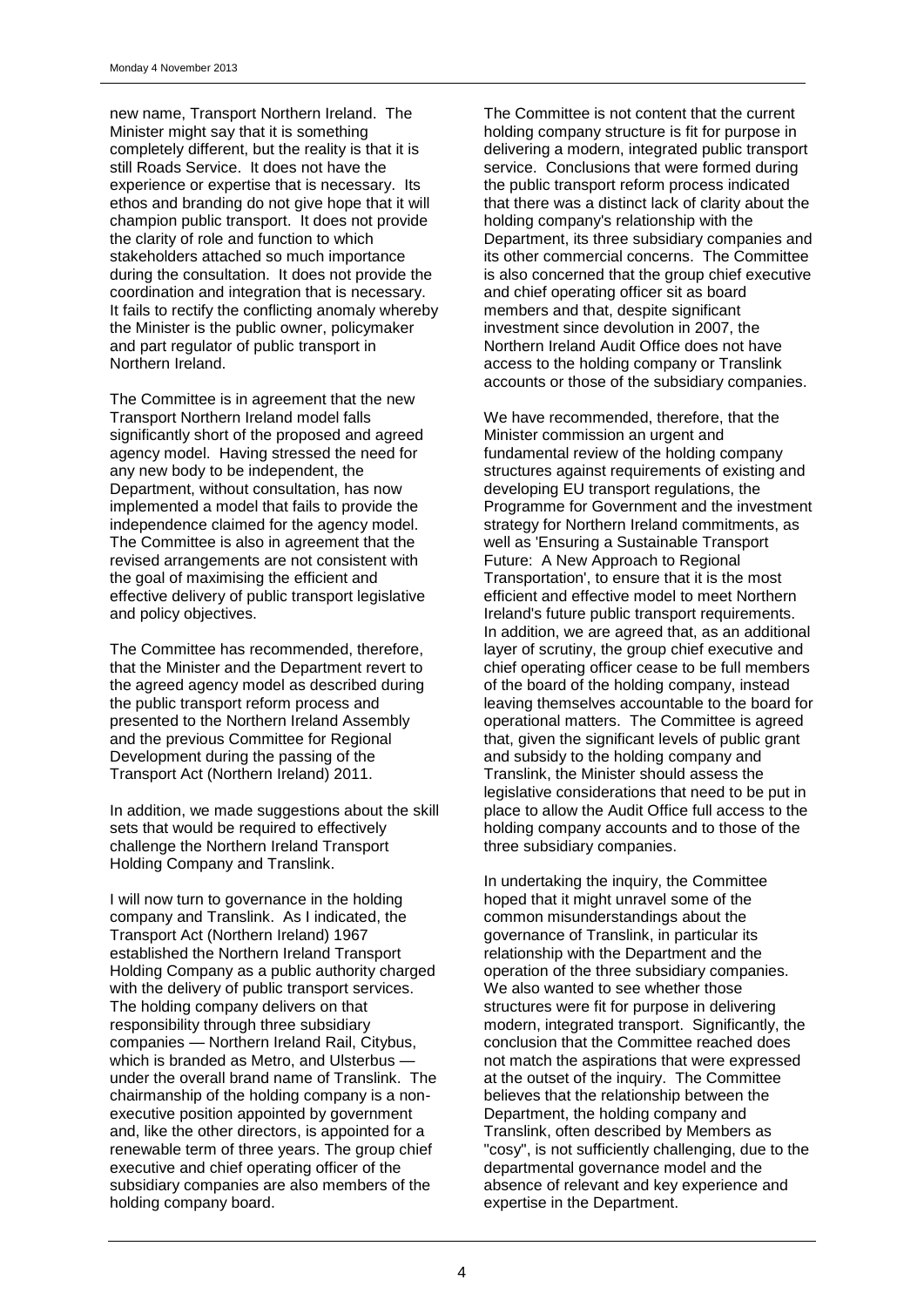We are not content that the proposed service level agreement meets with the requirement for a public service contract as defined in European regulations. That could leave the Department open to infraction proceedings. We are also opposed to the automatic renewal and award of contracts, which limits competition and disincentivises the effective delivery of transport in Northern Ireland.

The Committee welcomes the opportunity to debate the issue in the House today, as it is the proper place. I move the motion.

**Mr Lynch:** Go raibh maith agat, a Cheann Comhairle. First, I welcome the review. I want to echo the Chair's words and deal with the media reporting earlier this summer on the recommendations.

Reports were not only misleading but misrepresented the Committee's position. At no time did the Committee, as the Chair said, agree to a privatisation of our transport system. The terms of reference set out by the Committee have clear objectives for improving transport solutions for all of society.

It is time to review the public transport system and who delivers it, to maximise the organisation and delivery structures and to improve efficiencies. Nowhere in the terms of reference was the concept of privatisation mentioned. In the 21st century, public transport should be people's first choice, not their last resort.

Our public transport legislation is outdated: it is over 40 years since the last major review. The recommendations, if implemented, will ensure the provision of a customer-focused, highquality and integrated public transport system that will put a greater focus on delivery and efficiency and on the provision of affordable services that are responsive to local needs.

Public transport should continue to operate within a regulated system, and Translink, the publicly owned transport operator, must remain the main provider of public transport. However, procurement needs to take into account alternative providers, including taxi firms and community transport. I am talking about transport providers that provide not-for-profit services.

Until the public transport network is tendered, we will remain within the constraints of a system installed many years ago. For example, community transport providers are excluded because of the current tendering conditions. Another example of where tendering could be

opened up is for the West Belfast Taxi Association: the link routes in the west of the city from the new rapid transport system will hopefully be in operation in the next couple of years.

The public transport reform document of 2009 stated that there should be a new organisation and new governance arrangements involved in the setting-up of a new departmental public transport agency. That agency would be responsible for specifying service requirements and securing provision for public transport operators who would deliver the service. In my opinion, that would be the best model to follow to enable the implementation of the reforms needed and to ensure that improvements continue over the long term.

Sinn Féin is against any proposals that will break up and privatise the public transport system. Doing so would devastate a system that has escaped the ravages endured by sectors elsewhere. Privatising or selling off profitable routes, and practices geared to the interests of competing companies rather than the customer, would be to the detriment of isolated, dependent and at-risk groups. Private sector operators will prioritise the acquisition of lucrative routes and seek to restrain scheduling in unprofitable periods. That is not the way to go.

That having been said, we recognise that there are major difficulties associated with the current management of Translink. In particular, there is a real lack of accountability and transparency.

**Mr Dallat:** I welcome the report. I take the opportunity to pay tribute to the men and women who have manned our public services for the past 40 years. That is part of a proud heritage that every single member of the Committee acknowledges. No member of the Committee would want to do anything to undermine the courage of those people who, in carrying out their duties, have had their buses, and at one time trains, burned, and so on. Even today they are still running risks.

The report is a statutory requirement of the Committee: it is our duty to publish it. I hope that the report has a fair wind and is tracked to ensure that the recommendations contained in it are debated and addressed. I think that that is fair.

#### **12.30 pm**

Thanks to new investment, technology and communication systems, public transport has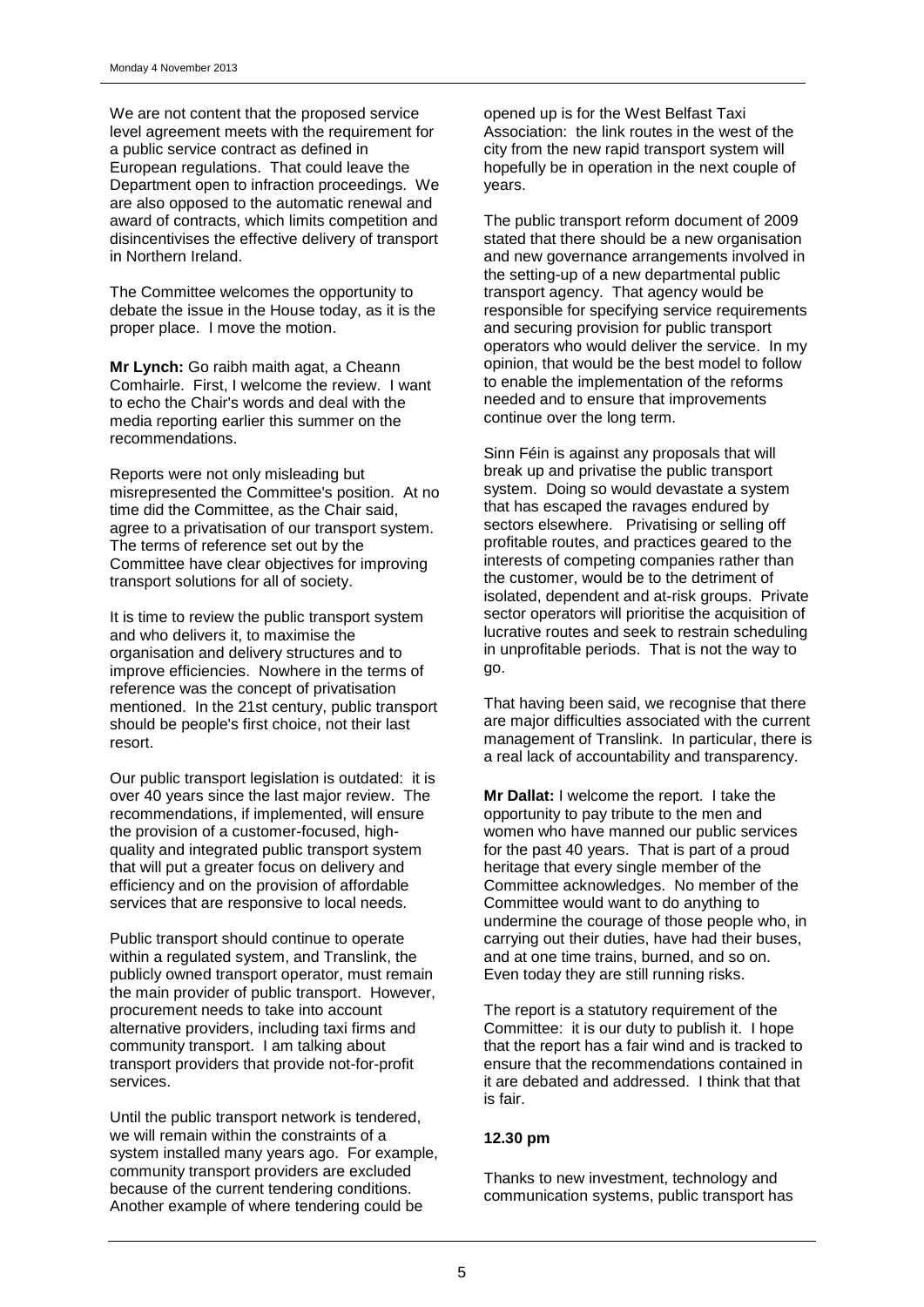improved immensely, but has it met the new challenges? Has it put all of that new technology to best use to ensure that the people who use our public transport can use it more often and more efficiently? I believe that the answer is no, not because of the men and women I have referred to who drive the buses and trains, but because senior management has not matched what is available.

Where new investment has been made in public transport, the results have been remarkable. I make no apology for, yet again, singling out the Belfast/Derry railway, which, today, is carrying more passengers than the Belfast/Dublin Enterprise, which, in itself, is a tremendous public service.

**Mrs D Kelly:** Will the Member give way?

**Mr Dallat:** I will indeed.

**Mrs D Kelly:** I am sure the Member will want to join me in putting on record that it was this Minister who ensured the viability and security into the future of that particular line.

**Mr Speaker:** The Member has an added minute.

**Mr Dallat:** Mr Speaker, I am fed up acknowledging the Minister on this one. I am now on to the bypass and the Derry railway station. Even today, the split in transport is 20:80: 20% into public transport and 80% into roads. I think that that needs to be seriously addressed.

The Assembly has made some good achievements. One of the best was the introduction of the senior citizens' passes. However, what good is a senior citizen's pass if public transport is not integrated? The Committee travelled to Cardiff, Glasgow and Dublin — some members even went to the Netherlands — to see how that could be best achieved. I am convinced that public transport can be made more attractive to many more people, particularly those senior citizens living in the rural areas that I represent who find that it is not much good if you cannot get to the main line stations or the bus terminus where the transport is.

The Chairman has covered a couple of the points that were causing concern to the staff. I am glad that he referred to two acts that ensure that public transport is largely provided by Translink and not by private enterprise. This study is not about privatising Translink; it is about ensuring that the £200 million that goes

into public transport every year is better invested for the people who use it.

The Assembly will produce reports that are controversial. Hopefully, we are not nodding dogs and that we can examine how best to use public money and track it from source to where it is spent. It is not only the Public Accounts Committee that has a responsibility for doing that. Every Committee has a responsibility to do it, and, in this case, the Department for Regional Development has done that.

The Committee certainly questioned a 10-year contract with Translink, because it is concerned that it would, yet again, stifle the opportunities that exist to develop integrated transport, not just through a little pilot scheme down in Dungannon, but across the whole of Northern Ireland. It is working successfully in Dublin, Cardiff, Glasgow and other places. Why not here? I know that people might be concerned that Translink does not get a 10-year contract; that in itself would cause instability in the industry. All of those things need to be addressed. Of course, they will be, because, hopefully, this report is the beginning of a process that will satisfy everyone, particularly the people who use public transport, whether they are young or old, and, most importantly, the people whom I began my speech on those who currently man it.

**Mr Speaker:** Time is almost gone.

#### **Mr Dallat:** Thank you.

**Mr Hussey:** I begin by apologising to the Chairperson of the Committee for Regional Development for not being here at the start of the debate. I support Mr Dallat's praise for those who worked for Translink during some of the most horrible times in our history and congratulate the Minister for Regional Development on the Belfast to Londonderry rail line. Mr Dallat was incorrect when he mentioned some other place — it is Belfast to Londonderry.

The inquiry was beneficial in that it provided a forum for discussion of the issues. One of the main points in the terms of reference was that the inquiry should shed some light on the legal and governance relationship between the Department for Regional Development and the Northern Ireland Transport Holding Company (NITHCo), better known as Translink. The relationship has often been subject to rumour, misunderstandings and ambiguity. The inquiry, at least, offered the opportunity to explore that, and I hope that it has done so. As a member of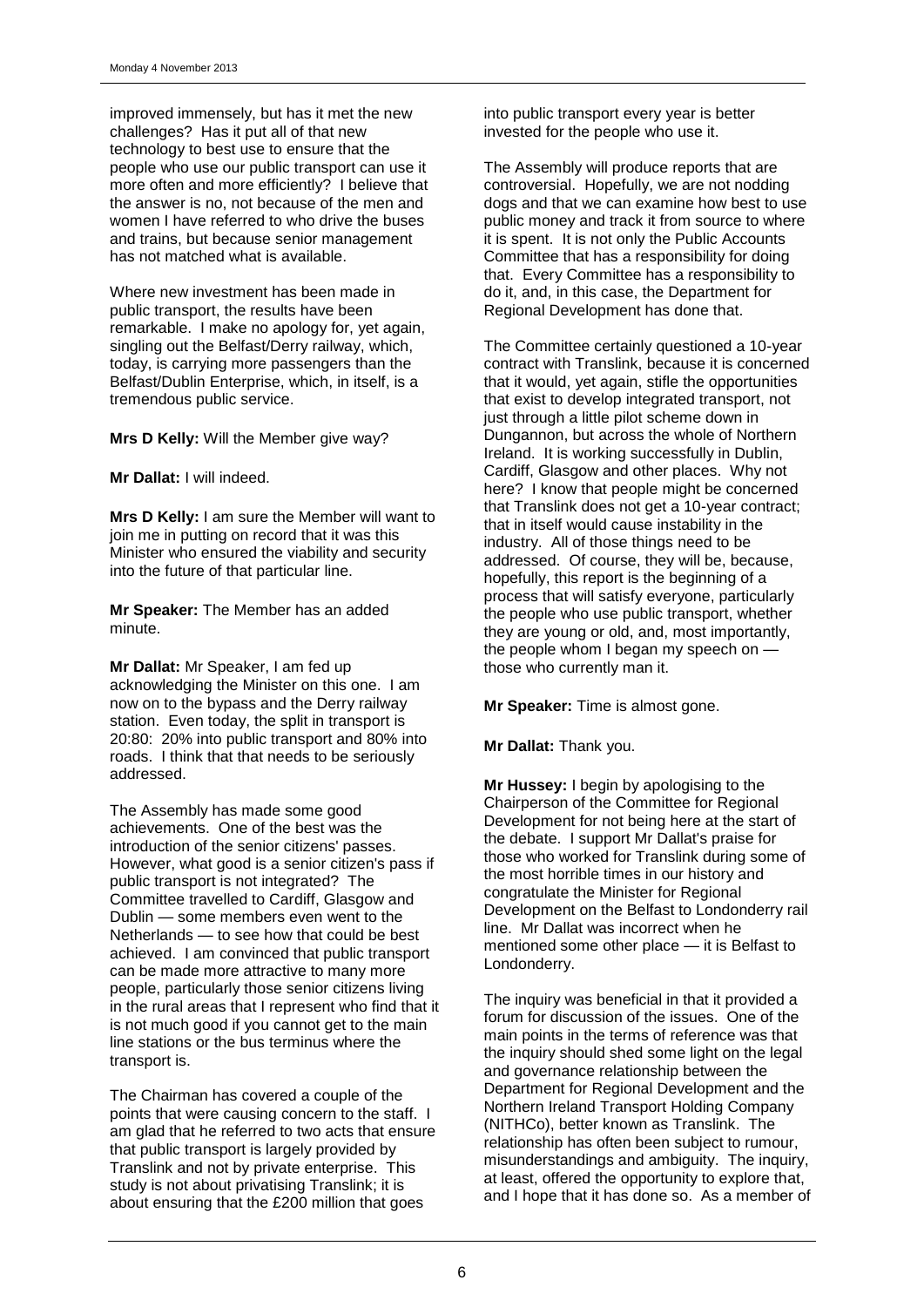the Committee for Regional Development, I welcomed the inquiry. Unsurprisingly, I am not as content with some of the report's recommendations as others.

The first recommendation raises the issue that the Minister for Regional Development is both a policymaker and part regulator of public transport. I accept that that may raise some procedural eyebrows but ask what the alternatives are. An agency model is certainly an idea, but I have concerns about the establishment of yet another almost arm'slength body that would obviously require its own administrative set-up costs. There may be issues with DRD holding direct responsibility for public transport, but my opinion, for what it is worth, is that it is better to have an Executive Minister who can be held directly accountable for it than not. We must also remember that administering public transport in Northern Ireland is no small task. Just last week, the newly published Northern Ireland road and rail transport statistics revealed that a weekly average of 1·38 million public bus passenger journeys were made in the April to June 2013 quarter.

The main recommendation on which I wish to focus is the report's fourth, which explicitly calls on the Department to offer private operators the opportunity to deliver our public transport requirement. I have major concerns about this recommendation, which I simply cannot support. It may be that Belfast and the larger towns would get away unscathed from such a development, but, in constituencies such as mine, services would, effectively, disappear overnight. It is a simple reality that rural routes are often not economically sustainable. Although I do not always support state subsidisation — that is a good word — the present situation allows Translink to absorb some losses on those rural routes by making a profit on those more fruitful. How would rural routes be protected in this proposed new model? In my opinion, they simply would not.

The inquiry managed to move the debate to the privatisation of Translink. I cannot support that, and I will look with interest at how other parties in the House respond on the issue.

**Mr Spratt:** Will the Member give way?

**Mr Hussey:** I would rather not at this moment, thank you. If I had to get up, I would not be able to get down again.

The inquiry was useful and raised a number of points worth further discussion. I thank the Committee staff for their usual dedication and

the important role that they played during the inquiry. Unfortunately, I cannot support the full report.

**Mr Dickson:** I also thank the Committee staff and Chair for the way in which the report was prepared. It was a very professional exercise indeed. I should also point out that I am no longer a member of the Committee, having been replaced by my colleague Mr Kieran McCarthy. However, I was very much involved in the formation of the inquiry and the investigations that took place.

I will pick out a number of the report's key recommendations. One concerns the agency model, and other Members referred to that. The Alliance Party firmly believes that the Department needs to look seriously at the issue of independence raised in the report. It has to answer questions about what exactly that body is, what it has been doing since it was established and what difference it has made. We received notification that it was coming into existence, but, as the report says, we were not consulted and have received no information about its activities since it was created.

Another recommendation in the report is that the Department should recruit qualified and experienced personnel, and the Committee requested information about the limited expertise in local transport planning, contract specification, performance and contract management, and fare regulation. We note the intention to procure an expert transport modelling and planning service, yet it is disappointing that that did not begin some time ago. How we are expected to have an efficient, effective and coordinated transport system with no transport planners in place is somewhat of a mystery, and it was a mystery to the Committee.

I support the Committee's call for investment in appropriately qualified and experienced personnel. I also call on the Transport Holding Company to afford employees appropriate opportunities to feed back into the system ways in which their organisation could be run better. In recent days, I have spoken to drivers, other Translink personnel and their trade unions, who shared their frustrations with me. They know the routes, the systems and their jobs, yet rarely is their advice on how improvements could be made taken into account. By and large, it is ignored.

It is also worth pointing out that we should completely debunk the notion that the report is anything to do with the privatisation of public transport in Northern Ireland. It is about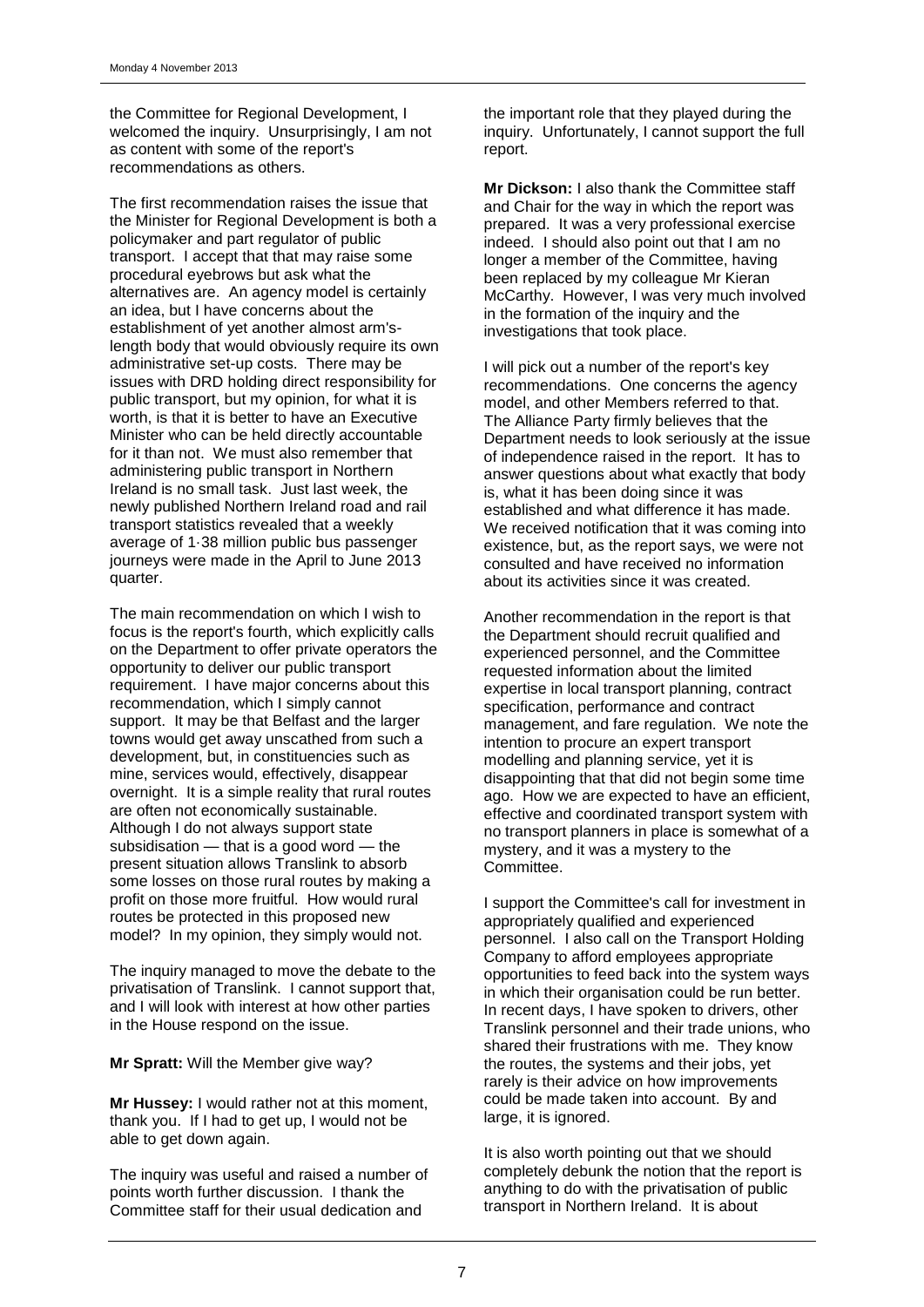providing appropriate competition and ensuring that Translink delivers the best possible public transport system for Northern Ireland.

The balance between public transport and roads has been referred to, and it has been mentioned that the split is somewhere in the region of 80:20. The recommendation in the report is to give a greater proportion to public transport, which is an argument that I made throughout my time on the Committee.

I am glad that the Committee is behind the report, because when I raised the imbalance with the former Finance Minister earlier this year, I was told not to complain because I support the upgrade of the A2. That was a poor response. This is a long-standing problem and little has been done to rectify it.

The Committee took evidence on the Programme for Government commitments on 12 December 2011. Concerns were expressed that only 14% of DRD's capital spending was allocated to public transport, when the regional transportation strategy states that there should be a 65:35 split between roads and public transport. The Minister will probably come back on that and say that more money has been allocated since then through monitoring rounds. However, our public transport network should not be thrown scraps from the tables of other Departments. There needs to be an increase through a long-term commitment, and that has to be demonstrated through an appropriate budget.

Considerably less is spent on public transport per person in Northern Ireland than anywhere else in the United Kingdom, and all too often it is sliced more than other areas when cuts are made. That is not to take away from the welcome investment in buses, trains and Wi-Fi in recent years, but, if we want to see a major shift towards sustainable transport, we need a serious policy that is backed by serious investment. Regrettably, for the report and those who compiled it —

#### **Mr Dallat:** Will the Member give way?

#### **Mr Dickson:** I will.

**Mr Dallat:** I know that the Member has left the Committee, but would he agree that, in his experience, a very good relationship has developed between the Committee, the Department and Translink that can only result in a better public transport service for those who want to use it.

**Mr Speaker:** The Member has an added minute.

**Mr Dickson:** Thank you. I wholeheartedly agree with Mr Dallat in that respect. If that relationship is built on, we will be able to deliver a quality public transport system, which will allow us to move into those rural and difficult-toget-at areas and allow people to connect to the public transport system. The Committee saw innovative ways in other places where that is being achieved.

The challenge is now to the Minister to take up the report. I encourage him to take the comments in the report that he may feel are critical and those that he may feel are positive and run with them. He should also work robustly with the Committee to deliver on the recommendations of a report that I genuinely believe has the potential to deliver a quality public transport system for everyone in Northern Ireland.

**Mr Easton:** The relationship between the Department and Translink is not sufficiently challenging due to the Department's governance model and the absence of relevant and key experience and expertise in the Department. Members are not content that the proposed service level agreements meet the requirement for a public sector contract that is defined in the regulations and feel that they could leave the Department open to infraction proceedings.

#### **12.45 pm**

I would recommend that the Minister and the Department revert to the agreed agency model as described during the public transport reform process and as presented to the Northern Ireland Assembly and the previous Committee for Regional Development during the passing of the Transport Act 2011. That would rectify the conflicting abnormalities, whereby the Minister is the public owner, policymaker and part regulator of public transport.

The Transport Act further protected the Translink position as a monopoly, ensuring that it would deliver most of the public transport requirements. That was presented as a defence by departmental officials on a number of occasions during the inquiry and the subsequent evidence sessions on the proposed new contract to Translink; namely, that the previous Committee and the House had passed the Transport Act. However, as previously stated, Members voted the Act through on the basis that an independent agency would be in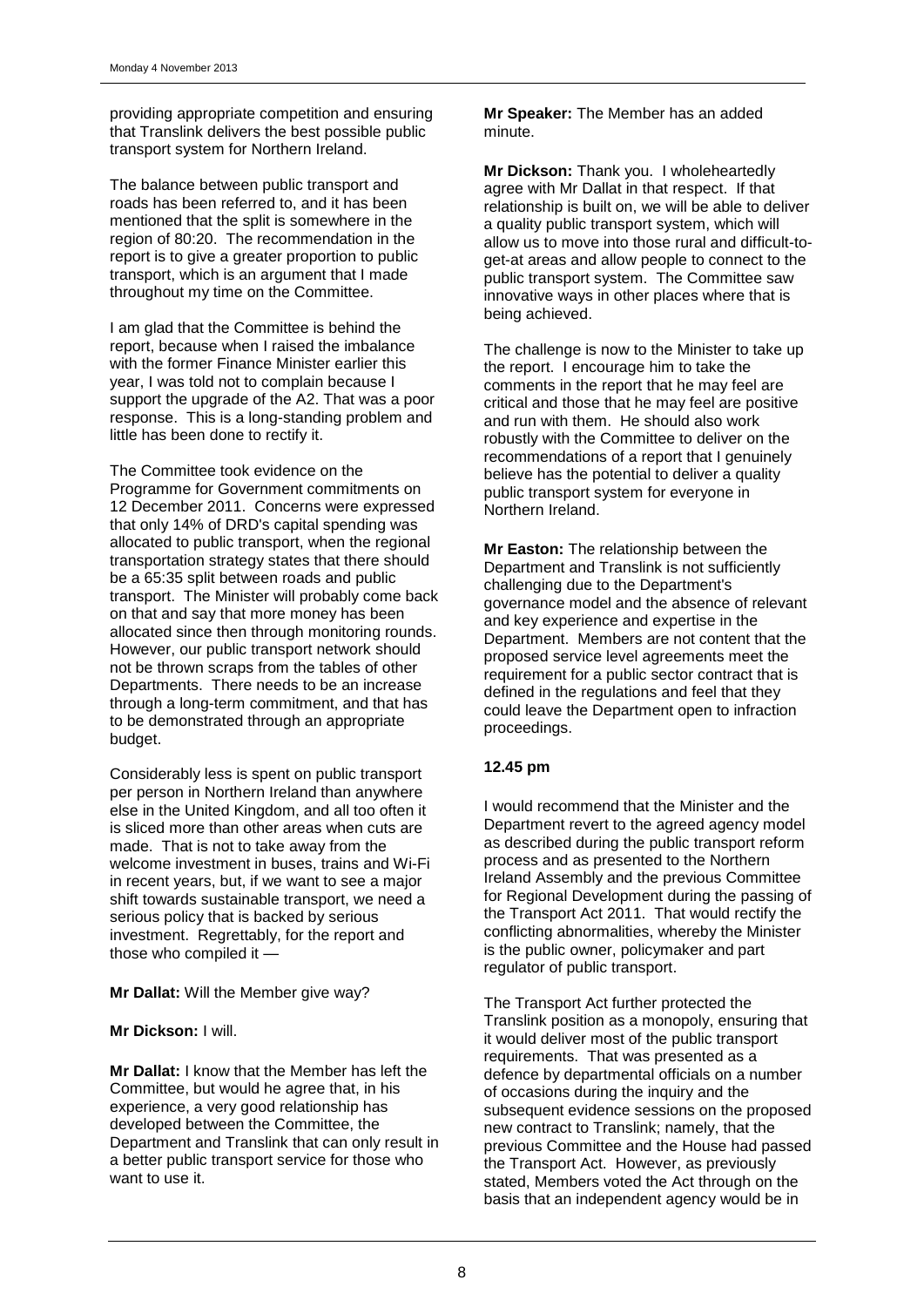place to ensure appropriate segregation to avoid the situation where the Minister is the public owner, policymaker and part regulator of public transport.

I would also recommend that, given the significant levels of public grant and subsidies to Translink, the Minister assesses what legislative considerations need to be put in place to allow the Northern Ireland Audit Office (NIAO) full access to NITHCo's accounts and those of the three sub-companies. We are not content that the current NITHCo structure is fit for purpose to deliver a modern integrated public transport service. Conclusions formed during the public transport reform process indicated that there was a distinct lack of clarity with regard to NITHCo's relationship with the Department, its three sub-companies and its other commercial concerns.

Based on the Department's preferred costeffectiveness measures, that is, operating costs per passenger, there is a considerable gap between the performance of Translink and the performance of operators in Wales and in some non-metropolitan areas of England, even after adjusting for costs involved in delivering certain head office authority functions within Translink. The differential in costs per passenger between Translink and comparable areas has shown little sign of narrowing in recent years. The cost-effectiveness of Translink is undoubtedly affected by a public service obligation whereby it is required to provide a comprehensive network of routes and services across Northern Ireland, many of which attract low passenger volumes. That is illustrated by the evidence provided by Translink, which indicates that 85% of its routes are unprofitable. That means that they have to be cross-subsidised by a small number of profitable routes from Translink's other commercial activities and from the capital subsidy from DRD.

I do not support the privatisation of Translink but am happy to explore how the rapid transport system and the bus hubs can be funded. I, however, do not support any situation that would place Translink in financial difficulties or lead to any job losses.

Finally, I am annoyed that the Committee has been accused of calling for the privatisation of Translink. That is simply not true. Nor have the Committee reports even mentioned Translink staff's pensions, pay or conditions, which some people from the union said on Facebook that we had discussed as well.

I am also unhappy with the make-up of the membership of the NITHCo board, which

includes the group's chief executive, the chief operating officer of the subsidiary companies and other members of the NITHCo board. Are there any ordinary workers from the coalface or even a member of the union on the board? As far as I am aware, the answer is no. I believe that that needs to be rectified.

**Mr McAleer:** Go raibh maith agat. I support the motion. Obviously, the current structures that we are looking at are not fit for purpose. That was identified during the public transport reform process in 2009, during the inquiry and during the previous inquiry that we carried out during the year into the better use of public transport.

Quite a lot of this has been covered, but I want to focus on one of the recommendations, which is the proposal to revert to the agreed agency model, and which was identified during the reform process in 2009. Much of that process is reflected in the Transport Act 2011. During that extensive process, which was a product of extensive consultation, the agency was considered crucial for an effective transport system.

The idea is to embed the agency within DRD. It would, effectively, rest in a three-tiered system between the Department and Translink, with Translink having responsibility for delivery. The agency model that we are looking at was envisaged to include functions such as operational policy and have a panel of people with specialist skills in planning, procurement, research, market regulation and many other matters. That should have been set up in mid-2011. Had that been done, it would have enabled Translink to focus mostly on delivery. Members voted for the Transport Bill in 2011 on the basis that the agency would be in place to ensure the segregation of roles and responsibilities.

I want to touch on the topic of privatisation, which we reject. We do not support privatisation at all and the privatisation of Translink was not in the inquiry. It should be noted, however, that, in the Transport Act 2011, which was passed by the Assembly and became law in March 2011, opportunities are envisaged for operators to apply for permits within a regulatory framework. During the inquiry, we heard from organisations such as the West Belfast Taxi Association and the Community Transport Association (CTA) that they would like to be able to tender for routes in certain areas to complement the existing public transport system. Equally, that would apply to hard-to-reach rural areas such as west Tyrone, where I am from.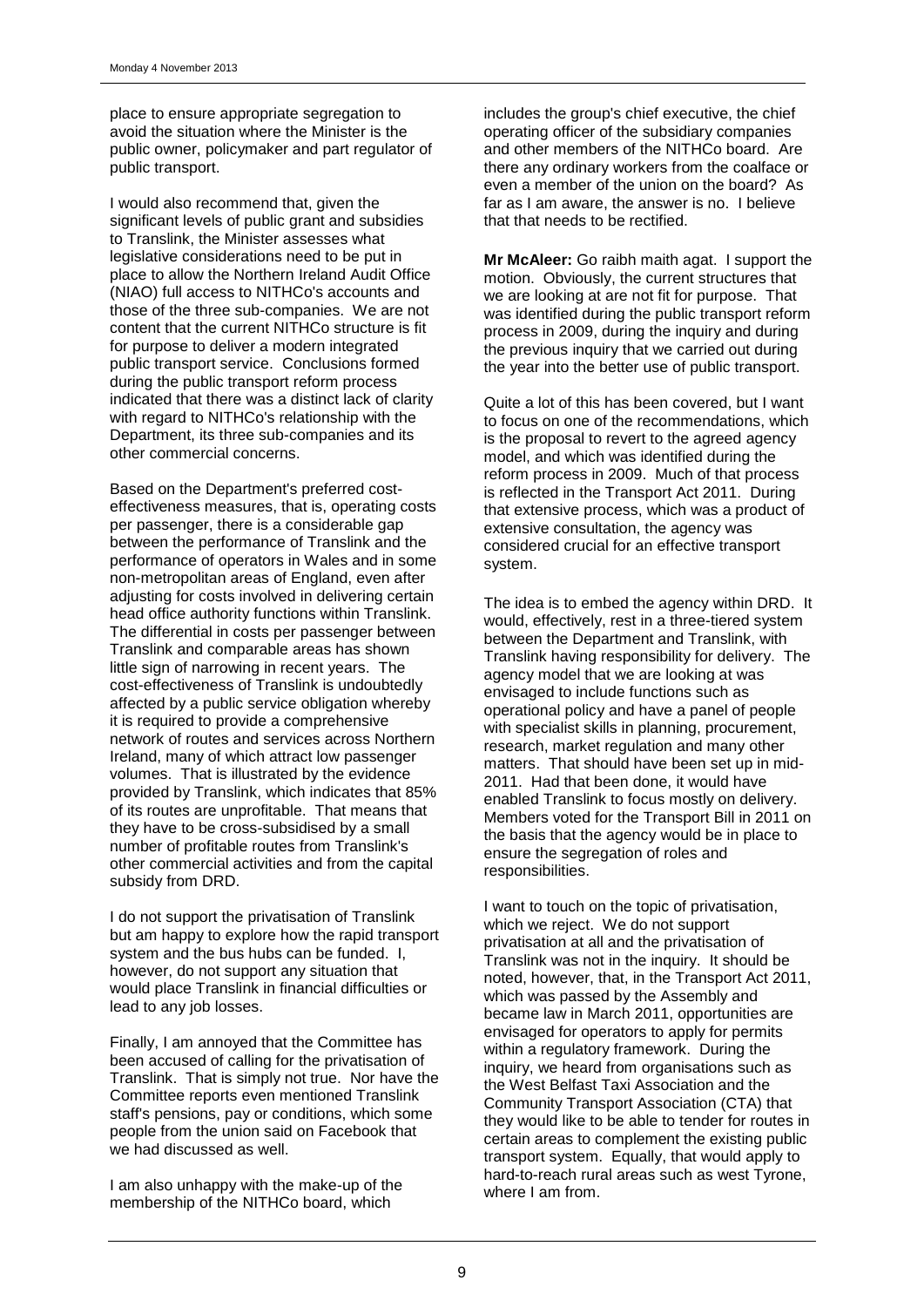I support the Committee's view that the new Transport NI model that has been set up falls short of the agency model that was envisaged during the reform process. It does not currently have the capacity to meet the goal of efficient and effective delivery of public transport. During the inquiry, information from the Department proved to the Committee that there is a dearth of skills in Transport NI, compared with what was envisaged in the agency model.

I support the motion and reiterate the call to revert to the model that was identified and agreed during the transport reform process in 2009.

**Mrs Hale:** I welcome this debate on a very important issue for the future of transport structures in Northern Ireland. Like my colleague Mr Spratt, I wish to record my disappointment that the contents of the report were leaked to the press. It is important for the very function of government to be able to have a proper debate on any embargoed report before it enters the public arena. I, too, condemn those responsible because they have shown total disregard for this House and Translink staff.

I welcome the report. The inquiry allowed the Committee to examine whether Translink's structures are fit for purpose to deliver a modern, integrated and efficient transport service for Northern Ireland. I, too, share the concerns of many Members that the 2011 Act is being used to ensure that Translink is the preferred public transport operator, preventing competitive tendering for new or additional services. This means that Translink will continue to provide the majority of public transport requirements but will be required, like all bidders, to show value for money and efficiency as part of the tendering process.

We must be careful because transport deregulation can cause issues such as turf wars between operators that lead only to shortterm benefits. However, at least it means the prospect of operators nipping at each other's heels, preventing comfortable inertia. I also accept that, in backing such a stance, we must be careful that operators do not make a dive for only the profitable services. Indeed, any such move would require both profitable and unprofitable services to be franchised together. That point was echoed by the Office of Fair Trading.

Although I do not want to get into the issue of creating a monopoly in transport, I will say that, whatever we do, we must ensure that any future transport development offers value for

money, efficiency, and a service that maximises potential for rural and urban dwellers. Importantly, it must be modern and fit for purpose. The final arbiter on that, of course, will be the public. They expect the Government not only to scrutinise decisions but to ensure that public money is spent in the most costeffective way, as well as ensuring that a quality product is delivered. That is why competitive tendering for the Belfast rapid transport project must be a priority. That is not only my point of view, which is shared by the Consumer Council, the Office of Fair Trading and the CTA, but the view of countless individuals who responded to the consultation.

I, too, question why the Minister for Regional Development went against the advice of his officials, his Department and key stakeholders and ask how he intends to be public owner, policymaker and part regulator. I find that stance somewhat perplexing, and I am sure that the public will find it equally confusing and, indeed, conflictual.

I share the view of my colleague, the Chair of the Regional Development Committee, and wholeheartedly back what he said here today.

**Mr Ó hOisín:** Go raibh maith agat, a Cheann Comhairle.

I also associate myself with the sentiments of the Chair, the Deputy Chair and, indeed, others about the report being leaked and the subsequent press reports. That caused quite a bit of consternation among employees, who are very stressed about other aspects of their job at the moment. Indeed, we met the employees and the unions to discuss the issue. The unions told us that Translink's senior management have not met them in three years, so perhaps they would like to look into this.

From the outset, the report operated within the constraints of the Transport Act 2011, as my colleague Declan McAleer mentioned. That was supported at the time by most parties here and was in line with the implementation of EU regulation 1370/2007 on competition. The purpose of the inquiry was to address longstanding concerns about transport structures here. As the Chair said, the Committee visited systems abroad, across the water and in the rest of the country. We saw multifaceted efficiencies across the board, at every level, as well as measures that we would like to see here. We also had a number of concerns regarding the governance of Translink and the NITHCo and their relationship with the Department.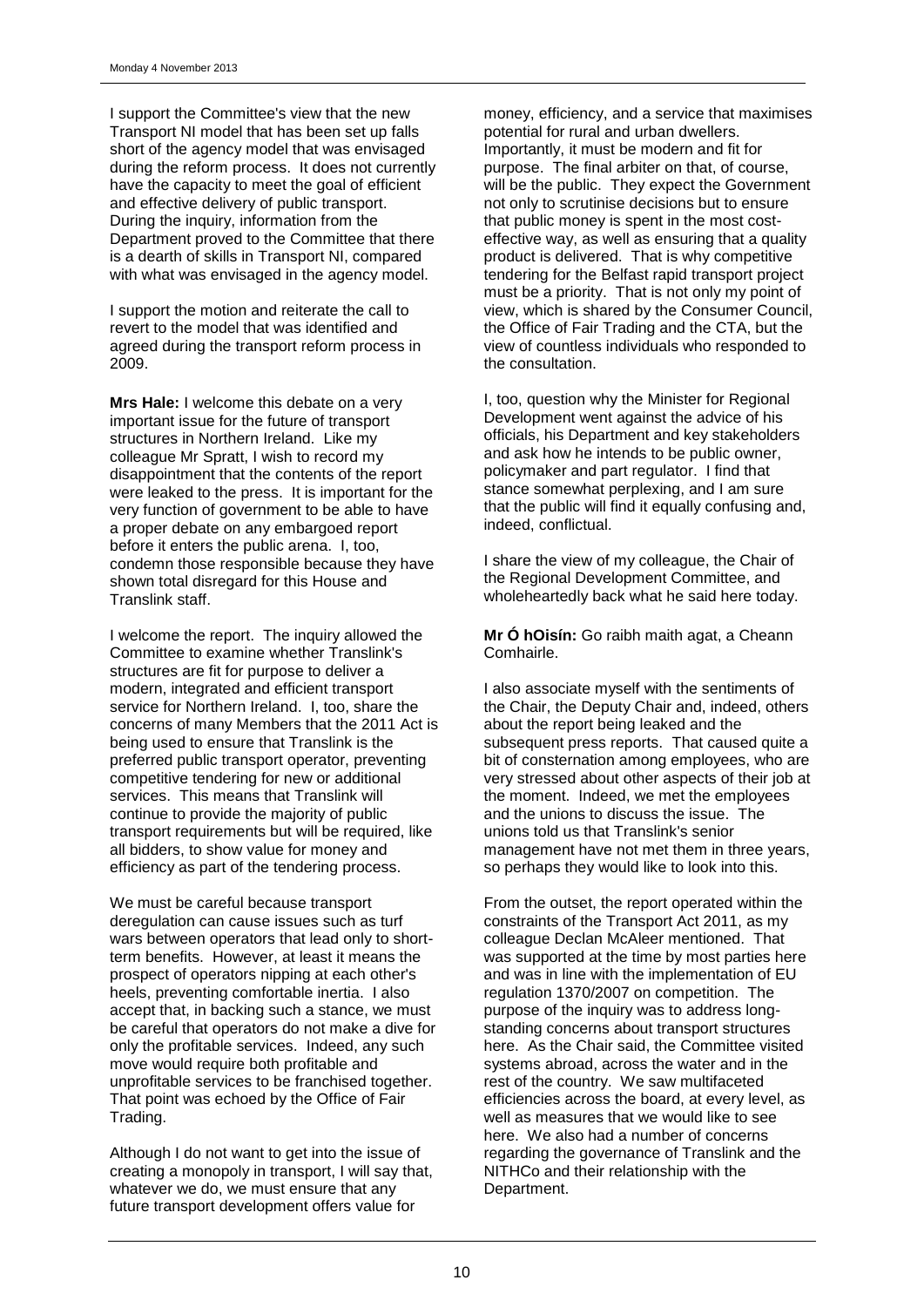All of us, whether urban- or rural-based those from rural constituencies would obviously say that they are even more disadvantaged can see the shortcomings in the delivery of a comprehensive transport infrastructure. In our constituencies, those shortcomings are often glaringly obvious. My constituency, which is a small but highly populated rural area that you would know, a Cheann Comhairle, is 15 miles from the main hospital at Altnagelvin, and to access Altnagelvin, you are required to take a bus to the village of Claudy, a second bus into Derry city and then another bus out to Altnagelvin. So to get to an appointment, you are required to make six separate bus journeys. At the Causeway Hospital, a bus drives past the front gate, so you must either take a taxi or have some other way of getting to the hospital.

Some villages served by school bus services are maybe only a couple of miles apart and have a round trip of 10 miles, while other villages served by a different route might have a round trip of some 30 miles. That can be seen across the board, whether in health, education or public transport delivery. There is no consistency. There has been little or no discussion with other transport providers such as the community transport sector or community interest companies such as Belfast Taxis to deliver the public transport requirement, even though they are very keen to take up the slack.

A pilot scheme was rolled out in the Dungannon area. It opened on 30 September after much delay and with little in the way of consultation. Thus far, it seems that the scheme is little more than a rejigging of the school runs in the Translink timetable, but we will have to wait and see.

There has also been no buy-in from the Health Department and minimal contact with community transport organisations. What we do not want to see is a dog-in-a-manger attitude to the delivery of transport in the community.

Recommendation 17 calls for the introduction of short-term contracts to allow for the development of transport bundles based on local plans, which is a very prudent approach.

I thank the Committee staff, the Chair, the Deputy Chair and all those who worked on the delivery of the report and the recommendations.

**Mr Byrne:** I joined the Committee recently, so I came to the inquiry at a late stage, but I have to say that I largely support the report's recommendations and welcome the fact that the report opens up a debate about the

efficiency and effectiveness of the public transport system here.

It is fair to say that the Northern Ireland Transport Holding Company, with the three subsidiary companies of Northern Ireland Railways, Citybus and Ulsterbus, has a very tangled web of governance. It is a cumbersome structure, and it is difficult to comprehend the workings and interrelationships of this transport system. That is what the report is largely attempting to deal with.

#### **1.00 pm**

As my colleague Mr Dallat said earlier, £200 million a year is going in as a subvention for public transport, so the Assembly has a legitimate interest in how that money is managed, invested and used to improve the service. A lot of capital moneys and revenue moneys are provided by government on an ongoing basis. We all want a quality public transport service. We want it to be effective and efficient, and we want it to be able to meet the objectives of most MLAs, who want to retain a public transport system. Rural transport, however, has to be improved. Many rural people feel that they do not have a good bus service. It is an equality issue for them, and we need a more integrated system, including linking into, and integrating with, the community transport network that has largely been developed by the voluntary and community sector over the past 20 years in Northern Ireland.

We have had 40 years of what I would call a reliable bus service. We have to be thankful for men such as Mr Werner Heubeck, a strongminded CEO who, despite the Troubles and the attacks on the buses, kept the trains and buses operating to provide a service that has largely been reliable and effective. Over the past 10 years, greater improvements have been made to infrastructure for railways, and we have had new trains and buses. The Goldliner service between provincial towns and the cities of Belfast and Derry is very reliable and very efficient for the users.

As I said, the report is timely and relevant. The agency model is a suggestion to streamline the management structure and functions relating to the public transport system in Northern Ireland. It would be more streamlined and responsive in terms of investment decisions and may be able to borrow money on the capital markets. The agency would perhaps free up the cumbersome structure that has bedevilled some of the innovation now required. I largely support the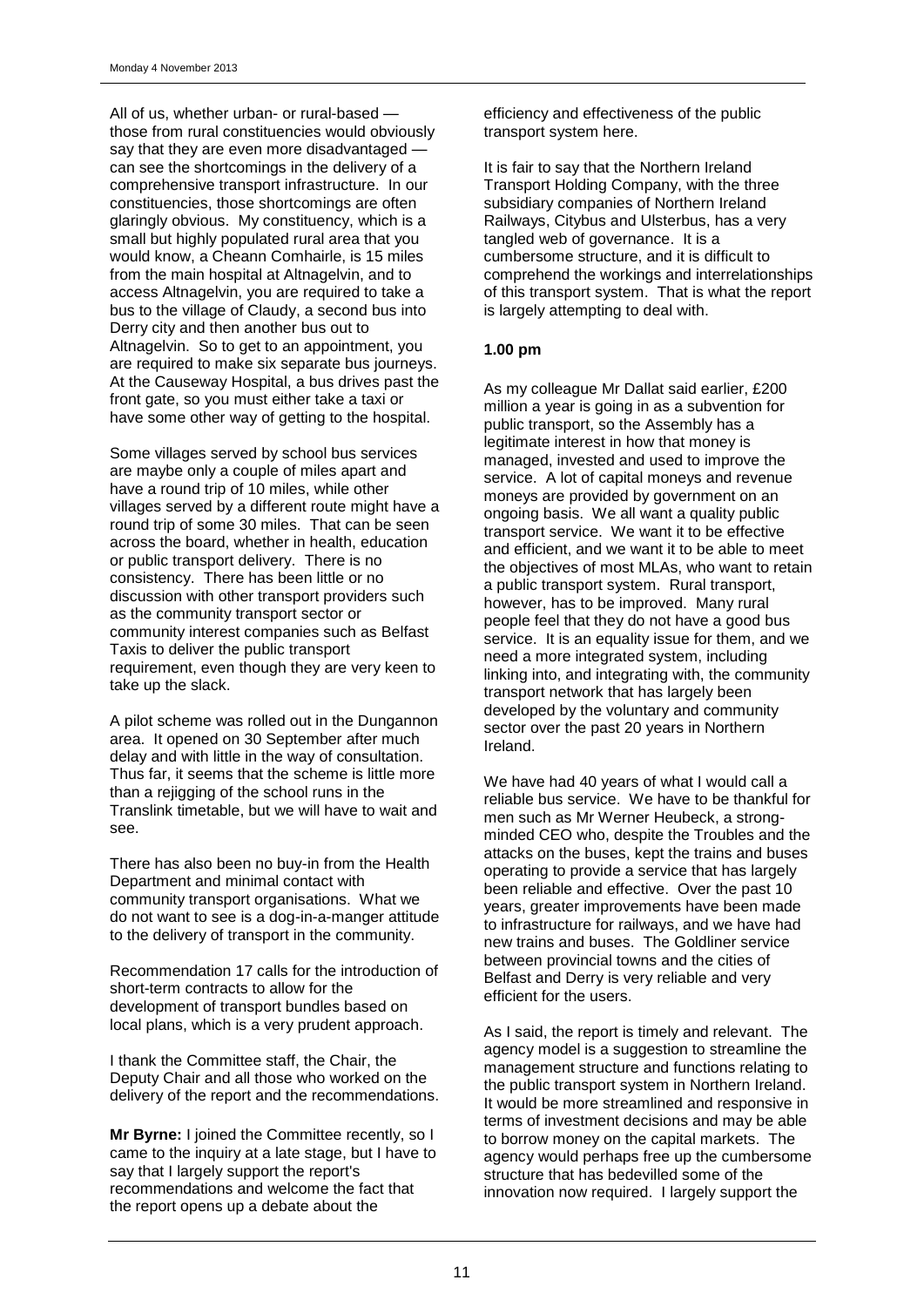motion and the report and I am glad that the debate is now opening up.

**Mr Kennedy (The Minister for Regional Development):** Thank you very much for the opportunity to respond to the Committee for Regional Development's report on transport delivery structures. I have been very interested in, and have listened attentively to, the contributions made by all Members, and I hope that, in this response, we will deal with many, if not all, of the points raised. I, too, pay tribute to all the staff and workers involved in public transport over generations and assure them that their work is valued.

Regrettably, as the Chairman said, the report was subject to comment before it reached the Assembly for debate, and headlines of "Privatisation of Translink" have created a considerable degree of unease, uncertainty and confusion, not only for staff but for the general public. I have listened carefully to the debate, and I have to say that the confusion has not been caused entirely by media comment. Unfortunately, the report itself has brought some confusion.

Let me set the scene for public transport provision in Northern Ireland. Journeys have been growing at an unprecedented rate. There were 66·9 million bus journeys last year, which is up 300,000 on the previous year. There were 11·5 million rail journeys, which is an increase of 800,000. This year, rail journeys have continued to grow by a further 15%. Bus journeys are up again too, and I expect journeys to increase again by well over one million to take us beyond 80 million, which is a figure that many said we would never reach.

Independent reviews of punctuality, reliability and customer performance show that Translink is ticking the boxes. Importantly, fares for passengers compare incredibly favourably with the rest of the UK. Rail fares in Northern Ireland have not increased in real terms since 2005. Elsewhere in the United Kingdom, fares have increased by between 15% and 23%. Bus fares in Northern Ireland have fallen in real terms since 2005. In Great Britain, they have increased by around 10%, and, south of the border in the Republic of Ireland, fares have increased substantially.

As transport Minister, I am proud of that record. I am pleased that we have an increasingly efficient and affordable public transport network that is serving growing numbers of passengers.

The report makes recommendations about internal departmental structures. Let me stress that at no time, either in this mandate or, indeed, the previous mandate, has there ever been any proposal for an agency that is independent of the Department. The setting up of a small, independent agency to carry out public transport authority functions would, I think, be an unduly expensive approach.

With devolution, Departments have moved to enhanced control by local Ministers, rightly making us more accountable. In turn, I am accountable not only to Executive colleagues but to the Committee for Regional Development. I think that we have built up a very good relationship, and I pay tribute to the Chairman and the other members for their contribution in achieving that.

During the recent consultation on reform, the very clear proposal was for a departmental agency that is answerable directly to the Minister. That is the position that we now have. The proposal combines roads and public transport functions in a single organisation. So, I have to say that there seems to be a misunderstanding both of the original proposals and the current position. Transport NI is our new public transport authority, and I believe that its staff has the significant financial, governance and contract management experience required to operate the reformed system and structure.

The Committee's proposal for a review of future budget allocations on the split between roads and public transport is also already happening with the 'New Approach to Regional Transportation', on which, I understand, the Committee was briefed as recently as October. Developing a connected, integrated and sustainable transport network is my priority in striking the best balance between roads and public transport expenditure.

The one recommendation that is not currently happening, and the most controversial, of course, is competitive tendering and the franchising of the existing network. As members are aware, Translink is required to run a comprehensive network of services, using the profits from the well-used routes to crosssubsidise the less well performing, many of which, as we heard and as I concede, are in rural areas. Such arrangements are absolutely typical of regulated markets and are particularly valuable, given the relatively high proportion of rural routes.

Although profitable routes may be attractive to private providers, the privatisation that the Committee suggested would inevitably result in widespread service cuts, which is something that I am not prepared to support. I think that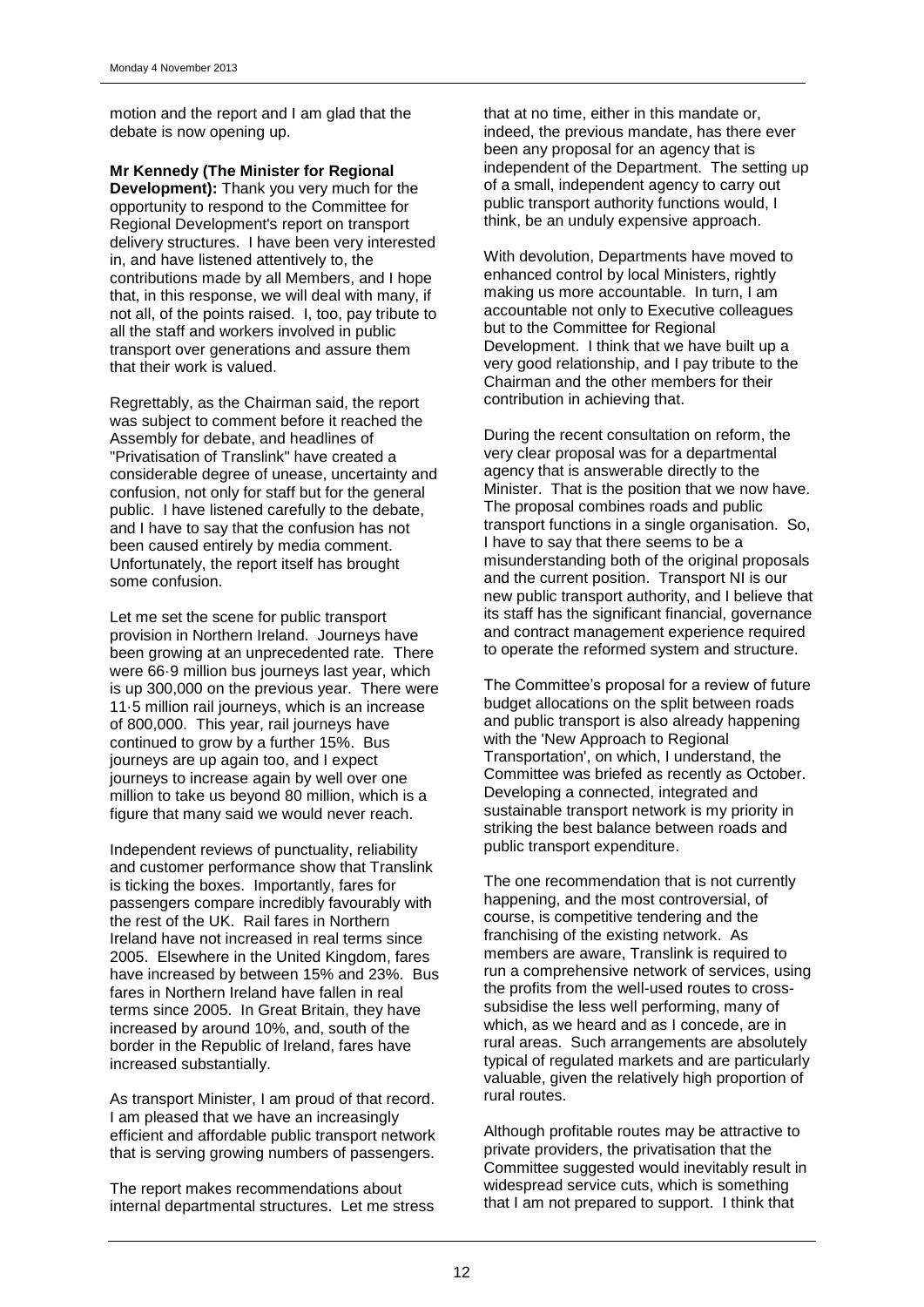some Members are getting confused by the difference between privatisation and what is called franchising out both profitable and unprofitable routes; there seems to be little difference in the suggestion or its implication that that is a form of privatisation. The recommendation further fails to answer the question of transitional costs. The report ignores the fact that there are likely to be significant costs from introducing and managing competitive tendering and contracts.

#### Even if there were merit in this

recommendation, I think that there is an issue of timing. Private operators would want to specify all requirements for a contract period that is greater than five years. At a time when my Department and others are involved in planning better integration of local public transport services, the Committee's report is wholly inconsistent with that approach. The Committee had been interested in and vocally supportive of the pilot work that we are doing in Dungannon/Cookstown. I am sorry that Mr Ó hOisín seems to take quite a cynical view of that, but we want to continue with it and examine its results and analysis.

As things stand, private operators that can identify gaps in the market can apply for a licence to operate a new commercial service. So, Translink is kept on its toes as it is.

The report recommends that Belfast rapid transit (BRT) be included in the competitive tenders. The Committee is well aware that that possibility was investigated and that private sector operators were reluctant to take on the operation of the BRT service. Among other issues raised, they wanted full control of fare rates.

Why does anyone think that private sector operators would be concerned about the Department controlling fare levels? Is it because they would want to have lower fares? I think not. Privatisation elsewhere was followed not only by service cuts but by rampant fare increases. The outline business case for the project recommending the award of the contract for BRT to Translink was approved by the Department of Finance and Personnel (DFP) in August 2012, and the Committee was briefed at the time. In November 2012, I presented a paper to the Executive and received full support across all parties for a Belfast rapid transit system based on the outline business case recommendations. Our public transport system is more comprehensive and integrated than those in many other jurisdictions, a point that is often overlooked.

A review of NITHCo structures was undertaken prior to the introduction of the Transport Act 2011. That review rejected the idea of the transport holding company being responsible for the public transport authority. Translink is currently bound to performance and financial arrangements set out in the management statement and financial memorandum (MSFM). That set of controls is significantly more exacting than those normally applied to a statutory public corporation. The Committee's report asserts, wrongly in my view, a lack of clarity in relationships between the holding company and the Department and its subsidiaries and other commercial concerns. There is real clarity. The corporate planning process, the MSFM and the associated monitoring returns provide huge detail on Translink's financial plans and operational performance.

Let me nail any suggestion that there is somehow a cosy relationship between the Department and the holding company, or, indeed, between the Minister and the holding company. It is, as it should be, a professional relationship that challenges and ensures that all aspects of public transport are properly conducted.

The Committee also recommends that the group chief executive and its chief operating officer cease to be full members of the holding company board. However, acknowledged best practice in the public and private sectors makes clear the importance of boards having an appropriate balance of executives and nonexecutives. We currently have that balance, and I am not prepared to depart from best practice.

Lastly, the Committee suggests that I need to put legislation in place to allow the Northern Ireland Audit Office full access to the holding company's accounts and those of the three subsidiary companies. That is perhaps the most obvious evidence of a flawed report. The existing powers of the Comptroller and Auditor General allow the Audit Office full access to any and all financial or non-financial information. The Comptroller and Auditor General has powers of access for value-for-money examinations, including those specifically relating to NITHCo's use of resources. He also has power of access to NITHCo relating to the audit of the departmental accounts. Using his existing powers, the Comptroller and Auditor General has carried out value-for-money reviews of grants to the holding company, specifically on the Belfast to Bangor rail project in 2007, and carried out a review of the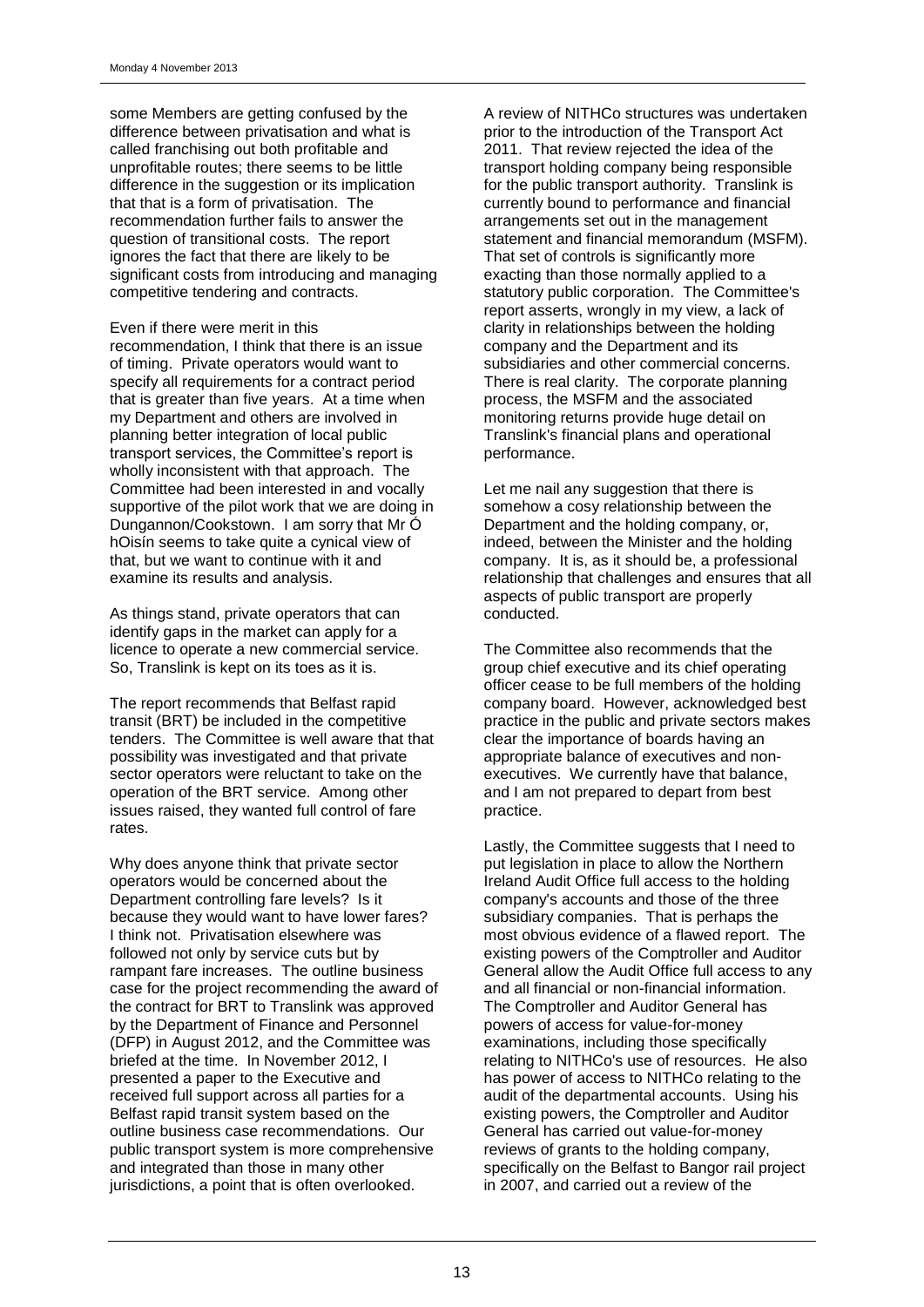governance of the holding company, which was published in November 2012.

**Mr Dallat: Will the Minister give way?** 

**Mr Kennedy:** I have to make progress. The NITHCo annual accounts are already audited by a firm of professionally qualified accountants. They provide a regularity opinion on the holding company's accounts, as agreed with the Audit Office.

### **1.15 pm**

I confess that I am disappointed by the thrust and quality of the report from the Committee. I have acknowledged, and continue to acknowledge, the valuable input and support from the Committee in the past on other issues, but there is simply nothing in this report that I can properly take forward. I hope that the Committee will therefore review its conclusions. I have no intention of legislating for powers that already exist or reviewing something that was so recently reviewed. I am certainly not prepared to privatise Translink. My focus is on a programme of improvement over the coming years that will lead to the even better use of public money and the further improvement of services for passengers. On that basis, and because of the wording of the motion, which seeks to approve the report and implement its recommendations, I will oppose the motion. I am, however, happy to liaise with the Committee on all these matters as we move forward.

**Mr Spratt:** I thank the Minister and Members for their contributions to the debate. I also take this opportunity to thank the members of the Committee, the witnesses, Hansard, the Committee researcher and the Committee team for their valued contribution in bringing this report to the House today.

The Committee is unanimous in its conclusion that the current Northern Ireland Transport Holding Company/Translink structure is not fit for purpose. The Committee reached that conclusion based on the evidence that was provided by the majority of witnesses who wrote to or came before the Committee. The Department and Translink came and sang their own praises, pointing to their charter statistics that showed them to be whiter than white and the favourite of their customers. I remind Members of the famous Disraeli quote about there being three types of lies: lies, damned lies and statistics. Mark Twain said that facts are stubborn things but that statistics are pliable. Here are the facts: the Northern

Ireland Transport Holding Company structure is approaching 50 years old. It is out of date with modern transport requirements. It is a monopoly that feels that it is without any challenge. Even today, it is reported that it has not responded to a freedom of information request to have a consultation document on the siting of the Londonderry line realised some eight months after the consultation was completed. It heralds the fact that it transports 77 million or 78 million passengers a year, but that target has not changed for over a decade. Is that an example of an organisation being progressive or one that is staid and static?

Since devolution, the Northern Ireland Executive have pumped over £1 billion into Translink in the form of new buses and train rolling stock. However, has Translink or the Department achieved any significant degree of model shift away from cars to public transport? It has gained in the form of new stock but it has failed to produce. I would have thought that an organisation that is protected by law, is told that it will be gifted with the majority of its business and is not challenged for not producing would welcome the opportunity and the challenge that competition would bring. However, the fact is that it does not, and you have to ask yourself why. It is full of bravado, telling us how wonderful it is. However, as Oscar Wilde once said, there are many things that we would throw away if we were not afraid that others might pick them up. The fact is that it is afraid of competition and challenge. It is afraid that it is not the package that it wants us to believe that it is.

I now turn to some of the comments that were made during the debate. Seán Lynch, the Deputy Chair, said that the focus must be on the customer and that implementation of the report's recommendations would achieve this while updating structures that are over 40 years old. He highlighted the difficulties with governance in Translink and the absence of credibility.

I fully endorse Mr Dallat's comments on the role of Translink staff and the risks that they have taken over many years and continue to face. That is a given, and I think that no group of workers has done more in the face of the many difficult situations that they were in.

Ross Hussey, who has now gone, welcomed the report, but he has done a U-turn. The Minister must have got to him at some stage. He fully endorsed the report. He got the papers from any meetings that he was not at and was asked for any comments. No comments came at any point, so I can only assume that the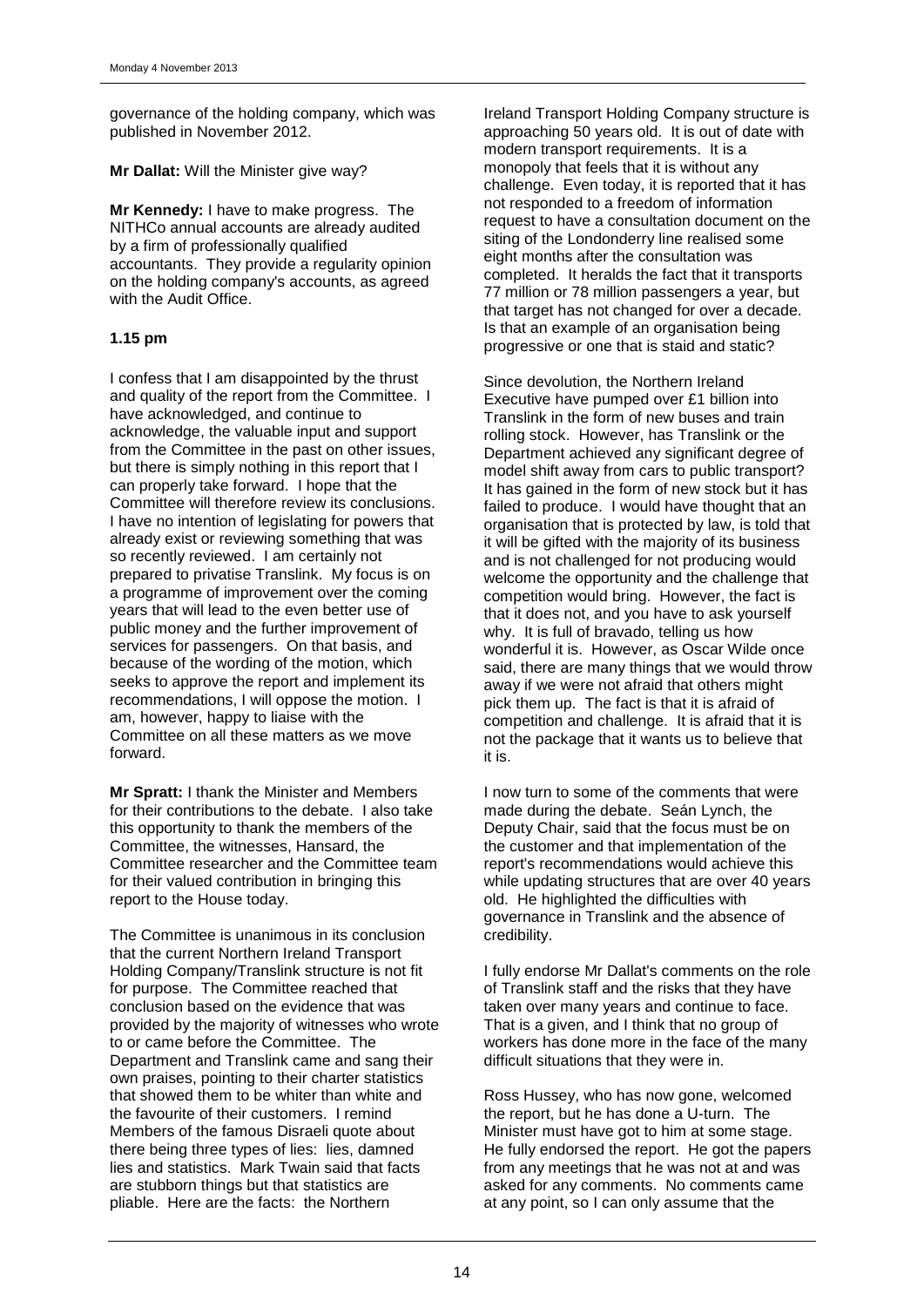gremlins got at him at some stage since the document was printed.

Stewart Dickson said that the independence of the Northern Ireland Transport Holding Company needed to be addressed. He supported the procurement of appropriate expertise and highlighted the fact that only 14% of the capital budget is allocated to public transport, when the Programme for Government target is 65%. This is a failure of real significance.

Mr Easton raised concerns that the proposed public service contract might not be sufficient to avoid EU infraction proceedings, and he called for the introduction of appropriate legislation to ensure regular access to Translink accounts by the Audit Office. My understanding is that the Audit Office does not have access to all Translink accounts or to its subsidiary companies' accounts, so we propose that it get access to all accounts. Given that the Executive have put some £1 billion into Translink over the past number of years, it should be open to transparent public scrutiny.

**Mr Dallat:** Will the Chairman give way?

**Mr Spratt:** I am happy to give way.

**Mr Dallat:** Was the Chairman astonished that the Minister, when talking about accountability, referred to the Belfast to Bangor line, given that, in fact, the accounts were put in a skip and the people involved had a long weekend in County Wicklow, using public transport?

**Mr Spratt:** I fully agree with the Member. He has raised that on a number of occasions. I noticed that the Minister sidestepped that particular remark. In fact, he sidestepped allowing you in when he had time left at the end of his speech.

Declan McAleer agreed that there was extensive consultation on the agency model and that this was deemed fundamental to the delivery of transport. He emphasised that his party was opposed to privatisation but that the inquiry did not recommend this.

Mrs Hale pointed out that profitable and nonprofitable routes should be grouped to allow for greater efficiencies.

Mr Ó hOisín highlighted the effective and efficient systems witnessed by the Committee when visiting the other areas that I mentioned, and he was critical of the inconsistent routes in rural areas.

Joe Byrne spoke of the cumbersome system in place and the need for more integrated transport systems. He said that the agency model would free up the cumbersome system and allow more initiative.

I must express my disappointment that the Minister and his party cannot support the report, particularly after, as I said, the UUP Committee member fully endorsed its various stages. As I said, he had an opportunity to respond to the draft document. He was not at that particular meeting but he got the document and passed no comment back to the Committee Clerk. That is not a very good way for a Member to do business on a Committee.

**Mr Swann:** Will the Member give way?

**Mr Spratt:** No, I am not giving way.

I strongly refute —

**Mr Swann:** On a point of order, Mr Speaker.

**Mr Speaker:** I am being very careful here, because, quite obviously, the Member who has the Floor has not given the Floor. I hope that the Member does not feel that he should raise a point of order to try to use the Floor. If it is a genuine point of order, I will certainly listen to it, but if it is anything to do with the Chair of the Committee, to me that would certainly not be a point of order. It would be abuse of a point of order, since the Member cannot get in on another issue.

**Mr Swann:** Mr Speaker, I ask you to review the Hansard report in regard to the Chairman's comments and how he has referred to a member of the Committee.

**Mr Speaker:** I always review the Hansard report, but I must say to the whole House that this is the cut and thrust of debate more than anything else.

**Mr Spratt:** Thank you, Mr Speaker. I will not comment on that, but it is typical, coming from the Member that it has just come from.

The Minister stated that the agency would be expensive, yet he ignored the efficiencies that his Department concluded, in the initial report to the Committee in 2011, would be forthcoming. It said that there would be major efficiencies within the Department, but the Minister failed to spell any of that out today. He stated that the most controversial recommendation, that of opening up to competition, could not be supported. That is very disappointing. He and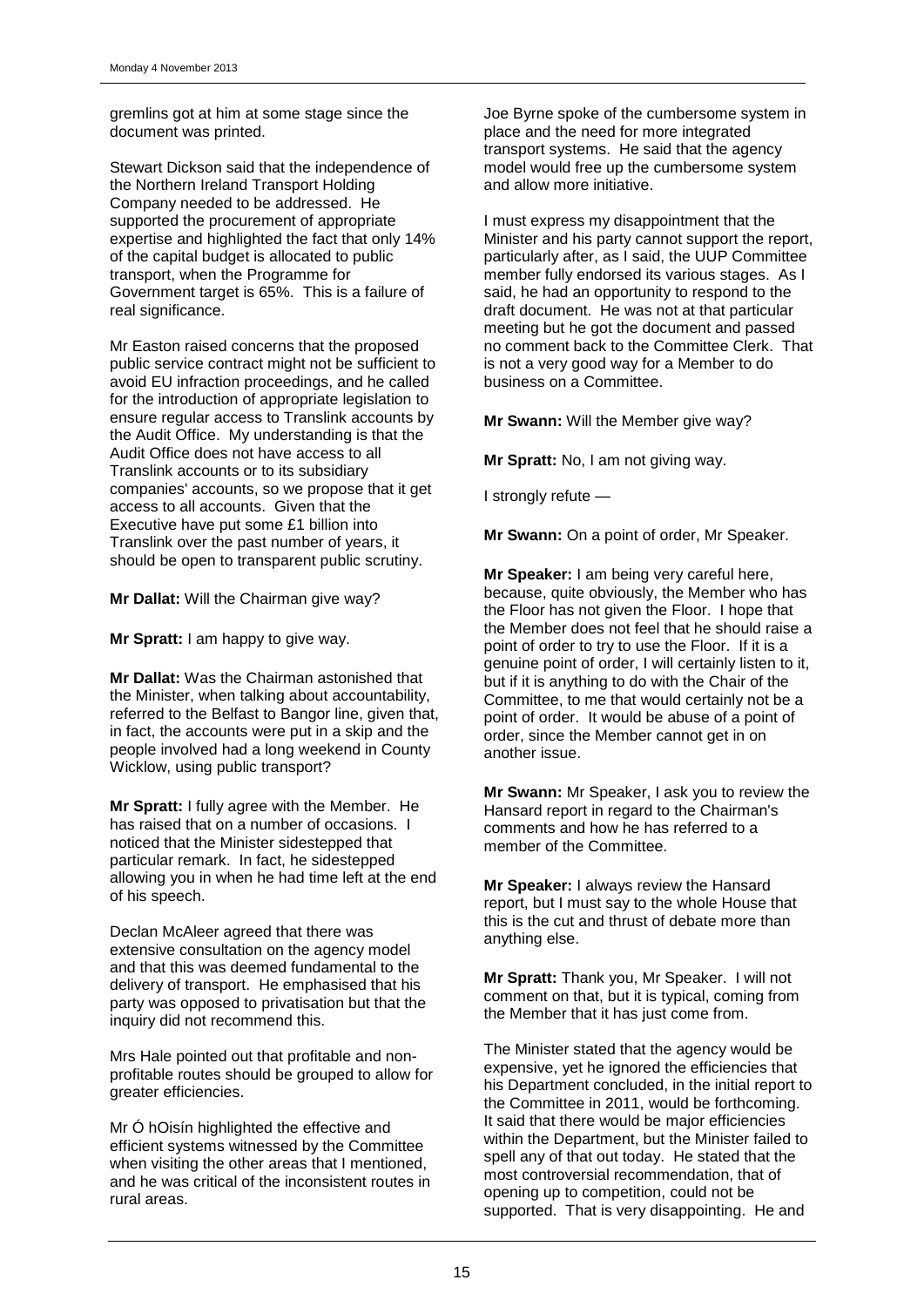his officials seem to have completely misunderstood the bundling of routes. I suggest that the Department needs to do a great deal more investigative work on where that is working and working well. We saw examples of that in Scotland, Arnhem and, indeed, in Dublin. I hope, Minister, that that was reported back to you. Rural transport feeds into the main routes and actually enhances the main networks. Translink, in this case, would be the operator and would actually feed into that. The Department is already paying for those rural transport schemes, so a lot of very effective work could be done.

Effective work could also be done with other Departments, such as Education and Health, which require buses for transport, and in many other areas that the Executive are already pumping substantial sums of money into. There is a very real opportunity for that to happen.

I have already touched on the intervention from Mr Dallat in relation to some of the stuff found by the Audit Office. Again, it is evident that the Department has misunderstood the report. The Committee calls for regulatory examinations. The Minister also referred to privatisation of Translink. Minister, that does not help the situation. What we are talking about is competition, which is not wrong, and which your Department officials have said in the past is not wrong. Competition actually makes many people sharpen their pencils. The Department should actually welcome competition in contracts, and not contracts for 10 years. I think that, in a previous debate in the House, the previous Finance Minister was clearly not happy about 10-year contracts being automatically awarded to Translink, and that is what is being promised.

You mentioned the market being tested for rapid transit. That was only soft testing. Those are not my words. They are the words of your officials who are sitting in the box today, who said that they were only soft tests. In our view, those are not open, competitive and transparent procurement procedures, and that is why the Committee raised those issues.

The Committee is unanimous in the view that the current Northern Ireland Transport Holding Company structure is not fit for the purpose of delivering a modern, integrated public transport service and that a review of its and the Department's structures is fundamental. We are of the view that competition is needed, not privatisation, but competition, and I reemphasise that. To a degree, what you were doing today was trying to jump on a bandwagon that is wrongly out there due to the document that was leaked and how the press have presented that document. That is totally wrong. No one mentioned privatisation at any stage. We believe that this will create more demand, more efficiencies and the basis for a significant and sustained model shift within a modern and dynamic transport provision.

#### **1.30 pm**

I ask the House to accept the Committee motion and this report.

*Question put.*

*The Assembly divided:*

*Ayes 84; Noes 14.*

### **AYES**

*Mr Allister, Mr Anderson, Mr Attwood, Mr Bell, Mr Boylan, Ms Boyle, Mr D Bradley, Ms P Bradley, Mr Brady, Ms Brown, Mr Buchanan, Mr Byrne, Mr Campbell, Mr Clarke, Mrs Cochrane, Mr Craig, Mr Dallat, Mr Dickson, Mr Dunne, Mr Durkan, Mr Easton, Mr Eastwood, Ms Fearon, Mr Flanagan, Mr Ford, Mrs Foster, Mr Frew, Mr Girvan, Mr Givan, Mrs Hale, Mr Hamilton, Mr Hazzard, Mr Hilditch, Mr Humphrey, Mr Irwin, Mrs D Kelly, Mr G Kelly, Ms Lo, Mr Lunn, Mr Lynch, Mr Lyttle, Mr McAleer, Mr McCallister, Mr F McCann, Ms J McCann, Mr McCarthy, Mr McCartney, Mr McCausland, Ms McCorley, Mr I McCrea, Dr McDonnell, Mr McElduff, Ms McGahan, Mr McGlone, Mr M McGuinness, Mr D McIlveen, Miss M McIlveen, Mr McKay, Mrs McKevitt, Mr McKinney, Ms Maeve McLaughlin, Mr Mitchel McLaughlin, Mr McMullan, Mr McNarry, Mr McQuillan, Mr A Maginness, Mr Maskey, Mr Milne, Lord Morrow, Mr Newton, Ms Ní Chuilín, Mr Ó hOisín, Mr O'Dowd, Mr Poots, Mr G Robinson, Mr P Robinson, Mr Rogers, Mr Ross, Ms Ruane, Mr Sheehan, Mr Spratt, Mr Storey, Mr Weir, Mr Wilson.*

*Tellers for the Ayes: Mr Lynch and Mr G Robinson*

### **NOES**

*Mr Agnew, Mr Beggs, Mr Copeland, Mr Cree, Mrs Dobson, Mr Elliott, Mr Gardiner, Mr Hussey, Mr Kennedy, Mr Kinahan, Mr McGimpsey, Mr Nesbitt, Mrs Overend, Mr Swann.*

*Tellers for the Noes: Mrs Dobson and Mrs Overend*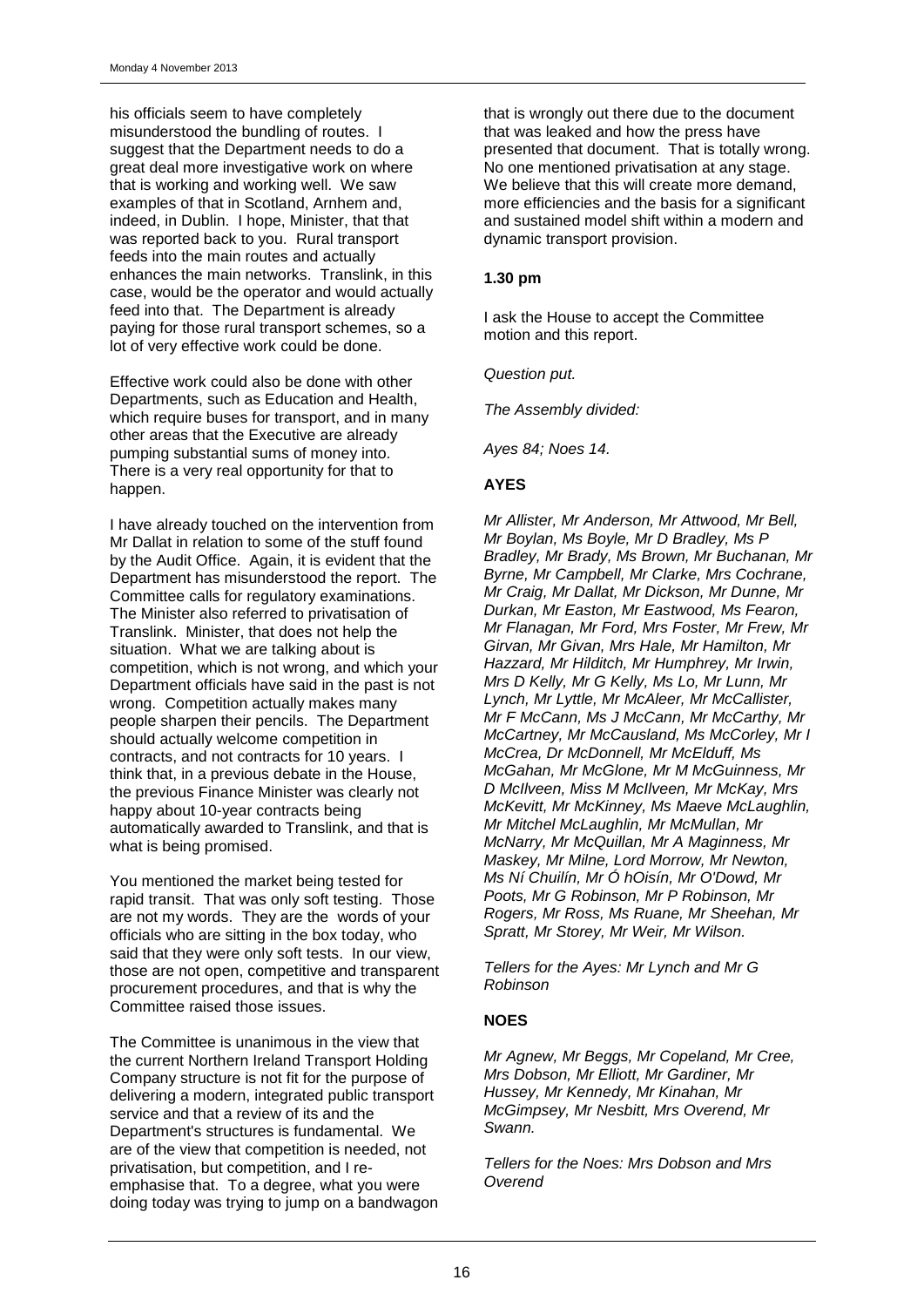*Question accordingly agreed to.*

*Resolved:*

*That this Assembly approves the report of the Committee for Regional Development on its Inquiry into Comprehensive Transport Delivery Structures; and calls on the Minister for Regional Development, in conjunction with the relevant bodies, to implement the recommendations.*

**1.45 pm**

## **Private Members' Business**

## **International Mental Health Centre**

**Mr Speaker:** The Business Committee has agreed to allow up to one hour and 30 minutes for the debate. The proposer of the motion will have 10 minutes in which to propose and 10 minutes to make a winding-up speech. All other Members who wish to speak will have five minutes.

#### **Mr Nesbitt:** I beg to move

*That this Assembly recognises the high prevalence of poor mental health in Northern Ireland; notes that a previous world mental health survey stated that the Province has the world's highest recorded rate of post-traumatic stress disorder and that violence had been a distinctive cause of mental health problems here; acknowledges that trauma is one of the most hidden legacy issues of the Troubles; accepts the need to support and restore good mental health for people with difficulties; and calls on the Minister of Health, Social Services and Public Safety to support the creation of a new international mental health centre for Northern Ireland that would be a world-class facility for all.*

It is a pleasure to introduce the debate and commend the motion to the House. I am sure that in the next while, we will hear many statistics in this area, and I have a few myself, but I will start more anecdotally.

There is a man who was already a victim when an episode occurred to him quite recently. An old acquaintance, someone who he had been at primary school with, I believe, and who he knew for 50 years, asked for a quiet word. When they found a quiet space, the acquaintance told the man that 35 years ago, on a particular day, he had been given a gun and instructed to go and kill him. The acquaintance had indeed found the man, but he was standing and talking to people on a busy thoroughfare under a street light. So the acquaintance hid in an alleyway, cursing the man for not wrapping up his conversation and moving on so that he could do his deed. Eventually, worried that the police would catch him red-handed with a gun, the acquaintance went home.

The reason he was imparting all this information to the man 35 years later was, obviously,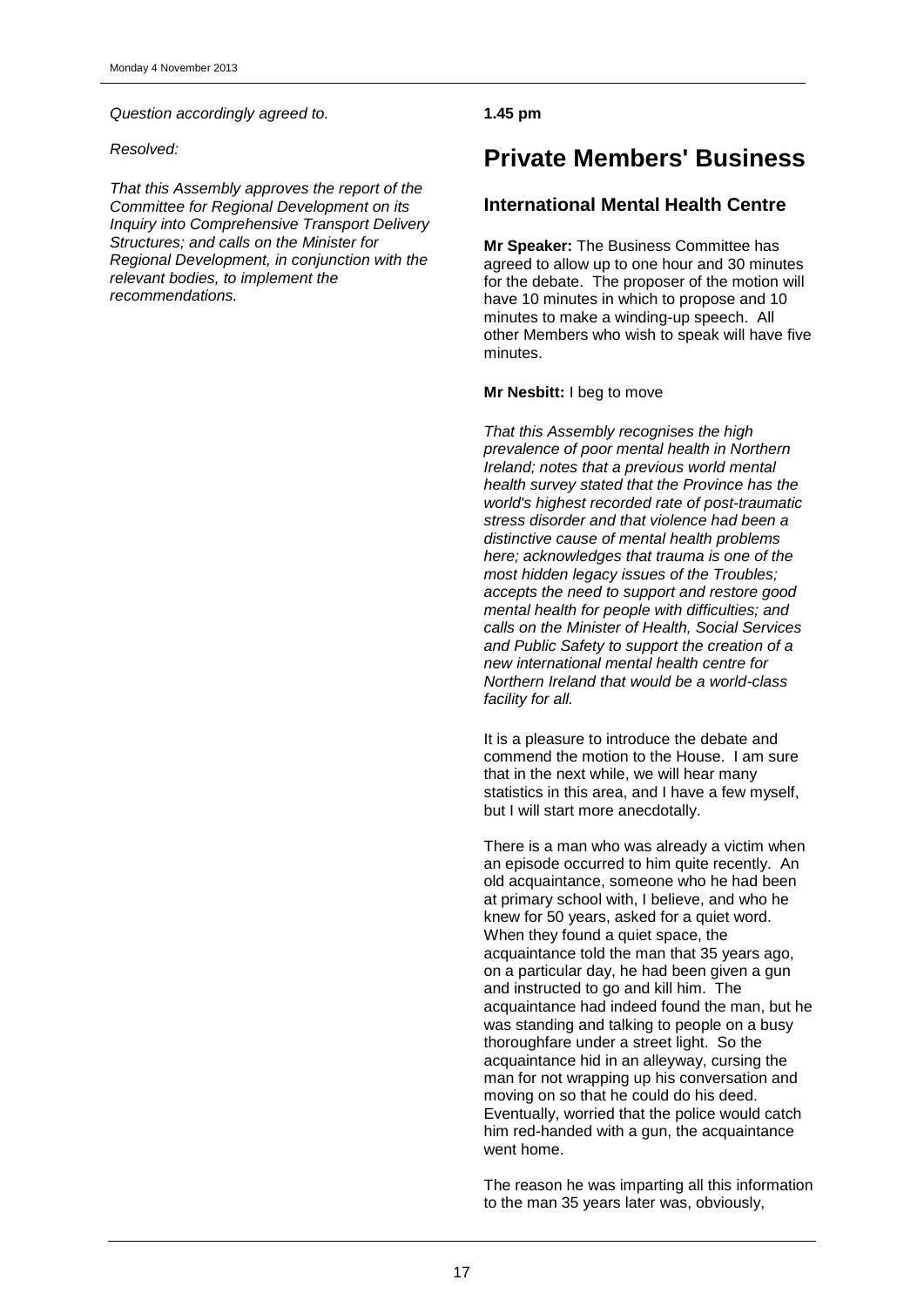because he was feeling guilty and could not sleep at night, racked with guilt as his own mortality weighed heavier upon him. He simply, it seems to me, transferred all that angst to the intended victim, who then had sleepless nights thinking of how often over the past 35 years he had befriended the acquaintance.

I mention this because it gives some illustration of the complexity of what we are dealing with here with the legacy of the Troubles, poor mental health and well-being. It relates to the first statistic that I would like to offer to the House, which comes from research between 2006 and 2012 by the now-defunct Northern Ireland Centre for Trauma and Transformation (NICTT) in Omagh and the Bamford Centre for Mental Health and Wellbeing at the University of Ulster. They determined in their research that people with mental health disorders such as post-traumatic stress disorder (PTSD) seek help on average 22 years after first displaying symptoms.

It is appropriate to mention this today because, for the past couple of weeks, we have been commemorating the twentieth anniversary of what happened on the Shankill Road, in Greysteel and the murders in between. So the logic of that research suggests that there are those who may have been traumatised at Greysteel, Shankill and the rest who have yet to come forward to ask for help. So it is not right to assume that, at this stage, everybody who needs help has already come forward.

Other statistics from that NICTT/Bamford research show that 40% of adults have had one or more traumatic experiences linked to the Troubles. A world mental health survey concludes that Northern Ireland has the world's highest 12-month and lifetime PTSD level. A previous study by Kessler et al showed that one third of PTSD sufferers do not recover without access to appropriate therapeutic services. However, only one third of those surveyed who met the criteria for PTSD say that they got what they considered to be helpful or effective treatment.

The latest raw data were presented to the Committee for the Office of the First Minister and deputy First Minister a fortnight ago by the new Victims and Survivors Service. It is important to say that the representatives presented those data by saying that it was probably the first comprehensive set of data that we have had on who victims are, where they live and what their needs are since 'The Cost of the Troubles Study' (COTTS) was conducted in 1999.

It might be appropriate to refresh our memories on the COTTS, which established not only that there are individual victims and survivors but that we can justifiably claim that there are victim communities. COTTS divided Northern Ireland geographically into three categories by electoral ward: high-, medium- and low-intensity areas based on the number of Troubles-related deaths. It established clear links between those living in high-intensity areas and incidence of PTSD, showing a clear correlation between them.

The Victims and Survivors Service, in conducting an individual needs review between 1 April last year and the end of June this year, said that of those who completed a general anxiety disorder test, which is a standardised measure of anxiety, over half — 53% — scored in the highest category, which is severe anxiety. Furthermore, some 94% reported identifiable signs of trauma, although I stress that that conclusion is not a robust indicator of PTSD.

Every postcode is covered by these data. Postcodes showing the highest demand include BT5, which is in the First Minister's East Belfast constituency; BT13, which covers west Belfast; and BT14 and BT15, which cover north Belfast. It is pervasive.

Before moving away from Troubles-related mental health issues, I want to acknowledge how often republicans have made the point to me that there is an uneven playing field in seeking and acquiring diagnosis. They argue that former members of the security forces have direct access to certain areas where experts will give an immediate PTSD diagnosis, whereas others must go to their GPs, who are not necessarily qualified to make the diagnosis, and start a referral process, which means that it can take months to get access to the help that is required.

I acknowledge, in the context of an international mental health initiative, that the support groups serving former police and army personnel that I have spoken to have no difficulty with a new mental health initiative that is for all who have been impacted by the Troubles.

Of course, poor mental health is not specifically related to our Troubles. In the past 10 days, the media have reported on an initiative from the Agriculture and Rural Development Minister, Michelle O'Neill, who is dedicating funding to suicide prevention work in rural areas. The BBC has covered a World Health Organization report that characterises youth unemployment across the United Kingdom as: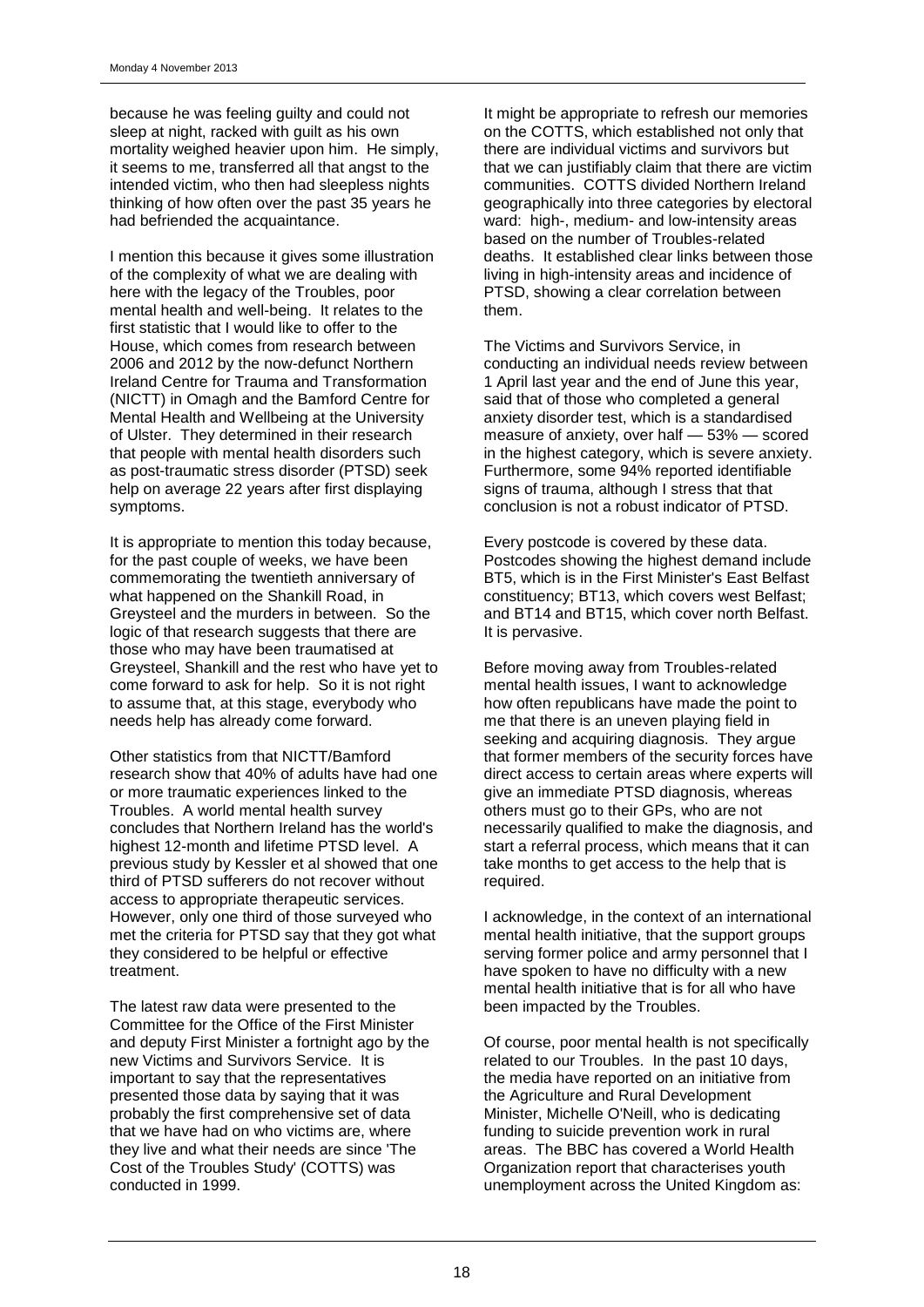*"a public health time bomb waiting to explode".*

We all know about the issues of self-harm, including completed suicide, among the young people of Northern Ireland.

'The Sunday Times' has been investigating the suicides of army personnel who were stationed at Ballykinlar Barracks in County Down. It has reported a three-fold increase in suicides among serving soldiers in the past three years and a doubling in the number of cases of posttraumatic stress disorder in the past six years. It is, quite simply, all around us: all ages, all classes, all religions and all political affiliations.

I acknowledge the fine work undertaken by my colleague Michael McGimpsey in this area during his time as Health Minister. It was on his watch, beginning in 2007, that Northern Ireland saw significant increases in funding for mental health and the delivery of the Bamford report. I also recognise that the Department of Health, Social Services and Public Safety spends hundreds of millions of pounds on tackling poor mental health and well-being. I also acknowledge the current Health Minister's previous statements in which he affirmed the pervasive nature of this problem. Edwin Poots has said of mental ill health:

*"It will affect most of us at some point in our lives either through ourselves, family, friends or work. That is why it is so important that we address this issue."*

In another statement as Minister, he pointed out that one in four of us will experience some form of mental ill health at some point in our life. He said that more needs to be done to tackle the issue.

My proposal is a declaration of intent. It is a practical legacy project for the Troubles. It is also a serious attempt to give meaning to priority 2 of the Programme for Government, which includes the commitment to improving health and well-being.

We should back this. If we are having a centre, I understand that, wherever it is located, it can be no more than a hub. It is simply not right to ask people to travel. We must get the expertise on to the ground locally. I am reminded of a man who survived three assassination attempts in Fermanagh. He used to come up to the Police Rehabilitation and Retraining Trust (PRRT) at Maryfield. His driver was his daughter, who said that, when they left the PRRT, he was in great form, but, by the time that they got to Augher and Clogher, she could

see that the good of the day was unravelling. By the time that they got back to Fermanagh, he was no better than he was when they had left eight hours earlier.

Since making the call a fortnight ago, I have been overwhelmed by the support for the initiative in principle, if we can work out the details. Let us, please, discuss this now on its own merits.

In 'Great Expectations', Charles Dickens wrote:

*"That was a memorable day to me, for it made great changes in me. But it is the same with any life. Imagine one selected day struck out of it, and think how different its course would have been. Pause you who read this, and think for a moment of the long chain of iron or gold, of thorns or flowers, that would never have bound you, but for the formation of the first link on one memorable day."*

Mr Speaker, victims were subjected to thorns and to iron. This could be a memorable day, by committing to a centre that would create a chain of gold and of flowers. I commend the motion to the House.

**Mr Speaker:** Question Time commences at 2·00 pm, so I suggest that the House take its ease until that time. The debate will, of course, continue after Question Time, when the next Member to speak will be Gordon Dunne.

*The debate stood suspended.*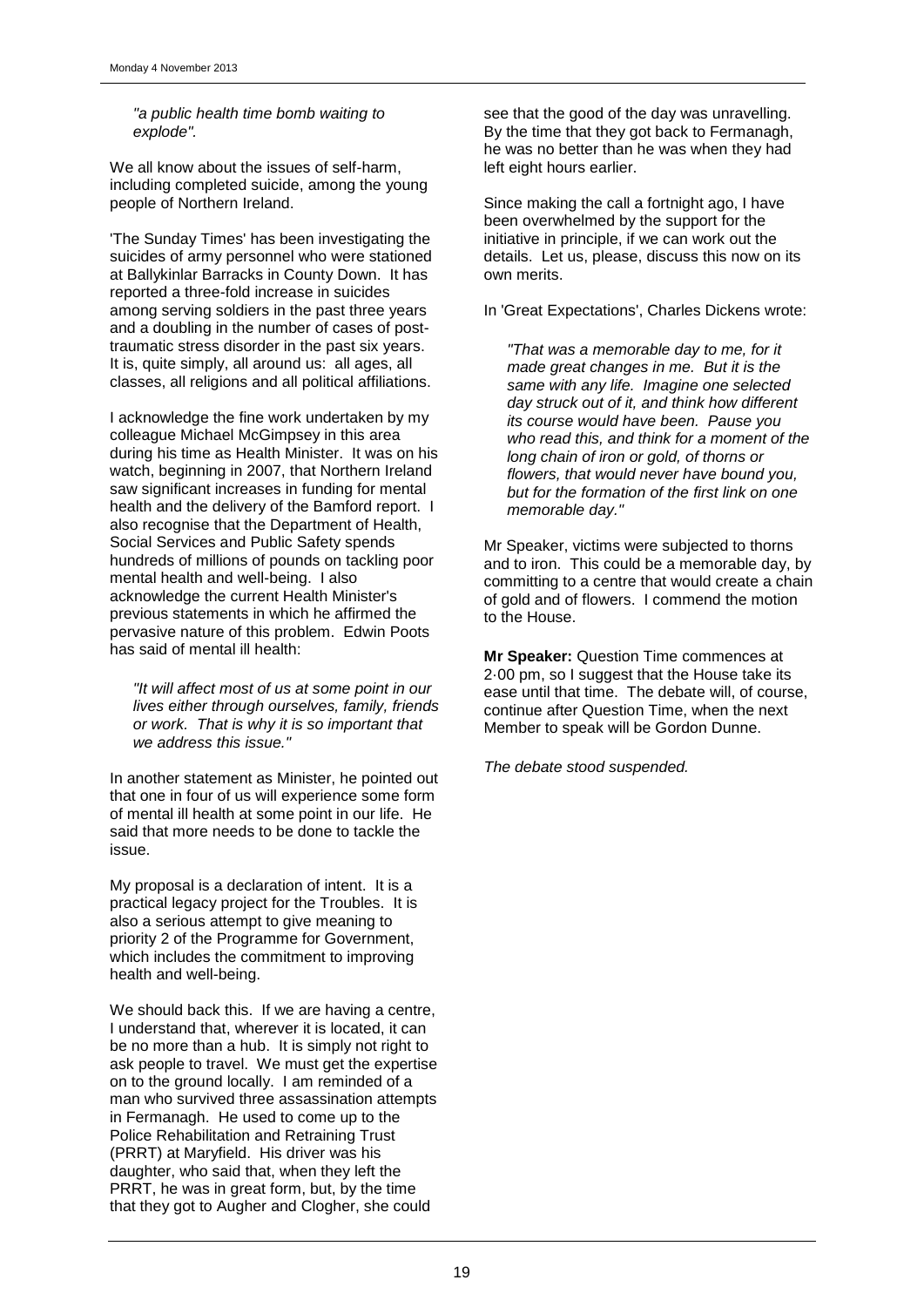### **2.00 pm**

*(Mr Deputy Speaker [Mr Beggs] in the Chair)*

## **Oral Answers to Questions**

## **Office of the First Minister and deputy First Minister**

## **Narrow Water Bridge**

**Mr D Bradley:** Go raibh mile maith agat, a LeasCheann Comhairle. Ba mhaith liomsa fiafraí den LeasChéad-Aire an bhfuil sé féin tiomanta go pearsanta don droichead ag Chaol Uisce?.

1. **Mr D Bradley** asked the First Minister and deputy First Minister whether they are personally committed to the bridge at Narrow Water. (AQT 281/11-15)

**Mr M McGuinness (The deputy First** 

**Minister):** The short answer to that is yes. I am absolutely committed to the construction of the new bridge at Narrow Water. I do so on the basis of the tremendously successful contribution that a very small bridge in my city has made to the life of that city. Something like £17 million was spent on it, and it has had a massive impact on the city. It effectively represents a new, iconic image for the city. Likewise, the construction of a bridge at Narrow Water would have a similar effect for the people of north Louth and south Down. It would add immensely to the tourism potential in that area.

All of us in the House understand the difficulties around the tendering process and the scale of the tender, which was way in excess of what was expected. Since that, there have been a number of discussions about whether a remedy could be put in place. Caitríona Ruane and I were involved in discussions in Rostrevor with the Taoiseach, and I have been involved in other discussions with very senior advisers to the Taoiseach. I know that, in the background, there is a sense of some remedy for the difficulties that exist.

It is absolutely important, in the context of the next very short while, that we establish whether enough funding can be put in place to ensure that the bridge is constructed. The next important step in the process that I would like to see is a commitment from the Government in Dublin, in conjunction with other aspects flowing from the councils on both sides of the divide, on whether the scheme will go ahead. I certainly

would like to see it go ahead, and I am very much committed to it.

**Mr D Bradley:** Go raibh maith agat, a LeasCheann Comhairle. Gabhaim buíochas leis an LeasChéad-Aire as ucht a fhreagra. Bhí mé féin i nDoire le déanaí agus aontaím leis an méid a dúirt sé faoi Dhroichead na Síochána ansin.

I thank the deputy First Minister for his answer. Indeed, I was in Derry recently and I walked over the Peace Bridge to Ebrington to see the Turner Prize exhibition. I must say that I was more impressed by the bridge than I was by some of the works in the Turner exhibition.

**Mr Deputy Speaker:** Will the Member come to his question, please?

**Mr D Bradley:** That being said, will the deputy First Minister recommend to the Minister of Finance and Personnel that he should provide the funding that would fill the existing gap in the Narrow Water project?

**Mr M McGuinness:** First, I, too, have visited the Turner Prize exhibition and I was very impressed. I know that something in the region of over 1,000 people have visited it each day. There is tremendous interest in it, and I would encourage everybody to go to the city to see the Turner Prize exhibition for the first time ever outside England.

In the context of the second part of Mr Bradley's commentary, I think it would be wrong to identify our Finance Minister as the problem with regard to Narrow Water. There is, effectively, a responsibility on the Irish Government, ourselves, the Special EU Programmes Body and the councils on both sides of Narrow Water to come up with a solution. I do not know whether that solution can be found. I would like to hear the Irish Government say more about it. In my discussions with the Taoiseach in Rostrevor a number of weeks ago, it was indicated to me that he intended to say something about it but, thus far, there has been silence.

I hope that, in the next short while, we will hear whether a solution can be found to the problems presented by a tender that was wildly beyond all our expectations.

**Mr Deputy Speaker:** The Member who was to ask question 2 has withdrawn his name.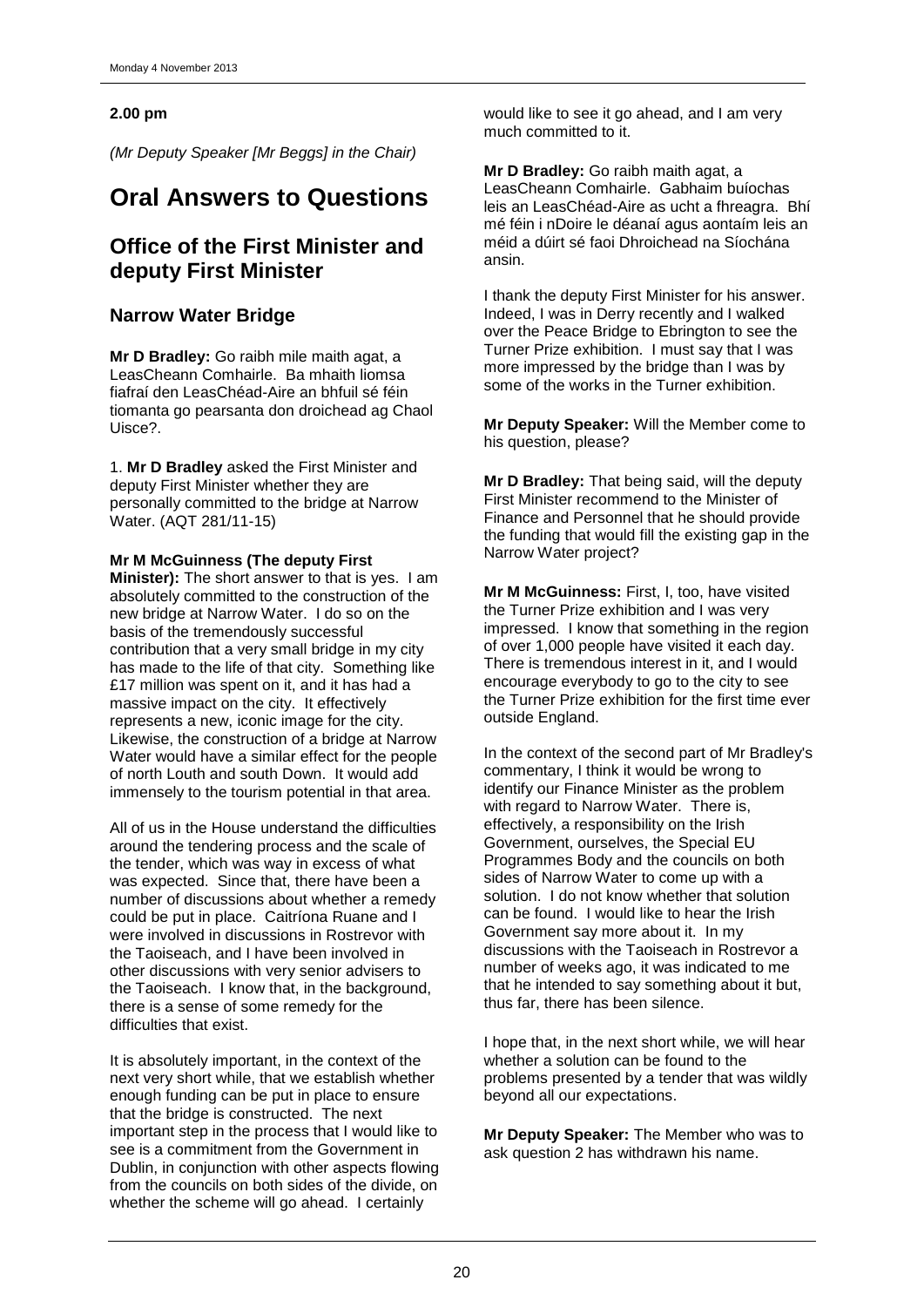## **Desertcreat**

3. **Mr I McCrea** asked the First Minister and deputy First Minister for an update on the progress that has been made on the community safety college at Desertcreat. (AQT 283/11-15)

**Mr M McGuinness:** As a colleague of mine in the constituency, the Member knows that I am very keen for the project to be brought to fruition. Of course, there have also been difficulties with the project, which are in the same realm as the discussions that we have just had over the Narrow Water bridge tender. I know that refinements and amendments have been made, and I have a very full and clear expectation that the community safety college in Cookstown will go ahead. I fully and absolutely support that.

**Mr I McCrea:** The deputy First Minister will know that the local economy needs this important college. Will he give details of when an announcement will be made about the proposed start date? Will he also give an assurance that the work will be done as quickly as possible to ensure that there is no further delay?

**Mr M McGuinness:** I absolutely agree with the Member about the contribution that the construction of such a community safety college will make to the citizens of Cookstown, no doubt bringing much economic benefit to the area. The discussions that have taken place thus far have progressed the project. I believe that we are very close to seeing the project commence. I also believe that we can have reasonable expectations that the problems that have afflicted the project over the past number of months will be resolved and that work will begin as soon as possible, hopefully around the beginning of next year.

**Mr Deputy Speaker:** The Member who was to ask question 4 has also withdrawn his name.

## **The Disappeared**

5. **Mrs Hale** asked the First Minister and deputy First Minister, given the deputy First Minister's republican background and the fact that he will be well aware of those whose loved ones are known as the disappeared, what particular help he can offer to enable and ensure that those bodies are returned for family burial. (AQT 285/11-15)

**Mr M McGuinness:** My full sympathy and compassion are with all those families. They are far and away the most important people in the discussion. I believe that what happened to those families was totally and absolutely wrong. I believe it was cruel; I believe it was unjustified; and, of course, the IRA was responsible. Over a number of years, other Sinn Féin leaders and republican leaders and I have been involved in exhorting anyone with any scrap of information about the location of the bodies to bring it forward. That has brought considerable success for some families but, sadly, not for others. I again reiterate my appeal to anyone in the community who was involved in any way in any of those situations to bring that information forward. They should bring it forward to the commission, to anybody in a responsible position in society and to republican leaders, who are, I think, very anxious to see the situation resolved.

My full compassion and support are with the families. It has been a terrible ordeal; it has been a despicable ordeal. There is a huge responsibility on everybody, including me as a republican leader, to appeal to anybody who can assist the families out of the nightmare that they face daily.

**Mrs Hale:** I thank the deputy First Minister for his answer. Given that answer, how can he explain the conflicting reports emanating from the republican movement about why the murders were committed and by whom?

**Mr M McGuinness: I think that that is another** matter altogether, on which, undoubtedly, people will have their own opinion. The families, at this stage, who I have listened to appear to be more concerned to have the recovery of their loved ones. That is where the big focus is at this time. There is a huge responsibility on all of us to support those families and to support them towards the resolution that they seek, which is the return of their loved ones. As I said, there has been considerable success, but there are families who are still suffering. In the interviews that they have given, including some in the past couple of hours, their big focus is on the recovery of the bodies as opposed to anything else.

## **Disclosure of Information**

6. **Mr Storey** asked the First Minister and deputy First Minister, following the question from my colleague Brenda Hale and given all the public concern that has been expressed over the past weeks and months about the disappeared and the activities of the president of his party, what action the deputy First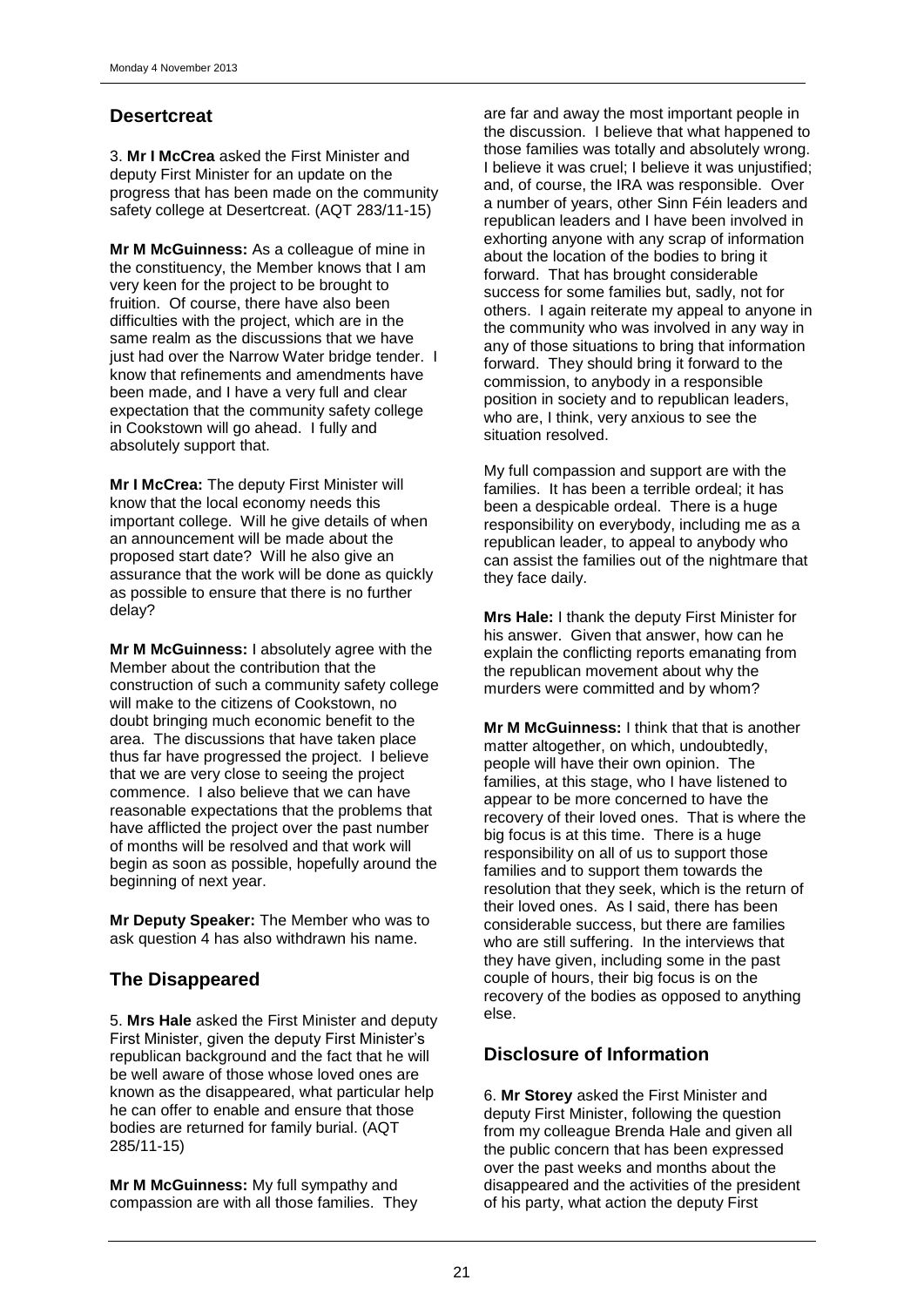Minister has taken to ensure that all relevant information is made available to the courts and the Police Service of Northern Ireland and that any scrap of information that is referred to in relation to the allegations about Gerry Adams and in regard to the terrible death of Jean McConville and the other disappeared is brought to the courts. (AQT 286/11-15)

**Mr M McGuinness:** The issue around the terrible circumstances of child abuse has been well articulated and well aired in recent times. Gerry Adams has made public his position in relation to the role that he played, given that it was first reported to the social services and the RUC in 1987. There is a huge responsibility on everybody in society, without exception, that whatever information they have in regard to situations of child abuse has to be brought forward to the proper authorities. Over many years, many organisations have learned a lot from the quite scandalous cases that have been thrown up over the past 10 to 15 years and have put in place procedures to ensure that — I hope that this applies to all political parties; it certainly applies to my party — anybody who has possession of any information whatsoever in relation to the abuse of children has a duty and a responsibility to bring that forward to the Police Service.

Similarly, in relation to the issue of the bodies that have not been returned to loved ones, I wholeheartedly and earnestly appeal to anybody with any scrap of information whatsoever, if they are out there, to listen very carefully, not so much to what I have to say about it but to the families, who have very eloquently and very passionately argued the case for information to be brought forward. People are out there with that information, and they have a duty to bring that information forward to alleviate the nightmare that those families are going through.

**Mr Storey:** Does the deputy First Minister, following on from his logic when he called for the cardinal to resign, given the allegations in relation to child abuse in the Roman Catholic Church, now believe that it is time for his party president to resign and to ensure that there is transparency, openness and consistency in the approach to what is a heinous and evil crime the abuse of children?

**Mr Deputy Speaker:** I remind Members that we are questioning the deputy First Minister in his role as deputy First Minister. I put it over to you, if you wish to respond.

**Mr M McGuinness:** I am prepared to answer the question.

I do not believe that there is any similarity whatsoever between the cases of the cardinal and Gerry Adams. In the case of the cardinal, a child was sworn to secrecy; in Gerry Adams's case, Gerry Adams was fully in support of his niece, travelled to Buncrana, confronted his brother and supported his niece and her mother when she reported the abuse to the social services and the RUC. The other thing that is missed is that you can clearly see that sometimes, in situations such as this, people like to take political advantage without recognising, for example, the trauma that Gerry Adams's family went through as a result of the abuse that was inflicted on them by their father and the many ways in which that entire family are victims, including Gerry Adams. People need to understand that, and they need to place themselves in that situation where, quite clearly, something was happening in that family that was terribly, terribly wrong. The two situations — that of the cardinal and that of Gerry Adams — are not the same.

**Mr Deputy Speaker:** That is the end of topical questions to the deputy First Minister. We now move to questions for oral answer.

## **2.15 pm**

## **Executive Office: Brussels**

1. **Mr Dunne** asked the First Minister and deputy First Minister to outline the successes of the Office of the Northern Ireland Executive in Brussels. (AQO 4880/11-15)

**Mr M McGuinness:** Recent successes of the Executive's Brussels office, in partnership with relevant Departments, include helping to secure from the EU €150 million for a fourth Peace programme; avoiding EU infraction proceedings in relation to Strangford lough; ensuring regulations provide the potential to fund our regional roads infrastructure; and securing timely state aid decisions that safeguard jobs and investments. In addition, since the move to new premises in 2010, some 6,288 visitors have attended meetings, events, briefings and cultural activities in our offices. We believe that such success is delivered only through the local efforts of our office in Brussels, which helps us navigate the complexity of the EU institutions. It is a resource for government and civil society alike. The office is our eyes and ears in Brussels and supports all Ministers in their European engagements.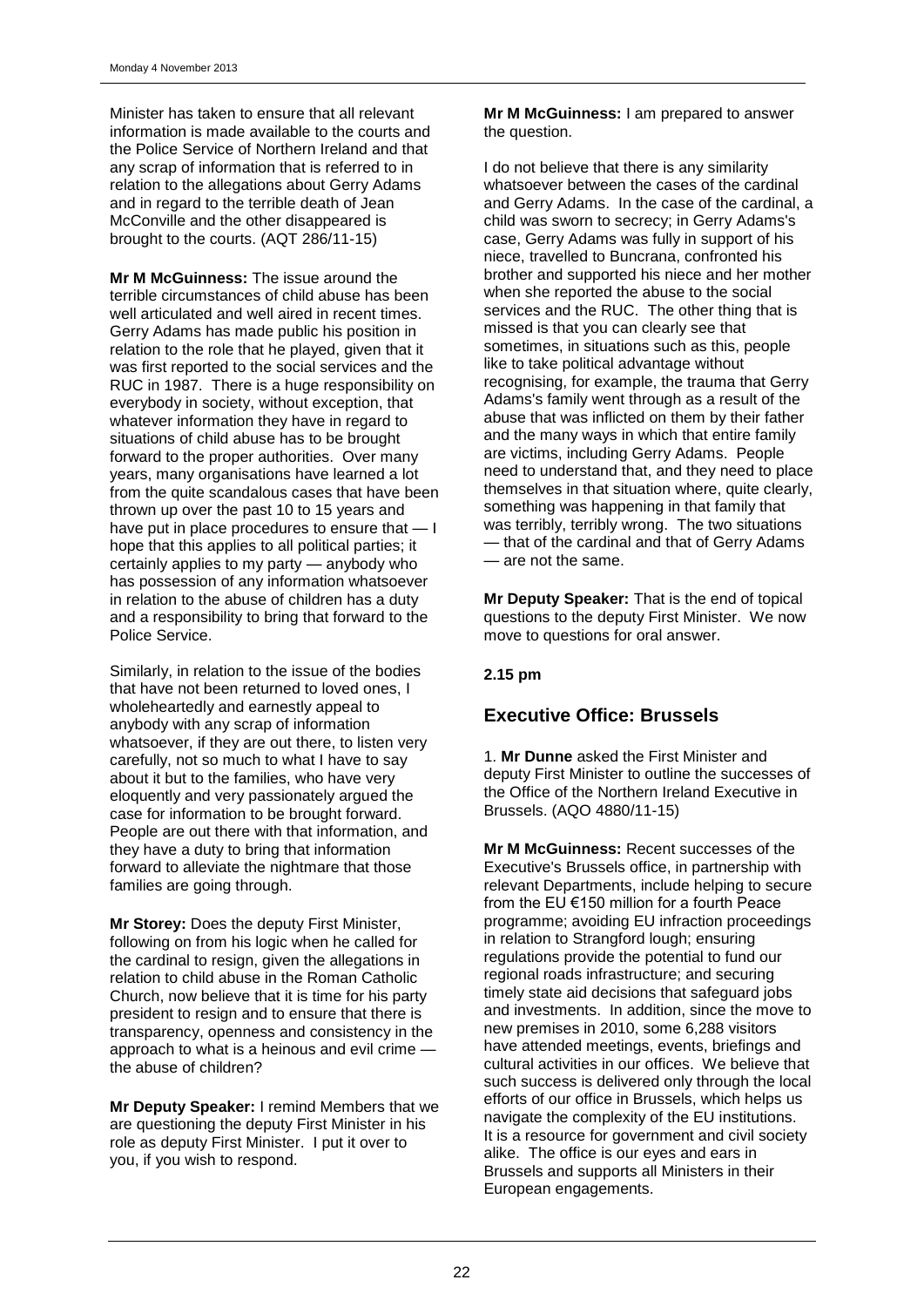Success is about getting our way in Europe with decisions that favour us by our making the right arguments at the right time to the right people. The office uses the Barroso task force to get priority access to influence commissioners and senior officials in Brussels. This has not only enabled a full understanding of our situation but triggered quick decisions on state aid when needed by our businesses. The task force also gives us leverage to get commissioners and commission officials over here, and the Commission has recently chosen Belfast as the host site for the international Smart Specialisation conference.

The Brussels office projects a positive image of our region by featuring our achievements in the policy arena and in culture and arts. The office also provides an excellent business environment in which to work. Reputation is a key to successful influence in Brussels and the EU, and I think that our standing there is very good. We are now firmly on the Brussels map. I think that we punch above our weight, and I consider that to be a huge success.

**Mr Dunne:** I thank the deputy First Minister for his answer. How do we encourage local businesses to link with the bureau in order to get maximum funding from Europe to support such businesses? I recognise that it is an excellent facility, having visited it last year with the Enterprise, Trade and Investment Committee. It is well worthwhile.

**Mr M McGuinness:** Since the visit that the First Minister and I were involved in where we met Commissioner Máire Geoghegan-Quinn, we have been able to apprise businesses here in the North and, indeed, our own Departments about the importance of ensuring that they are consistently engaging with the European scene. I suppose that, in the past, Europe frightened a lot of people off because of the complexity of the institutions there, but I think that we are breaking that down. Increasingly, we see our businesses collectively going to Brussels, and we see Commissioners coming here. For example, Máire Geoghegan-Quinn came here and addressed the business community in a way that, I think, simplified the procedure and demystified the approach to Brussels. We have to keep that going, and we in government have a key role to play, as have our Departments. They are all now very much engaged in ensuring that we draw down the best that we can for our area.

**Ms McGahan:** Go raibh maith agat. Will the deputy First Minister give us an update on the development on the Peace V programme?

**Mr M McGuinness:** The multiannual financial framework for 2014-2020 allocated €150 million to the Peace IV programme. The British Government's economic pact has allocated a further €50 million to the programme from the overall European territorial cooperation budget. Officials are working with the Special EU Programmes Body on the preparation of a draft operational programme based on research and initial public consultation. Policy areas currently under consideration include young people, shared space and services and civic leadership. It is important that that aligns with the new good relations strategy, Together: Building a United Community. The additional €50 million is linked to an Executive commitment to utilise it, where appropriate, in support of the strategy's United Youth programme. Prior to finalisation, the draft operational programme will be subject to full public consultation. Final approval by the Executive, the Irish Government and the European Commission will, of course, be required.

**Mr McKinney:** The deputy First Minister may be aware that an official recently advised the OFMDFM Committee on the Executive's ambition for funding drawn down through Horizon 2020. Given that Dublin's drawdown from the previous R&D fund — FP7 — was significantly and commensurately more than Northern Ireland's, does he agree that our ambition is weak, low and needs to be challenged?

**Mr M McGuinness:** Our Barroso task force desk officers and the Invest NI European Union research and development executive based in the office of the Executive in Brussels are part of the recently established Horizon 2020 contact point network. The first meeting of the contact point network was held in Brussels in June 2013 and was attended by representatives from the European Commission Directorate-General for Research and Innovation. The contact point network provides practical support to potential Horizon 2020 applicants from the North. That includes assisting with the facilitation of visits to Brussels, supporting project applications, establishing links with other international partners and, more generally, helping to create a closer relationship with key Directorate-General for Research and Innovation staff in Brussels.

I believe that the Executive office could improve how it operates for the benefit of all of us. The Member raised the issue of Irish Government's drawdown, as opposed to ours. Obviously, that represents a huge challenge for us, which I think all our Departments are up for. There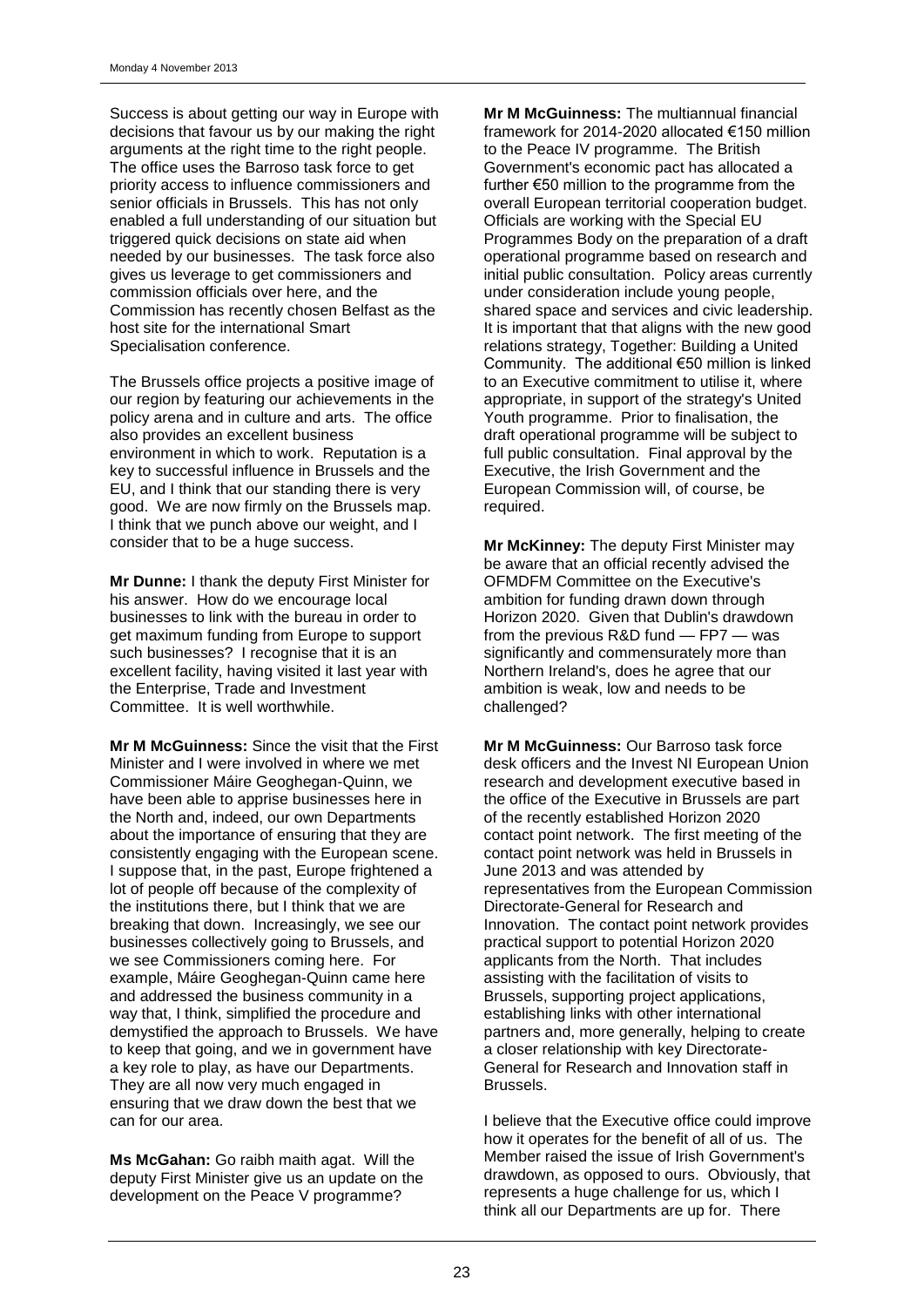have been a number of discussions in the Executive about how people should become more proactively involved with Europe, recognising the opportunities that can be presented, not least by Horizon 2020.

**Mr Deputy Speaker:** I advise Members that question 10 has been withdrawn and requires a written answer.

## **Economic Pact**

2. **Mr Cree** asked the First Minister and deputy First Minister for an update on progress on the economic pact. (AQO 4881/11-15)

**Mr M McGuinness:** The Executive and the Government continue to make progress towards the commitments made in the economic pact. We have delivered a successful G8-branded investment conference, with Tourism Ireland developing a considerable PR campaign to build on the G8 legacy.

Securing the right policy levers, particularly the devolution of corporation tax powers, remains a priority for the Executive. We continue to advance the case for the devolution of corporation tax powers within the time frame set out in the pact. We have confirmed that we will continue to benefit from 100% assisted area status until at least 2017. We are undertaking analysis to help inform any decision on the establishment of enterprise zones, and officials have had discussions about establishing enterprise zones, including engagement with England, Scotland and Wales.

The joint ministerial task force is examining whether tailored support is required for local banks and how support for local businesses can be maximised to improve access to finance. An access to finance implementation panel has been established, as recommended in the economic advisory group's review of access to finance for business here. The first meeting was held on 3 October 2013, and work is under way to address barriers to access for tourists such as visa recognition and processing, building on the success of the visa waiver system.

The Executive have agreed the asset management strategy, which includes recommendations to improve processes and deliver significant projects that will unlock value through more efficient and effective management of assets. We have also made good progress with the Better Regulation Executive to progress a review of business red tape in the local economy.

**Mr Cree:** I thank the deputy First Minister for his full reply. Minister, you referred to the fact that the economic pact outlined a new way forward on enterprise zones. The zones would allow Northern Ireland businesses in designated areas to benefit from enhanced capital allowances. Will the Minister outline the nature of such a scheme and explain what work is being taken forward at this time?

**Mr M McGuinness:** The Government's economic pact set out proposals on the potential establishment of enterprise zones here. The majority of initiatives available in enterprise zones in Great Britain are, with the exception of enhanced capital allowances, already devolved policy areas, and the Executive have taken steps to support businesses using those levers. Enhanced capital allowances are a potential new lever but would be of benefit to larger capital-intensive projects only. We are exploring that aspect as well as others to see how we can move the project forward.

**Mr Lyttle:** Does the deputy First Minister have any concerns that delays in finding suitable sites for shared housing and shared education could jeopardise the £100 million additional borrowing powers that the economic pact allocated for that purpose?

**Mr M McGuinness:** No, I am quite satisfied that the work of the respective Ministers on that issue in the context of Building a United Community is moving forward satisfactorily, with a full ability to ensure that the funding that will be made available can be spent. People will know that huge progress has been made, even in recent weeks, with the Lisanelly project, and I know that the Minister of Education and the Minister for Social Development understand the importance of ensuring that their Departments are in a position to provide the necessary projects that can ensure the success of the Together: Building a United Community process. A lot of work is being done, and people are exercised to ensure that we take best advantage of shared housing and shared education. In the next number of weeks and months, all will become much clearer, and, when that happens, Members will be very satisfied that both Ministers who have a responsibility for shared housing and education have come up with the projects that we think we need.

**Mr McGlone:** Go raibh maith agat, a LeasCheann Comhairle. Gabhaim buíochas leis an LeasChéad-Aire chomh maith. The deputy First Minister referred to corporation tax.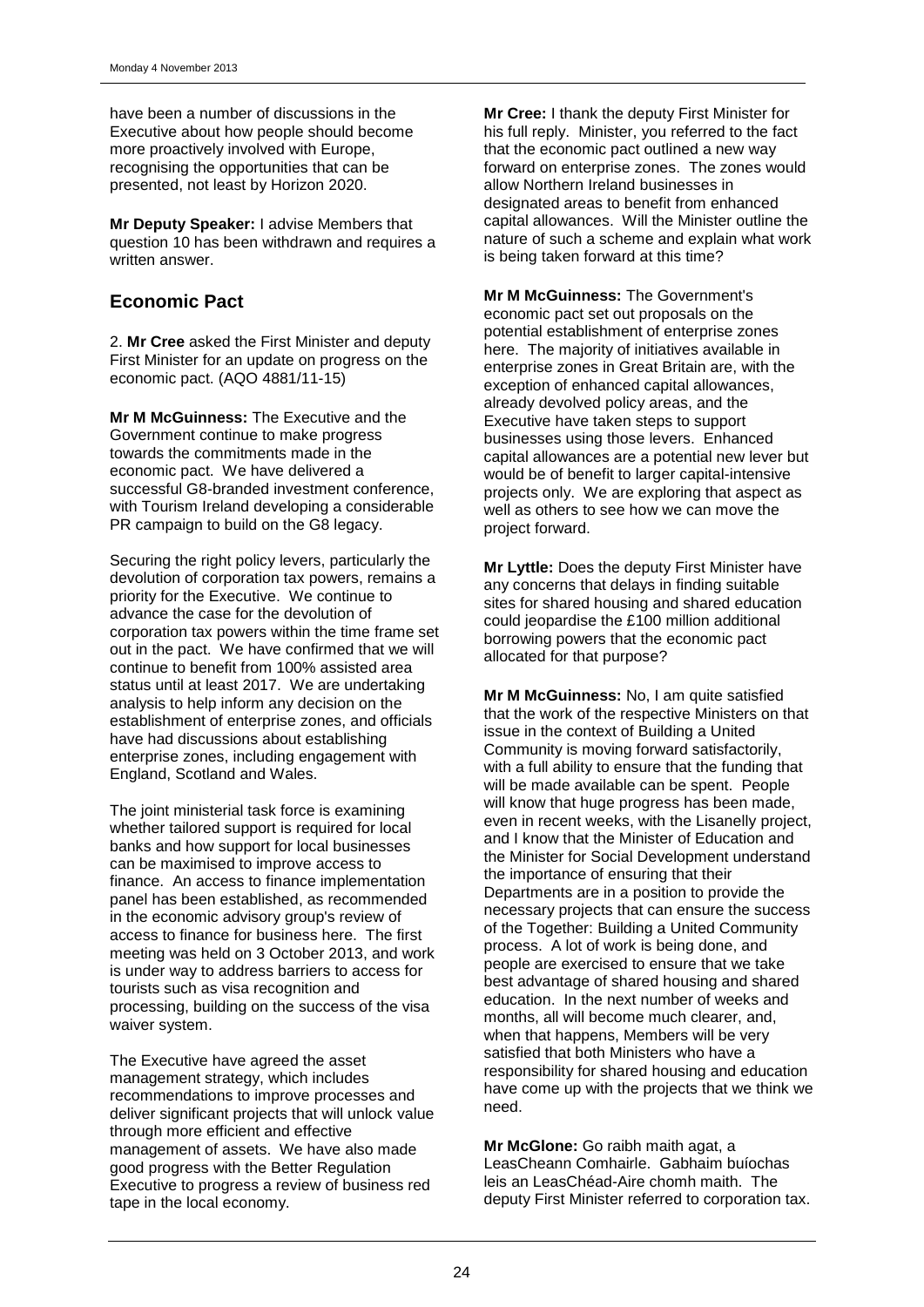What is the agreed projected figure of the cost of corporation tax to the local economy?

**Mr M McGuinness:** It is important to say that we remain fully committed to taking responsibility for corporation tax as the single measure with the greatest potential to stimulate growth in the local economy. We wrote to the Secretary of State on 24 September to emphasise the need to work towards taking a decision immediately after the Scottish referendum. We believe that the legislative process could not be completed in this parliamentary session if a decision is left until the 2014 autumn statement, and that has implications for the work programme. It is critical that relevant Executive Ministers and our officials are fully involved in the ongoing work by Treasury and HMRC on design issues, given that we will have responsibility for the tax. Our letter highlighted the importance of our officials being briefed on progress and agreeing a process and timetable to reach agreement on the outstanding issues. Many figures have been thrown around over the past couple of years on costs, and all of us clearly understand that, in the final analysis, when we get the Scottish referendum out of the way and hopefully get a positive decision from David Cameron, we are into a renegotiation on the cost. At this stage, in my answer to the Member, it would be a mistake on my part to outline a figure that could conceivably change as time moves on.

### **2.30 pm**

## **Urban Village Regeneration**

3. **Mr Spratt** asked the First Minister and deputy First Minister for an update on the urban village regeneration projects. (AQO 4882/11- 15)

**Mr M McGuinness:** Mr Deputy Speaker, with your permission, I will ask junior Minister Jennifer McCann to answer the question.

**Ms J McCann (Junior Minister, Office of the First Minister and deputy First Minister):** As set out in the Together: Building a United Community strategy, four urban village regeneration projects will be created in targeted areas of deprivation. Our aim is that each urban village will be designated as a development zone and a local board created. The board will be tasked with coordinating and overseeing the planning and design of the urban village. It will be given powers to enable large-scale urban village development in a

coordinated manner, with a strong focus on the needs of the local community.

A design group has been set up to progress the high-level development of the urban village programme. It will produce indicative costs for the proposal. We are currently considering where best to situate the urban villages to achieve maximum benefit from the proposal, and we intend to make a further announcement on the detail of those in due course.

In making the final decision on which areas should be chosen as urban villages, we will take into account a range of factors including community relations issues, antisocial behaviour, deprivation, limited commercial heart and services within that community and the community appetite and the infrastructure for improvement in that area.

**Mr Spratt:** I fully urge the Department to consider the Sandy Row and Donegall Pass areas for potential inclusion. Will the Minister confirm that the schemes will be taken forward through a cross-departmental and cross-agency approach?

**Ms J McCann:** As I said, the potential sites for urban villages have been examined. There is no definitive answer that I can give you today on where those urban villages will be, but we are very keen to make sure that there is regeneration, particularly in areas of deprivation. We will obviously consult local communities around that. You will also be aware that a lot of community plans are already in place for different areas. So, that is what we will look at, but we will certainly look to engage with all stakeholders in this exercise.

**Mr Nesbitt:** I thank the junior Minister. As she said, the projects are to tackle deprivation and dereliction, as is the social investment fund. The junior Minister says that we will have a board to advise on urban villages: how will that board interact with the zonal advisory panel that was set up to distribute the £80 million of social investment fund money? Will there not be an inevitable tension between the two? How will she manage it?

**Ms J McCann:** The Member will be aware that the best way to deliver anything in local communities is in a strategic fashion, which means tying all the area plans together. You mentioned the social investment fund. There are seven design groups in the Together: Building a United Community strategy, and they have been doing a lot of work. They have already been networking with local communities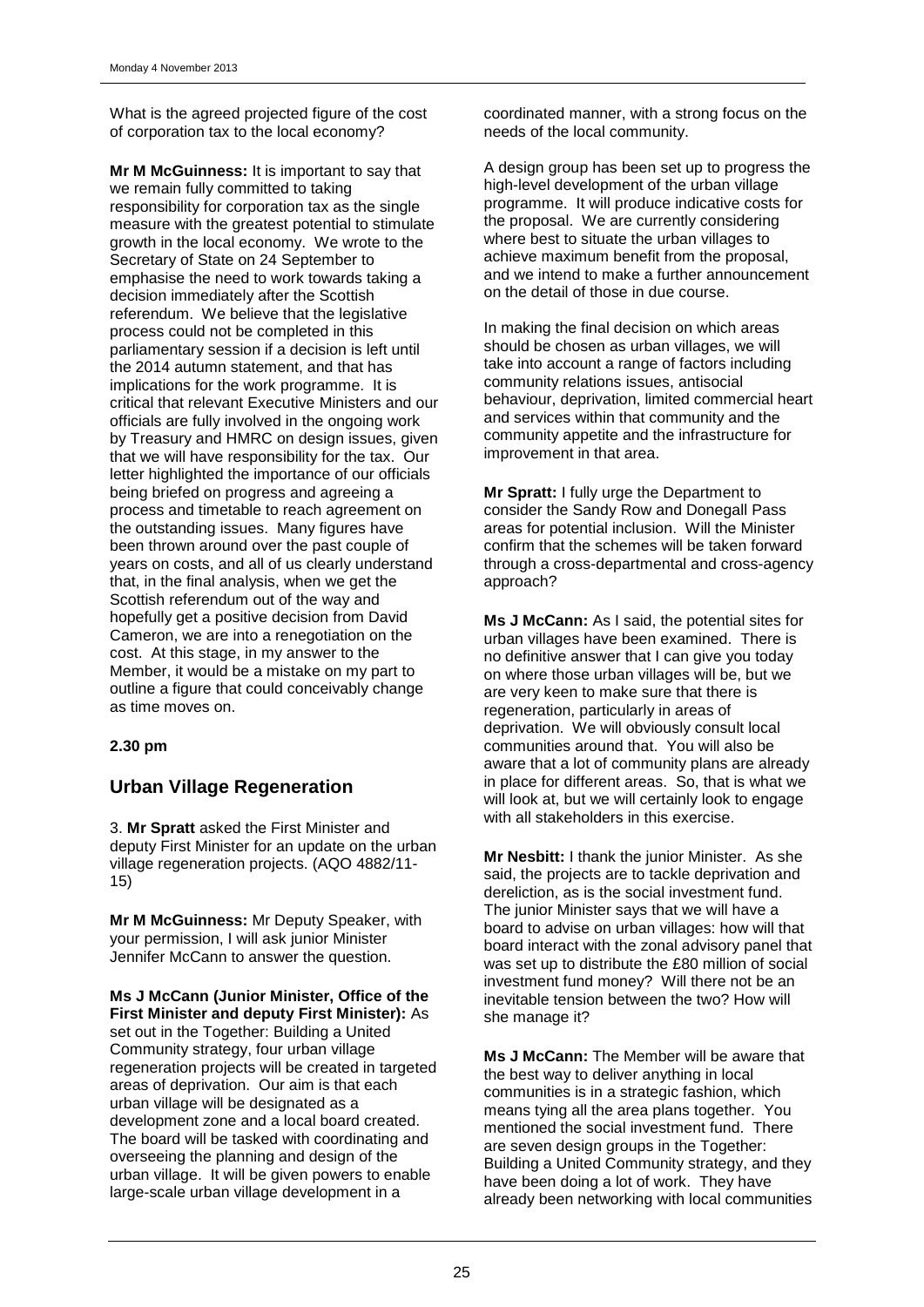and the boards that you talked about that have been set up for the social investment fund. So, it is about working together and not about having something up here and something around there. That is the way that we are going forward with this, and those conversations have already taken place.

**Mr Dallat:** I welcome the junior Minister's response, and I find urban regeneration programmes fascinating. However, will the Minister tell us what will happen after the new trees, paving stones and all that have been put in to ensure that there is a neutral environment where real regeneration can take place and people feel confident to shop in towns and villages where they feel inhibited now because of flags and kerbstones, irrespective of the colour of the flag or the kerbstones?

**Ms J McCann:** The whole background when we brought forward Together: Building a United Community was about creating that shared space, particularly where the urban villages are concerned. This will come from the community up, as opposed to from up to down, if you like. That is part of the consultation, and we will be tied in with all those other groups and organisations that have already done a lot of work in some areas on these issues, particularly local councils in going forward with community planning.

None of those strategies can sit outside each other or in isolation; they all have to be tied in. So, we will look at the advice of the people who we see as the experts in that field. They are the people who live and work in those communities and who have the plans already there. We will consult with them, and it will be about creating a shared and neutral environment so that everyone can feel safe and be comfortable when they are in it.

## **Play and Leisure Strategy**

4. **Mr Hazzard** asked the First Minister and deputy First Minister for an update on their play and leisure strategy. (AQO 4883/11-15)

**Mr M McGuinness:** Mr Deputy Speaker, with your permission, junior Minister McCann will answer the question.

**Ms J McCann:** The Executive's play and leisure policy statement, which was published in 2009, has been delivered through the play and leisure implementation plan, which runs until 2016. Delivery against the plan is progressing well to further support the implementation plan

and build on its achievements. On 8 October, we announced our agreement to invest up to £1·6 million over three years to enhance opportunities for play and leisure here. That will be provided as a signature programme through the Delivering Social Change framework.

As local communities are best placed to identify their own needs, working closely with and supporting them will be a critical part of this programme's success. The play and leisure signature programme is intended to deliver three key outcomes: promoting play to ensure that everyone is aware of its value and benefit; greater local access to space for play; and making planning and support for play central to all our councils' thinking and work. Our Department is working with other Departments to finalise arrangements for the delivery of the signature programme, and we expect to announce details shortly. That demonstrates how we remain committed to supporting the Executive's commitment in the policy statement to deliver on children and young people's play and leisure needs and their right to engage in those activities.

**Mr Hazzard:** Go raibh maith agat, a LeasCheann Comhairle. Gabhaim buíochas leis an Aire. I thank the Minister for her detailed response. The news of the investment is certainly welcome. I am not sure whether this will be possible, but will the Minister outline a timeline for the delivery of this project?

**Ms J McCann:** Obviously, as I said, communities will be critical in the delivery of the programme. That is why we are very keen to ensure that the community and voluntary sector will be able to avail itself of the funding of those initiatives right away. I really think that working in partnership with other Departments, such as the Department of Culture, Arts and Leisure (DCAL), the Department of the Environment (DOE) and the Department of Health, is necessary. However, we also need to work with councils, because quite a lot of work has already been done, particularly in those councils that have already set up the play partnerships. Once that is achieved, we would like to see the money hitting the ground as soon as possible.

**Mrs McKevitt:** I thank the Minister for her response. Has any research been carried out to assess whether the implementation of parking charges across the region has made it more difficult for parents and children to access local play parks, for example?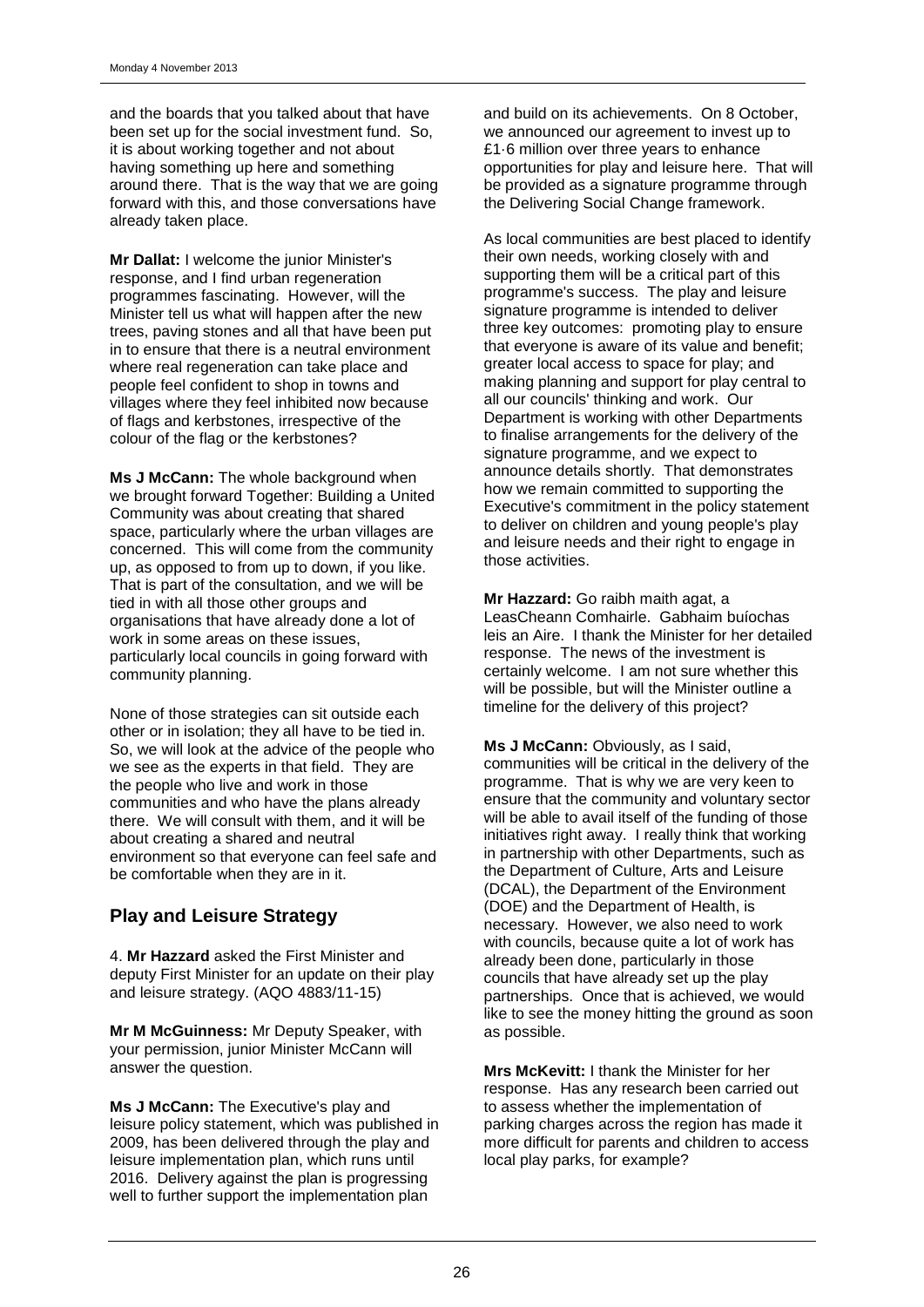**Ms J McCann:** We have looked at funding, particularly in the councils, in the context of mapping out what is available. Certainly, that would be a part of the process of mapping out parking availability. You are 100% right. We are very keen that there is access to play, because it is a key area in a child's development, and it carries on right into their adulthood, if you like. I think that it is very important that we map out the existence of amenities that are already there and that we look at providing access to them. So, the funding, and particularly the funding that we are directing towards the councils, will come in on planning and everything around it.

## **Teachers: Signature Project**

5. **Mr Storey** asked the First Minister and deputy First Minister for an update on the signature project to appoint 230 additional graduate teachers. (AQO 4884/11-15)

**Mr M McGuinness:** Mr Speaker, with your permission, I will ask junior Minister McCann to answer that question. She is getting a hard time today.

**Ms J McCann:** Work on the implementation of the six Delivering Social Change signature programmes, which the First Minister and the deputy First Minister announced on 10 October 2012, is progressing well.

The Department of Education is leading on the signature programme to improve literacy and numeracy levels in primary and post-primary schools. The programme will see approximately an additional 233 recently graduated teachers not currently in work being recruited to deliver tuition to children in a total of 267 primary and post-primary schools to assist them in achieving higher grades. It is proposed that 82 of the posts will be filled in primary schools, with the remaining 151 posts being based in post-primary schools. Recruitment began in June this year. As of 25 October, 188 of the posts have been filled. Of those, 67 are in primary schools and 121 in post-primary schools. The posts will run for two academic years, ending in August 2015.

**Mr Storey:** I thank the Minister for her reply. Concerns have been raised about the 70 posts that have not been filled and over the fact that we have now progressed into the second term of schools being back for business. As such, will she give an undertaking that the schools that have missed out on the having the programme available to them for the full time, given that it is due to end in August 2015, will

be given an extension so that its benefits can be ensured and there can be tangible outcomes for the pupils for whom it was originally intended?

**Ms J McCann:** I assure the Member that we are keen to get the programmes and teachers into the schools as quickly as possible. Given the figures that I have just quoted, I can say that the Education Minister has done very well.

A number of other signature projects that are the responsibility of the Health Department and others have not done just as well as the educational one, so we are very keen to make sure that the family support hubs and the social economy hubs that other Ministers have responsibility for are brought forward. We will monitor those and try our best to get them achieved.

**Mr Sheehan:** Go raibh maith agat, a LeasCheann Comhairle. Gabhaim buíochas leis an Aire as ucht a fhreagra. I thank the Minister for her answers. Will she tell us whether any additional measures are being proposed to improve literacy and numeracy?

**Ms J McCann:** We hope that signature programmes from Delivering Social Change are not seen in isolation, as we hope that other Departments will take forward programmes as well. I am pleased to say that, in June this year, the Education Minister agreed to fund an expansion of the Delivering Social Change project to support literacy and numeracy with a further injection of over £2 million from his Department. That will support another 21 newly qualified teachers in 33 schools. That is a welcome investment, as it represents supporting literacy and numeracy. However, it also demonstrates — this is very important that we do not want to be seeing the Delivering Social Change signature projects in isolation. We want Ministers and other Departments to come forward with their proposals. Those will tie in with the overall objective of Delivering Social Change, which is to change the quality of life of people in our communities.

**Mr Kinahan:** I thank the Minister for her answers. Will targets and timelines be put in place? Will it be a zero game to make sure that everybody is literate and numerate at the end of the period?

**Ms J McCann:** It is very important that we do. A lot of research has been done into the gap between children who achieve at school and children who do not. It is proven time and again that, if you are from a poorer family, you have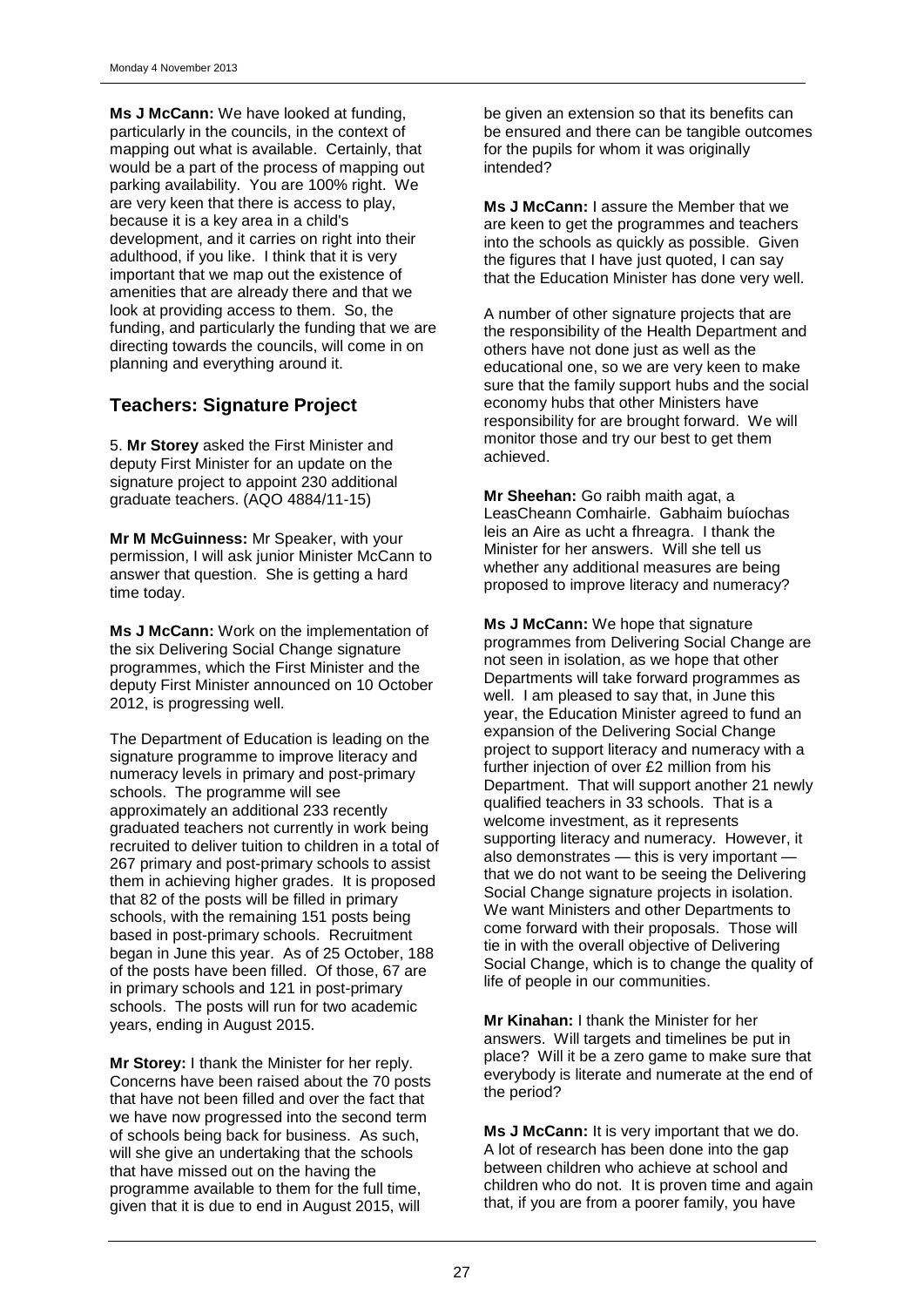half the chance of children from more affluent families. I think that the figure is 34%. compared with 68%. International experience has shown us that resources need to be directed at children who are disadvantaged and from poorer backgrounds. Not only does that enhance the achievement levels of the children from poorer families but it raises the bar for all children. So we are very keen to see that happening. That is why we are targeting the need to where it needs to go. I know that the Education Minister has done this; he has looked at it in terms of targeting those resources where they need to go.

### **2.45 pm**

## **Regional Development**

**Mr Deputy Speaker:** Again, we start with topical questions, and I call Dominic Bradley.

**Mr D Bradley:** Go raibh maith agat, a LeasCheann Comhairle. That is twice in the one day that I have been called first. I think that I will do the lottery.

## **Car Parking: Newry**

1. **Mr D Bradley** asked the Minister for Regional Development for his assessment of the parking situation in the city of Newry. (AQT 291/11-15)

**Mr Kennedy (The Minister for Regional Development):** I am grateful to the Member for his topical question. I assure him that I am very much aware of the issues in relation to car parking across Northern Ireland and, of course, in Newry city. I know that he recently held a meeting in the Arts Centre with traders and local representatives. As a result of that, a request has been made to meet me to discuss the issue.

The Member will know that the parking arrangements in Newry have been greatly enhanced recently by the new car park facility at North Street and, indeed, the car park in the vicinity of the Catherine Street area. The Member also knows of the Department for Social Development (DSD) scheme, which is currently under way and which will, in fact, reduce the number of available car parking spaces. That scheme is the responsibility of DSD, in conjunction with the local council. *[Interruption.]* I can compete with many things, but I am afraid that I cannot compete with a mobile phone. Would somebody ask to put salt and vinegar on their chips, please?

Back to the issue of car parking in Newry: I am happy to meet the Member and local representatives. My door, as always, is open.

**Mr Deputy Speaker:** I remind all Members to turn their mobile phones off.

**Mr D Bradley:** Go raibh maith agat, a LeasCheann Comhairle. Will the Minister respond positively to a suggestion put forward by local traders that an hour's free parking should be available to shoppers in Newry?

**Mr Kennedy:** I am grateful to the Member for the point that he raises. I have made the suggestion, and my door remains open to the prospect, that local councils can help to offset car parking charges for particular periods of time, say the run-up to Christmas. Indeed, Newtownabbey Borough Council has successfully negotiated with my officials an arrangement for Ballyclare. Therefore, that facility is available for local councils to assist the local economy in the run-up to specified periods such as Christmas. If that is a solution that is helpful in the Newry context, I am happy to explore it.

## **Giro d'Italia**

2. **Mrs Overend** asked the Minister for Regional Development whether his Department will be in a position to take the lead on the Giro d'Italia legacy, given the Minister's commitment to cycling, the announcement of a new cycling unit and the recent excitement, in which I shared, about the Giro d'Italia coming to Northern Ireland. (AQT 292/11-15)

**A Member:** Will we see you in Lycra?

**Mr Kennedy:** I am grateful to the Member for her enthusiastic response to the Giro d'Italia, which I am particularly enthusiastic about. In advance of the final decision being made by the racing authorities to bring it to Northern Ireland, I had an opportunity, along with Minister Foster, to impress the need for such a prestige event to take place in Northern Ireland. Of course, with the advent of my new cycling unit, I strongly believe that we have the potential to lead on that initiative. Members were discussing among themselves whether I was ready for racing in pink Lycra. I can tell you that I am, and that I have my jersey ready.

On a serious point, I think that the Giro d'Italia will afford cycling the opportunity for worldwide promotion as well as showing off some of our great tourist sites and infrastructure, not least in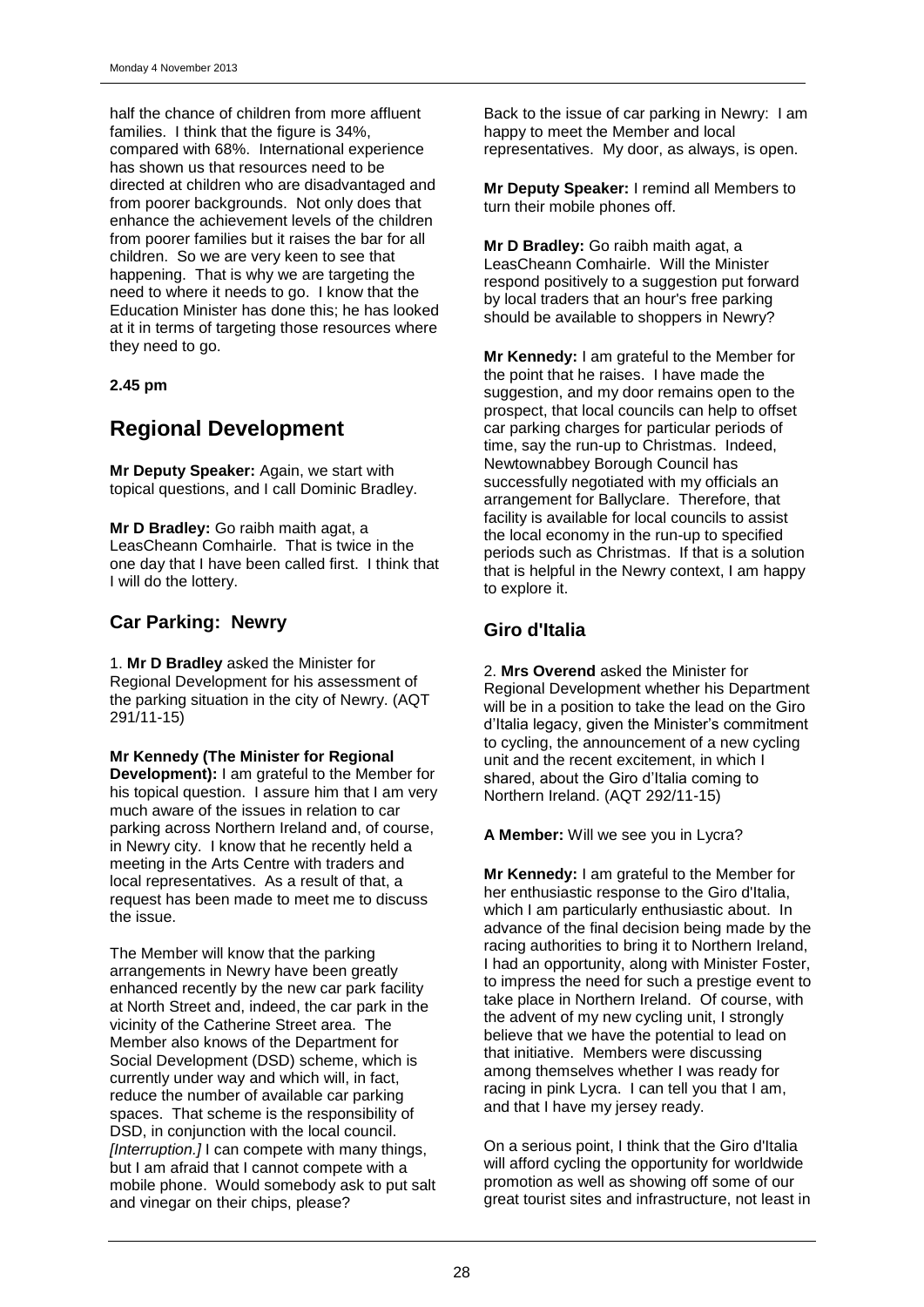and around Belfast, along the Antrim coast and in my constituency of Newry and Armagh. I very much hope that Members and the Executive will take the opportunity. If it means that active promotion is better done by my Department as a result of the new cycling unit that I have formed, that is the way forward.

**Mrs Overend:** I thank the Minister for that response. If the Regional Development Minister were given the leading role in building that Giro d'Italia legacy, what would his priorities be?

**Mr Kennedy:** I am grateful to the Member for her supplementary. I think that we are embarking on a cycling revolution, and I hope that everyone will embrace it with the same enthusiasm as I have and see it as an opportunity. I was recently involved in discussions with Transport for London on the delivery of its cycle hire scheme — the Boris bikes, as they are called — and the legacy approach that it took to hosting after the success of the Tour de France.

Perhaps it is the case that many people do not realise the potential impact of the Giro d'Italia, not only on cycling but on tourism and in creating a feel-good factor. I think that it is on the scale of the World Police and Fire Games and the Irish Open, and it has the potential to be even bigger than either. I therefore want a cycling legacy to be carried forward after the Giro d'Italia.

## **Roads: North-west**

3. **Mr Campbell** asked the Minister for Regional Development what importance he attaches to upgrading the strategic roads infrastructure on the north coast and in the north-west in general. (AQT 293/11-15)

**Mr Kennedy:** I am grateful to the Member for his question. Of course, the Member will know of the very good recent announcement that the A26 stretch of road to Glarryford has been given approval by the Finance Minister. I am very pleased that that is the case. I made very strong representations around the Executive table and, indeed, to the Finance Minister himself. I know that success has many fathers, and the number of people who have claimed credit for the A26 is astonishing.

I am reminded of the legendary story about Conrad Hilton and Zsa Zsa Gabor, who were married for a while, but the marriage failed. Zsa Zsa was asked on the steps of the court why the marriage had failed, and she simply said

that she and her husband had only one thing in common: his money. I perhaps have more things in common with the Finance Minister, but I am glad that he accepted my arguments on the A26. It will enhance and improve the strategic road network there, not least for tourism facilities. I think that everyone broadly welcomes the fact that the A26 will be a reality.

**Mr Campbell:** I thank the Minister for his response and the positive outcome of the A26 announcement. Does he agree with me that the more that we can do as an Assembly and Executive, and he as roads Minister, to improve the continuity of the A26 as far as the Causeway Hospital, as well as the impending A6 scheme between Dungiven and Drumahoe, the more we will be able to set at ease those who have concerns that money is not being spent on the north coast and in the north-west?

**Mr Kennedy:** I am grateful to the Member for the point that he raises. Clearly, as transport Minister, I am a very strong believer in improving the strategic road network and improving and enhancing the connectivity all over Northern Ireland. That is why I am pleased that, as part of the October monitoring exercise, some money has been set aside to bring forward the A6 scheme. I know that other Members are enthusiastic about that scheme, as, indeed, am I. Generally, the economics make pure sense. It simply means that, if you improve connectivity with all parts of Northern Ireland, you create greater job prospects and the ability to move people and goods in the easiest possible manner. That is in addition to the jobs that improved connectivity undoubtedly creates in the road construction industry.

## **Unadopted Roads**

4. **Mr Boylan** asked the Minister for Regional Development, following the Committee's report on unadopted roads, which contained the recommendation that the Department should work with NILGA on a prioritisation audit, for a progress report and to state whether he has met with representatives from NILGA. (AQT 294/11-15)

**Mr Kennedy:** I am grateful to the Member for raising that issue. He will know that there is a substantial issue around legacy projects in unfinished developments with roads that need to be adopted. I have had discussions with various interested bodies. I know that the Northern Ireland Local Government Association (NILGA) is interested in the issue. Indeed, I have discussed it with NILGA and hope to carry forward those discussions.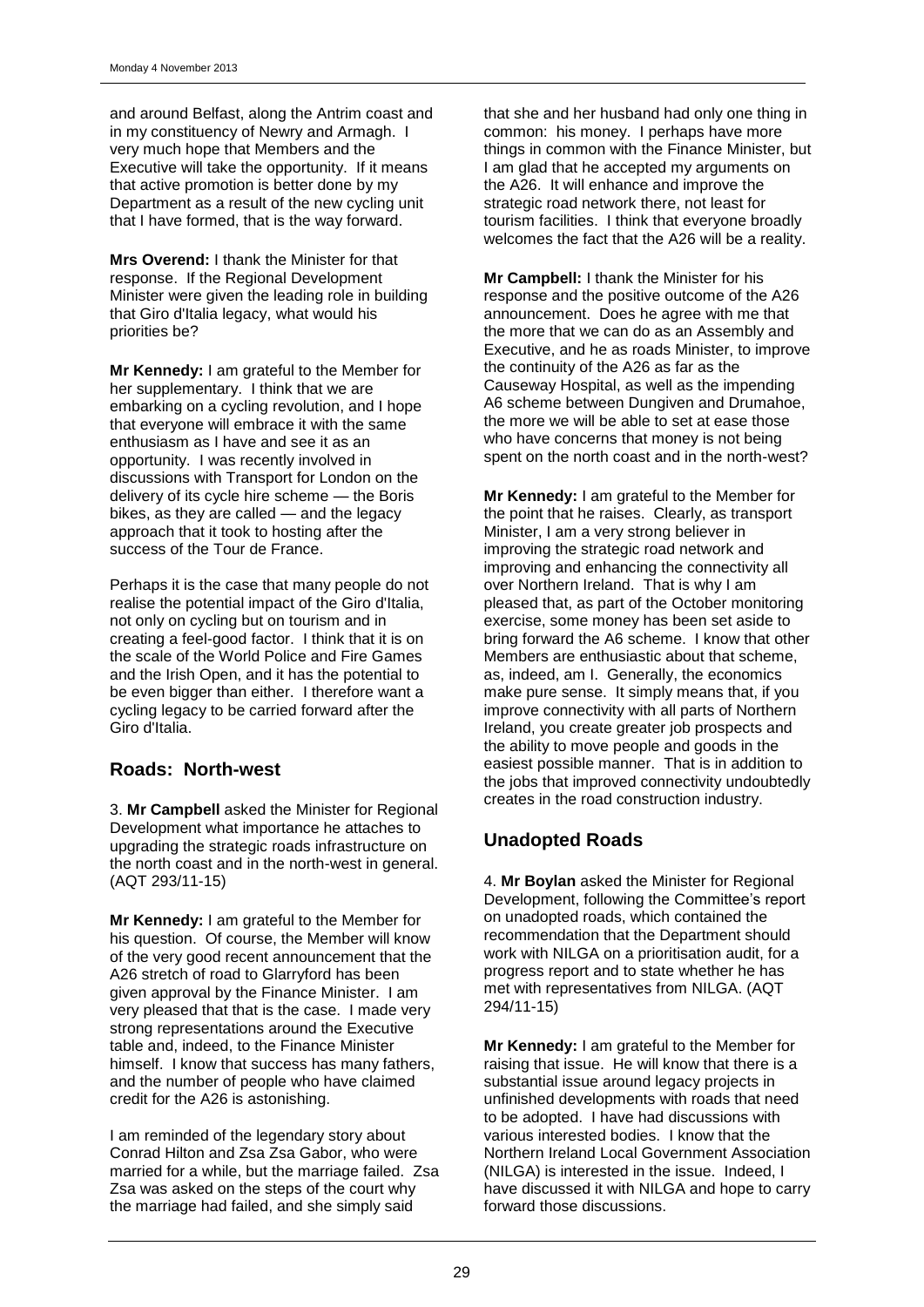I have to say that there is a price tag, a very high price tag, on possible upgrading. Were the Department asked to do it, we simply could not afford to do it. I doubt whether the Executive could afford to do it either. It is working in partnership with those who are directly involved in the issues that can, hopefully, lead to an improvement. I understand the frustration and problems that many householders face when living in estates with unfinished road and water infrastructure. It is important that we try to make progress on this. However, it is not one for an easy solution.

**Mr Boylan:** Go raibh maith agat, a LeasCheann Comhairle. Gabhaim buíochas leis an Aire as ucht a fhreagra. I thank the Minister for his answer. He has clearly outlined that it is a difficult situation. Many people are complaining about developments not being finished. When does he propose to meet NILGA? When does he propose to bring forward a solution, working with partners as he has indicated, to try to resolve those problems?

**Mr Kennedy:** I am grateful to the Member for his supplementary question. I assure him that I am, and will be, directly engaged in working with everyone who has a contribution to make to try to bring about a solution to this issue. I know that it is raised with Members on all sides of the House in their correspondence and in dealing with constituency matters, as, indeed, it is raised with me regularly through my work in the Newry and Armagh constituency.

## **Tourism: Strangford/Portaferry**

5. **Mr Nesbitt** asked the Minister for Regional Development to update the House on what he is doing to resolve the access and security issues that have arisen alongside the recent tourism benefits being experienced in Strangford and Portaferry due to the arrival of cruise ships. (AQT 295/11-15)

**Mr Kennedy:** I am grateful to the Member for his interest in the matter and the helpful attitude that he has adopted to it. He will know that, at my request, officials from the Whitehall Department for Transport met my officials at Strangford to examine my proposal to use the existing pontoon fenced-off area as a temporary restricted area. It was agreed that, with prescribed management procedures, the existing fenced-off area would suffice as a restricted area. On that point, I am hopeful that we will be able to secure agreement with the owners of the pontoon. If agreement cannot be obtained, I have established a fallback position

of a temporary fence mechanism that would facilitate individual cruise ship visits.

It is important, as the Member underlined, for me to ensure that that important area continues to benefit from cruise ship passenger traffic without that providing any adverse visual impact to one of Northern Ireland's most scenic areas.

**Mr Nesbitt:** I thank the Minister for his answer, which is a positive contrast to some of the media reporting. Does he agree that it was regrettable that the public debate got ahead of the facts?

**Mr Kennedy:** I very much agree that it was very unfortunate that a particular spin on the story was put out before we could find the accurate explanation. However, I am satisfied to say that that gave me the opportunity to bring forward, I think, a very good and positive solution. I am pleased that we secured agreement on a mechanism of compliance without visual impact. Like him, I am committed to Strangford. I am committed to cruise ship access to the area and, as he will also know, I am committed to the local ferry services, which, as the Member is aware and I am pleased to say, we are en route to replacing.

### **3.00 pm**

**Mr Deputy Speaker:** That is the end of topical questions. We now move to questions for oral answer. Question 1 has been transferred to the Department of Finance and Personnel for a written response, and question 3 has been withdrawn.

## **NI Water: Chief Executive**

2. **Ms Brown** asked the Minister for Regional Development why, after a thorough HR process, the Department did not appoint a chief executive of NI Water. (AQO 4896/11-15)

**Mr Kennedy:** The board of Northern Ireland Water (NIW) is responsible for the employment of a suitable chief executive and appointed Penna plc as an executive search company to support it in the recruitment process.

Following an extensive assessment exercise, four of six shortlisted candidates were interviewed for the post, and two candidates withdrew prior to interview. The interview panel considered that no candidate met the full competencies required for the post, and no appointment was made.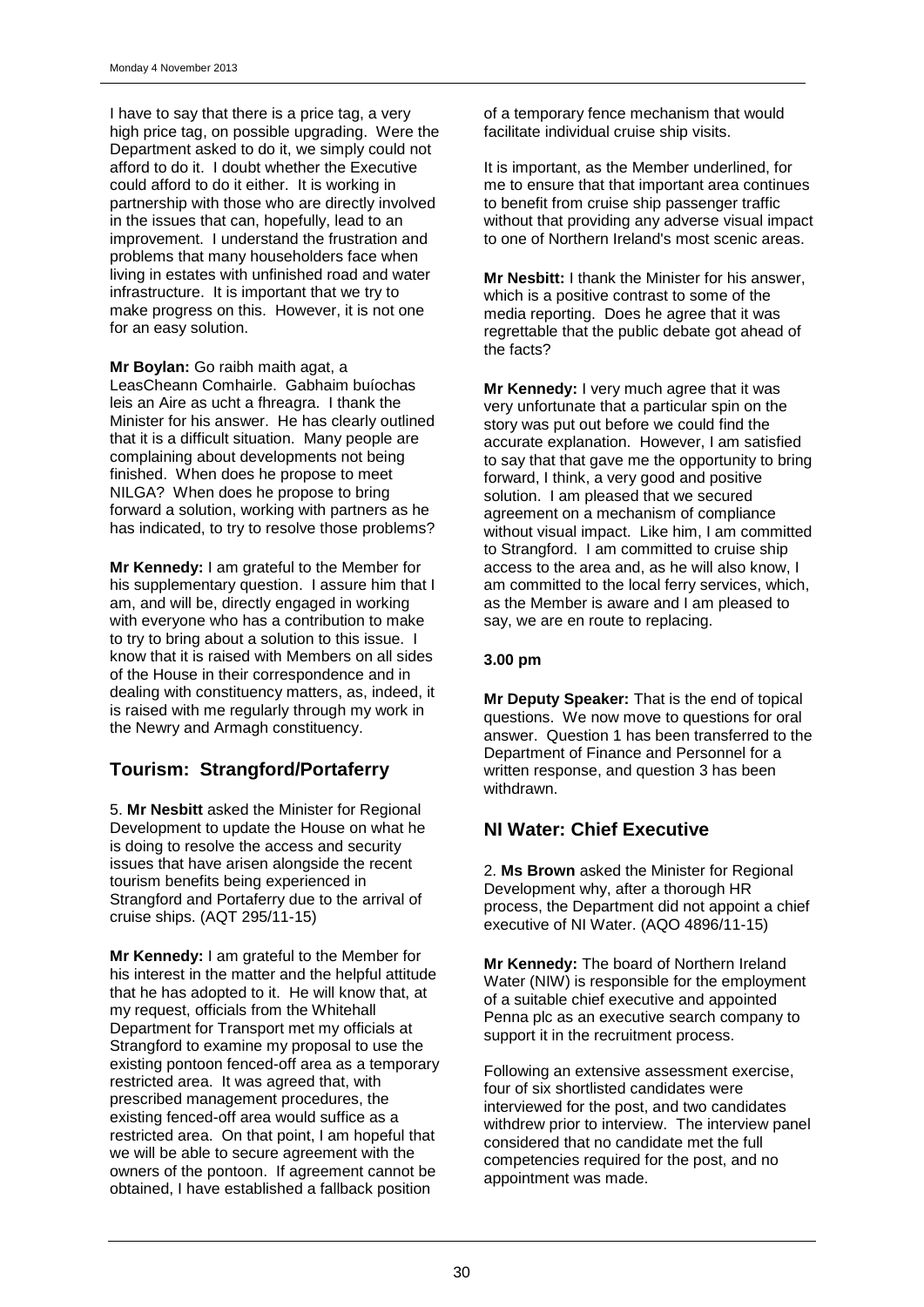My Department and NI Water are liaising on the way forward for the appointment of a new chief executive. The NIW board has appointed an interim chief executive pending completion of the recruitment process.

**Mr Deputy Speaker:** Will the Minister clarify if any questions have been grouped?

#### **Mr Kennedy:** Yes.

**Ms Brown:** I thank the Minister for his answer. Will he outline how much the failed process has cost the public purse? When will the new chief executive be in post?

**Mr Kennedy:** I am grateful to the Member for her supplementary question. I can confirm that costs to date are in the region of £70,000. Obviously, strenuous efforts will be made by the board of Northern Ireland Water, in conjunction and consultation with the Department, regarding how quickly we can move forward to resolve the situation.

**Mr Hussey:** Does the Minister agree that it is better to wait for a candidate of the right standard than appoint a top applicant who falls short of the required standard?

**Mr Kennedy:** I agree absolutely. It is always important to secure the best candidate for any position, particularly that of the chief executive of Northern Ireland Water. The principle of merit should always be the abiding principle.

**Mr Dallat:** Does the Minister agree that, given the performance of some previous chief executives of Northern Ireland Water, there must have been someone in that pile who was up to it? Does he agree with other Members that £70,000 is money that Northern Ireland Water can ill afford to squander on a process that delivered nothing?

**Mr Kennedy:** I am grateful to the Member for his supplementary question. In my tenure as Minister for Regional Development, I was nothing but impressed by the performance of Trevor Haslett, who retired recently as chief executive officer. It may well be that the Member is referring to a different time period, but I was certainly very satisfied by the leadership, confidence and dedication of Trevor Haslett as he brought NI Water forward after a very difficult period.

It is important that we get the right person. I can tell the Member that a total of 84 candidates expressed interest in the position, but after careful consideration, the panel concluded that it was not satisfied to make an appointment. I of course regret the potential cost, but, ultimately, everyone is agreed that, when the appointment is made, it has to be the right appointment.

## **Comber Greenway**

4. **Miss M McIlveen** asked the Minister for Regional Development whether his Department would consider extending the Comber greenway to link with Comber town centre. (AQO 4898/11-15)

**Mr Kennedy:** My Department co-funded and facilitated the construction of a new cycle bridge across Ballyrainey Road in partnership with Sustrans and Down Rural Area Partnership. The works were completed in March 2012. Regrettably, by virtue of the provision of the new bridge, associated earth works and embankments meant that it was not possible to retain the existing accesses.

Over recent months, officials have investigated the possibility of providing an alternative access point onto the greenway cycle route in the vicinity of Ballyrainey Road junction. A number of options are being explored. However, alternative walkway access options that have been considered to date are proving financially prohibitive; they are estimated to cost £160,000. Land implications are also proving difficult because there is a need to purchase additional lands that are not under public ownership. Unfortunately, my Department has no funding source available to pursue the matter further at this time.

**Miss M McIlveen:** I appreciate the Minister's response. He has answered what was going to be my supplementary question. Is he considering extending the Comber greenway to link it with Comber town centre?

**Mr Kennedy:** I am grateful to the Member for her supplementary question. Obviously, there is a strong desire to establish that link at some point. It is not proving easy, financially or pragmatically, to do that at present. However, we will continue to work with the local group and the various interests to see whether we can identify a means of moving forward.

**Mr McCarthy:** I must express some disappointment at the Minister's response in relation to access at Ballyrainey Road. There was access at Ballyrainey Road prior to the bridge being built, and that was convenient to a car park —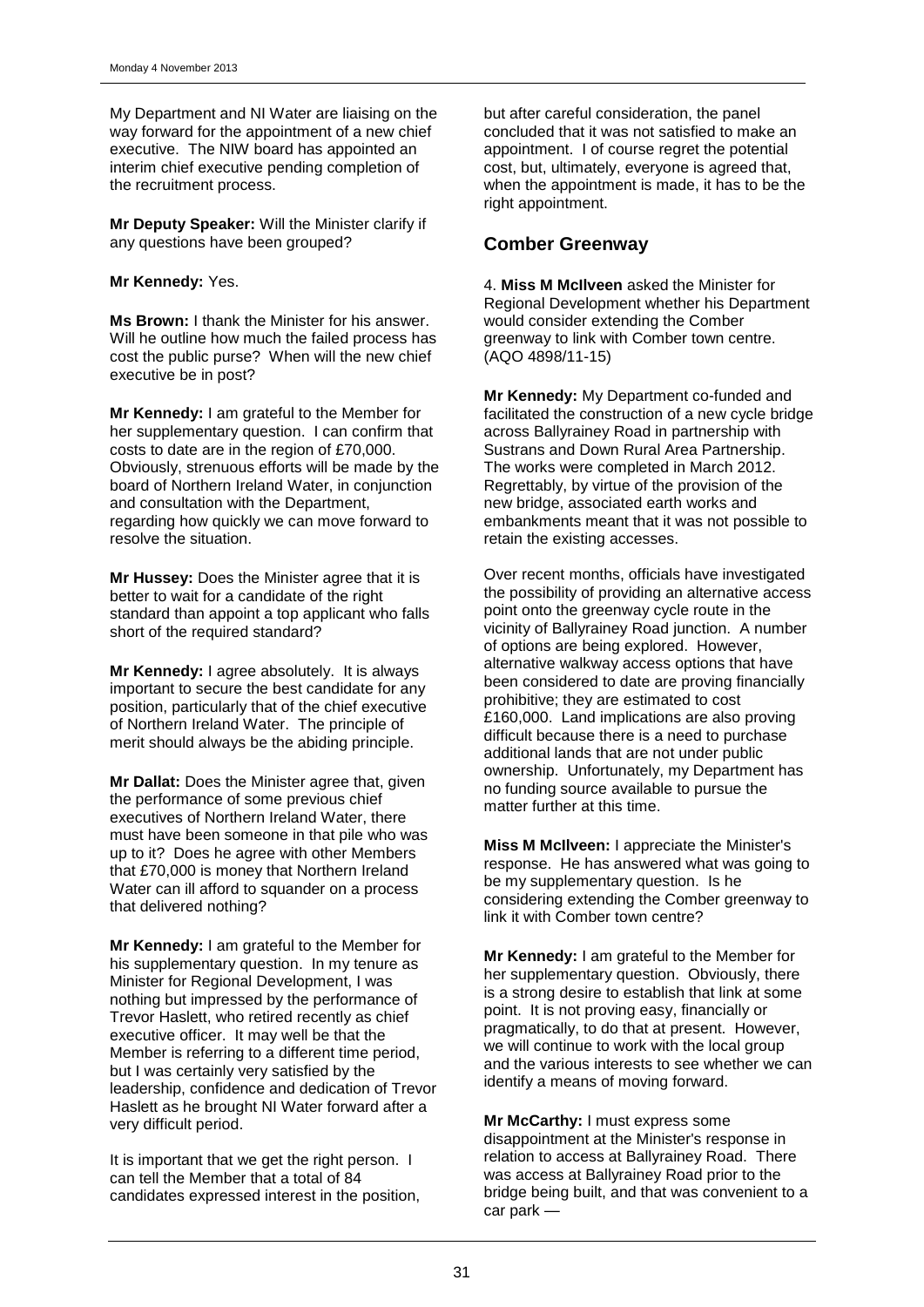**Mr Deputy Speaker:** Can we have a question, please?

**Mr McCarthy:** Will he continue with his efforts to ensure access at that very important junction?

**Mr Kennedy:** I am grateful to the Member for his supplementary question. It seems that he is criticising me for carrying out the work to get the bridge in place. Now that the work is done, there are pragmatic problems. Some of those problems are outside the direct control of the Department. However, we will continue to explore avenues by which we can, hopefully, resolve the issues. I am simply highlighting the fact that it is not within my immediate gift to create those accesses because there are land ownership issues and financial restrictions.

**Mrs Overend:** We have talked already today about the Regional Development Minister's commitment to cycling. Can the Minister detail the rationale behind his £2 million bid for cycling funding in the recent October monitoring round?

**Mr Kennedy:** I thank the Member for her supplementary question and her interest in all these matters. My Department applied for £2 million in the October monitoring round to supplement funding to provide infrastructure in and around schools that are participating in the active school travel programme. Unfortunately, the bid was not successful. However, a very limited funding package was made available by way of the local transport safety measures, which may support infrastructure close to schools that are participating in the active school travel programme.

## **A1: Hillsborough**

5. **Mrs Hale** asked the Minister for Regional Development for his assessment of the volume of traffic using the A1 flyover into Hillsborough, County Down. (AQO 4899/11-15)

**Mr Kennedy:** Following completion of the flyover-type junction at Dromore Road in Hillsborough, traffic surveys were carried out to establish the level of usage. Those surveys, which were undertaken between 17 and 23 October 2012, indicated that the two-way traffic on the new flyover is 5,681 vehicles a day.

Officials are aware that, during the morning peak period, some northbound traffic chooses to leave the A1 at the junction, travel through the centre of Hillsborough village and rejoin the A1 to the north of the village at the roundabout. That is considered to be partly as a result of traffic delays experienced at the Hillsborough roundabout.

As the Member is aware, I have met her and concerned representatives, and I understand the nature of the situation. However, it is difficult to find a practical solution to the difficulties. Officials from my Department's Roads Service have looked at a number of options to improve the traffic capacity of the Hillsborough roundabout to reduce delays and discourage strategic or through traffic from diverting off the A1 and travelling through the village.

Officials believe that the situation could be significantly improved in the short term by the installation of traffic signals at the roundabout to minimise delays during the morning peak. A scheme to provide part-time traffic signal control has been designed. It has not, however, been progressed, as initial informal consultation indicated that there was limited support for the scheme among the various parties. Officials remain of the view that a scheme to provide part-time signals on the Hillsborough roundabout would be of benefit and help towards reducing traffic going through the village during the morning peak.

Officials planned to convene a meeting with local representatives to determine whether a way forward could be found. However, that has not progressed as quickly as I hoped, and I have asked officials to contact you directly within the next two weeks to arrange a suitable date and time to meet.

**Mrs Hale:** I thank the Minister for his detailed answer. Given that the flyover at the A1 has increased the traffic into Hillsborough by 124%, would you agree that an impact assessment to include noise pollution should be carried out in Hillsborough village, as it is a major thoroughfare for events at Hillsborough Castle and the Royal Ulster Agricultural Society at the Maze? Furthermore, will the Minister clarify what long-term traffic management plan he has in place other than traffic lights for Hillsborough village?

**Mr Kennedy:** I am grateful to the Member for her supplementary question. Longer-term plans to try to ease or resolve the situation would include the grade separation of the junction as part of the M1/A1 Sprucefield bypass proposals. It is intended that those proposals will also consider congestion at the roundabout junction on the A1 at Hillsborough.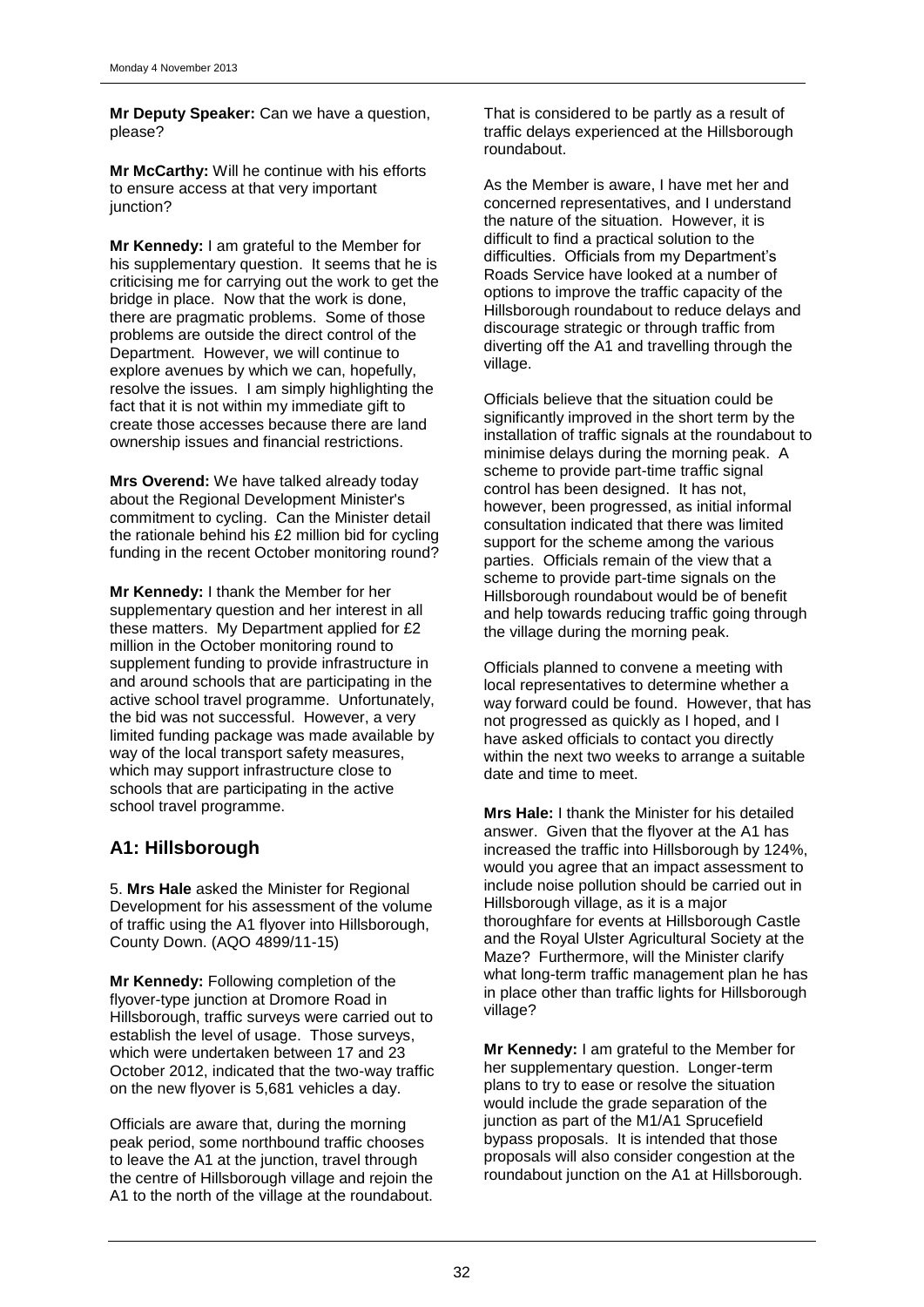Roads Service has commissioned consultants to consider a range of options and to evaluate all the viable options for capacity enhancement along the route. We will continue to do that and to consult with local groups and representatives as we move forward.

## **TEN-T Regulations**

6. **Mr B McCrea** asked the Minister for Regional Development why, prior to a negotiated amendment, Northern Ireland would have been forced to spend £1·46 billion on the rail network and £13 billion on the roads network under the European TEN-T regulations. (AQO 4900/11-15)

**Mr Kennedy:** The Trans-European Transport Network (TEN-T) regulation articulates the European Commission's vision for the creation of a seamless Europe-wide transport infrastructure that must be in place by 2050. That vision brings many requirements, and those applying to the core network must be in place by 2030. In delivering this vision, the European Commission estimated that the cost of implementing the first financing phase for the core network for the 2014-2020 period to be in the region of £212 billion.

As first presented, the TEN-T regulation imposed many requirements in the shape of new technical standards, infrastructure enhancements and unrealistic deadlines on the United Kingdom as a member state, and thus on Northern Ireland as a region. I have taken a robust approach with the European institutions to ensure that the regional circumstances of Northern Ireland have been understood and taken into account. I have worked closely with Westminster to present a strong and united member state position. I have secured the support of our Members of the European Parliament and met key contacts in Europe, including Siim Kallas, the vice-president of the European Commission, and Brian Simpson, the chair of the European Parliament's transport committee.

The reality of our actions is that, without successfully securing exemptions, including the isolated network status for our rail, we would have been forced to refocus investment in our transport network away from planned and appropriate improvement to reach the required standards, despite there being no economically viable case for us to do so. My interventions have made sure that the tremendous progress that we have made in growing public transport passenger numbers is not placed in jeopardy.

**Mr B McCrea:** If I understand the Minister correctly, he is arguing that he has successfully reduced the amount of investment required and that that is a good thing. Does he believe that Northern Ireland has adequate levels of investment in its transport network to remain competitive? Would he care to comment on the recent Confederation of British Industry (CBI) report that highlighted concerns among the business community at the lack of a pipeline of infrastructure projects?

**Mr Kennedy:** I am grateful to the Member for his supplementary question, although he appears to have misunderstood the thrust of even his own question and certainly the extent of my answer. *[Laughter.]* The point that I made is that, as a result of the work that I brought forward in Europe and the representations that I made to senior European figures in the Commission, Parliament and other places, it was no longer necessary for Northern Ireland to spend vast sums on improvements that we feel were unnecessary.

It was better to spend it on upgrading and on providing new and better services. That is why I take satisfaction from the work that we have carried out: that we are not having to spend more money on improving things and can move on, and build on, the progress we have made.

## **3.15 pm**

I was interested in the CBI report, and I agree very much that spending money on key infrastructure projects is key to regenerating the economy here. As transport Minister, I see that as my role at the Executive table, and I want to carry forward those projects for the benefit of the people of Northern Ireland.

**Mr McAleer:** Go raibh maith agat. Has the Minister had any success in having the Trans-European Transport Network extended beyond the eastern seaboard and into the west?

**Mr Kennedy:** As a member of the Regional Development Committee, which we have had good assistance from when it comes to making representations, the Member will know that rather than dealing with the core network, the comprehensive network, which involves upgrading schemes to the benefit of all parts of Northern Ireland, is going to be the key feature moving forward. The issue is to attract European assistance and investment for that. I am not precious about where the schemes take place, as long as they do take place and upgrade the overall network infrastructure of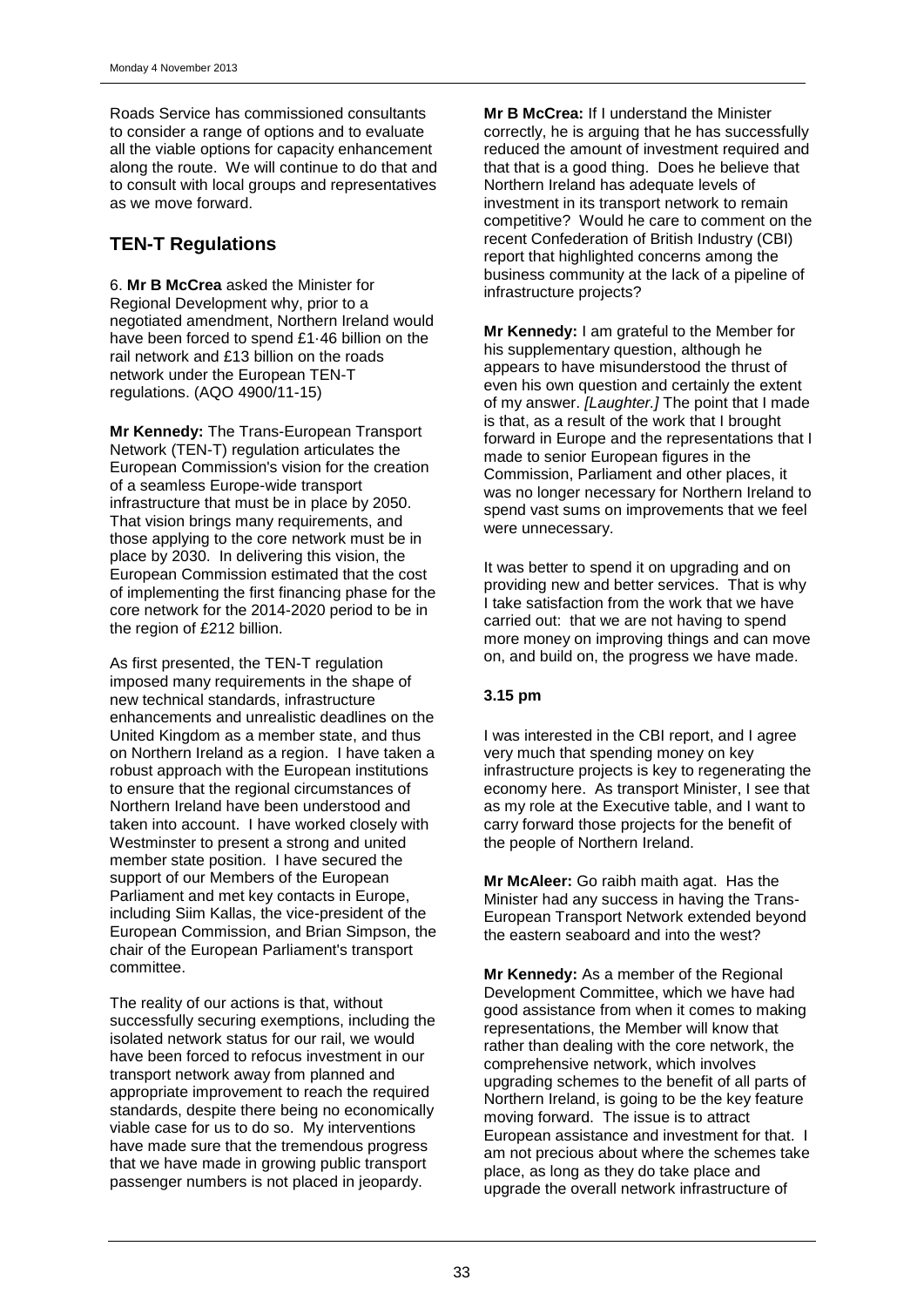Northern Ireland. My record as Minister proves that.

**Mr Byrne:** I welcome what the Minister has said and thank him for his lobbying in Europe for TEN-T funding. What are the chances that Northern Ireland will obtain TEN-T funding for roads rather than rail?

**Mr Kennedy:** Again, we have helped to inform Europe of the nature of our road and rail networks. For example, no freight moves on our railways, and our rail gauges are different sizes, so we can never have high-speed railway connections between Belfast and Dublin because the cost would be prohibitive.

We need assistance to improve infrastructure, such as the link between Belfast and Dublin. That particular service could do with an investment of moneys, as could the various road schemes that will improve connectivity throughout Northern Ireland.

## **Wind Turbines**

7. **Mr Wilson** asked the Minister for Regional Development what discussions he has had with NI Water regarding the location of wind turbines on sites under its control. (AQO 4901/11-15)

**Mr Kennedy:** I have had no discussions with NI Water regarding the location of wind turbines on sites under its control. The Department has been engaging with NI Water and other stakeholders on future investment priorities for the water sector. That includes exploring the options for renewable energy to help manage costs and meet the Executive's Programme for Government and strategic energy framework commitments. I plan to consult shortly on draft social and environmental guidance, setting out all our priorities.

**Mr Wilson:** I thank the Minister for his answer. The Regional Development Committee has been told by NI Water that it intends to look at erecting 350-feet-high turbines in the Silent Valley area. Will the Minister give an assurance that he will actively discourage a development of that nature, which would destroy the landscape in the area, hurt the tourist industry and, of course, damage his own constituents?

**Mr Kennedy:** I am grateful to the Member for his supplementary question and for the opportunity to set the record straight on this matter, because I believe that there has been some unhelpful and misguided comment on it. I confirm that Northern Ireland Water has no such current proposals. I confirm also that I have no proposals or plans for wind farms in the Mournes. NI Water has advised that it does not foresee the development of wind farms in the Mournes. Of course, the Member will know that any such proposals would need to go through a business case and regulatory and planning approval processes. I am very happy to place on record that I have no intention of putting forward such proposals for an area of outstanding natural beauty in the Mournes, and I do not believe that NI Water has either.

**Mr Eastwood:** The Minister told us about the Mournes, so will he expand a bit more on some other areas and tell us what efforts Northern Ireland Water is going to make to try to provide renewable energy in an attempt to provide lower bills for many overstretched customers?

**Mr Kennedy:** I am grateful to the Member. Of course, the Member will know that the Executive's strategic energy framework includes a target to generate 40% of our electricity from renewable sources by 2020. The Programme for Government includes a commitment to continue working towards a reduction in greenhouse gas emissions by at least 35% on 1990 levels by 2025. The Member will also know that renewable energy and emissions targets fall under the remit of the Minister of Enterprise, Trade and Investment and of his party colleague the Minister of the Environment.

## **Ballymoney Railway Station**

8. **Mr Storey** asked the Minister for Regional Development what further action can be taken to assist passengers with a disability who are experiencing difficulties in using the new bridge at Ballymoney railway station. (AQO 4902/11- 15)

**Mr Kennedy:** In November last year, I officially opened the new walking and cycling railway bridge in Ballymoney. I am aware of a recent case that was brought to the Member's attention, and I am naturally sympathetic to people who are in that situation. It is important to bear in mind, however, that the new footbridge was taken forward in partnership with Ballymoney Borough Council and Sustrans and was designed in compliance with Disability Discrimination Act regulations.

Safety of the public is paramount. That is why the bridge replaced the unmanned level crossing. It provides safe access to and from the town and gives greater opportunity for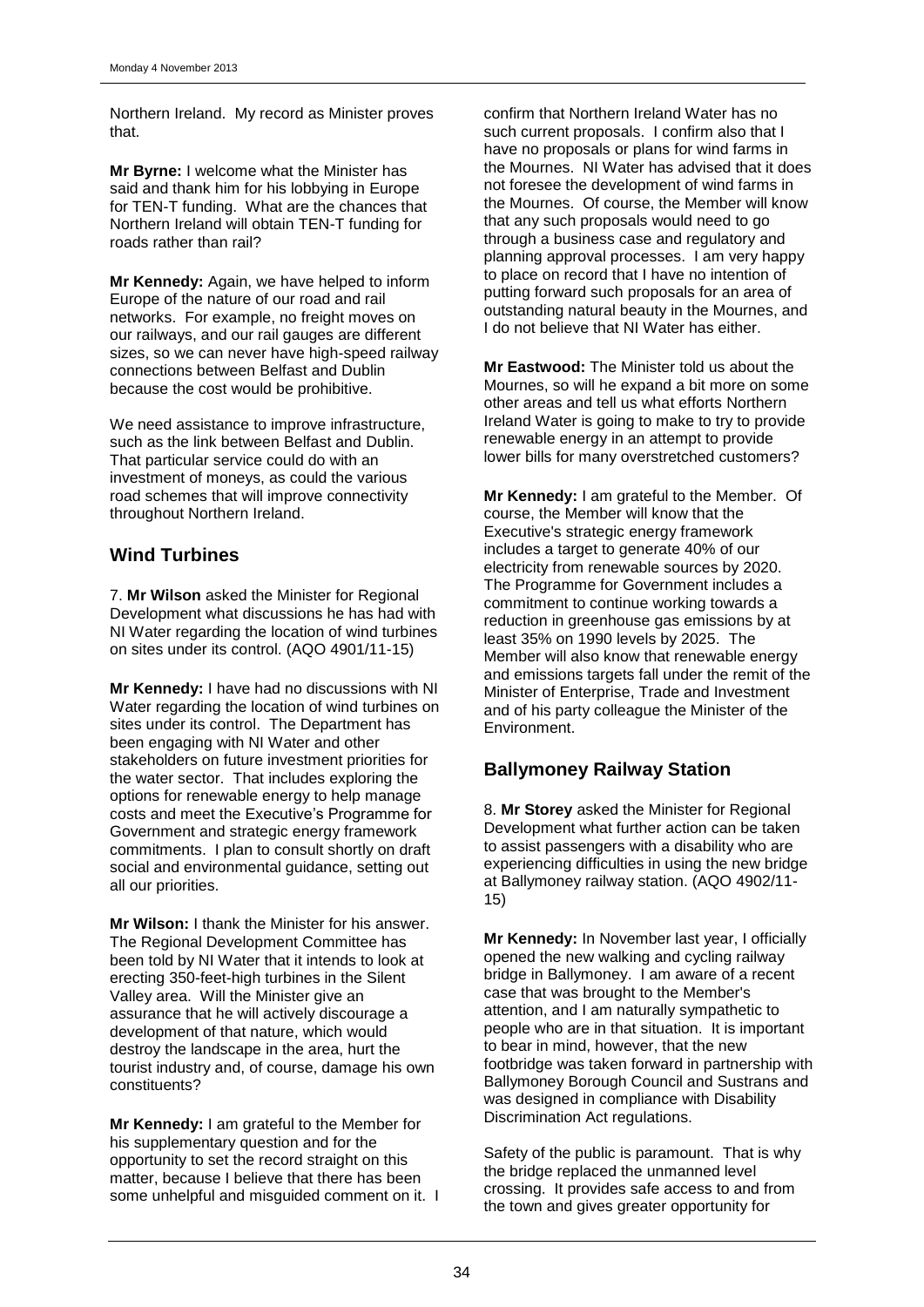people of the community to walk and cycle to work or school as part of their daily routine. Prior to this, passengers had to cross the tracks to access both platforms via a temporary footbridge or a barrow path at track level.

I am happy to meet with any member of the public who is experiencing difficulties using the new bridge to discuss how we can assist them in making their journey more easily.

**Mr Storey:** I thank the Minister for his reply. I place on record the appreciation of the constituents who have contacted me about the way in which Translink has at least accommodated initial meetings, although it is unfortunate that the outcome is still the same. The issue remains that there are people with disabilities who cannot access in a practical way the new bridge, which is, I believe, something of worth and value to the station. We have a situation whereby Translink, thankfully, removed a possible prosecution of a disabled person for crossing the line —

**Mr Deputy Speaker:** Will the Member come to a question?

**Mr Storey:** — because they could not access the new bridge. I appreciate that the Minister has agreed to meet, but will he give an assurance that an alternative can be put in place to facilitate that small number of my constituents who are set at a disadvantage because of the current arrangement?

**Mr Kennedy:** I am grateful to the Member for his supplementary question. I have genuine sympathy for the case that was brought forward. I am glad that Translink officials adopted a very sensible and sensitive approach in the handling of this case.

I suppose that it comes down to the fact that it is about reducing the dangers involved with having to cross the tracks, which was the historical way that people went across that route. It is also about improving the safety conditions that are involved. As I said, I am happy to meet the Member and any constituent about the matter.

The new bridge complies with disability legislation and is an impressive structure. The Member will accept that Ballymoney station is the better for it. We will continue to look at the issues raised, but it is difficult, because safety has to be the paramount concern.

**Mr Swann:** What is being done to assist people with visual impairments to use public transport in general?

**Mr Kennedy:** I am grateful to the Member for his supplementary question. I am happy to confirm that last year, in conjunction with Guide Dogs and Translink, my Department completed the evaluation of a pilot project involving the provision of audiovisual information systems on a Metro bus service and at a number of designated bus stops. I am pleased to report that the evaluation highlighted the benefits of audiovisual systems for all passengers but particularly for people with visual impairments and older people. Indeed, the vast majority of respondents stated that audiovisual announcements made journeys easier.

The Department and Translink continue to explore potential funding for the provision of audiovisual systems on the bus network, including any additional solutions that could be provided through advances in technology, particularly through the use of smartphones. It is disappointing that the bid that was submitted for 2014-15 to enable my Department to begin implementing audiovisual systems has not been met. However, my Department is also in discussions with the Royal National Institute of Blind People (RNIB) about options for a travel aid for visually or hearing-impaired people or for people with communication difficulties that will allow them to seek help from transport staff.

**Mr Allister:** Are there any plans to deal with overcrowding, which evidences itself at peak times on this route the closer that it gets to Belfast?

**Mr Kennedy:** I am grateful to the Member for his supplementary question. It is some way removed from disabled facilities at Ballymoney station, but it is an important question nonetheless. Of course, the Member has been ingenious as usual.

One of the products of rail's success has been the increased numbers of passengers. I was waxing lyrical in the earlier debate about the increased numbers of people that are using trains, which are at record levels since 1967. That presents us with the question of whether we can transport all those people safely and comfortably. I am interested in bringing that issue forward with Translink to ensure that the maximum level of comfort for the passengers who want to use our trains in increasing numbers can be afforded to them. I will note the Member's concerns about that line.

## **A5: Public Consultations**

9. **Mr Lynch** asked the Minister for Regional Development on which dates public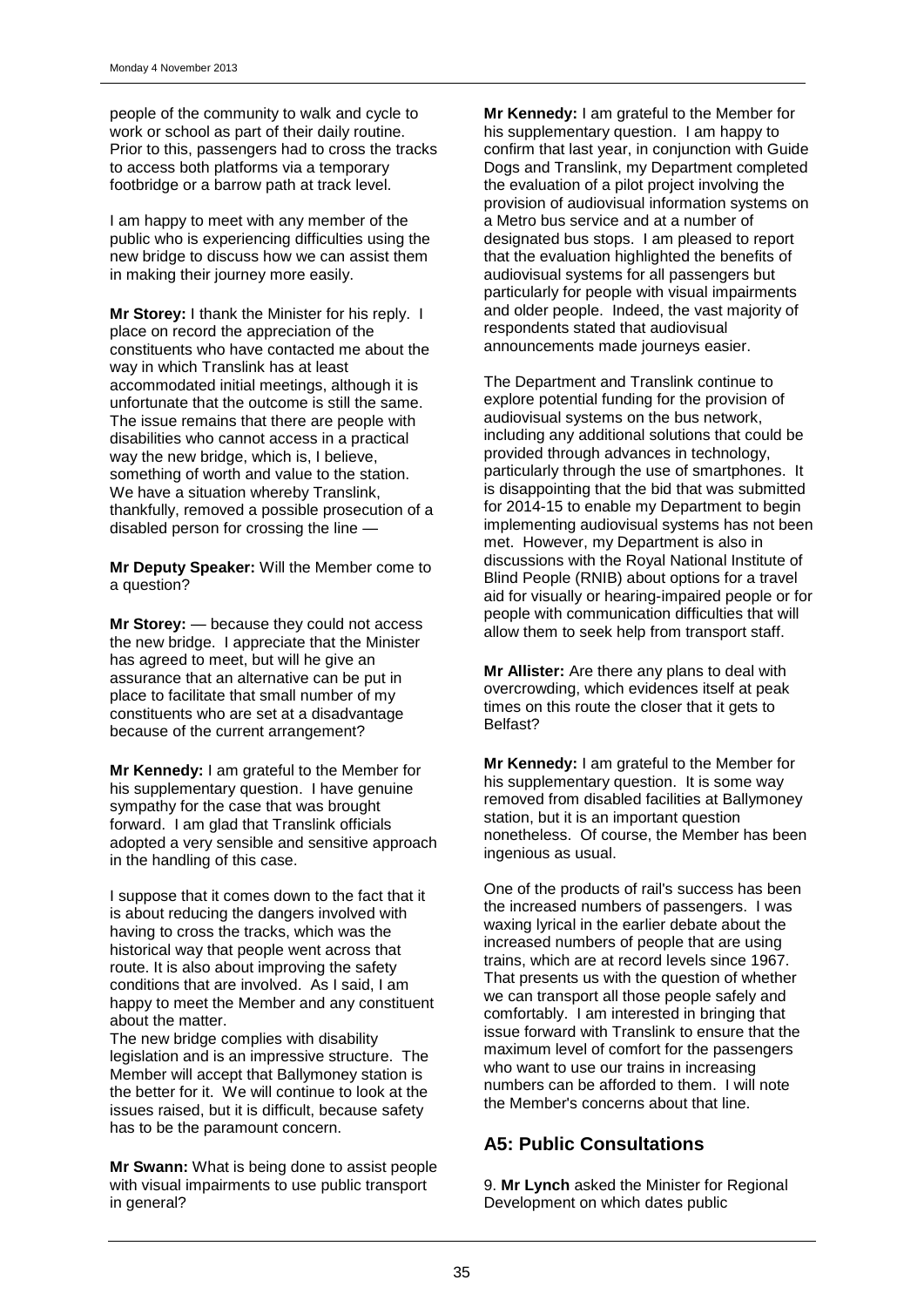consultations will commence on an appropriate EU habitats directive assessment and an addendum to the environmental statement on the A5. (AQO 4903/11-15)

**Mr Kennedy:** During my predecessor's time, a decision was taken not to carry out full appropriate assessments on the potential impacts on the various designated sites arising out of the A5 western transport corridor (WTC) project. We are now dealing with the consequences of that decision. Four reports are currently being developed to inform habitats regulations assessments of the potential impacts on the various designated sites arising out of the A5 WTC project. It is proposed that the consultation on those reports will commence in spring 2014.

Following the declaration of reduced budget requirements in 2013-14 and 2014-15, my Department has received funding to progress the A31 Magherafelt bypass and the A26 Frosses Road dual carriageway. To comply with the judgement, my Department needs to proceed carefully. Therefore, the issues and timing associated with updating the environmental statement are still being considered and developed, and it is not possible to finalise a programme at this time.

**Mr Lynch:** Go raibh maith agat, a LeasCheann Comhairle. Gabhaim buíochas leis an Aire as an fhreagra sin. I thank the Minister for his answer. Can the Minister outline when he expects the project to commence?

#### **3.30 pm**

**Mr Kennedy:** As I said, bearing in mind the judgement that was handed down on those issues, it would be wrong for me to speculate on the timescales. I have simply outlined to you that we are developing the four reports into the habitat directive assessments. I am also aware of other impacts that need to be assessed. It is very important that we give due care and timely consideration to all those things and work our way systematically through a process that complies with the judgement.

**Mr Deputy Speaker:** That ends Question Time. I ask Members to take their ease for a few moments while we change the top Table.

*(Mr Principal Deputy Speaker [Mr Mitchel McLaughlin] in the Chair)*

## **Private Members' Business**

## **International Mental Health Centre**

*Debate resumed on motion:*

*That this Assembly recognises the high prevalence of poor mental health in Northern Ireland; notes that a previous world mental health survey stated that the Province has the world's highest recorded rate of post-traumatic stress disorder and that violence had been a distinctive cause of mental health problems here; acknowledges that trauma is one of the most hidden legacy issues of the Troubles; accepts the need to support and restore good mental health for people with difficulties; and calls on the Minister of Health, Social Services and Public Safety to support the creation of a new international mental health centre for Northern Ireland that would be a world-class facility for all. — [Mr Nesbitt.]*

**Mr Dunne:** I welcome the opportunity to speak in the debate. Mental health is an everincreasing issue and, unfortunately, one in four people will experience some kind of mental health problem. Practically every family in Northern Ireland will be affected by mental health issues, with women more likely to be treated for a mental health problem than men. Self-harm and suicide statistics are also linked in many cases to mental health issues.

The facts that 10% of children have a mental health problem and that depression affects one in five older people highlight the startling fact that mental health issues know no boundaries of age, race, class or gender. It is vital that services are in place to provide care and support to patients, carers and families who are affected by mental illness, and that those services are consistent across all trust areas.

There is no doubt that the Troubles have had an impact on the mental and physical wellbeing of our population. The legacy of the Troubles lives on. The loss of family members through shootings, bombings and other attacks has left its mark on society. Given our troubled context and the trauma that has been experienced by so many, there will be no quick solution to the challenges that we face.

The main idea of the motion has some merit. Obviously, an initiative that has the potential to improve services for sufferers of mental health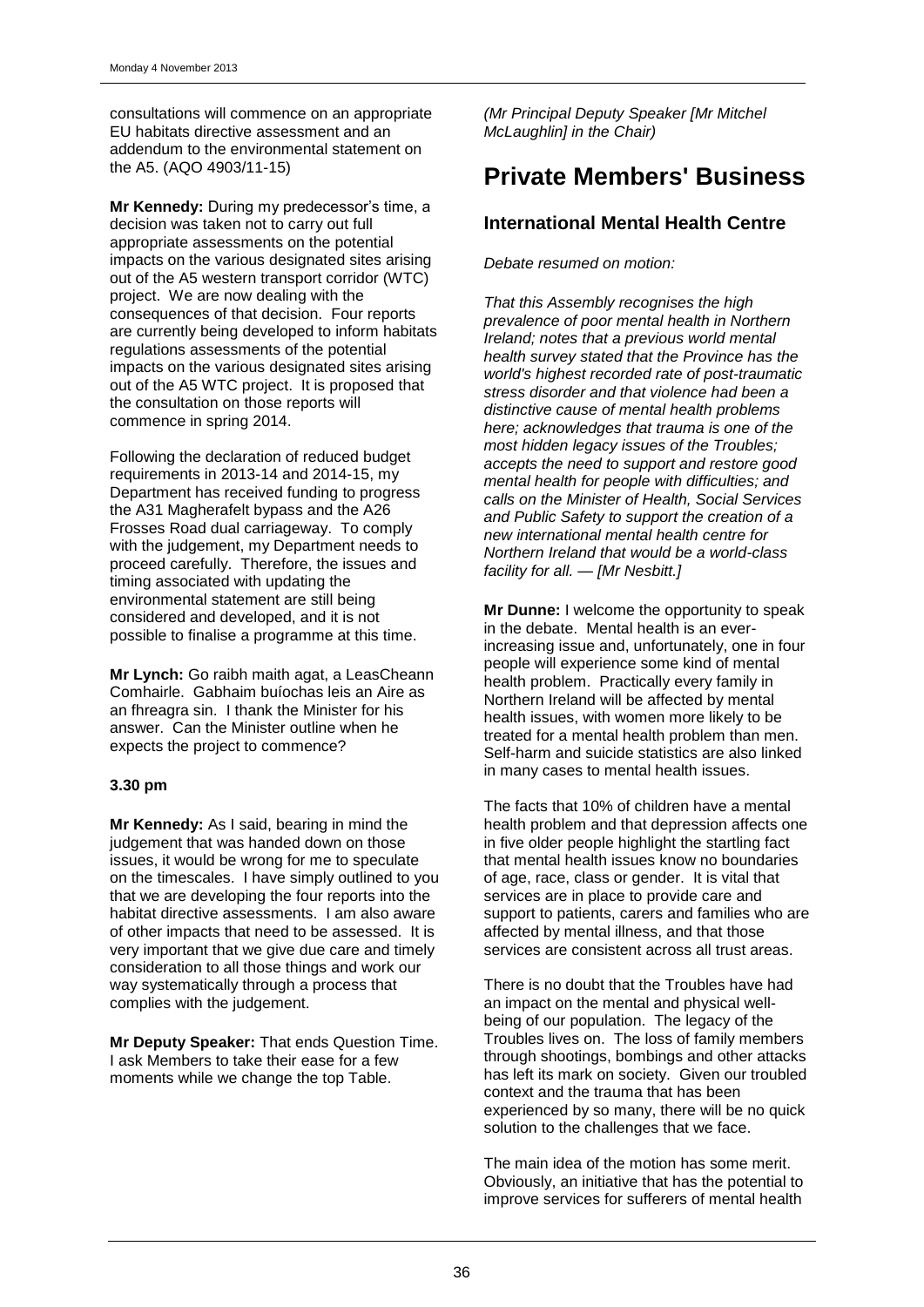problems has to be considered. However, it is important to note that the idea of a trauma centre is not new. Several years ago, a similar centre was run in Omagh, funded by the Department of Health and the Office of the First Minister and deputy First Minister (OFMDFM). However, for various reasons, that centre closed its doors.

I know that the Minister has taken an active interest in developing mental health services across Northern Ireland. I also know that he will continue to pursue what is best for the people whom we represent. The Bamford review set out a theme of improving communitybased services for mental health. It also set a clear vision for a shift towards communitybased treatment. With that vision, it is essential that the right network exists to support patients, with carers and families at the core. Sufferers and their families must have a full range of professionals within accessible reach to get help and support. Given that mental health is a wide-ranging issue with many contributory factors, a joined-up approach involving different agencies and Departments from all levels is essential. However, as with many issues, funding is unfortunately limited and challenges remain to improve the efficiency and effectiveness of our mental health services.

I have become very aware of the widespread impact of mental health through the many evidence sessions that the Health Committee has had at our meet-the-consultant workshops, which we attend regularly. Recently, two mothers met us and detailed in a very personal way the struggles that they face in knowing where to get the right help and support to assist family members who have had various drink, drug and mental health problems. Their loved ones need and deserve proper diagnosis, support and treatment.

I commend the work of many local charities that do such an excellent job in difficult circumstances. They include local organisations such as CAUSE, which brings much-needed support and compassion to sufferers, and Action Mental Health, which does so much important work in providing care and help through its New Horizons programme. Northern Ireland has a high prevalence of poor mental health and high levels of post-traumatic stress. We must all continue to work to reduce the burden of mental health across our land.

**Ms Maeve McLaughlin:** Go raibh maith agat, a Phríomh-LeasCheann Comhairle. I thank the proposer of the motion and welcome the opportunity to speak on this important issue.

Although we recognise that there are many excellent examples of good practice in the field of mental health, there is much room for improvement. None of us would disagree with the points in the motion. We all accept that there is a high prevalence of poor mental health in the North, and no one can doubt that it is conflict related. However, as the proposer said, the motion is a declaration of intent. Therefore, we need to develop the concept, and we need to be very clear about central issues, such as who the centre will be for, what the outcomes will be, where it will be located and how it will be funded. As we move on in this important debate, we need to put more meat on the bones in developing all those proposals.

It is important to reflect that the statistics speak for themselves. As many as one in four will suffer from mental illness in the North. Recent research shows that treating people at home and in the community now accounts for 55% of the budget, a rise from 40%, with treating people in hospital now accounting for 40%, a reduction from 60%. In the past five years, admissions to hospital under the mental health programme of care (POC) has decreased by 0·7%. However, the number of admissions for day care treatments has increased markedly from 1,494 in 2008 to 3,324 in 2012-13. All of that may reflect the need for a centre of excellence or new facility.

It is worth pointing out the figures for the average overnight beds available across the mental health specialities: the highest figure of 90·7% was reported in the mental illness speciality; the lowest figure was reported in the child and adolescent psychiatric speciality.

The Minister's draft strategic implementation plan for Transforming Your Care in October 2012 referred to the resettlement of all people currently living in mental health hospitals to be completed by March 2015 and a regional reduction in the number of acute mental health inpatient beds over the next three to five years. Therefore, to address the issues of prevention, recognition, early intervention and treatment of post-traumatic stress disorder, a multiagency public health approach is, indeed, required. Current research tells us that there are around 150 long-stay patients, and we have allocated £2·8 million in the current spending review for the total cost of resettlement. However, I am sure that we all agree that the total cost will be significantly higher.

In the Twenty-six Counties, £30 billion is spent on mental health, and funding for mental health across the island is still comparatively low.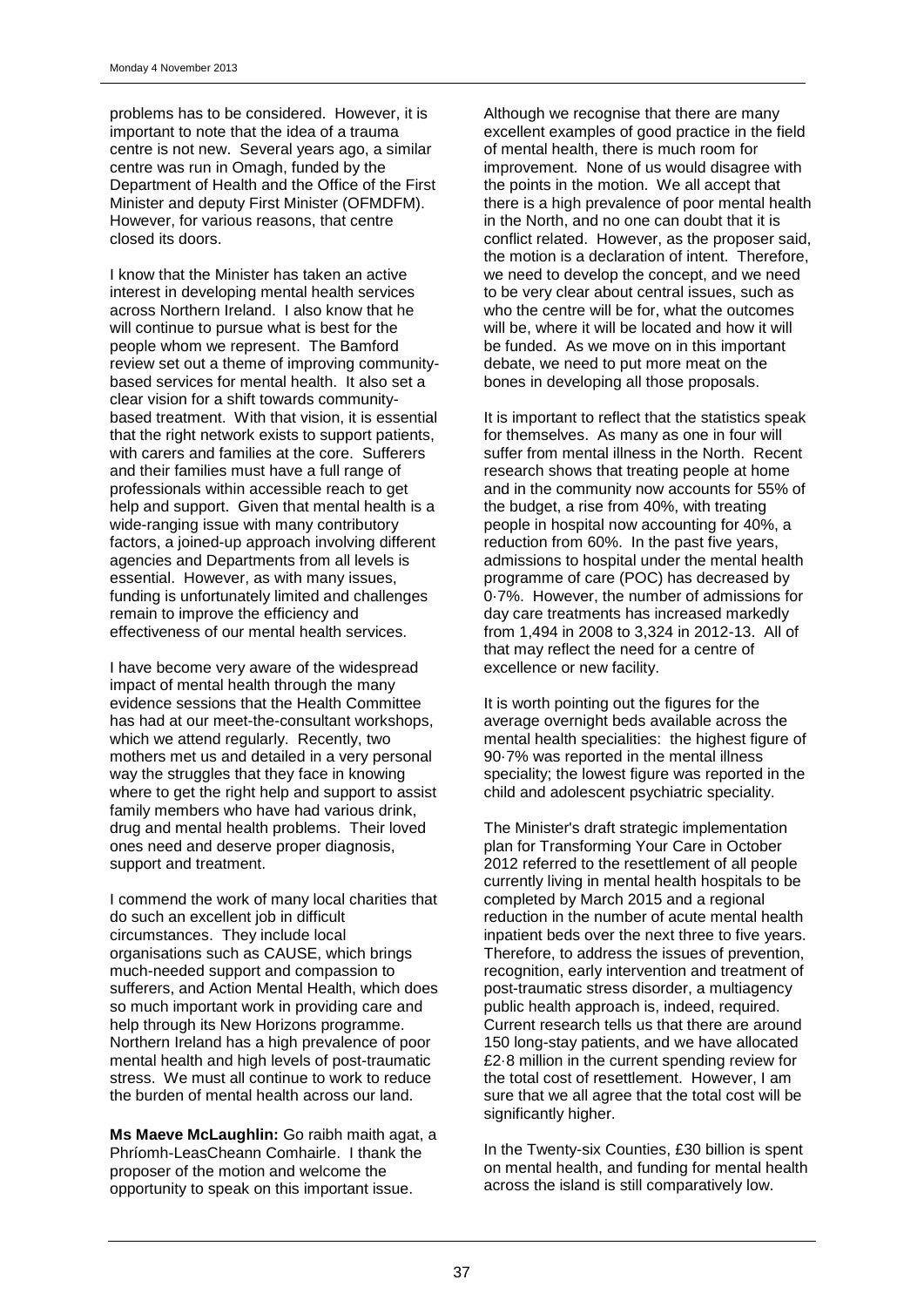The Centre for Cross Border Studies and the Institute for Public Health in Ireland, who conducted a feasibility cross-border mental health study, indicated the concept of promoting an all-Ireland mental health strategy in 2007. The University of Ulster stated that posttraumatic stress disorder cost £172 million and that nearly 40% of the population had had conflict-related traumatic experiences.

As we move away from the medical model in dealing with mental health issues, we cannot or should not ignore the specifics of coming out of conflict. It is well documented that this issue needs to be recognised when resourcing and funding the sector is being debated. Equally, issues are now coming to light around the protection of children in care who have mental health difficulties, and I recognise that a statement will be made on that in the next few days. While supporting the principle of the motion. I suggest that we need to develop the debate around location, who the centre is for and its funding and outcomes.

**Mr McKinney:** I welcome the opportunity to speak on the very important issue of mental health. We have heard that one in four of us can expect to face some form of mental illness in our lifetime, and the motion also recognises the harsh reality that our past has left a heavy burden of mental stress. That is why we should, in fact, think of providing better support services as part and parcel of dealing with the past. To the best of my knowledge, it is a noncontentious part, and I hope that it will remain so. I believe that it can and should become an exemplary part where we meet the urgent needs of our most vulnerable without question or equivocation. It should also be exemplary in consulting those most directly involved.

The SDLP supports the concept of a mental health centre of international standing, but we want to design such a facility alongside those who will avail themselves of its services. A collaborative effort must be sought. This is not a case of "Build it, and they will come"; it is a case of designing it to its best capacity so that it will deliver in a more comprehensive way.

The issue of mental health is so far-reaching in our society that we cannot afford to wait until a new centre is built before we start to seriously tackle the causes and effects of mental illness. We do not have the luxury of time with this issue. That can be seen if we look at our suicide rates, particularly among the young.

Research tells us that the total cost of mental illness in Northern Ireland is estimated at £2·8 billion. That includes cost of care, loss of

output and human cost. That is the cost, but just think that 30% of our GP visits are related to mental health. We must recognise, too, that, given the prevalence of mental ill health, we will need a coordinated action plan to develop comprehensive mental health promotion strategies to reduce the future incidence of mental health problems.

Mental health promotion is key to helping to reduce the incidence of mental ill health. It is also relevant to a wide range of policy initiatives, not just around health but around social inclusion, neighbourhood renewal, community strategies and health at work. It is another example of an area where we can think about greater joined-up government. There is still significant work to be done around removing the taboo surrounding mental illness. We, as elected representatives, must show leadership by ensuring that mental illness is tackled sensitively and that the necessary processes and procedures are put in place to ensure that no discrimination on the grounds of mental health is encountered by sufferers.

The SDLP believes that the recommendations made in the Bamford report must be followed through if mental health services are to improve in Northern Ireland. We must also start to focus quickly and much more comprehensively on the issue of increasing cases of dementia. We must also remember the important role played by the carers of those experiencing mental ill health. Carers are central to the treatment and well-being of people with mental health needs. Any facility would have to incorporate advice and support for those with caring responsibilities for a person with mental ill health. We must ensure that carers have access to interventions that enhance their quality of life and emotional well-being.

Such a centre would be making a point though, and I vouch that it is an important point, much bigger than just dealing with the problem of mental ill health. Surely for it to work as a beacon in an international context, we would have to establish it against a backdrop of saying that never again will we allow our people to endure what so many had to. How can we properly say that we are treating vulnerable people with mental illness and urging them to return to their community to be cared for when that community itself is still torn by division and strife? How could such a centre enjoy any international reputation if, for example, it was operating against the backdrop of what we have had to endure over the past year, with division dominating the headlines?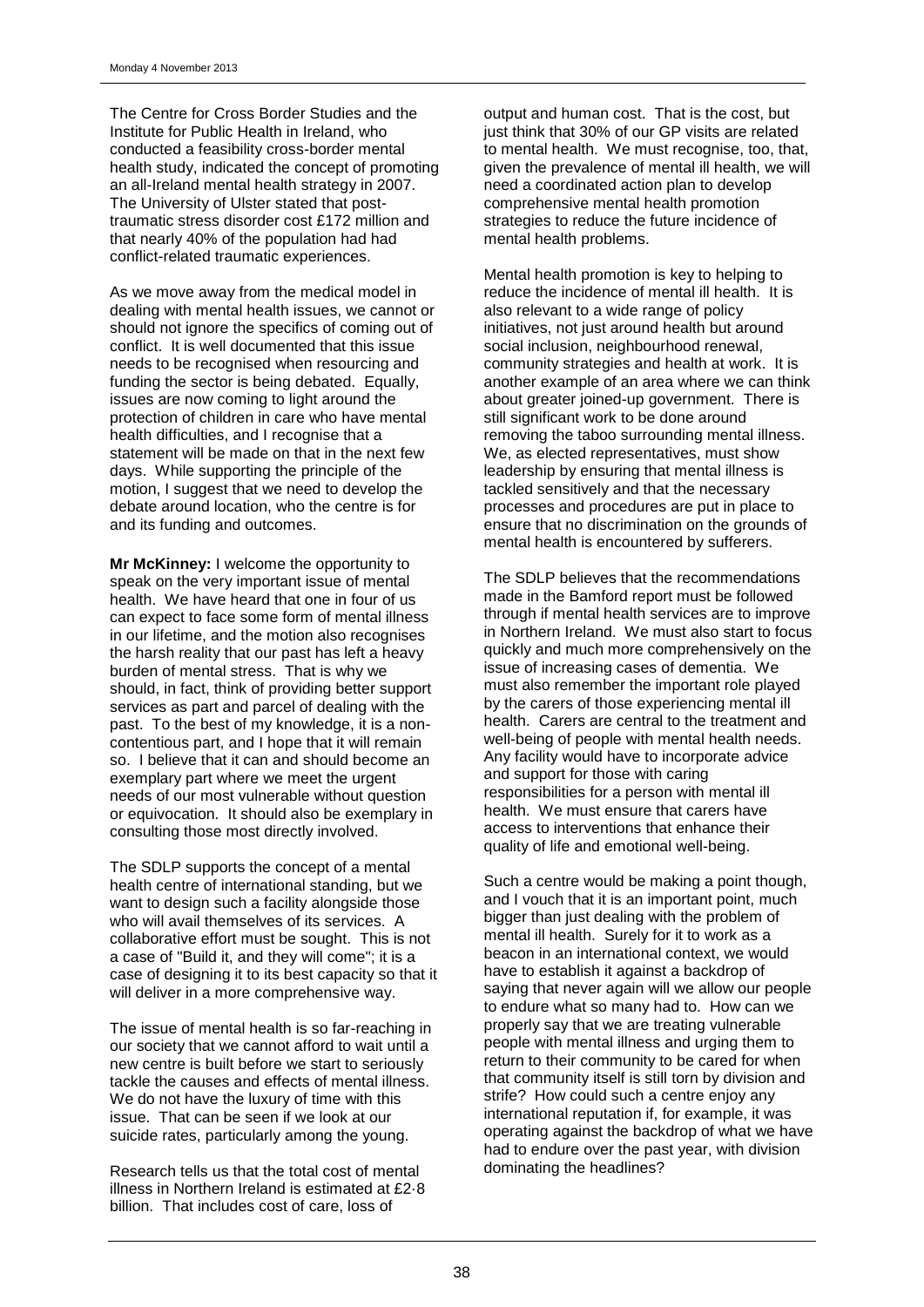We have a political priority here as much as a health one, where we put trust, tolerance and participation as targets for our ambition for individuals, communities and government and where we could claim not only that a mental health facility is world-class but that it exists in a society that is itself world-class. It is not that long ago that the Health Minister was reflecting on how, in respect of health spend, mental health services were the poor relation. It will take some determination to go from poor cousin to world-class, but it could and should be done if we are to properly address not just our mental health issues but the causes of them. We support the motion.

#### **3.45 pm**

**Mr McCarthy:** The Alliance Party welcomes the opportunity to have this debate this afternoon. Although we are somewhat sceptical of the motion and the manner in which it has been formulated, we are content for the issue to be given further consideration.

At the outset, it is important to stress a number of points. First, we need to invest more in mental health services across the board. Mental health and learning disability have always been the Cinderella of the health service. Northern Ireland has a relatively high incidence of mental health conditions. As has been said, over one in four people will experience mental health difficulties at some time in their life. Around 60% of people in Northern Ireland have experienced trauma at some point in their life. As a consequence, Northern Ireland has one of the world's highest rates of the more specific post-traumatic stress disorders. Our conflict and the result of the hideous violence have played a central role in the significant proportion of those suffering from PTSD. Apart from the futility of the violence and its effect on innocent victims, there is an economic cost to the situation in unfulfilled lives and lost productivity to our economy. I note that the Executive will shortly publish a draft strategy on economic inactivity.

Despite this situation, Northern Ireland has historically spent a lower proportion of its overall health budget on mental health services than other parts of the UK. Although it is only right to acknowledge that the situation has begun to improve in recent years with the Bamford review and successive action plans, there is still a long, long way to go. There are questions to be addressed in considering the creation of a dedicated international mental health centre. The motion, it seems, comes in the context of the UUP's misguided and opportunistic campaign against a peace and

reconciliation centre at the Maze. As I understand it, the UUP has put forward this proposal as an alternative to that development. Let me be clear: this should not be framed as a choice; there could and perhaps should be room for both.

**Mr Nesbitt:** Will the Member give way?

**Mr McCarthy:** I will wait to the end to see how I get on, Mr Nesbitt.

Without addressing the past and acknowledging not only the hurt and damage caused but the degree to which it influences the tensions and disputes of the present, we risk repeating past mistakes. Addressing our past is, therefore, central to the process of reconciliation. Alliance does not believe that a peace centre at the Maze would have become a shrine to terrorism, and we fear that yet another opportunity to promote reconciliation has been lost. We think of the multipurpose stadium that never was. There should be space for full consideration of a mental health or trauma centre based on its particular merits and need. Similar ideas have been put forward, including by the Commissioner for Victims and Survivors in a response to the consultation on the EU peace and reconciliation programme, Peace IV.

There is a debate to be had about whether it is better to build a dedicated trauma centre or to better mainstream and integrate trauma services throughout existing mental health provision. I understand that there is already a trauma unit in each trust area. It is unclear how much discussion the supporters of the motion have had with the victims sector or mental health professionals and what engagement there has been with the Department of Health and the Health and Social Care board.

'Transforming Your Care' states that the current trend in expenditure is towards the provision of services in a community setting. There are also capital schemes to support mental health services, including one not far from here in the vicinity of the Ulster Hospital. We very much welcome that. If there is to be a new dedicated facility, there needs to be an understanding of precisely who it would be for, whether it would deliver acute services and whether it will be a residential facility. What about physical wellbeing? Recovery from trauma is also about physical health. There are risks that the use of such a centre could inadvertently introduce labelling and reinforce a stigma —

**Mr Principal Deputy Speaker:** Could the Member bring his remarks to a halt?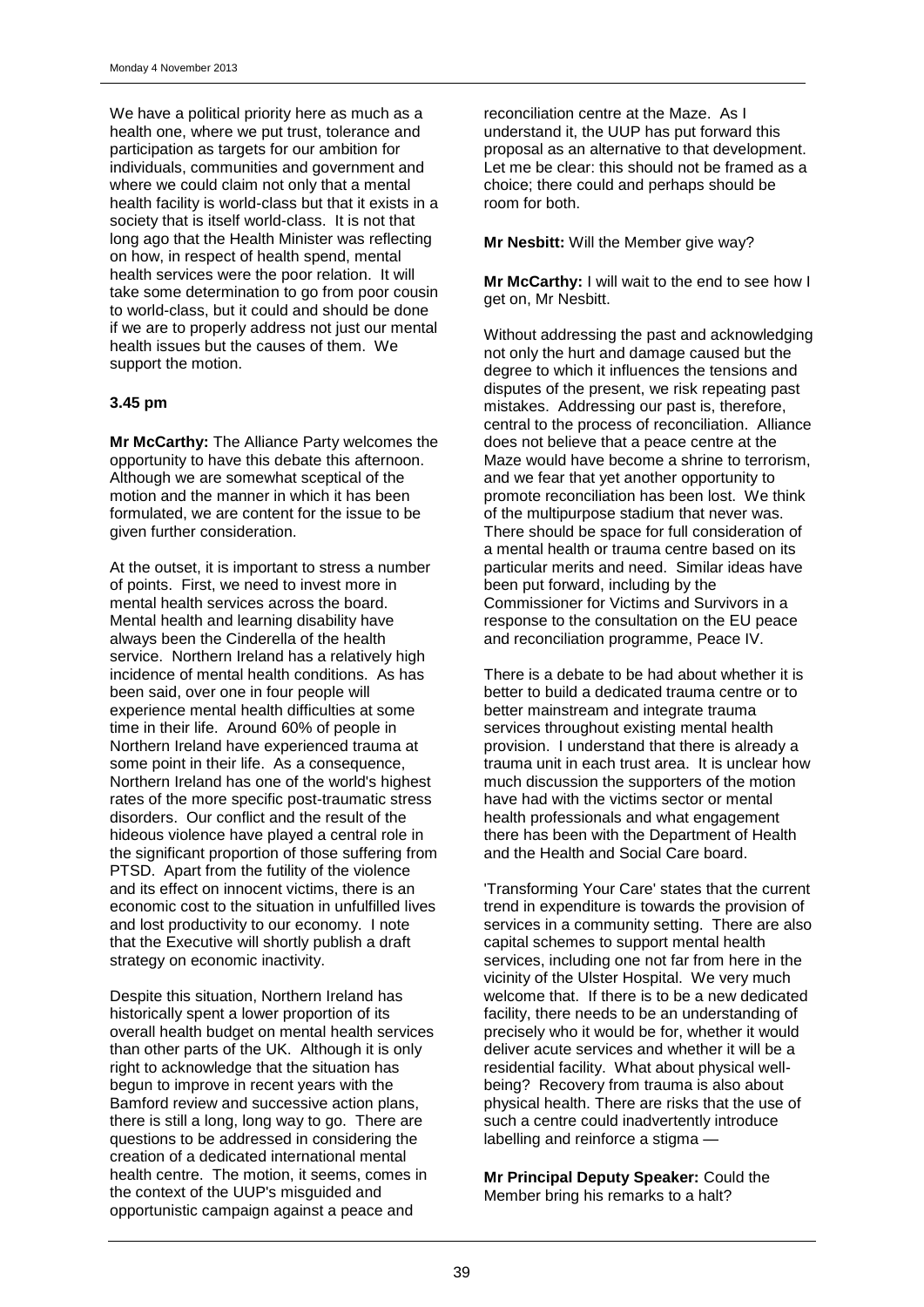**Mr McCarthy:** — for some with mental health conditions. What discussions have taken place with professional researchers -

**Mr Principal Deputy Speaker:** Sorry. Your time is up, I am afraid.

**Mr McCarthy:** The Alliance Party is content for further debate to occur on the proposals in a wider field. I am sorry, Mr Nesbitt.

**Ms Brown:** I support the motion, which, for the most part, I suspect few people would disagree with or fail to support. Mental health issues are suffered by many but understood by few. Unlike physical injuries, there are no stitches or plasters, but the scars run deep and the effects last for years. Most people do not mind giving up an hour or two to visit people in hospital, but the long-term effects of years of mental ill health place much more strain not just on the sufferer but on those who love and support them. From that point of view, I support the idea of properly addressing the issue. There are, of course, temptations, perhaps on all sides of the House, to focus on the conflictrelated aspect of the motion and to begin, yet again, the never-ending "whataboutery" of who is to blame. However, that merely adds to the pain of the sufferer, and it is perhaps best that we avoid it and instead concentrate on what can be done for those who continue to suffer in silence.

One aspect of looking back that is important is funding and support for mental health. As a region, Northern Ireland has received billions of pounds on the basis of being a post-conflict society, and the observation has been made that much of that funding has gone to communities where much of the suffering continues. What have those people got in return for that funding? Where has the money gone, and how has it been spent, if the difficulties are still so prevalent? It might be time, 15 years into the process, to properly address the needs of sufferers. That is not to ignore the fact that those who played a part in the conflict may be suffering from mental health issues. However, perhaps it is time to take a fresh look at how post-conflict funding can be properly focused and delivered to the benefit of the whole community, not just a chosen few.

Mental health issues, including depression, anxiety and stress disorders, affect one in three people. As with many health issues, men are particularly affected, with mental health issues prevalent among young men aged 18 to 25. It is vital that the stigma attached to mental health is addressed urgently to bring us to a situation

where men and women of whatever age can freely express their feelings and seek help before it is too late. In many households, mental health is the unspoken subject in the room. Poor mental health and stress disorders are still a prevalent feature of our society, and it is only right that we see adequate and highly professional services developed and delivered here. Many such services already exist in the health service, but I am conscious of the demand placed on them.

I know that the Minister wants only the best for the people of Northern Ireland in the available services and support. In fact, he made that very point in May at the Royal College of Psychiatrists conference:

*"Investment in community based mental health services, and in specialist services such as CAMHS, eating disorders, personality disorders and psychological therapies, has risen from 40% of the overall mental health budget at the time of Bamford, to 55% today."*

I am keen to see further investment in our mental health services and adequate support provided for those in need, particularly in areas affected by years of terrorism. I do not think that it particularly matters where the services are delivered, as the most important thing is to help those in need to rebuild their life.

**Mr Brady:** Go raibh maith agat, a Phríomh-LeasCheann Comhairle. I also welcome the motion, but, at this point, I think that the provision of a centre of international excellence is probably aspirational. It would be a good idea for us to apply ourselves to dealing with the increase in the number of people with mental health problems here in the North and then go on to develop a world-class facility.

Mr Nesbitt was light on the detail. What is the international component about? Is it to provide services to people here or services to others? How would it sit with the work that has already gone on among various organisations to address the mental health needs of victims and survivors? We need a lot more detail in that respect.

Over the past five years, the number of admissions to hospitals under the mental health programmes of care decreased by 0·7%. However, admissions for day-case treatment increased from 1,494 in 2008-09 to 3,324 in 2012-13. Statistically, on the basis of comparable studies across the world, we have the highest level of 12-month and lifetime posttraumatic stress syndrome in the adult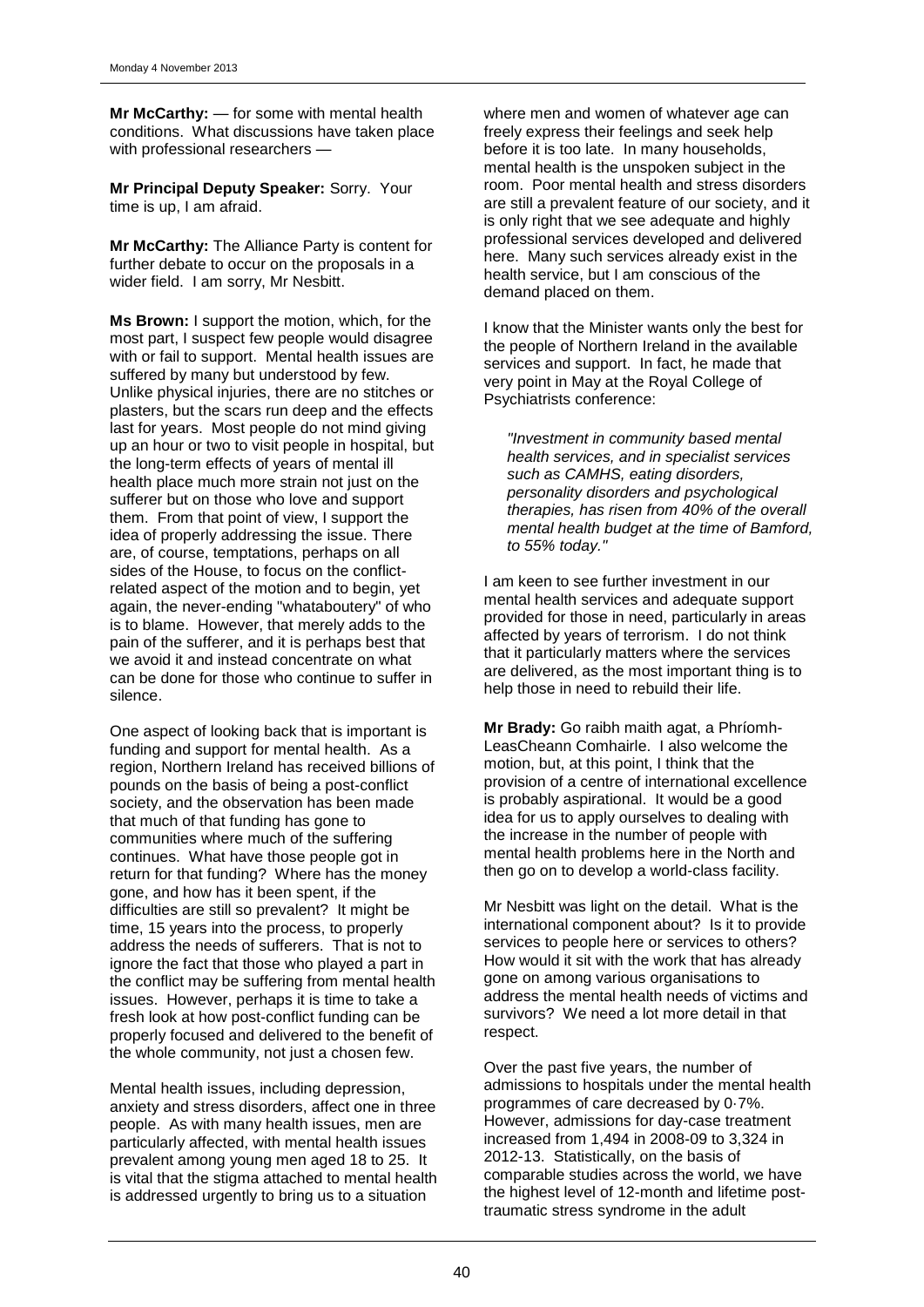population. As many as one in four people here will suffer mental illness. Nearly 40% of the population has experienced conflict-related trauma.

In October 2012, the draft strategic implementation plan for Transforming Your Care referred to completing the resettlement of all people living in mental health hospitals by March 2015. Regionally, there would be a reduction in the number of acute mental health inpatient beds over the next three years to March 2015. Six inpatient acute mental health units for those aged 18 and over are to be developed.

If the issues of prevention, recognition and early intervention and treatment of post-traumatic stress disorder are to be addressed, a multiagency approach is needed. The spend on mental health represents approximately 7% of the health budget; in the Twenty-six Counties, a much larger proportion of the health budget is spent on mental health issues. Funding for mental health services is low and needs to be increased. In 2007, the Centre for Cross Border Studies and the Institute of Public Health conducted a feasibility study of crossborder mental health promotion and recommended the concept.

A couple of months ago, I attended a seminar facilitated by Action Mental Health on mental health issues, and one of the things highlighted was the number of children, some as young as six, who have mental health problems. Many issues are coming to light around protection and guidance for children in care who have mental health difficulties. A number of children and young people in mental health facilities are vulnerable and need protection under the law. There is a lot of concern that the proposed Mental Capacity Bill will exclude the voices of under-16s. It is essential and a matter of urgency that the Bill is brought to the Assembly as soon as possible.

We also have the proposed introduction of benefit cuts under so-called welfare reform. This, should it come to pass, will impact on the most vulnerable and will no doubt increase trauma and stress for many and increase the number of those who will continue to suffer mental health problems. The reality of all this is that we do not deal adequately with mental health issues and treatment here. It is very much the Cinderella of the health service. Of course let us develop centres of excellence, but let us start to deal with and support the problems that need to be dealt with here in the North and put our own house in some semblance of order.

### **4.00 pm**

**Mr D McIlveen:** I welcome the opportunity to speak to the motion. It is appropriate that we have this debate today. It is almost 10 years since the concept of a one-stop centre for mental illness in Northern Ireland was first discussed. Given the time that has passed, it is maybe helpful that we look at the issues again in a holistic way.

There is no doubt that the premise of the motion is interesting. Day and daily in our constituency offices, all of us who are elected representatives meet people who are struggling with mental health issues. The thought of Northern Ireland becoming a world leader in these services is certainly food for thought, and I do not think that anyone in the House would not aspire for us to reach that level. However, we have to be careful as to how we proceed. We have to make sure that whatever concepts or initiatives we launch are effective. It is easy to make broad statements and give sound bites about certain issues, but, when we are dealing with a very personal issue and a very traumatic time in the life of those who suffer from mental health problems and their families, it is vital that we look for effective solutions and something that will inevitably work and help people who need the help and the support of government. I think that the Department —

**Mr Beggs:** Will the Member give way?

**Mr D McIlveen:** Yes, I will.

**Mr Beggs:** Does the Member accept that, with respect to post-traumatic stress disorder in particular, there are undoubtedly lessons to be learnt and things could be done better? As we suffer the highest level of PTSD in the world, we may well have something to learn for ourselves and something to offer the rest of the world.

**Mr Principal Deputy Speaker:** The Member has an extra minute.

**Mr D McIlveen:** Thank you, Mr Principal Deputy Speaker. I agree entirely with the Member, and I thank him for his intervention. Post-traumatic stress disorder is an incredibly horrific illness for anyone to suffer. Given the history of our society in Northern Ireland, we all know the causes for the higher rate of posttraumatic stress that occurs here and the background and reason for it.

The Department should be commended for the work and investment that has already gone into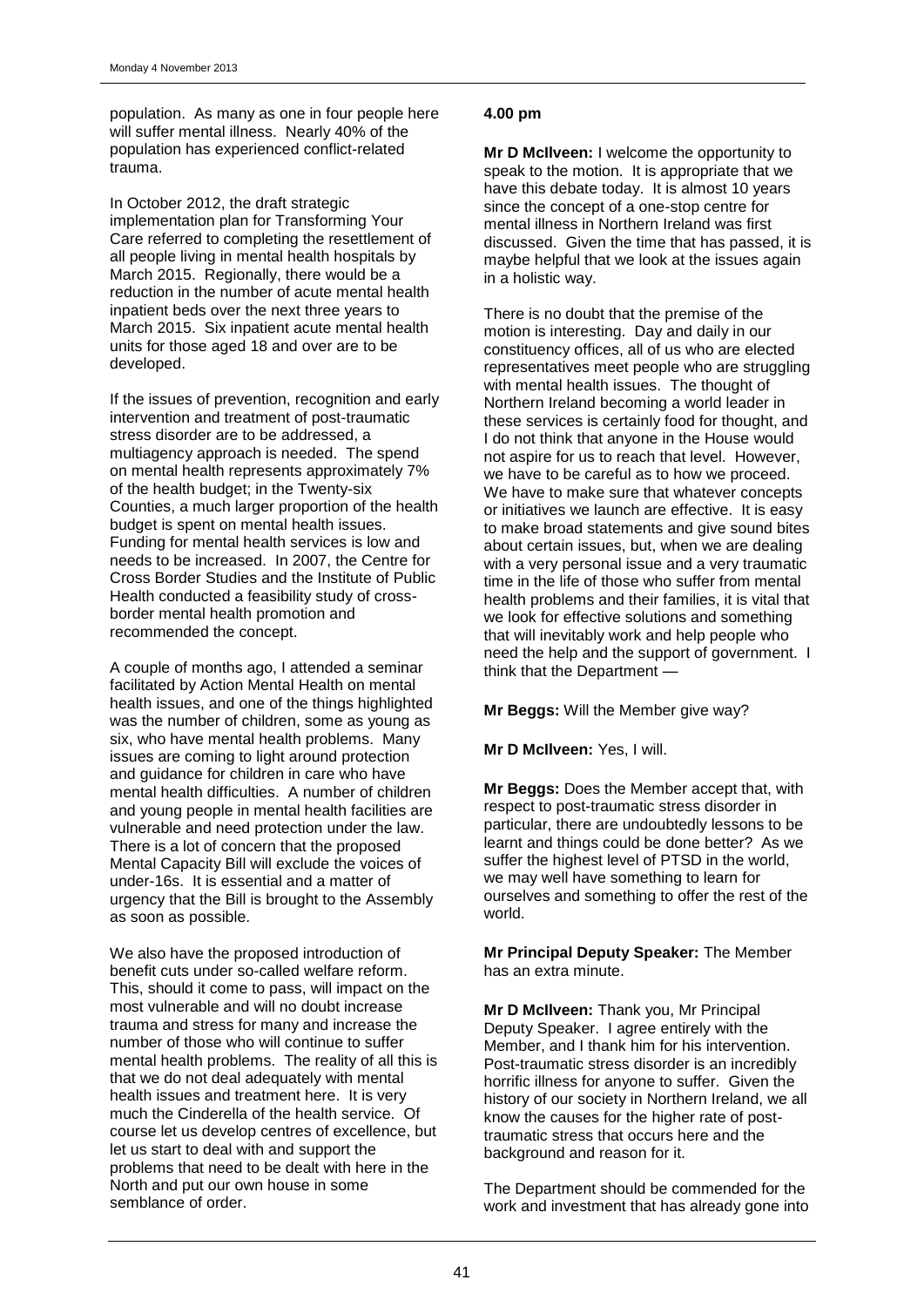dealing with particular mental health issues such as PTSD. Although we are playing catchup to an extent, there is no doubt that the Department's action in addressing the previous funding imbalance between community and hospital services has been crucial. The Minister has committed to implementing the Bamford principles, and Transforming Your Care supports and reflects that approach.

As I said, the concept of an international mental health centre is interesting, but we need to focus on what Bamford recommended. A key recommendation is that there should be evidence-based services to address psychological trauma. "Evidence-based services" means providing a service for which there is evidence that it will work. I remind the Members who tabled the motion that the former Northern Ireland Centre for Trauma and Transformation in Omagh has already attempted to provide such a service. At that time, the demand to sustain it did not seem to exist. So, before we launch into creating another such centre, we need to be convinced that it is the right thing to do.

**Mr Nesbitt:** I thank the Member for giving way. Does he consider the raw data coming from the Victims and Survivors Service to be, at least, a foundation for providing the evidence that, he says, is lacking?

**Mr D McIlveen:** I thank the Member for his intervention. We have to accept all the data that is out there. A number of studies have been done across the board on the issue. I do not oppose the establishment of another trauma centre; what I say is that we have to be clear that it will work. In that vein, Bamford also recommended that home treatment services are an effective way to deal with these issues. It is established that community services and home treatment are the most effective ways to treat many mental health problems. For that reason, as I have mentioned, the Minister has addressed the funding imbalance, and 56% of the mental health budget is now spent on community-based services.

I welcome the opportunity to speak on mental health and bring the issue and how we address it to the Assembly. However, I caution against the desire to create a central hub for mental health services when the research and evidence points us towards community services as the most effective way of treating the vast majority of mental health problems that we have to face in Northern Ireland.

**Mr Copeland:** The human mind, no matter how undamaged or damaged by experience and life, is more complex and valuable than the most expensive computer that has ever been built or is ever likely to be built. When it goes wrong, it is very, very hard to fix. Mental illness has been around for a very long time. It was treated differently in the past in some ways, because the availability to treat it was different.

My father, upon being promoted to shipyard foreman, went in on the Sunday before he was due to start his new job on the Monday. A man, whom I will call Sammy, congratulated my dad on his promotion and said, "Mr Copeland, I am the only sane man in Harland and Wolff". My father, intrigued, asked how he could make such a statement. Sammy pulled from his pocket a sheet of paper that was given to him when he had left Purdysburn, as it was then, stating that he was sane. My father, in the twilight of his life, said to me that, if all the 37,000 men who worked in that place at that stage had been lined up, it would have been true that Sammy was probably the only one who could prove that he was sane. He benefited from employment in a society that was different in its nature, hopes and aspirations from that that we currently inhabit, and he made his way in the world.

Today, it is different. How, sir, in the name of God, is it possible for a son or daughter of this city, which is the fourth provincial capital of the seventh wealthiest nation on the face of this earth, living less than a mile from here, having suffered an incident in their childhood and reaching 22 years of age without receiving any help that amounted to anything, find themselves deprived of the £57 a week that the state says that they need to exist or of the value that the state puts on them and being reduced to living in a third-floor flat with no gas, no electricity and no food, making toast with candles?

The system does not cater well for those who suffer mental illness. It leaves them in a cold, dark, lonely place. Some survive; some do not. I am thinking of a son of this city who was buried on Saturday week ago. He was 31 years of age. He worked all his life, but he then lost his job and applied for state support through disability living allowance, which, in my view, he was entitled to. He visited my office to ask whether I could represent him at an appeal. Unfortunately, it was on a day on which the Committee sits in here, so I could not. We agreed that we would get it rejigged. However, he could not wait; he had literally given up. I know that, sometimes, I think that I am the only one who gets cases such as that, but I am not. I know that we all have them. I know the guilt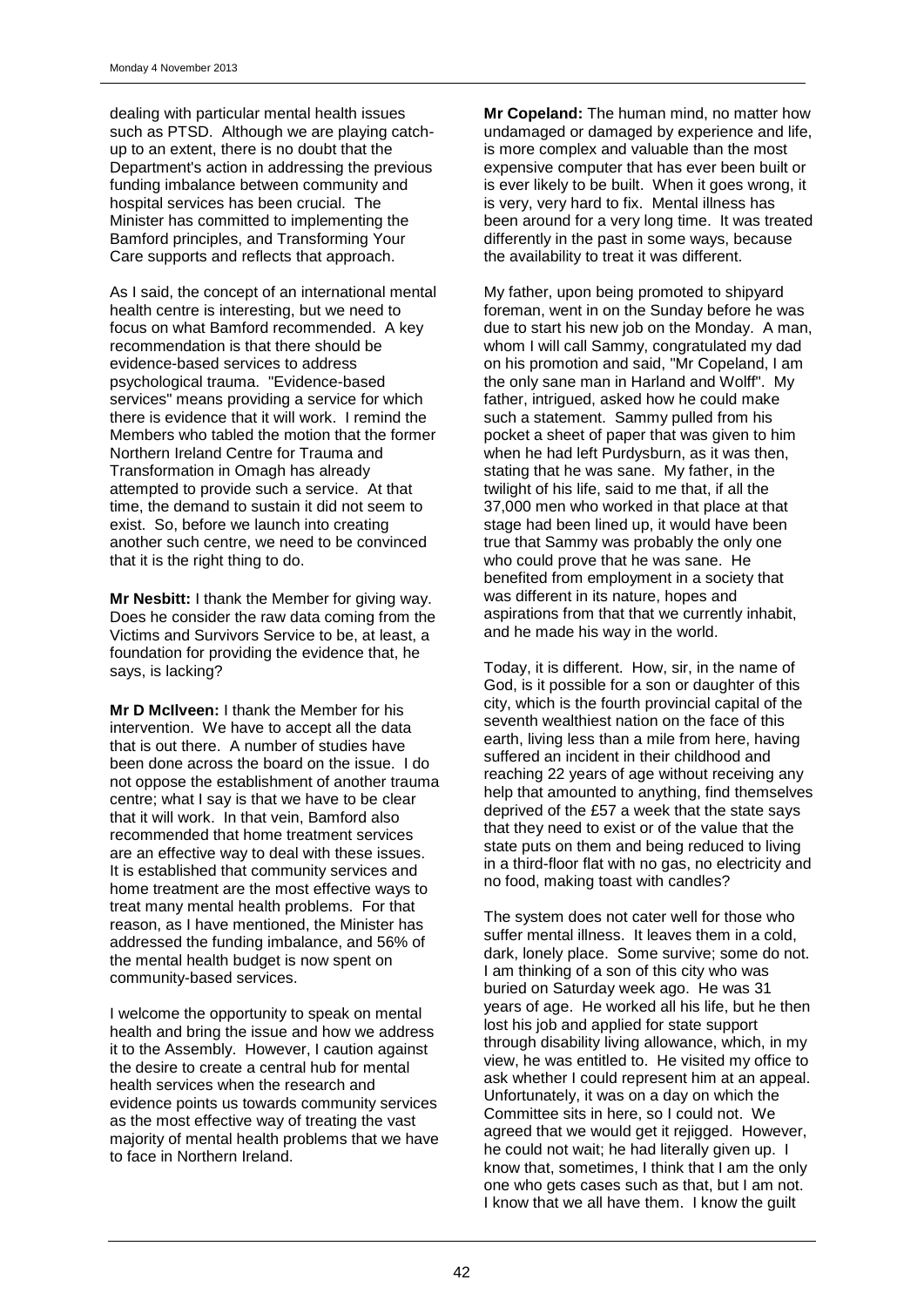that we all bear and feel when someone does something that we think that we could have prevented.

The Troubles bear a responsibility for a lot of the current situation, but they are not solely to blame. There is the impact of welfare reform. In my view, Westminster legislation brought over here and converted to a Northern Ireland Executive Bill almost verbatim does not adequately address the differences that exist in the nature, the structure and, most importantly, the history of our society.

Those who suffer mental illness generally do so alone. Many are not capable of earning a living. Many turn to the temptations of life to blind the sorrow, be it drink, drugs or company that does them no good. If that centre can save nine lives, according to a figure that the Minister gave me some time ago, the saving to the state would be £1·5 million for each suicide. That will be money well spent. If we in this place can do something — anything — that alleviates the loneliness that those people suffer, they will have been well served.

**Mr McCallister:** It is unfortunate that the idea of this being an alternative to the Maze centre and the issue of mental health have been mixed together in the debate. It is unfortunate, because what I have heard from all sides of the House on what we need to do on mental health issues has been very encouraging.

Regarding where the proposal came from, I will quote from the speech that Mr Nesbitt, the proposer of the motion, gave to his party conference:

*"What is missing from the Maze debate is an alternative to a peace centre at that most controversial venue."*

During that speech, he went on to propose this trauma centre that we are debating today. It is unfortunate that that has become mixed up in this, because, in all the controversies about the Maze centre and whether you are for or against it, the one thing that this debate highlights is that we stand united as an Assembly in thinking that we should do all that we can to address the scourge of mental ill health. It is quite interesting to note how we got to this point and the price that we probably paid for the Maze centre being put on hold or completely scrapped, whatever your viewpoint is on it.

**Mr Nesbitt:** Will the Member give way?

**Mr McCallister:** The dysfunctionality of the Executive is part of the reason that we got to this stage, and there is the cost of that.

I am happy to give way to Mr Nesbitt after I point out that work is very good on mental health. If we have thrown away the opportunity for 3,500 jobs at the Maze centre, that will be a huge regret to us all.

**Mr Nesbitt:** I thank the Member for giving way. Will he accept that the Maze, the peace centre and everything that he is talking about are not in the motion? The motion is about mental health on its own merits.

**Mr Principal Deputy Speaker:** The Member has an extra minute.

**Mr McCallister:** With the greatest respect to Mr Nesbitt, this is the one idea that he announced in his party conference speech. This is his one big cherry on the cake. It is his flagship policy, yet he has suddenly come around less than three weeks after his party conference to the idea that the two are not related. In proposing the motion, he talked at length about doing more for victims, which all sides of the House will agree with. He suddenly says that the two are not related, and I find it a little strange that he would even suggest such a thing.

I hear from all sides of the House about dealing with mental health. When I was a member of the Assembly's Health Committee, a rough rule of thumb was that the spend on mental health here is about half of what it is in other parts of the country yet our need is twice as much. It does not take much of a genius to work out that that will not deliver the outcomes that you want.

In dealing with various issues around mental health, such as tackling the stigma, how we deliver in the community is important. I am encouraged that Minister Poots and his predecessor, Mr McGimpsey, bought into the Bamford review and pledged to deliver it. In fact, Mr McGimpsey and Mr Poots have directed moneys at how we deliver it. We have a long way to go. We need to do more, and we need to do better. I am not quite sure how many discussions Mr Nesbitt had with Mr McGimpsey about this proposal. Minister Poots said in May of this year:

*"Our services are moving to a model of treating more people in their own homes and communities, something very important to service users and their carers."*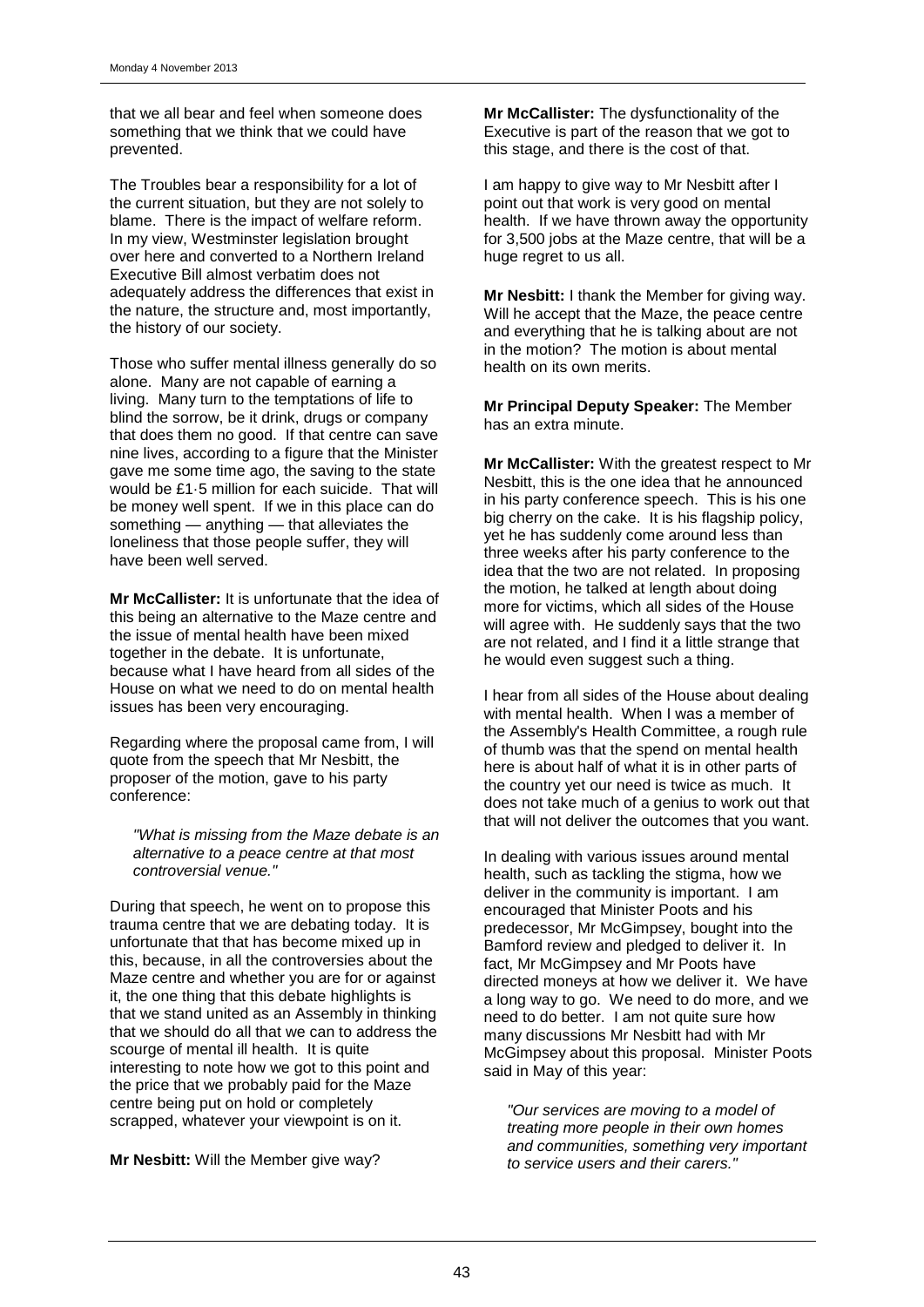## **4.15 pm**

It will be interesting to hear whether that is still the policy of the Minister. Is he still committed to the facilities in Craigavon, the Downe, Beechcroft and the various centres that we are setting up? The issue I have with moving away from that model to a central location, as Mr Nesbitt suggests, is how you deliver that. The most obvious example is the so-called centre of excellence for autism at Middletown. It has changed so much over the last 10 years, and whether anyone has got any good out of it has been left up for debate.

What we need are services. We do not actually need more bricks and steel in buildings. We need services in the communities and we need to make sure that people can access them at the appropriate time, speedily and readily. We need to do much more to lift the blight of mental health.

**Mr Lyttle:** I too welcome the opportunity to support longstanding calls for improved mental health provision in Northern Ireland and to consider the issue of a regional trauma centre to help address complex needs in our community. I find myself agreeing with John McCallister, though, that the proposers of the motion seem to have conflated the issues of mental health under-provision, addressing a legacy of trauma that has been bestowed on our community as a result of years of futile and heinous violence in the community, and the proposal for a centre for peace and reconciliation in Northern Ireland. Those are separate issues that we need to address on their own merit.

I do, however, say fair play to Mike Nesbitt for putting this issue on the agenda. As members of the Committee for the Office of the First Minister and deputy First Minister — Mr Nesbitt as Chair and me as Deputy Chair — we have heard serious concerns in recent weeks regarding the services currently provided to victims and survivors in Northern Ireland 40 years after the outbreak of the Troubles here that have traumatised individuals quite intensely across our community. The Victims' Commissioner has proposed a round-table event to which she would invite the Office of the First Minister and deputy First Minister, the Victims and Survivors Service, the victims' forum, the victims and survivors themselves, obviously, and Members of the Assembly. I hope and believe that every party should support that practical event, which could consider this type of proposal, and, indeed, the services that we are calling for here today, in more detail.

This is not a new issue or a new idea, nor should it be politicised into becoming a zerosum choice between this proposal and a peace and reconciliation centre. The Victims' Commissioner's response to the call for ideas for the European Union Peace IV programme in Northern Ireland in November 2012 and, indeed, the Cost of the Troubles Study surveys in the 1990s put forward the need to address health and well-being among victims and survivors and to address the psychological impact of the conflict here as the number one need. Victims' Commission research has found that approximately 40% of our adult population — over 500,000 people — have experienced one or more Troubles-related traumatic events.

The Victims' Commission recommended that Peace IV deliver a major project that provides for specialised services to treat chronic mental ill-health, a care pathway to deal with complex mental health issues in conjunction with the Departments of Health in Northern Ireland and the Republic of Ireland, family therapy services and, indeed, consideration of a world-renowned regional trauma centre to serve Northern Ireland and the border region. However, as the Chair of the Health Committee said today, we need to take great care in considering that type of proposal. We need to consider it in line with other reviews, such as Bamford, and get into the detail of who exactly we hope it will serve and what format it should take. Should it have a holistic approach in terms of finance, housing, mobility assistance and pain clinics? What should the role of the faith community be? Where should the location and access be and, obviously, how will it be funded? Of course, it must, if brought forward, be based on victims' needs rather than on what others say that they need.

We know and have known that the Troubles left an enduring legacy of mental and physical health need in our community. It is high time that we got on and got serious about urgently meeting this need in a decisive and comprehensive way.

**Mr Poots (The Minister of Health, Social Services and Public Safety):** I am grateful to the honourable Member for raising this important issue and welcome the contributions made by Members today.

It is widely recognised that Northern Ireland has higher levels of mental ill health than any other region in the UK. It is estimated that around one in four adults in Northern Ireland will suffer from a mental health problem at some stage in their life. I would have preferred it had the motion today, as opposed to calling upon me to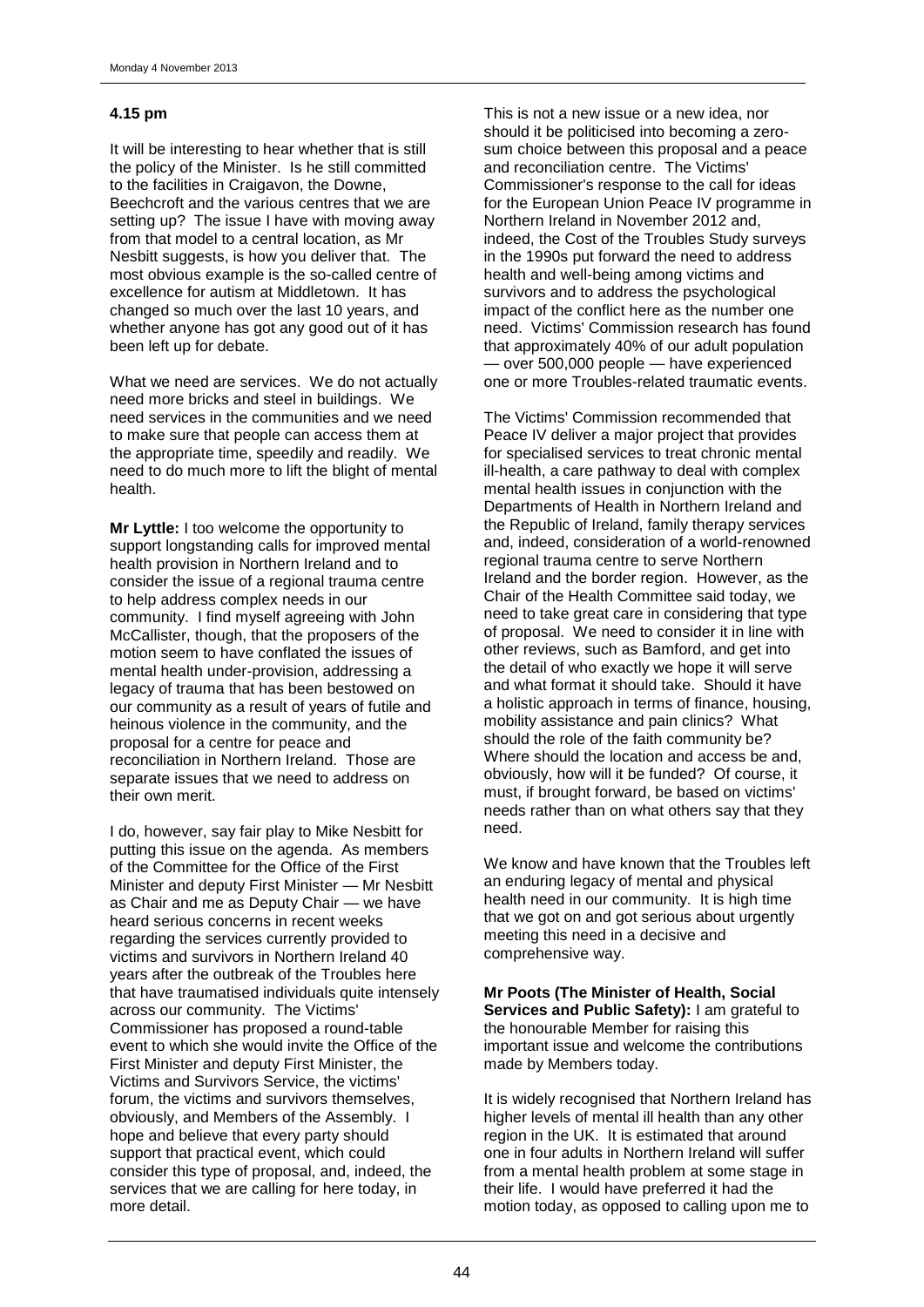support the creation of a new "international mental health centre" for Northern Ireland that would be a world-class facility for all, called for the development of mental health services that would be a world-class facility for all. I do not think that the creation of a new building will create a world-class service, but I do think that we can, should and must create and develop world-class services. We have many good services in Northern Ireland. That can be done without the development of more buildings or the identification of a single building for mental health services. I will deal with that in a little more detail later.

The impact of the conflict here on the health and well-being of our population has been the subject of much research and debate. Although there is some discrepancy in the conclusions of the studies, most researchers agree that the Troubles have had an effect on the health and well-being of our community. The extent of their impact on our mental health has been debated. A research study in 2011 found that Northern Ireland had the highest occurrence of post-traumatic stress disorder (PTSD) of more than 30 countries surveyed worldwide. It found that, in more than a quarter of the PTSD cases examined locally, the conflict here was a contributory factor.

The impact of the Troubles on the mental health of the population was acknowledged by the late David Bamford in his review of mental health services. He recommended that evidencebased services be developed and expanded to address psychological trauma. In accordance with clinical guidelines, the recommended treatment for psychological trauma is primarily through psychological and social interventions: in layman's terms, talking therapies. There is, for example, considerable evidence that the use of cognitive behavioural therapy (CBT) in the treatment of post-traumatic stress disorder is beneficial.

I am pleased to say that there has been progress in the development of our psychological therapy services in recent years. In 2010, my Department published a strategy for the development of psychological therapy services, which the Health and Social Care Board and Public Health Agency are implementing. The strategy was underpinned with recurrent funding of £4·4 million, which provides for around 80 staff delivering around 50,000 therapy sessions a year. Today, some £6·5 million is spent on those services. This funding provides a range of services, including psychology, psychotherapy, CBT and trauma therapy, and provides psychological care for those with PTSD.

Recent investment has been focused on the training of existing staff in psychological therapies and the establishment of primary care talking therapy hubs. The aim is to provide support to people at an early stage and in their communities to prevent their problems from escalating. That is in line with Bamford's focus on early intervention and was reinforced in Transforming Your Care. The improvements in mental health services and the recommendations that flowed from the Bamford review have become the map for the reform and modernisation of our modern mental health services. They were supported by the previous Minister, as Mr McCallister said, and are supported by me.

The Bamford vision is that people with a mental illness should be treated in the community, close to their families and friends, unless there is a clinical reason for not doing so. Inpatient care should only be provided for acute cases or where someone needs to be detained for their own safety.

Since embracing the Bamford report in 2008, an additional £40 million has been invested recurrently in mental health services, bringing current expenditure to £240 million a year. At the time of the Bamford review, we were spending 60% of the mental health budget on hospital services and 40% on community services. That balance of expenditure has shifted. Last year, we spent 44% of the mental health budget on hospital services and 56% on community services.

Better community-based services have brought about a reduction in the number of people having to be hospitalised for mental health treatment. The development of crisis response teams, home treatment teams and community mental health teams has meant that earlier intervention has prevented conditions from becoming acute. The development of those teams has also meant that people who need inpatient treatment can be discharged from hospital sooner because they now have access to better support in the community.

Transforming Your Care supports that approach. Some people still need inpatient treatment. For that reason, we are currently replacing old, out-of-date, asylum-type psychiatric hospitals with modern, state-of-theart, acute facilities associated with our hospitals. For example, we have the Bluestone unit in Craigavon, Grangewood at Gransha and the child-and-adolescent facility at Beechcroft already open. New units are planned for the Ulster Hospital and Belfast City Hospital. It is important that buildings do nothing to further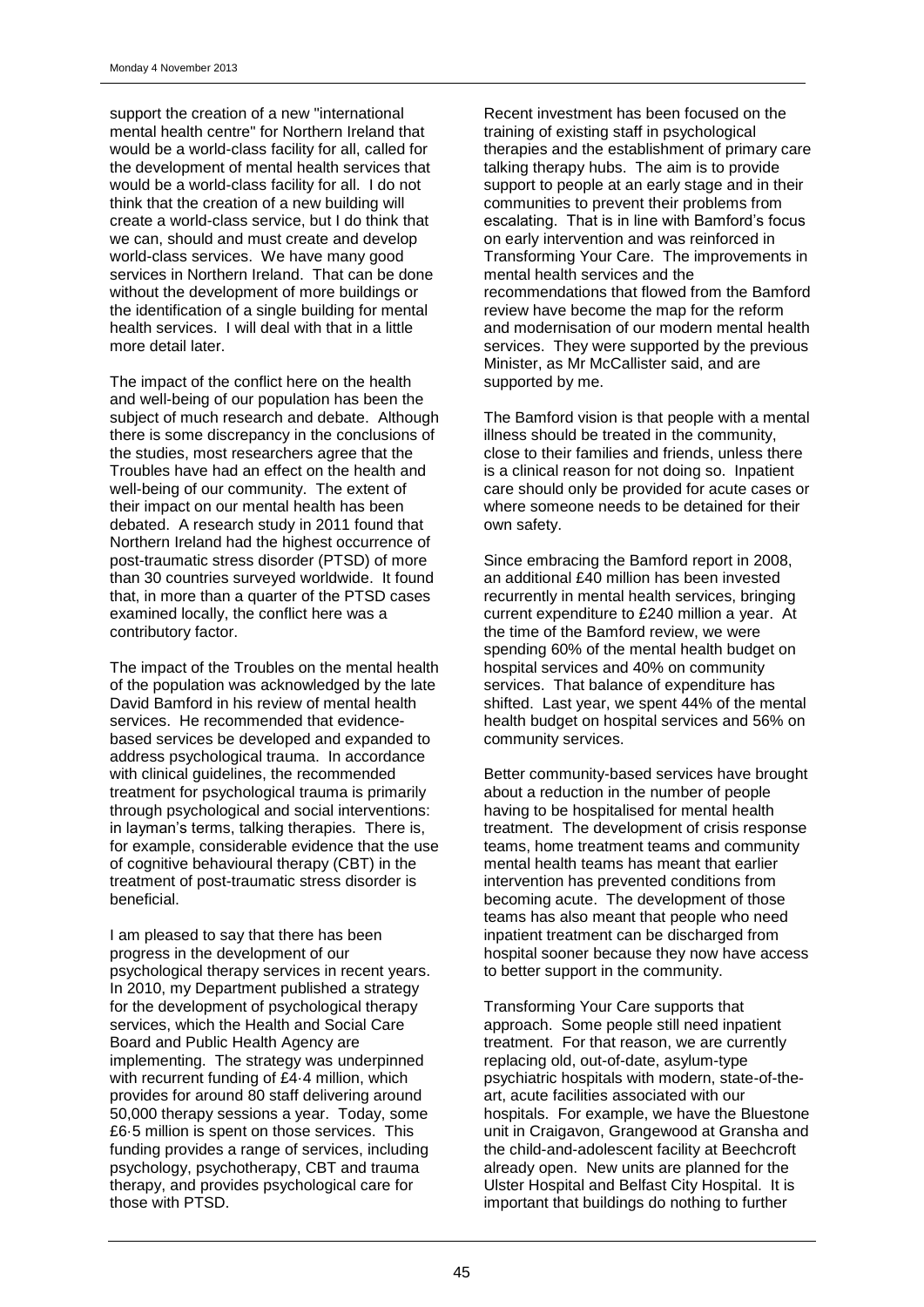stigmatise mental health patients. The days of the big, old asylums are over. They are gone, and I would not support any proposal that would support anything akin to that kind of facility.

While our mental health services have come a long way since Bamford, we still have much more to do. Further reform will require further funding. Some of that can be found from efficiency savings. However, new money will also be needed. That is difficult to find in the current economic climate and given the range of pressures across the entire health and social care system.

In addition to statutory mental health services, the Victims and Survivors Service (VSS) was established in 2012. The aim of the VSS is to contribute to the health and social care needs of victims and survivors through the provision of individualised courses of treatment and care, and support is provided on the basis of assessed need. The VSS provides support in three areas: health and well-being, social support and individual needs. Of the individual needs conducted to date, 17% of applicants required a more detailed stage 2 psychological assessment, just over 50% are already in contact with mental health services, and 50% have severe depression and/or anxiety. The HSCB is in discussion with the Victims and Survivors Service about how statutory mental health services might be developed for people identified as having complex PTSD needs by the VSS.

Service personnel, veterans and their families also require mental health services. Armed forces personnel returning to the UK from operations have access to outpatient, day-case and inpatient treatment as necessary from the Defence Medical Services' occupational psychiatric service. On their return to Northern Ireland, armed forces families and veterans have access to mental health services within the Health and Social Care system on a similar basis to other members of the Northern Ireland population. The Royal Irish Aftercare Service and a number of voluntary organisations also offer services to address the mental health needs of returning service personnel and veterans, and much of that is dealt with in the Department-led Armed Forces Liaison Forum.

In respect of the new international mental health centre, the proposal put forward for a dedicated centre is not a new one. The Northern Ireland Centre for Trauma and Transformation operated from October 2002, promoting psychological therapy, in particular CBT for the treatment of PTSD. However, after the previous Minister — a UUP Minister withdrew the funding in 2010, it ceased to exist.

I am somewhat perplexed by the fact that the proposal before us today is so similar to what was in existence when the Ulster Unionist Party held this portfolio. I am not criticising the previous Minister for making the decision that he made. It appears that the centre did not get the support or the numbers of people coming through that it had anticipated. Despite having on its board of trustees people of some standing, such as Professor Fabian Monds, the Duchess of Abercorn, Professor Roy McClelland, Professor Paul Seawright and Mr David McKittrick, it did not work. Today, three years after the Ulster Unionist Party withdrew funding for such a centre, I am yet to hear the argument that the big idea is to have another centre and establish it somewhere else. I am somewhat confused. Hopefully the case will be made much more convincingly in the windingup speech than it was in the initial proposition.

#### **4.30 pm**

The organisation has seen a decline in the demand for its services. We are sitting with a recent application for Peace IV funding that contains a similar proposal to that set out in today's motion. The NICTT, which is now closed, was to do things like undertake research and promote innovative practice. The proposal before us is for a programme for research and innovation, trauma therapies and training in humanitarian relief. The NICTT was to provide trauma-related training and education programmes and assist with humanitarian relief internationally. Areas of focus in the new proposal are addressing conflict-related trauma, peace-building and building social and economic sustainability. Health, universities, the voluntary sector and international elements are to be involved. Of course, the University of Ulster, through the Magee campus, was also involved previously. I get more and more confused about what was wrong with the previous one and what was so different from what is proposed now. Evidence of that has not been presented to us today.

We know that conflict-related trauma can take many years to manifest itself symptomatically. We also know that there are transgenerational aspects to such trauma in families that deal with these issues on a daily basis. Bamford acknowledged the benefits of psychological therapies such as CBT in the treatment of PTSD. The development of these therapies has been a priority. Appropriate training and supervision in the use of the therapies is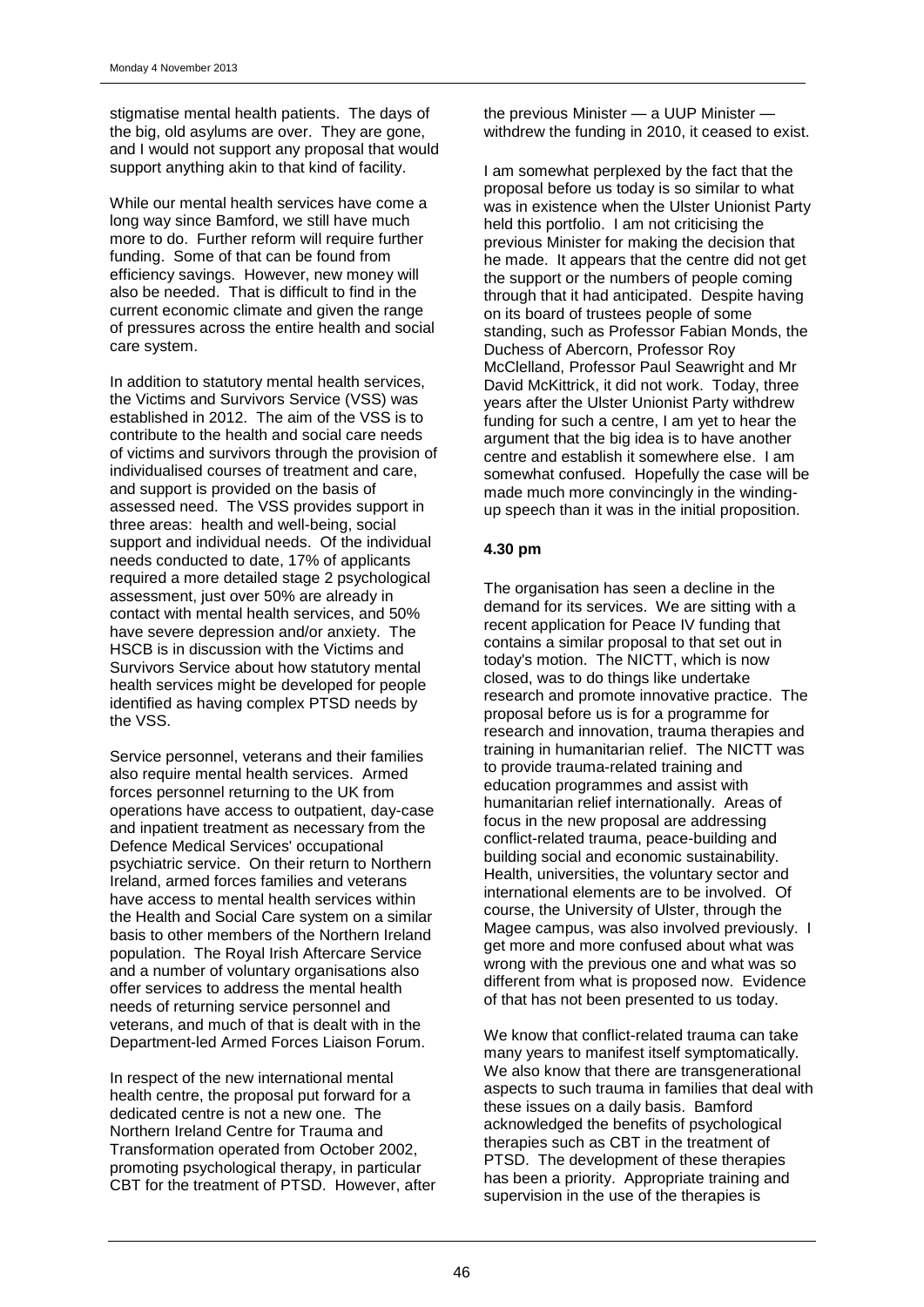ongoing to ensure that staff are competent to practice.

Our services use evidence-based interventions that are outcome-focused. Research is an intrinsic element of mental health service development. The arrangements for implementing Bamford include research and development as a key strand of that work. It is essential that we use interventions that have been shown to improve the lives of those who receive them. At the same time, we are embedding in our mental health services a recovery ethos whereby people can take control of their own life and live a purposeful life in their community.

Support for people with mental illness is much wider than health; it is a societal issue and, therefore, a government-wide issue. It is about education and training. It is about housing. It is about employment. It is about the day-to-day issues that are important to us all. That is why the Bamford action plan, which my Department published on behalf of the Northern Ireland Executive, is a cross-cutting document. Its five key themes are those that are important to people with mental health problems and their carers: promoting good mental health and wellbeing; supporting people through education, housing etc; supporting carers; better mental health and learning disability services; and better structures and joined-up working between Departments and agencies.

We are still developing our mental health services. Mr McKinney raised the issue of dementia. A joint mental health promotion and suicide prevention strategy is being developed. It will be published for consultation by the summer of 2014. Kieran McCarthy mentioned that the Victims and Survivors Service had submitted a similar proposal for a world-class centre; I have dealt with that. Members also talked about a multiagency approach. We have a strong voluntary sector in mental health. It receives funding of £6·76 million each year. So, that is something that we are practising. We are still developing our mental health services, and much needs to be done.

I recognise that there are those in our communities who will need help and support to deal with the trauma of the past. I can assure Members that service development will be informed by the issues that were raised today. It is important to recognise that we may do many things well but can still fail people, so let us identify how we can do well for everyone who comes to us, and let us ensure that people who suffered the trauma of the Troubles get the quality support that they need.

**Mr Beggs:** I thank everyone who contributed to the debate. It is very healthy that we are talking about these issues. On reflection, we should all have spent more time trying to bring about improvement before now because, as we learned from Mr Nesbitt, 22 years is the average time that someone suffers from posttraumatic stress disorder. When you think of the events that happened 20 or more years ago, there is no doubt that victims have been suffering in silence, along with their families. More people will come forward if we encourage them to do so by ensuring that we have the proper treatment and support to help them to regain their full mental health.

It was interesting to learn that Northern Ireland has the highest preponderance of posttraumatic stress disorder in the world. It is higher even than America, which has suffered huge numbers of casualties in Iraq and Iran, and higher than Lebanon and Israel, where there has been ongoing conflict over very many years. There is a particular problem in our midst that we need to address.

Mr Nesbitt mentioned the postcode areas of BT5, BT13, BT14 and BT15. There was a concentration of pain and suffering in those areas throughout the Troubles. Undoubtedly, that has contributed to ongoing issues of mental ill health and post-traumatic stress disorder. The Bamford report indicated that wars and serious societal conflicts:

*"tend to lead to the breakdown of infrastructures, loss of social capital and lead to major risk factors in terms of psychotic morbidity and suicide."*

Therefore, it is an issue that was predicted to an extent. It is for us to move forward and address it.

Gordon Dunne highlighted how local charities work to address mental health issues and made particular mention of CAUSE and Action Mental Health. Maeve McLaughlin accepted that posttraumatic stress disorder was a major issue and there could be a need for a specialist centre. She also highlighted the need for a multiagency approach to address mental health needs. If you read the literature and the best advice available, you see that the multiagency approach seems to work best. She also highlighted the importance of working in the community. That was a theme that many Members and, indeed, the Minister commented on.

Fearghal McKinney backed additional support for post-traumatic stress disorder and said that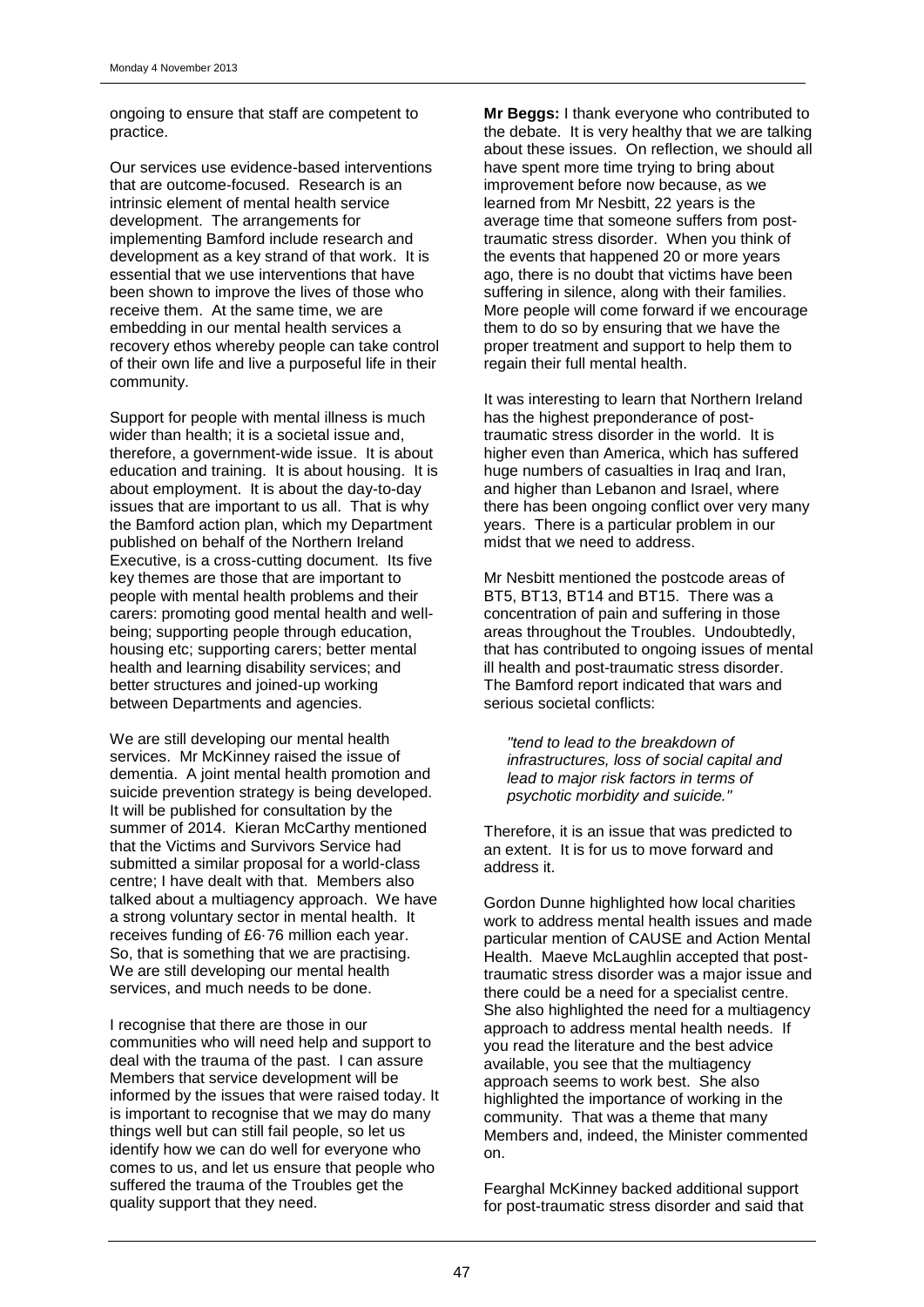those who are suffering should be consulted on the design of any new service so that it best meets their needs. He warned that time is of the essence in these matters, particularly as poor mental health can result in fatalities. Kieran McCarthy sounded sceptical about the idea, but he said that he would like the Maze peace proposal as well as a trauma centre. He asked -who such a centre would be for and what purpose it would serve. Those are valid questions. If he had listened to the debate, he would have heard about the number of people who suffered quietly and whose needs have not been addressed. Only about one third of those who meet the criteria for post-traumatic stress disorder to be clinically diagnosed have received support that they found useful. A huge reservoir needs to be addressed, and we as a community ought to work to do so.

**Mr Lyttle:** Will the Member give way?

**Mr Beggs:** Certainly.

**Mr Lyttle:** Does the Member accept that the debate has drawn out a dispute not about the extent of need but about the best way to respond to that need?

**Mr Beggs:** The debate has been well balanced. Undoubtedly, there is a need to go in the direction of the Bamford report. That was started under Michael McGimpsey, with the recognition that centralised hospital support was not the best treatment and that care in the community played a vital part in improving mental health. Nevertheless, there is a need for learning and best practice and for a centre where that learning can occur and be passed on. It is not enough to say that we should work in isolation. Clearly, there is something particular to Northern Ireland, and, although there has been a fair amount of research, further support is needed to bring about improvements in our service and meet the needs in the community. David McIlveen seemed to ask why we needed to go in a centralised direction and said that the health service was treating those with post-traumatic stress disorder well. Again, the facts do not back that up.

Interestingly enough, I recently visited a new centre in my constituency called Blossoms. It did not come about because the health service recognised that there was a need or because of Peace funding. Essentially, it involves horticultural therapy, which works well in Scandinavian countries and is recognised as working particularly well with post-traumatic stress disorder. The centre came about in

Northern Ireland because of rural development funding and the foresight of a family at Larne Lough Nurseries, Maureen Hanvey and her daughter Liz. It creates a garden environment in which treatment takes place, and it has been successful. We need to pick up on best practice elsewhere and adopt it here.

Michael Copeland, in his usual way, highlighted some of the plights that the most underprivileged in our society have suffered as a result of mental illness and falling foul of welfare reform. John McCallister and Chris Lyttle seemed to question the need for such a centre. There is undoubtedly a need to address the complexity of the issue to find better ways to deal with it.

I go back to the fact that we suffer the highest levels of post-traumatic stress disorder in the world, which involves a large number of people. Reports such as the excellent 'Economic Impact of Post Traumatic Stress Disorder in Northern Ireland' state that, although the numbers are large, that is not the only issue. In the past 12 months, some 18,000 adults will have been identified as having had post-conflict-related trauma events. The numbers are large, but we must keep our focus on all those individuals and their families. Reports refer to the millions of pounds that mental health issues cost the health service through medication and the millions of pounds that are lost to our economy, but it is also about individual lives and people who continue to suffer. If those people can be identified and given support, an eight- or 10 week course is relatively inexpensive and can dramatically improve the life of many people. It is important that we look at what we do.

### **4.45 pm**

The Minister recognised the need to improve the service, and he questioned the need for a building. Undoubtedly, we want to have the service. If the number of people amasses, the need for a building will materialise. There is no doubt that Bamford, in his report, saw that there was a need for that. The Minister also highlighted the fact that he had transferred money from one part of the mental health service — the hospital service — to the community service. What I did not hear, however, was whether the envelope had increased. Are we actually dealing with the huge numbers of people who continue to suffer mental illness? Have we invested? That has not occurred on the scale that is needed. Certainly, I understand that it is one of the reasons why Michael McGimpsey may not have developed the service that the Minister talked about. At that point, there was a lack of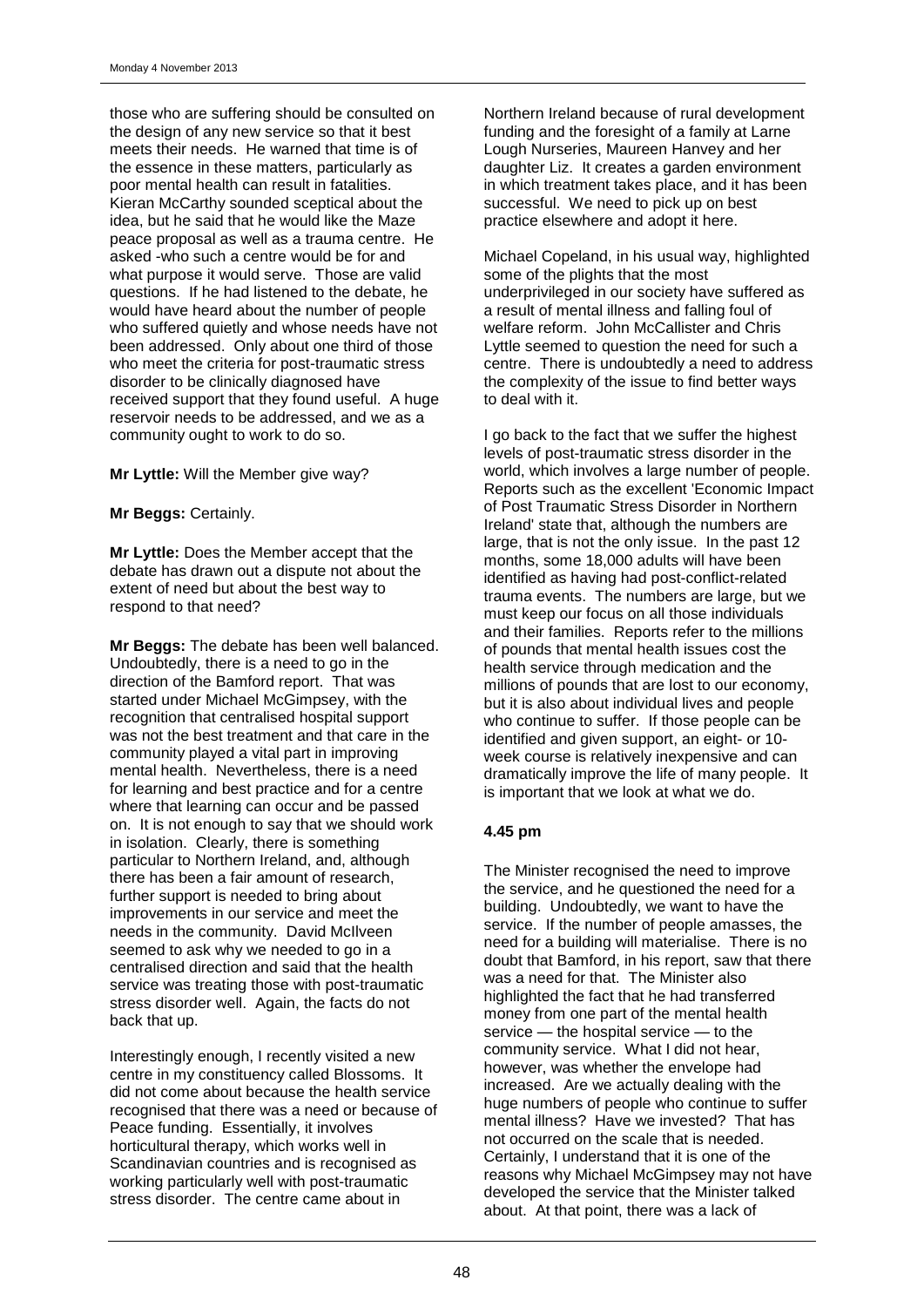funding. Mr McGimpsey was under significant pressure from the Finance Minister and was unable to fully address the needs of our health service and the mental health of our constituents. We need more funding as well as a change of direction.

*Question put and agreed to.*

#### *Resolved:*

*That this Assembly recognises the high prevalence of poor mental health in Northern Ireland; notes that a previous world mental health survey stated that the Province has the world's highest recorded rate of post-traumatic stress disorder and that violence had been a distinctive cause of mental health problems here; acknowledges that trauma is one of the most hidden legacy issues of the Troubles; accepts the need to support and restore good mental health for people with difficulties; and calls on the Minister of Health, Social Services and Public Safety to support the creation of a new international mental health centre for Northern Ireland that would be a world-class facility for all.*

## **Oversubscribed Schools**

**Mr Principal Deputy Speaker:** The Business Committee has agreed to allow up to one hour and 30 minutes for the debate. The proposer of the motion will have 10 minutes to propose and 10 minutes to make a winding-up speech. All other Members who wish to speak will have five minutes.

#### **Mr Storey:** I beg to move

*That this Assembly notes the increase in the number of children who are seeking a place in primary schools; and calls on the Minister of Education to review the current enrolment procedures to ensure that all children are able to attend their local schools.*

Over the past number of years, the House has witnessed a number of debates on the importance of dealing with surplus places in our schools. However, the way in which it has been handled at times has broadened to the extent that it could be described as farcical.

We have been treated to examples of 80,000 surplus places in the system, and we have been encouraged to have a picture in our mind of large numbers of teachers standing in front of empty classrooms all over Northern Ireland. At one stage, there was panic around the issue, as we were encouraged by the Minister and his officials to engage in wholesale closure using area planning as the vehicle. That was another wonderful scheme from Sleepy Hollow in Bangor. The hit lists were published in the press, and all of us received correspondence from our constituents about the future of their school. The Education Committee wrote to the Department about the statistics and, of course, discovered that the 80,000 was not really 80,000. Suddenly, we did not hear that statistic any more.

Of course, we now know that the number of teachers is linked to the number of pupils and that the system regulates that very effectively on an annual basis. We also know that savings achieved from closures are often minimal and that school closures have more to do with a doctrinaire view about school size. In recent years, that was influenced by Montgomery County. We also know that there is no direct correlation between school size and educational outcomes. Because of the complicated procedures developed by the Department of Education over many years to progress — or to prevent — the building of new schools in many areas, we have many old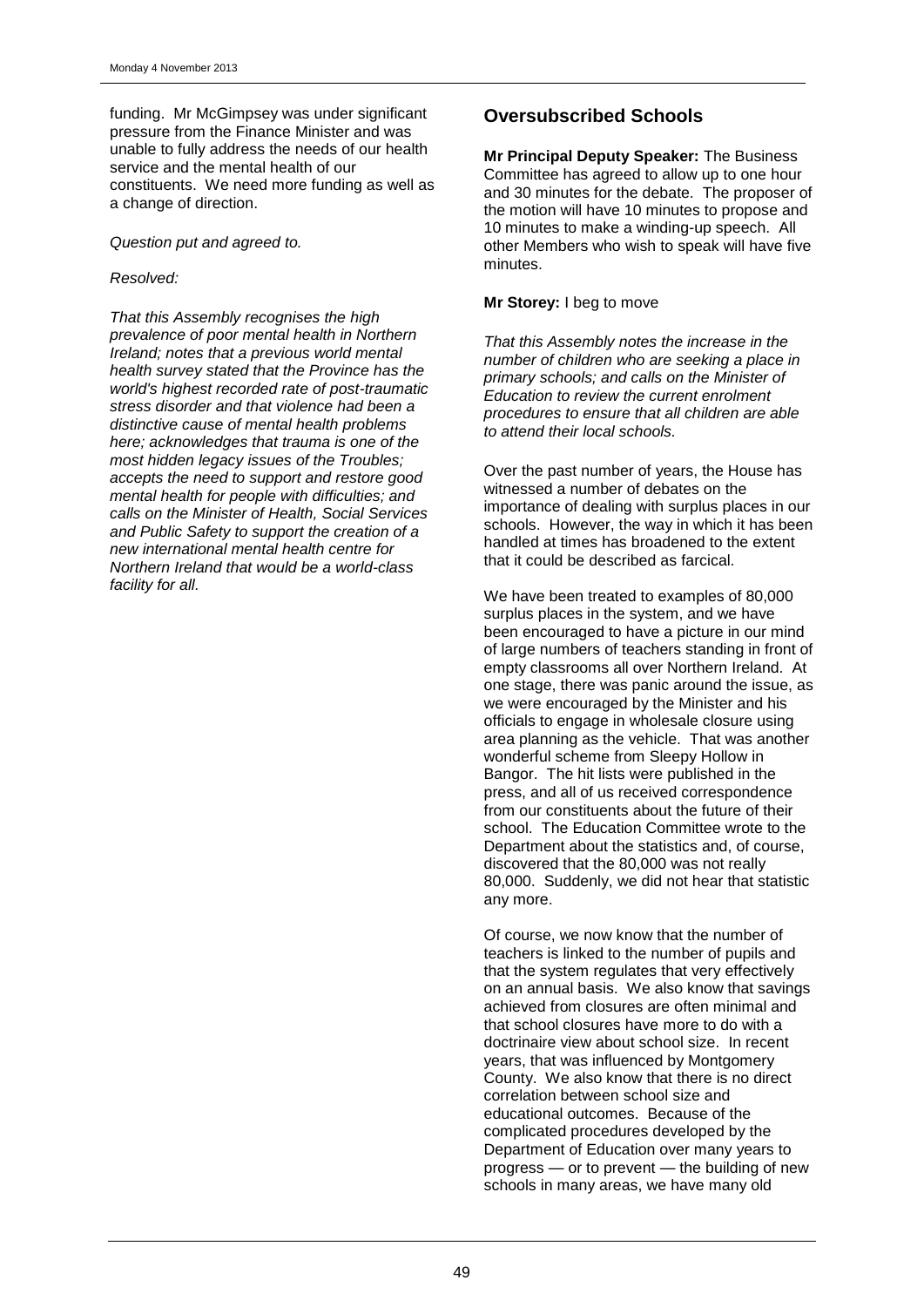school buildings that no longer reflect the needs of their communities.

We have also learned that school populations rise and fall. Between now and 2020, it is estimated that there will be approximately 13,000 more pupils in the primary system. By 2025, the post-primary population will be the same as it was in 2012, despite the present decline, and, even in periods of decline, there are areas where there is constant growth. I admit that managing this is complex and needs a little more sophistication than has been shown in some of the current attempts by the Department.

Two examples will suffice to illustrate the point that I am trying to make here this afternoon. Victoria Park Primary School in east Belfast is a good example of how not to manage enrolments. The school is an example of an amalgamation of three primary schools in east Belfast: Mersey Street, Sydenham and Strand. At the time of the amalgamation in 2005, a new school was promised. The Belfast Education and Library Board gained planning permission for a 14-class school, which was considered to be a sensible number of classrooms for a new urban school. It was in the process of undertaking site works at Sydenham to begin the preliminary work, when the Department announced a moratorium on all school capital projects in 2008 — surprise, surprise. Despite that setback, the new school, which had moved a number of its pupils into temporary accommodation to facilitate the capital works, continued to flourish. The creation of a new school coincided with an increase in the number of young families in the area to the point where, every year, 60 children are being enrolled in P1 and a number of children who live beside the school cannot now get into that particular provision.

Here is the point: the BELB has now been given the go-ahead to begin the work on the new school, which, we hope, will open in 2014. However, on the day that the news was relayed to the board, the school received a letter stating that its P1 intake had been cut from 60 to 50. Everyone was astounded, except the Department, which, despite being shown figures to the contrary, has always believed that the school should now have only 12 classrooms and not 14. To make it fit, it needed to reduce the intake, resulting in composite classes. Who in their right mind approaches planning a new school in an urban environment with 12 classrooms? There are more people who live beside the school in Connsbrook Avenue who are unable to get their children into the school, and, most likely, there will be 17 pupils standing

with their teacher in the schoolyard on the day that the new school opens, because there is no space for them in the new provision. Surely that is not how we plan our schools estate. That is called snatching defeat from the jaws of victory. What should have been a good news story has all the makings of another disaster from the Department. So, even when everyone works to achieve the Minister's policy of school rationalisation and the board of governors and the principal of the school effect a very successful amalgamation, there is total frustration with the Department's approach in the area and uproar that there are no places for local children.

Is that an isolated incident or a blip in the system? No. Last summer, we were treated to the spectacle of children in the Western Education and Library Board area whose rural school had been closed and whose homes backed onto Edwards Primary School being told that they could not attend the school. It was their nearest school, but the Department told them that they had to attend a school nine miles away. It took lobbying for most of the summer to sort that issue out. On this occasion, I thank the Minister for the Department's intervention when, at last, good sense prevailed.

Those are just two examples of an increasing number of cases that, I am sure, Members will endorse and rehearse from their own experience. What is the solution? We need a better way of managing school enrolments, and we should stop trying to manage them from Rathgael. We are continually told that the Department is becoming responsible for policy and strategy, yet the officials seem happiest when they meddle in operational issues. Enrolments used to be managed locally by boards that knew the circumstances and were responsive to population changes.

The Department should issue clear guidance to primary school boards of governors to ensure that criteria reflect reality. The top criterion should be that children should be admitted to their local school. Finally, the Department should abandon the phoney area planning process, which is an attempt to close schools. It should institute a proper, locally based procedure involving school authorities where local areas can properly plan the enrolment of pupils for their locality with the appropriate flexibility without the threat of wholesale closures, which we all know are unlikely, and without operational interference from the Department.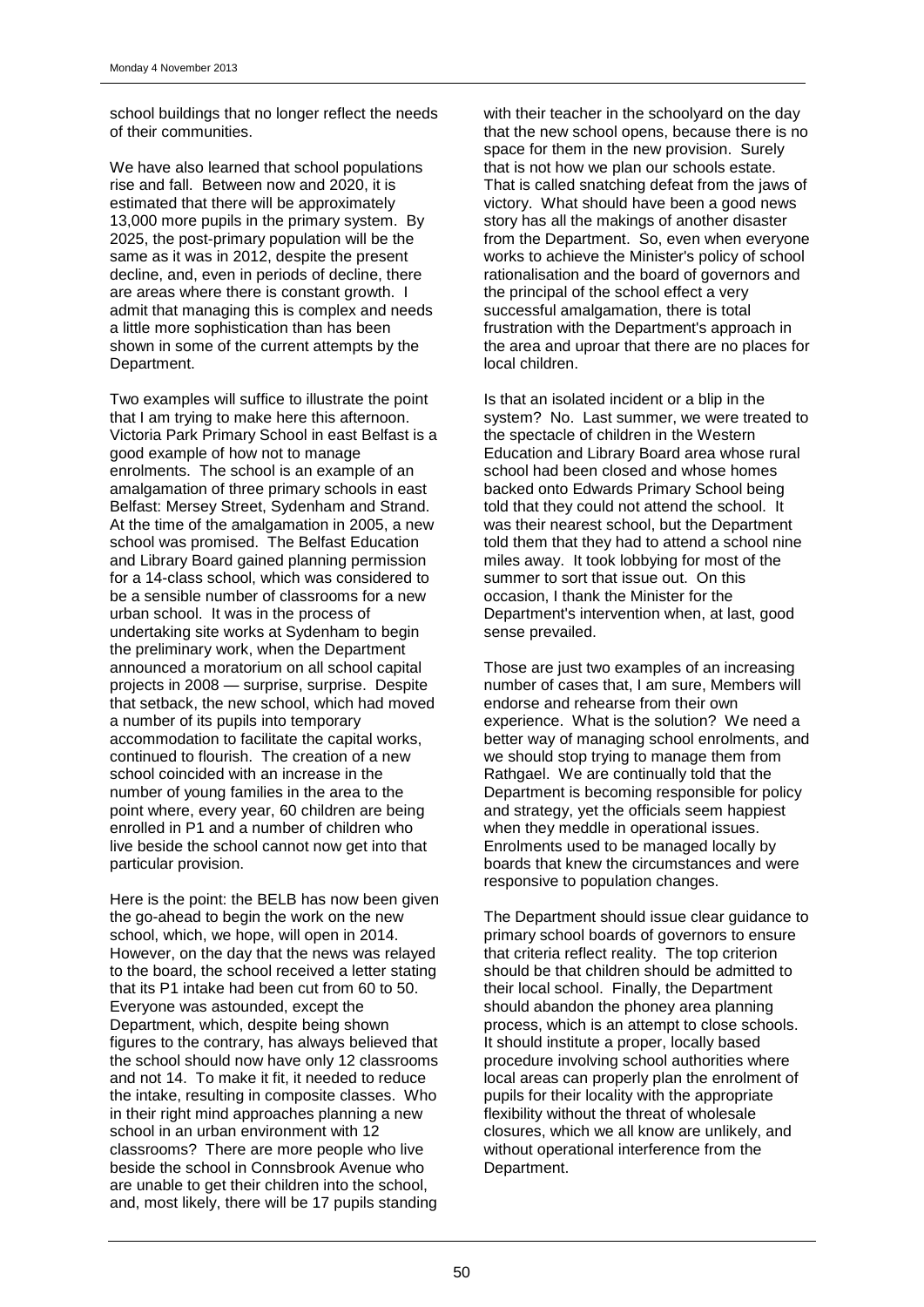Before I came to the House this evening, I met a member of the board of governors of Ashfield Girls' High School, which is not far from this Building.

Today, Ashfield Girls' High School received a letter from the Department telling it that it will reduce its intake. The Minister is aware of the issues around the future of Knockbreda High School and Newtownbreda High School and of all that is going on with Orangefield High School. Part of the arrangement was that there would be an increased enrolment for Ashfield Boys' High School and Ashfield Girls' High School. Now we are told that those schools will not be allowed to do that. Will someone please get a handle on the Department on those issues? Rather than this ill-thought-out, illprepared and ill-planned process, the Department should work with schools and local communities.

The Minister has rightly encouraged area learning communities. However, when it comes to area plans, it seems that the two worlds are far apart. There needs to be a change of focus and emphasis. We need to instil a process in our system whereby local children have access to their local primary school in a way that ensures that the school estate is maximised to its best potential.

**Mr Hazzard:** Go raibh maith agat, a Phríomh-LeasCheann Comhairle. I thank the Member opposite for tabling the motion. Indeed, I am content to support it. However, I am sure that he will not be surprised that I wish to raise what I think are some pertinent issues that have emanated from his words.

I also very much support the principle of children attending their local primary school. Indeed, I am convinced that the sustainable schools policy and the area planning process will help to create a school estate that facilitates the preferences of as many parents as possible. Moreover, as hundreds of millions of pounds have been invested in the local school estate in recent years, it is prudent that we invest our resources in the best way possible and in the right places so that current and future changes and demographic patterns can be forecasted and facilitated.

That context has informed a wide-ranging discussion around area-based planning and the future of education provision in local communities across the North. Thankfully, that discussion, to a large extent, has accepted the rationale for change and grasped the need to address scenarios with innovative and, most importantly, locally based solutions. The notion of locally based solutions is crucial when we explore the connected issue of school enrolments. As the Members opposite will be aware, local schools set admissions criteria, as they are best placed to reflect local need.

Having dealt with a number of admissions issues over the past year, I reiterate the message that local schools and boards of governors should look to ensure that all criteria are sustainable, strategic and reflect local need. With that in mind, I am happy enough to acquiesce to the proposer's wish for the Minister and the Department to initiate a review of enrolment procedures. Undoubtedly, if it is possible to increase the number of children who are placed in their preferred local school, that would be a welcome development.

Of course, we must bear in mind that we are referring to a very small number of cases: perhaps as little as 2% or 3% of pupils do not receive a place at one of their preferred options. I am not sure of international averages on admissions. However, in anyone's book, surely 97%, 98% or 99% of pupils being placed in a preferred option is a long way short of the negative situation that has been portrayed from across the Chamber. Perhaps we need a bit of perspective when we discuss the issue. That is not to belittle the experience of many parents who patiently go through the process. As I outlined, if it is possible to further increase the 98% to 100%, that, of course, would be welcome.

We must be aware of the knock-on effects of schools hiking up admissions with their back to other schools. Very often throughout the North, schools with low numbers have been impacted on by neighbouring schools' enrolments. The success of area planning and the long-awaited establishment of the Education and Skills Authority (ESA) will not only help facilitate parental preference but will do so in a manner that protects the sustainability of the entire school estate.

### *(Mr Deputy Speaker [Mr Beggs] in the Chair)*

The DUP should not look at the proposed review in isolation from the need for reform across our education system, be that the need to move ahead with ESA, to create a sustainable and fit-for-purpose series of area plans or, indeed, to move away from academic selection in totality. The third is a pressing need. If it is right for primary pupils to attend their local school, surely it is only right that postprimary pupils be afforded a real and tangible opportunity to attend their local school.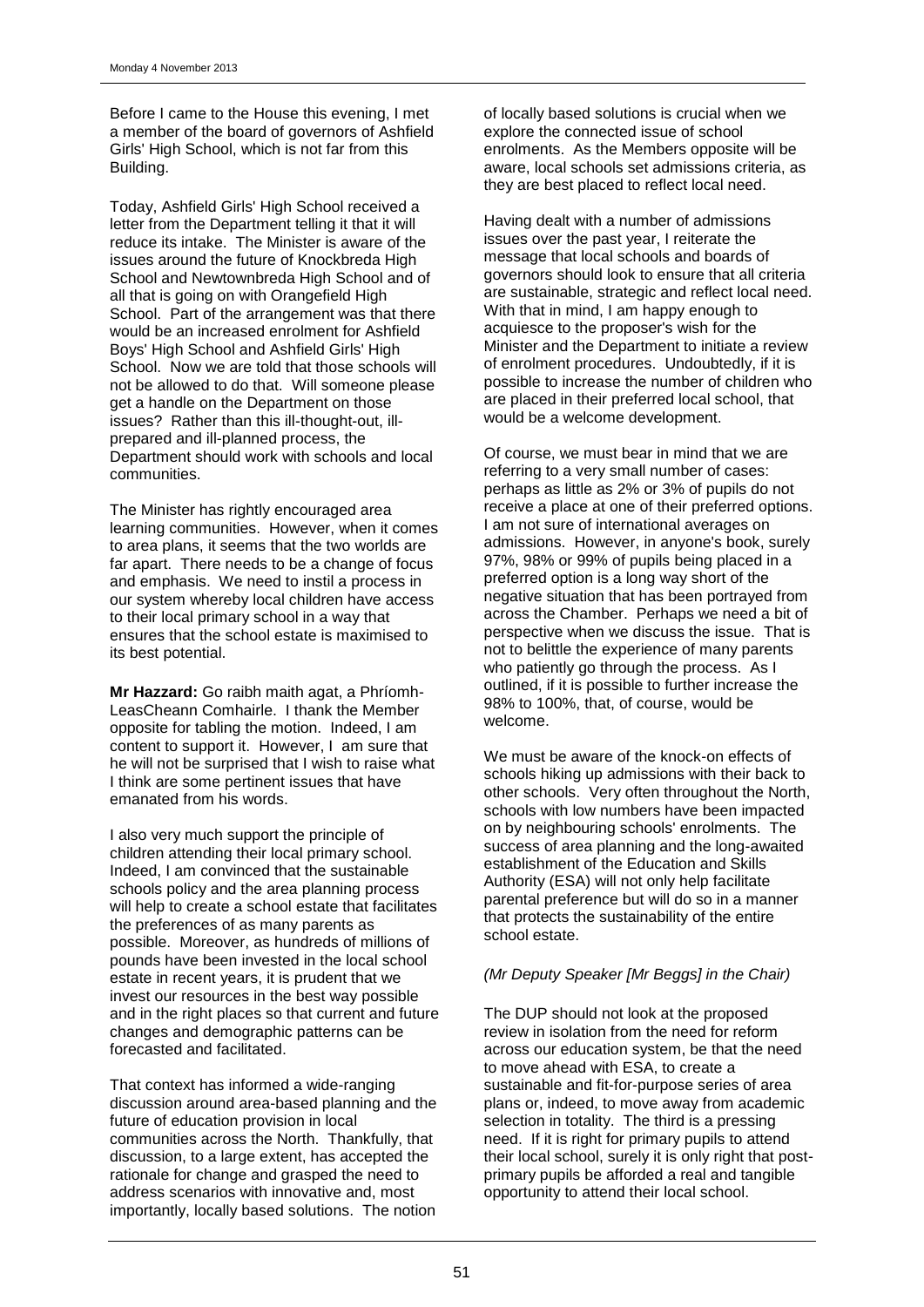#### **5.00 pm**

**Mr Rogers:** I am pleased to support the motion. Starting school is one of the great milestones in a child's life, and that period of transition can bring a lot of stress for parents and guardians of young children. When they do not get into the school of their first choice, it can create a lot of trauma. Indeed, all the parents I know want to be able to access comfortably the local primary school that meets their expectations and their child's needs.

The oversubscription of primary school places and, for that matter, nursery school places, is, unfortunately, no stranger to many parts of Northern Ireland, including south Down. Every year, many distressed parents of vulnerable four- and five-year-olds contact me to seek reassurance, comfort and support. I am sure that many other Members of the House have the same experience.

Parents are concerned that their child will have to travel a significant distance — indeed, distances that they may perceive to be intolerable — to get to a primary school. In all those cases, the child has been rejected by one or maybe two of their closest schools — the school that would be physically, mentally and emotionally best for them. Mr Hazzard talked about 2% in that category; I think that that 2% must have rung me. I have been inundated with parents from places as far apart as Eglish, Carryduff, Loughbrickland, Newcastle and my area of Brackenagh, who were very distressed to be informed by the Department of Education that their child was being denied their first preference place.

That resulted in parents who wished to send their child to a particular type of school having a severely restricted choice and having to contemplate sending their little P1 on a journey of some miles to the nearest accessible school. I think that rural areas suffer disproportionately. The problem is intensified by the lack of transport and the distance between primary schools. That affects all sectors.

The Council for Catholic Maintained Schools (CCMS), the Department of Education and the boards appear to continue to fail to respond to a strategic or long-term view. We need a joinedup approach between the three of them. While that failure is allowed to continue, oversubscription and excessive demand for school places will be an even bigger problem year on year. The Minister will tell us that there are thousands of empty seats in our primary schools, but the way to fix them is not to force

children to travel to a school that has falling rolls.

There is a very strong parental demand for school places in the maintained sector of the Catholic ethos. That is not always for religious reasons, I must add, but it is often driven by high-quality education.

**Mr Storey:** I thank the Member for giving way. Does he agree that the current proposals that the Minister has consulted on in relation to the common funding formula will add an added dimension to the future of those schools, given the fact that, in the Western Board area, particularly in the maintained sector, you still have 76% of schools that will lose a substantial amount of their income?

**Mr Deputy Speaker:** The Member has an extra minute.

**Mr Rogers:** I thank the Member for his intervention. I agree fully with him.

We believe that the situation cannot be allowed to continue. Minister, I realise, as other Members have said, that this is a very difficult issue. The idea of a temporary variation is fine in the short term. Time does not permit me to go through all the examples, but to take just one or two.

St Ita's was grateful for its temporary variation, but, year on year, it is oversubscribed, just like its colleagues in St Joseph's in Carryduff. Because of such demand, local children cannot attend their local school. What is that doing to the community? What is it doing for parental choice? Schools such as Brackenagh West have places for seven classes, but are being treated as a six-classroom school. They do not need more space; they just need increased enrolment figures. Roan St Patrick's in Eglish is just baffled as to why its proposal has been rejected, when a nearby one has been successful.

Minister, we need a strategic approach that takes on board all the factors: data, both census and Church data; the availability of alternative schools in the area; the effect on the community and so on. We must manage our schools estate effectively, especially in rural areas, and we must ensure that our children can attend their local primary school. We must provide a sustainable and fair solution to this annually recurring problem.

**Mr Kinahan:** I, too, welcome the motion, especially the call to review the current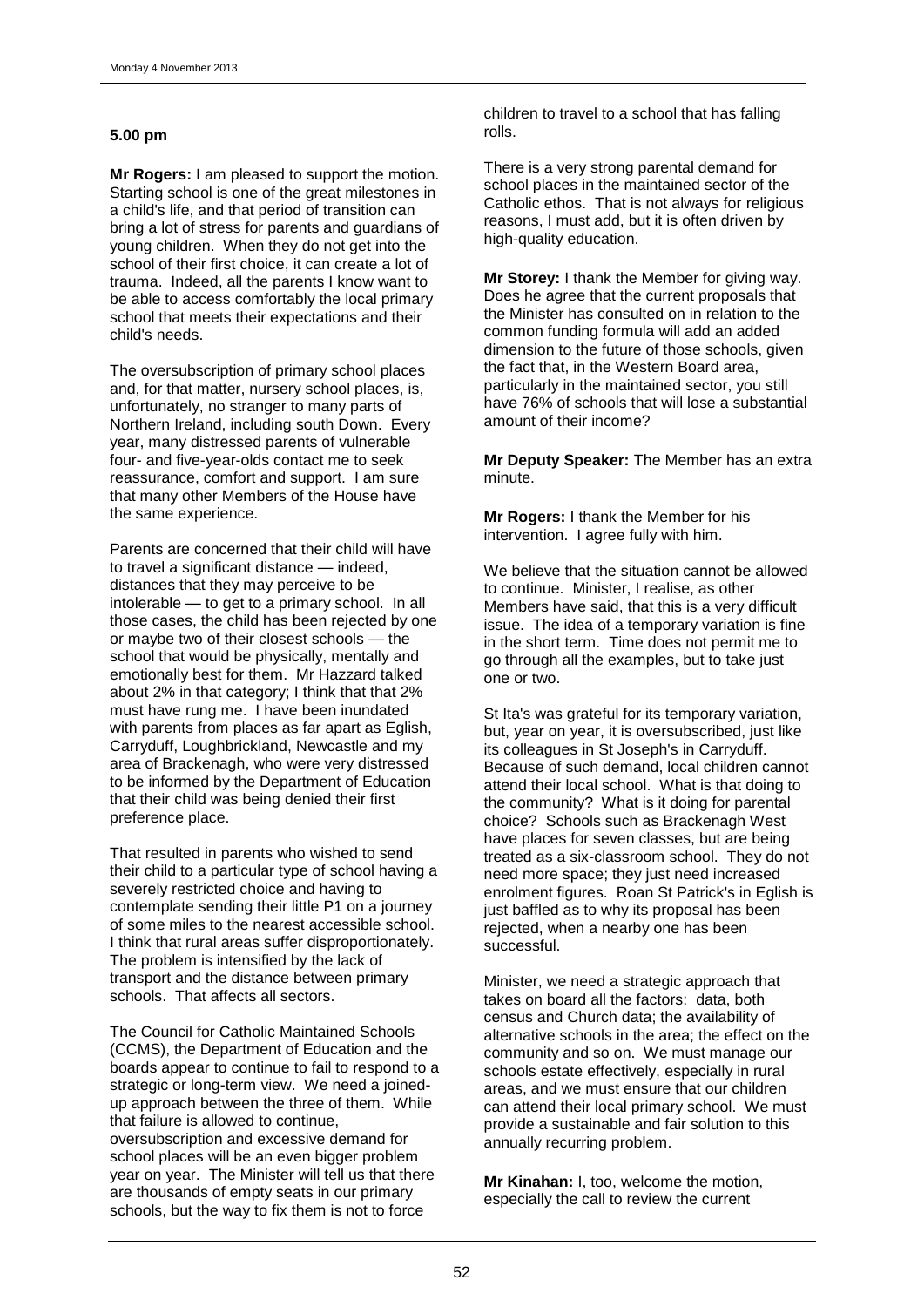enrolment procedures to ensure that all children are able to attend their local school. We support the motion, and I am glad to hear that the Minister is happy to instigate a review, if I heard correctly.

The motion is a noble idea, if only the landscape was clear and the direction that we are going in was clearly signposted. I will deal with the debate mainly at a strategic level. At the weekend, I started a jigsaw puzzle, and, as always, I tried to do it without looking at the picture. That is when I realised that that is what our schools are doing. They have a picture in their mind based on how they have seen things in the past. What they know and have experienced have helped to form that picture, but in area planning, five education and library boards are all parts of the picture. All are told that they fit together, but no one has any idea what the whole picture looks like. We all know that it is a slow process, but there is absolutely no time frame to work to, which means that everyone is going at different speeds, if, in some cases, at any speed at all. Most people complete the edges first and then fit their picture into the frame. However, in our education system puzzle, we not only have no idea of the picture but we have no idea of the framework or the edges of the individual parts, and it is very likely that the school or library board next door has the pieces that belong to our picture. Until this framework is known and understood, area planning should be put on hold. I agree with Mervyn Storey on that. We should review the numbers going into primary schools once we have a proper framework.

#### *(Mr Speaker in the Chair)*

Today's debate is rather similar, except that we are debating how to set the framework for each smaller individual picture: the relationship of the primary school in our area with other primary schools and their relationship with all the other schools in Northern Ireland. Once again, we have no idea where the boundaries are or who holds that information. In the midst of that, we now have a move towards shared education. So the original picture to which everyone is trying to work — let us describe it as black and white — is suddenly being changed. Yet all anyone knows is that the change is as broad as it could be and that the picture is probably now in colour.

Today, we call for a review so that all children can go to their local school, but there is no framework to work within. As already touched on, the original picture or puzzle was based on some 85,000 empty places when the Committee studied it. When we looked at the

figures in more detail, the number ended up being closer to 65,000. When we then looked at predicted future trends, we realised that, by 2025, we were back to the same figures that we started with. I am not quite sure where our framework is or that the direction and number of places are known. It is all appallingly vague. We seem to have set ourselves on a course based on macrofigures rather than individual school numbers, and it is here that we need the dynamic, flexible system that allows schools to adapt to changes in numbers as they arise. As Mr Storey said, it is a complex system, but it need not be. It just needs the will to make flexibility work. That is how we should do it. Schools have to do that all the time with their budget because we have a Department that changes everything all the time.

I will mention three further factors. We have a disastrous development proposal system that flags up possible changes or school closures before decisions are even made. That ends up being death by a thousand cuts. That, too, needs to be totally reviewed and become more flexible. We also have schools with numbers that are capped or changed in line with the politics of the Department or Minister or for other reasons. This capping must be more flexible. We also have, in a little more detail, the guidelines on how children are to be allowed into schools, which, as we heard from Sinn Féin, are allowed to be different in every area. That may sound sensible, but, at the same time, there is no consistency in that, and we find that many parents are left outside.

We must not forget parental choice, as I think that we all believe in that here. In reality, today's motion wants every child to be able to go to their local school but no other.

**Mr Speaker:** The Member's time is almost up.

**Mr Kinahan:** We have to be careful what we ask for. What we really need to be able to solve this problem is the framework and the picture. I support the motion.

**Mr Speaker:** The Member's time is gone.

**Mr Lunn:** I think that this is a timely motion, given that the timetable for applications and admissions is about to click in, and I am very happy to support it. It is a fact that most children do achieve a P1 place in the school of their parents' choice. To me, the motion highlights the difficulties encountered by a small but significant number, as Mr Hazzard said, who do not achieve that. Indeed, in some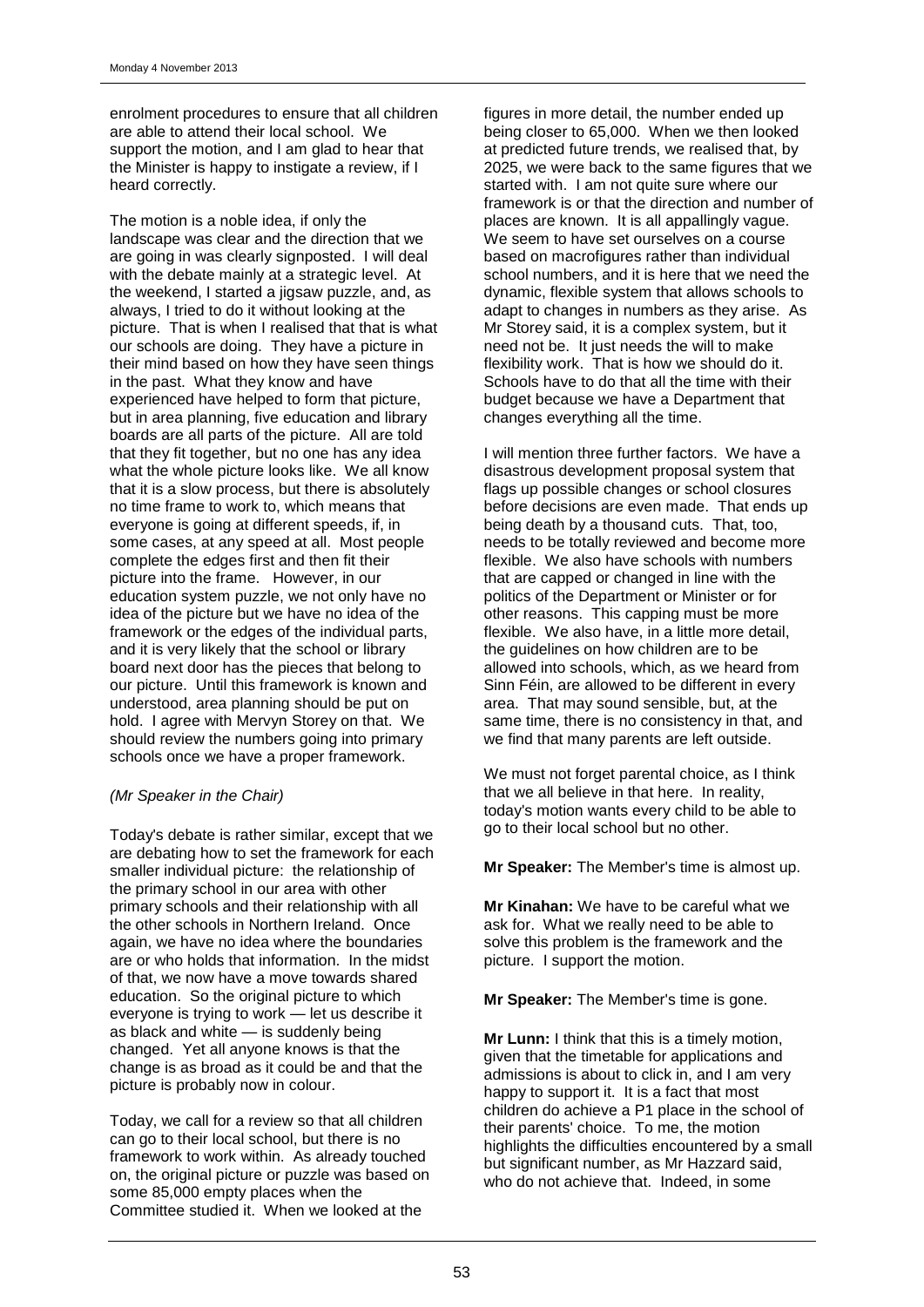extreme cases, the process does not really deliver a remotely satisfactory outcome.

I wonder why we are in this situation, given that there are whatever number of empty desks; I have heard 80,000, 85,000 and 65,000 mentioned. The Committee never did get to the bottom of that, but I think we established that there are around 50,000 empty desks in primary schools and that the primary population has risen by only about 1,000 pupils in the past five years. So, why is it so difficult? That small rise, which represents 0·6% of the population, was entirely predictable from available data such as birth rates and census figures. We must be able to plan ahead.

I want to talk about the Department's temporary variation policy, which does seem to work at times. I acknowledge the Minister's use of that policy to relieve pressures, and he used it again this year. The anomalies are there every year and are caused, in my opinion, by too rigid an application of the rules. The policy outlines a number of factors that the Department does not consider to be sufficient reason to grant an additional place if there are alternatives available in the area, and I will just list them. They are: the pupil's residence in a particular parish; the fact that the pupil is an eldest child; a pupil who has a sibling connection with the school but who is not next in line for a place; a pupil who has listed the school as their first preference; and previous attendance of other family members or any other connections with the school. Those are the reasons that the Department does not want to take into account, but they are actually the reasons why you should allow admission or temporary variation, and, leaving out the parish consideration, they apply to both sectors.

Also, in the case of maintained schools, the Department does not take account of parish boundaries. That brought about a situation in my constituency where the Department insisted that a child should apply to the nearest Catholic school, which was actually in the next parish, only to be turned down by that school because they do not live in the parish. Where is the common sense in applying a policy like that? Mr Rogers talked about St Ita's in Carryduff. You are not the only one who got phone calls about St Ita's. One child who was turned down by St Ita's and two other Catholic schools in the area has, as far as I know, finished up in a controlled primary on the outskirts of Belfast. That is hardly satisfactory.

Staying with the maintained sector, I wonder whether the Department really understands the strength of loyalty to the parish that exists and

the strong desire of Catholic parents to see their children educated in the primary school attached to their home parish. I also wonder if it realises what effect it has on a second or third child when they have to go to a different school from that of their elder brother or sister. Indeed, that is not solely confined to the maintained sector. In September, some schools will have decide whether to admit siblings or children who reside in the parish. They will undoubtedly have to prioritise parish residents, but, according to the very rigid guidelines, that is not a clear case for a sensible temporary variation.

I look forward to hearing the Minister's comments today. I hope that he will agree that a measure of common sense would cure most of these problems, as, indeed, would — I will watch for Mr Storey's reaction — passing the ESA Bill and taking a realistic approach to area planning. We need to do these things in sequence; we always come back to that. I will leave it at that. I look forward to hearing from the Minister. We support the motion.

**Mr Craig:** I support the motion. I listened with interest to what Members said. I think that we all recognise that there are, indeed, some complexities in planning school systems and that birth rates and population movements in different areas have to be taken into account. The desirability of schools is an unknown factor that is down to parental choice, and we also have to consider different sectoral needs and how those change in geographical areas. Speaking as someone who has a bit of experience of doing complex project work, I can say that it is doable for the reason that the information is there. There have been a number of debates in this Chamber in recent years on the issue, and the thing that gets me is that the information is sitting there. A lot of it, such as birth rate trends, where people live and where they are moving to, is held by local government. A lot of it is out there. Government have those statistics and those facts and figures.

### **5.15 pm**

The real in-depth issue is this: how do you plan all of this — planning is critical — and how do you match up the birth rates, the figures and where they are likely to want to go to school with the existing school infrastructure? This is where we get into what I call reality. I remind the Minister that, three years ago, we got ourselves in a situation, particularly in Lagan Valley, when we looked at preschool provision. All of a sudden, we ended up hundreds of places short. The question in my mind was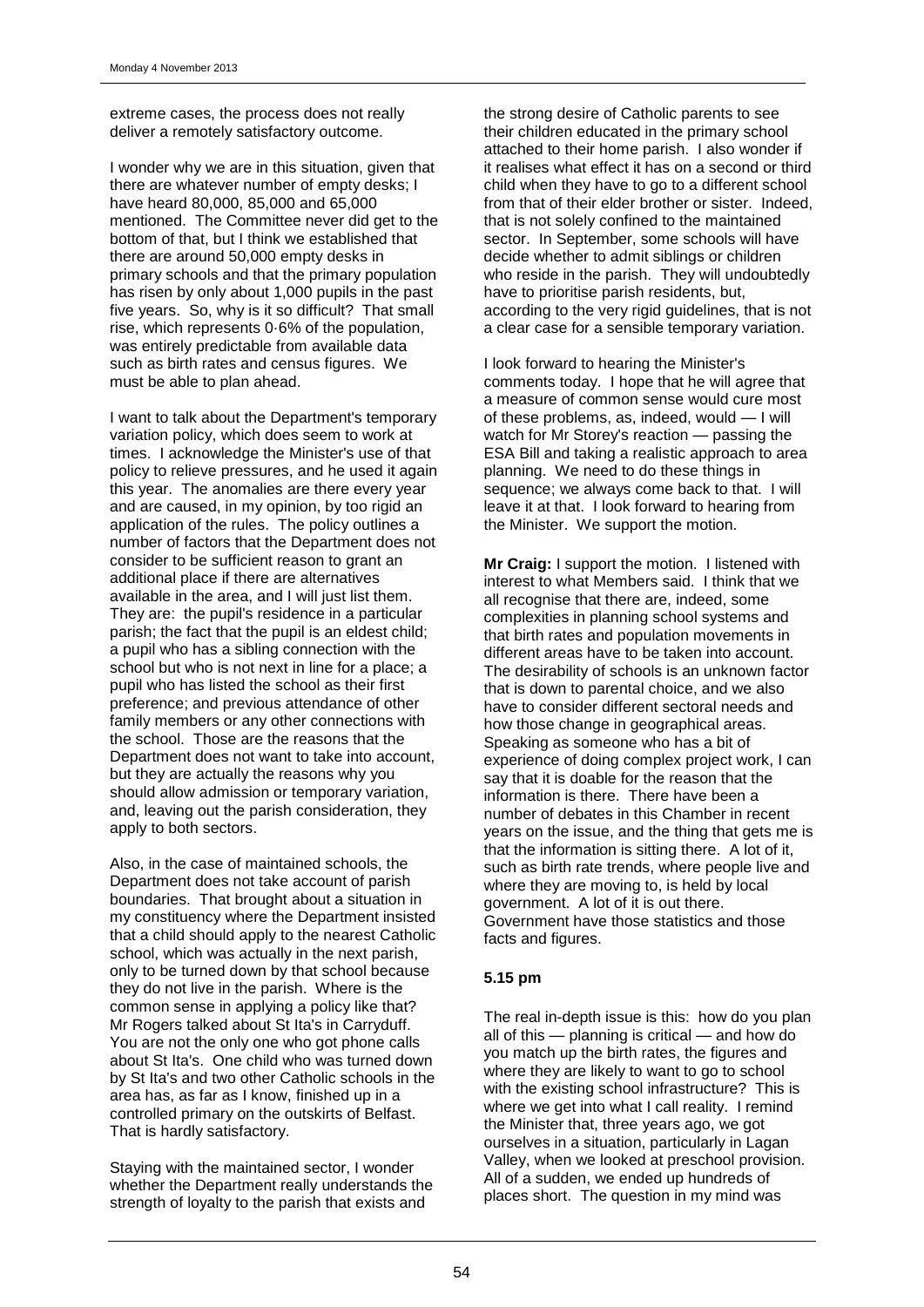this: how did the planners in education allow that to occur? It took three years for that situation to be turned around and fixed. Minister, surely alarm bells should have gone off in somebody's head about the issue of primary school provision. It took three years to fix the preschool issue, and you do not need to be a genius to work out that, all of a sudden, this year, those children started flooding into our primary schools in Lagan Valley, and lo and behold, we found underprovision in primary schools right across Lagan Valley. With the exception of one or two primary schools, all of them were oversubscribed. If that came as no surprise to me, having watched the previous three years' figures, how come the Department was caught out? There is something fundamentally wrong with the way the Department is planning the provision, Minister. I plead with you to look at that and get it fixed, because, if it is not fixed, we will end up with schools closing down and, a few years later, us ultimately going in and building new schools to replace the ones that we just closed. If you do not believe that that happens, let me give you a very clear example of what was proposed in Lagan Valley. About six or seven years ago, a proposal was put on the table to amalgamate four schools in the south end of the town into one because of falling enrolment numbers. At the time, that looked sensible until people started to look at it in more depth. Today, three of those schools are now filled to the brim, and there is only one with underprovision. What would have happened if we had amalgamated those four schools? There would never have been the capacity in the single school to take the pupils that are now there. Thankfully, that never happened, because people with local knowledge intervened and tried to stop that. I now see a similar proposal coming on secondary provision. There is talk about amalgamating secondary schools to create a school with 1,400 pupils, but the figures show that, within five years, —

**Mr Speaker:** The Member's time is almost gone.

**Mr Craig:** — there will be almost 2,500 pupils at that school. Planning needs to be real and local, and it needs to deal with local people and local facts.

**Mr Speaker:** The Member's time is gone.

**Mr Craig:** That is where the system is failing at present.

**Ms Boyle:** Go raibh maith agat, a Cheann Comhairle. I support the motion and welcome the opportunity to speak. All board areas have schools in the primary and post-primary sectors where demand outstrips availability. All schools have an admissions criteria guide. The main criteria that are used to select a child to attend a school include the catchment area and family relationships such as whether any siblings attend.

Parental preference may not always match the end result for some families. In certain schools, enrolment figures can outweigh the admissions criteria. It can be frustrating for many parents when provision is made or priority given to those who attain compulsory school age at the time of admission or whose siblings are already at the school.

Members have given examples, and I have witnessed many situations when it came down to two remaining places, with children from different families having the same priorities. Those schools had to make the hard decision of choosing one child over another. From listening to parents, I know that those decisions can have devastating consequences not just for the family but, in some cases, for the school. When a family has lost out on a place, I am aware of conflicts involving parents, schools, boards of governors and principals, with parents threatening to cut all family ties with a school. The obvious fallout is that a generation of children will miss out on attending a school in their local community.

Recently, I heard from a parent that a principal informed her that, if she sent her child to a certain nursery school, there would not be a place for that child in his primary school. That school is bursting at the seams. It should not be up to any one individual in a school to apply the admission criteria. That should rest with those who are tasked with and delegated the authority to apply a school's admissions criteria properly. They should do that within the guidelines, but that is not always the reality.

I welcome the Minister's work to date to ensure that some schools have been allowed to expand to meet growing demand and increase enrolment. Pragmatically, though, considerable work still needs to be done, and the Department needs to rise to the challenges. I would welcome a review of the current enrolment procedures so that children entitled to provision in their community have their needs met and their families do not have to make lengthy trips to schools that, in certain cases, are 10 to 15 miles away. As a member of the Education Committee, I have raised that issue with the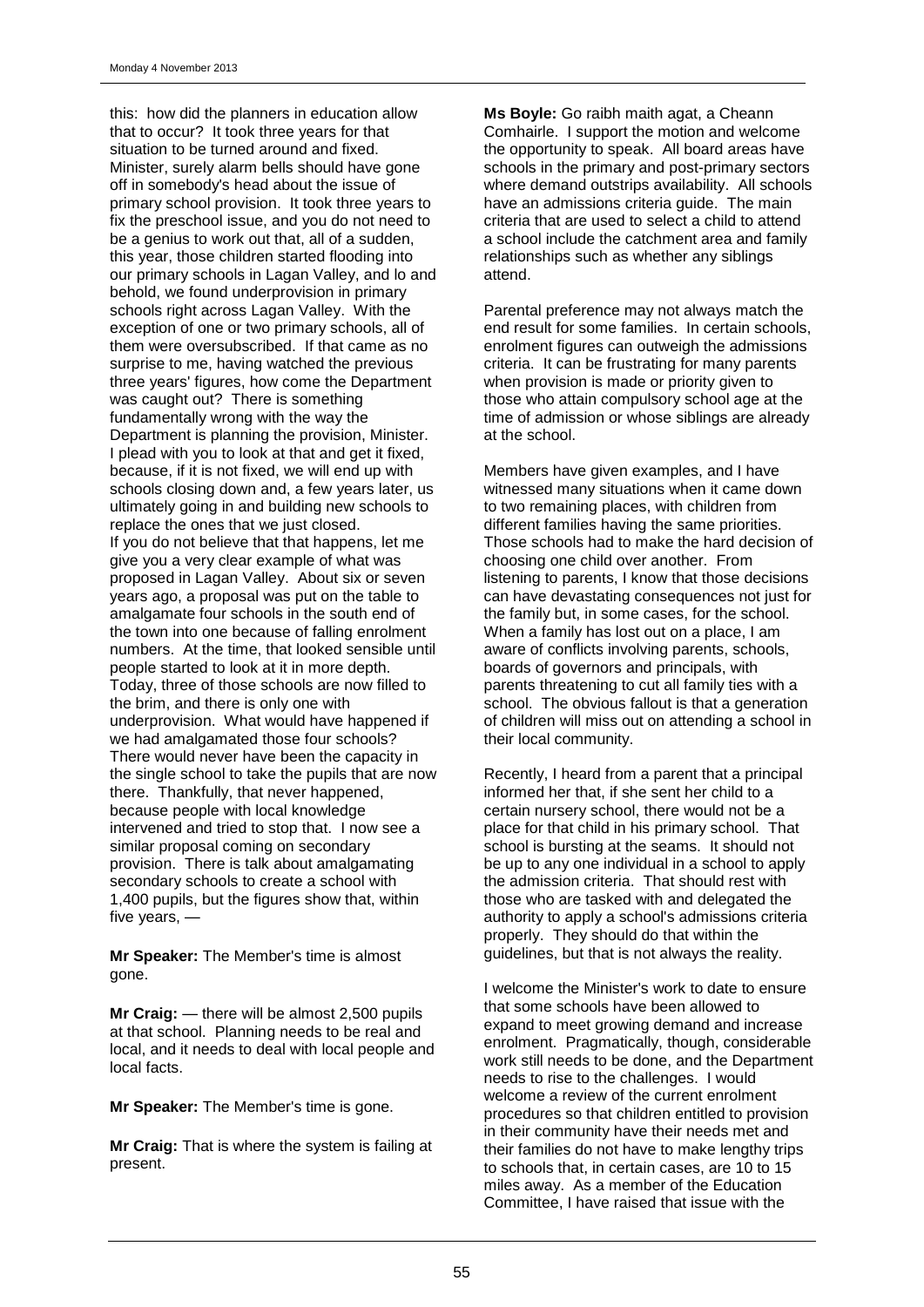Committee and, indeed, with the Minister. I have also raised the issue of the decline of the small rural Protestant schools along the border.

In my own area, the parental preference of some families is to send their children to a school in the controlled sector a few miles across the border in Strabane, as opposed to one that is 15 or 20 miles the other way. Those parents view their nearest controlled school as the one that is two miles across the border. In any review, cross-border provision also needs to be addressed.

Although the motion looks at oversubscription in the primary-school sector, we cannot lose sight of the issues that also exist in the post-primary sector.

**Mr G Robinson:** As someone who represents an area where educational challenges are commonplace, I believe that the debate is a pointer to how we deal with pupil attainment in schools in such areas. There are two oversubscribed schools in my constituency, which means that parents are spending cash that they can ill afford to take their children to schools further away. That only deepens the problems of deprivation. It is, therefore, essential that an attempt is made to fund places in schools that are tagged as being oversubscribed.

The very fact that schools are oversubscribed is proof that local people see them as an essential part of the community because of the high standard of education that they deliver. Enabling children to attend their local school is a real benefit for a deprived area because parents will have additional money that would otherwise be spent on transport. This is a means to protect employment locally and to ensure that children receive the best possible education so that they can maximise their chances of obtaining good employment and help to reduce educational challenges.

I understand that it is not cost-effective for some schools to stay open, but those schools generally suffer a shortage of pupils. The debate is about schools that are oversubscribed. It is essential that our young people learn the basics of education in surroundings close to home, with suitable funding and prospects of ultimately benefiting their local, and the Northern Ireland, economy.

The Minister must review enrolment policy to ensure that our children and their future benefit by attending local schools. I support the motion.

**Mr Sheehan:** Go raibh maith agat, a Cheann Comhairle. Cuirim fáilte roimh an díospóireacht agus roimh an deis labhairt inniu. I welcome the debate and the opportunity to speak in it.

There has been a slight increase in the number of children seeking places in primary schools. There have been some difficulties for children in accessing the school of their choice or, should I say, the school that is the preference of their parents. However, as in a lot of the debates that take place in the Chamber, we should not exaggerate the problem. There are enough problems in education without exaggerating issues that are not really a problem.

The most recent figures inform us that 158,914 children are in the primary education system. Of that number, 865 did not get their first-choice school. That is unfortunate, but it is not a major problem. Sean Rogers effectively dismissed the statistics in a flippant remark to the effect that the 2% who do not get their first choice have been in touch with him.

It is unfortunate that not every child gets the school that is the first choice, but it is only a small percentage overall. Of course, we should always seek to make improvements to the system, where and when we can, because, although statistics tell a story from a certain perspective, they do not convey the disappointment or anguish of the parents whose child cannot get enrolled in a local school. Furthermore, statistics do not tell the full story of the inconvenience for parents whose child may have to travel a considerable distance to attend another school. Nevertheless, it is difficult to envisage a system in which the preference of parents can be guaranteed at all times. Unfortunately, on some occasions, that will just not be possible.

Jonathan Craig spoke about examples in his constituency whereby proposed planning for schools, had it taken place, would have resulted in chaos and mayhem. However, the fact is that that did not happen. The system has been flexible and agile enough to take local difficulties into account and, on most occasions, that happens.

**Mr Craig:** I thank the Member for giving way. As for flexibility, in Lagan Valley, ESA not being implemented created the inertia in the education system, which has now been rectified by the population increase. It was not good planning or listening to locally elected Members or anyone else that allowed schools to be maintained; it was a lack of inertia in the system.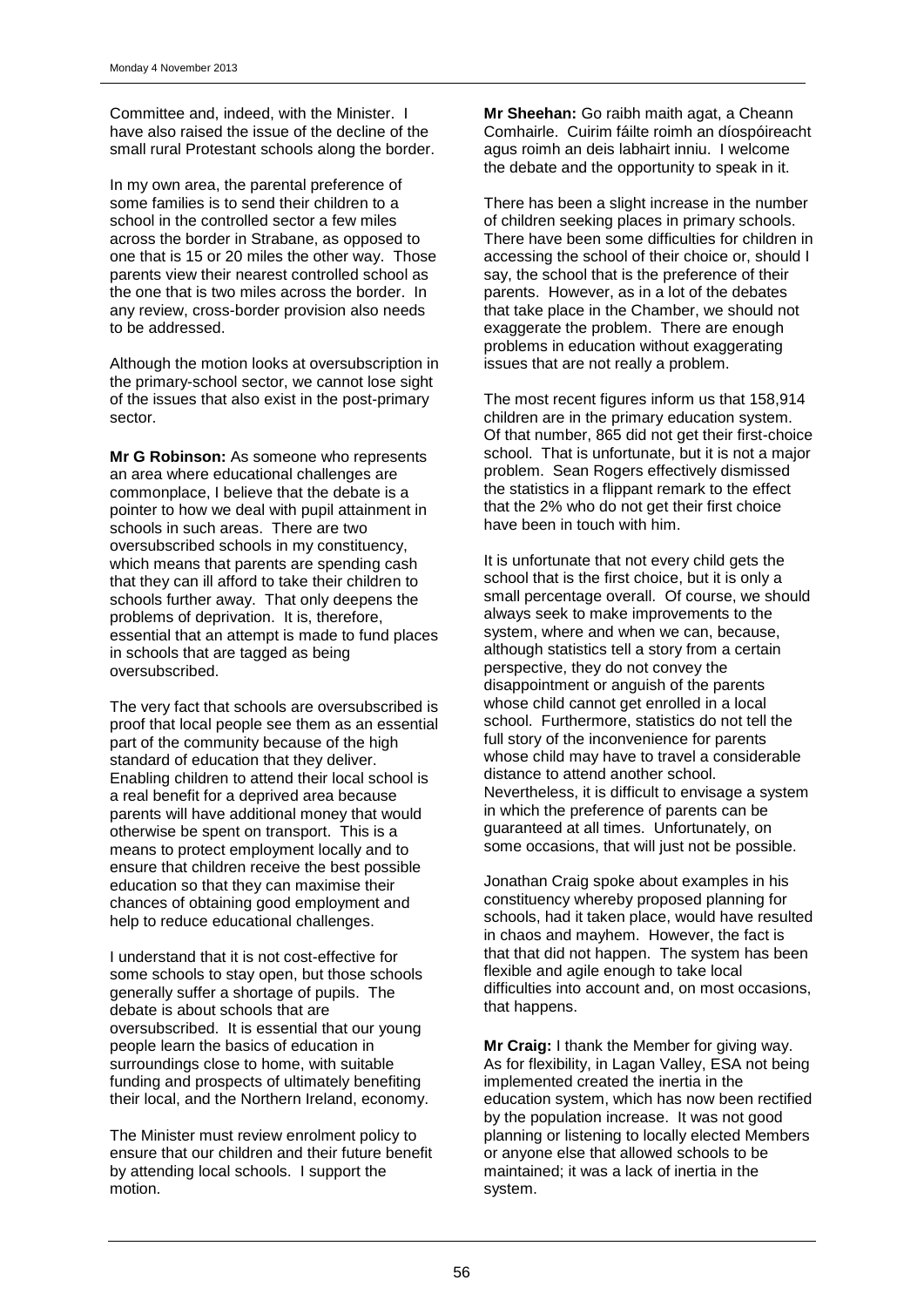### **Mr Speaker:** The Member has an added minute.

**Mr Sheehan:** Go raibh maith agat, a Cheann Comhairle. I thank the Member for his intervention. I am not qualified to speak about issues in his constituency, but I will reiterate the figures. Around 600 children out of nearly 160,000 did not get a place. That is not bad going by any standards. If the Minister were to get a report on how he had done, I would say that it would be "excellent so far". Perhaps there could be slight improvement, but it would be very difficult.

### **5.30 pm**

The way to address this issue is through the area planning process. It is through area planning that we are most likely to identify the projected need in any given area, and it is in the context of area planning that schools should be allowed to grow and expand.

**Mr D Bradley:** Go raibh maith agat, a Cheann Comhairle. Éirím le tacaíocht a thabhairt don rún seo. I support the motion.

The best way to illustrate the issue is by reference to examples of what is happening on the ground with individual schools. I have been approached by a number of schools in my constituency, including St Brigid's in Glassdrummond and St Patrick's Primary School in Crossmaglen. The board of governors of St Brigid's tells me that it is extremely concerned that it can admit only some of the children in its catchment area and has to refuse others. However, all those children are part of the local parish and community. Children are being separated from their peers at a very important stage in their development.

The board of governors also expressed concern about the distances that some children will have to travel. Indeed, the principal has been in correspondence with the Department over a number of years and has achieved temporary variations, one in 2012-13 and another in 2013- 14. In 2013-14, a temporary variation was granted to admit 22 children, but, unfortunately, that left eight children who wanted to attend the school but who did not gain access. The baptismal records from the local church clearly indicate that there were 42 baptisms in 2011, and the likelihood is that all those children will be seeking places in the local primary school. There is also substantial house building in the area, so it is very clear that the trends are there. Where there are strong trends, the Department

needs to respond to them in an adequate way and not just by temporary variation.

The capacity of St Patrick's Primary School in Crossmaglen, based on the number of classrooms, should be 377. The current admissions number is around 305. Obviously, the school wishes to assert that it has the capacity to admit all the pupils who apply but, unfortunately, is unable to do so. One of the criteria for admission to the nursery in St Patrick's is that children are admitted ahead of others if St Patrick's is going to be their feeder primary school. It seems unfair and illogical that children are being denied access to the feeder primary school that, one year previously, was the same primary school that was the basis for their admission to the nursery.

Despite being acknowledged as an area of social deprivation, Crossmaglen is a very vibrant area with a strong proud people. It has a great sense of community and collegiality, and there is great support for the local school. There is a deep sense of unfairness when children who live within a few hundred yards of the primary school do not gain admission to a school that their relations, neighbours, family and parents attended and instead have to attend another primary school that is sometimes in the region of three to six miles from their home.

St Patrick's Crossmaglen is a growing school. The Minister will know that; he has visited it. Over the past five years, enrolment has grown. The school has increased by over 20%, and temporary variations have been granted in three of the past four years. So, obviously, there is a very clear trend there, and the Department needs to respond to it.

Both schools wish only to be in a position to admit children who are within their catchment area. They are not seeking to take pupils from any other primary school. So, I ask that common sense prevails in these and all cases and that the Department recognises the trends in population and attendance and responds appropriately to them.

**Mrs Dobson:** I also welcome the opportunity to speak to the motion. I know that I am not the only MLA who has been contacted by bewildered parents who have previously been given the news that no place was available at their local primary school for their child.

The House is often told about the endemic problem of empty school places. It is a problem for the current Minister in particular, as it has come to the fore under successive Sinn Féin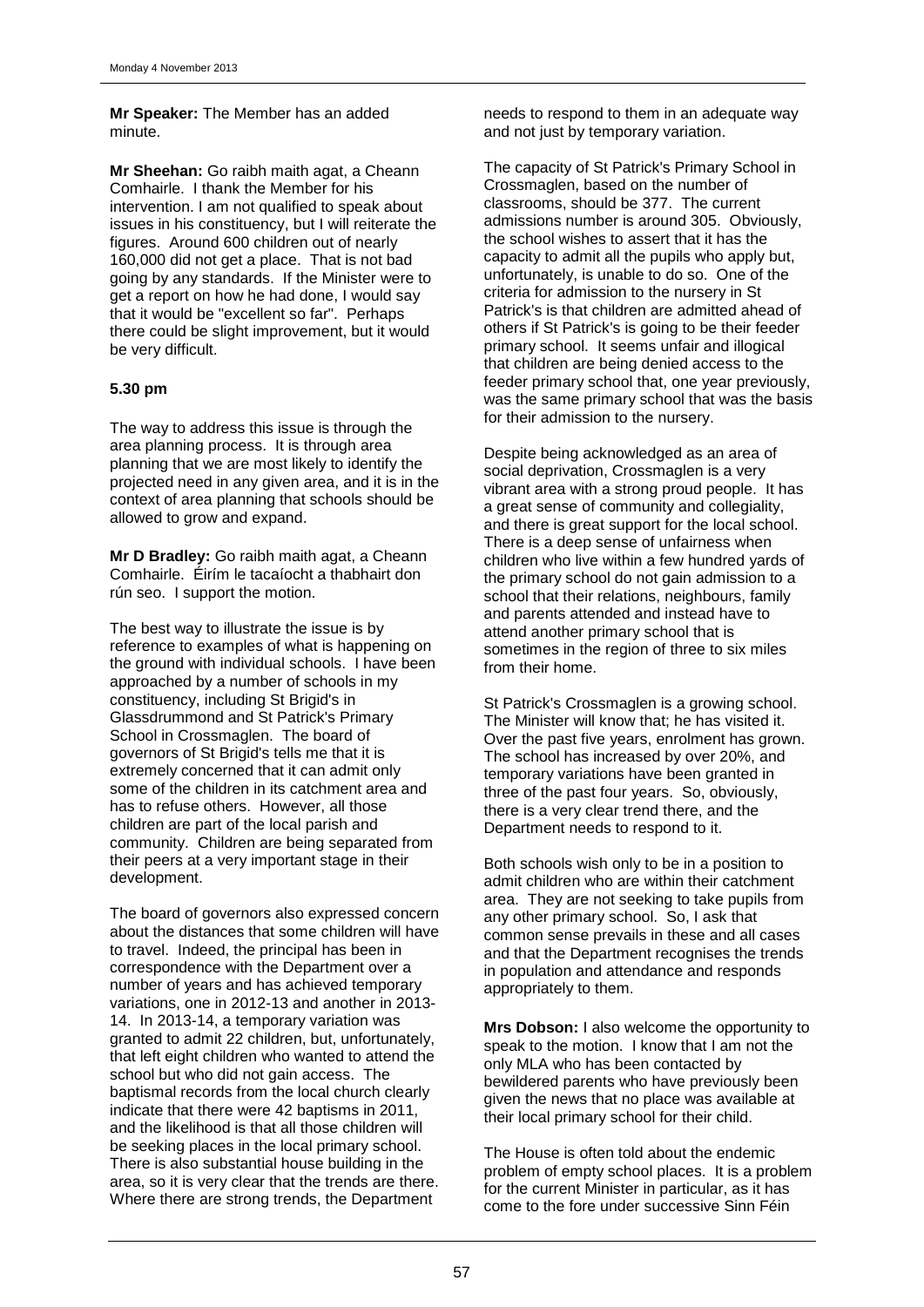Ministers. Yes, our school estate is unbalanced, and the area planning process could, and should, have been the major solution to that. Unfortunately, as it has transpired, the process that is in operation is almost as inept as the way that the Department first handled it. So, yes, there is a problem with empty spaces, but, as the motion states, there are also schools that are coming under greater pressures as local demand increases. It is really not that difficult a logic to understand. Local children should, of course, not only be entitled to a place at their local primary schools but actively accommodated to attend them. I accept that some primary schools are under greater demand than others and that there are cases where, for whatever reason, parents prefer to send to children to other schools. Naturally, those cases are more difficult to accommodate.

Therefore, I will keep most of my comments to local children not being awarded places at their local school. I will raise the case of one specific school. Last year, Donacloney Primary School had a P1 admission number of 30 pupils and an approved enrolment number of just over 230. The Minister will be well aware that, over recent years, places at that school have been coming under greater strain. Therefore, the Southern Education and Library Board produced a development plan that proposed increasing the school from eight classes to nine. Yet what did the Minister do? He rejected that proposal. His excuse at the time was to say that increasing the approved enrolment number would have had the potential to impact adversely on other schools in the area. The Minister will be able to confirm this, but is it not the case that, before making any development proposal, education and library boards are required to consult any schools that may be affected by the proposal? Of course, had it been the case that any of the children who were unsuccessful in getting a place at Donacloney were at least able to have been accommodated locally, some of the local anger would have been lessened. However, that was not the case. Why, Minister, did parents have to look as far away as Hillsborough for available places?

Donacloney is only one example. Others are facing the same problem and are getting treated in exactly the same way by the Department. There is a stubbornness in the Department of Education. I am not exactly sure to what extent his senior officials contribute to this attitude, but we have a Sinn Féin Minister who frequently points the finger of blame but rarely listens to genuine proposals. He may stand up here today and tell us that oversubscribed schools are a relatively isolated problem but that, on the whole, there are more

spaces available than young people to fill them. That may be the case, but, very much like his posturing over the provision of preschool places, it often comes down to a postcode lottery. Unless those excess places exist in the towns and villages that have oversubscribed primary schools, it is a total irrelevance to even mention them.

As I said earlier, it should not be a difficult logic to grasp. Primary school place provision should reflect local demand. If demand exceeds supply and there are no other schools in the immediate location, why, circumstances permitting, should schools not be allowed to increase their enrolment? It is simply indicative of the stubbornness of the Department. It does not suit its skewed outlook, and it is about time that the Department recognised the damaging impact that this is having on some of those local families unfortunate enough to find themselves a victim of it. I support the motion.

**Mr Allister:** I declare the interest of being chairman of the board of governors of Moorfields Primary School. Indeed, I will use Moorfields to illustrate some of the points that I want to make in the debate. It is a rural school about five miles east of Ballymena, serving a large rural hinterland. Its experience demonstrates the need for maximum flexibility with enrolment. It generally has an enrolment of about 200 or 210, with seven classes, but at the end of June this year we said goodbye to a double P7 class, because seven years ago flexibility was permitted to deal with a particular spike in demand. We were permitted to cater for two P1 classes at that point, and that worked itself right through the school. That meant that many local parents did not have to be disappointed when it came to being able to send their children to what they saw as their local school.

I question and wonder whether, if that situation had arisen in 2013, not in 2006, those parents, under this Minister, would have been disappointed, because the rigidity and necessity of control is such that their parental choice, which seems in every sphere to mean virtually nothing to the Minister, would have ranked so lowly. It is important that, in a school situation, where you have unexpected ebbs and flows, the school itself, which is seen by the locals as the hub of their community, can and should be able to accommodate their needs. It worked magnificently for Moorfields — yes, it required flexibility by staff, squeezing accommodation and all those things — and delivered to the parents the service that they require and are entitled to expect. That is how it should be, but I fear that under the present regime things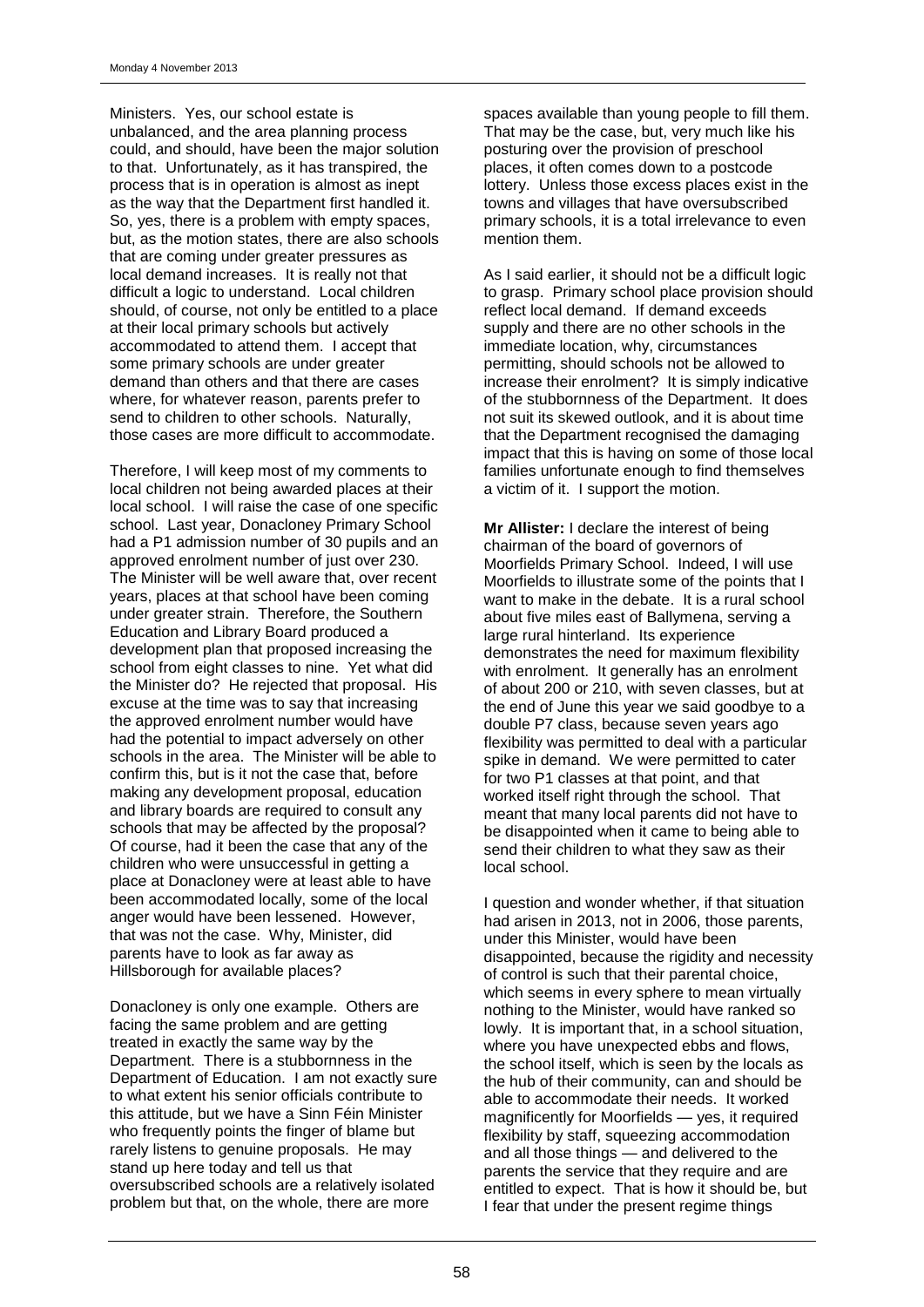would not be so. Indeed, it seems to me that the control mentality and the driven agenda are such that, very often, common sense is driven out the door.

I will illustrate that with another situation in another country school in the north-eastern area, Culcrow Primary School in the Aghadowey district. Five years ago, Culcrow Primary School was on its knees. It had something over 30 pupils. It was facing closure. Today, having got a new principal who pulled it up by the bootstraps, it has in excess of 80 pupils. It is growing year on year, yet, under another ambit of the Minister's policy, the culling of the small schools subsidy, he is set to remove £42,000 from that school. What is that going to do to a school that has proven its capacity to grow and be a success and that is bringing a tremendous reformation to education in that country district? Suddenly, all of that is to be put at risk by the top-slicing of £42,000 of funding. That means at least a teacher. It probably also means a classroom assistant. That means that a school that is currently in an upward growth cycle is about to be curbed and sent back into the downward spiral from which it previously rescued itself.

That is why I say that you need both flexibility and common sense if we are going to have an education system that works and delivers.

### **5.45 pm**

**Mr O'Dowd (The Minister of Education):** Go raibh maith agat, a Cheann Comhairle. Fáiltím roimh an deis an t-ábhar tábhachtach seo a phlé inniu, agus gabhaim buíochas leis na moltóirí ar an taobh eile den Seomra as an rún seo a chur os comhair an Tí. I welcome the opportunity to debate this important topic. I thank my colleagues, the proposers from across the Floor, for bringing the motion before the House.

The motion was introduced by Mr Storey, who went on to lambaste me about my failure to carry out policies — clueless, confusion — and say that nothing in the Department was working properly. Look at the motion: it calls on the Minister of Education to

*"review the current enrolment procedures to ensure that all children are able to attend their local schools."*

The motion does not present a DUP proposal on how we ensure that all local children attend their local school; it calls on me, as Minister, to do that — the person who, he spent the

opening part of his speech telling the world and its mother, cannot run the Department. That seems a wee bit of a contradiction in the motion, but we will return to that as we move on.

I would like to see the day when we come into the Chamber and Members propose motions that actually set out a proposal on how to do something and how they would resolve the issue that causes them concern. Mrs Dobson, two minutes into her speech, suggested that I would stand up and tell the House that everything was OK and did not need changed even though it did need changed. So I waited, in the last three minutes of her speech, for her to tell me how I should change it. Alas, in the last three minutes of Mrs Dobson's speech, there were no proposals on how to change the system that, she says, is so deeply flawed.

**Mr Storey:** Will the Minister give way?

**Mr O'Dowd:** I will come back to you in a minute.

Perhaps we need to reach that stage. I think that some of you have been in opposition for too long. For too long, you have got away with saying what you believe to be wrong with the situation, when, really, you need to put forward proposals that, in your opinion, would rectify the situation. Every time you make a decision, particularly a political decision, somebody will agree with you and somebody will disagree with you. That is fine. Every time you put forward a proposal, somebody will agree with you and somebody will disagree with you. When you are dealing with the admissions process for 850-odd primary schools — 24,000 individual cases each year — and you change that system, I guarantee now that at least one person will disagree because their child has been affected by the change in the system.

**Mr Storey:** Will the Minister give way?

**Mr O'Dowd:** The difficulty for Members opposite is this: they do not wish to make a decision, because they have not got the proposals to make the decision. They have been in opposition that long that they have got to the position where they listen to the last lobby through the door. The position of the last lobbyist through the door is their position. They will defend that position, put forward proposals and amendments on that position and say, "That is our position now". The difficulty with that is that the next person coming through the door might have a different opinion. I am happy to give way to Mr Storey.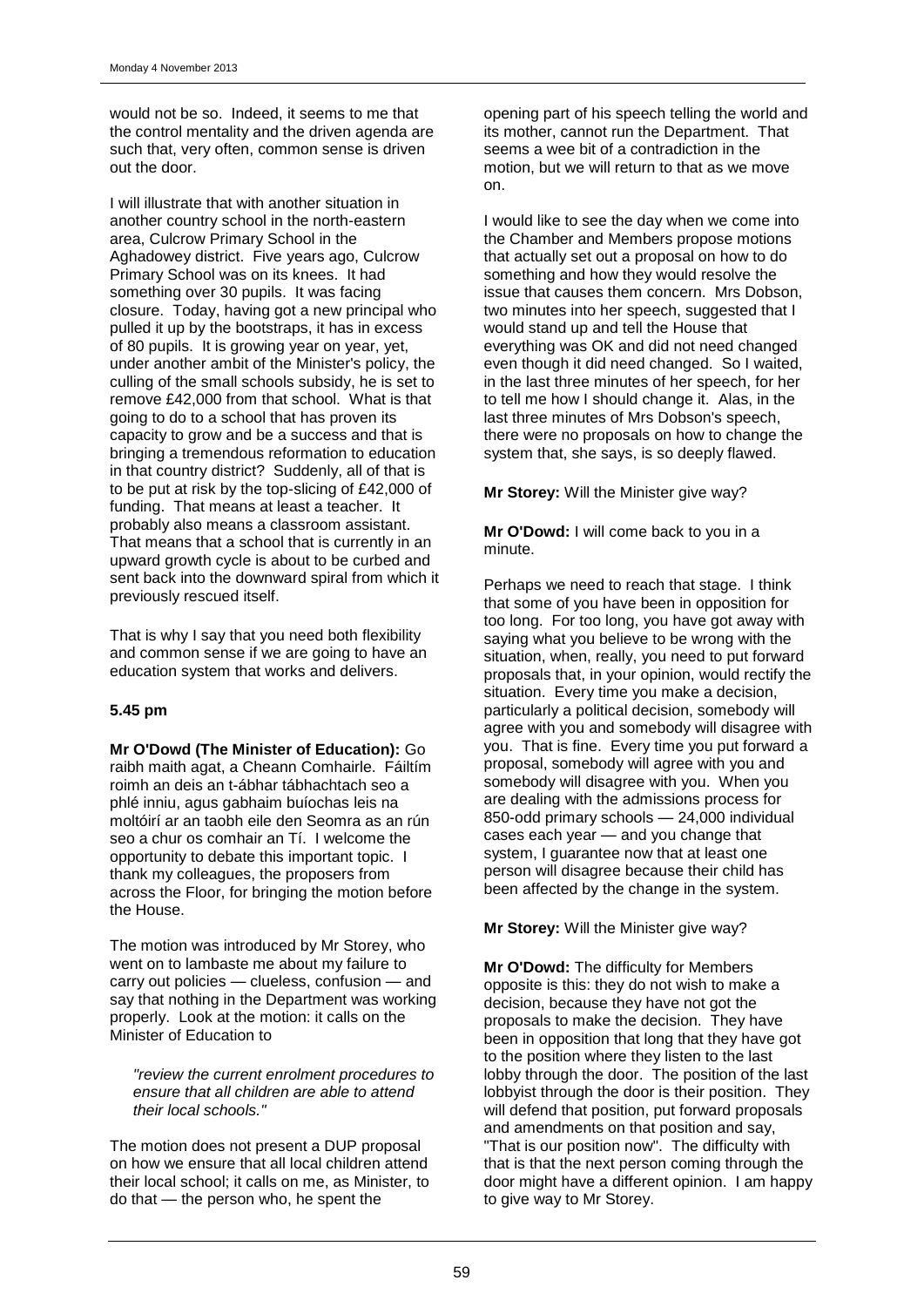**Mr Storey:** Is the Minister telling the House today, in the light of the lecture that he has given us, that, on computer-based assessments, the Department got it right; on levels of attainment, the Department got it right; on the common funding formula, the Department got it right? If he is, he really is not living in the real world. He is the Minister, and he knows that he is in the wrong.

**Mr O'Dowd:** On computer-based assessment, the providers did not get it right. We are now going through that.

Not only have I proposed levels of progression, but, let me think, the Education Committee agreed with the levels of progression and sent them to the House having agreed them. So, the Education Committee —

**Mr Storey:** You brought them —

**Mr Speaker:** Order.

**Mr O'Dowd:** The Education Committee agreed with my proposals on levels of progression and passed them through to legislation. I believe that the Member is the Chair of the Education Committee.

The common funding formula is out to review. I spent my weekend off studying the DUP's response to the common funding formula. I was no more enlightened at the end of the weekend than I was at the start of the weekend in relation to a contrary proposal from the DUP on that matter. I plan to spend my next weekend off in a more productive fashion.

The motion asks the Assembly to note the increase in the number of children who are seeking a place in primary school. The figures produced by the Statistics and Research Agency show that the number of children starting school has, indeed, risen, but it appears that this trend has already plateaued, with projected figures showing that the number of children due to enter primary school over the next five years will remain stable at around 24,000 a year.

The motion also calls for a review of the current open enrolment procedures to ensure that all children can attend their local primary school. We are dealing with figures of around 24,000 a year. I have never distanced myself from the 80,000 empty school desks figure. It is an accurate figure that we need to deal with, and I believe that we can do so through area planning, which is proceeding to plan. It is not about providing a list of schools for closure, but

it comes back to this point: when you are in a position to make decisions, you have to make decisions. Not everybody will agree with my decisions, but, if you disagree with them, come forward with an alternative because I would be keen to listen to it.

I listened to several Members speak about individual schools in their area, which, I suspect, is them producing a press release for their local paper. They will be able to get up and say that they defended St Patrick's in Crossmaglen, St Brigid's, Donacloney Primary or the schools in North Antrim that Mr Allister referred to and that they told the Minister that the numbers in those schools had to increase. That will all look very well in the local paper, but what you did not provide me with was this: what schools in your area do you want me to take the pupils out of? If I am to increase pupils in St Patrick's, in Dollingstown or Donacloney or your local school, you need to give me a list of schools that you want me to take pupils out of. If we are to continue with a 24,000 intake every year, the pupils have to come from somewhere. So when you are writing your press release for this week's local newspaper on what you told the Minister, include an extra wee paragraph and list the schools that, you suggest, the Minister take the pupils out of so that they can be sent to your local school instead. That would be a very interesting press release. You stand up in here and identify the pupil numbers of individual schools, but the pupils have to come from a school in that locality. I suggest that as the way forward for your media strategy this week.

Legislation requires the Department to set enrolment and admission numbers for each school. The numbers are set each year in consultation with boards of governors, CCMS and the education and library boards. The open enrolment policy was brought in to enable parents to express their preference for the school that they wish their children to attend, and, in the vast majority of cases, it works. Over 96% of applicants in the 2013-14 academic year got a place in their first preference school. I am happy enough to go with the motion and review the enrolment policy, but, when reviewing it, I want to be assured that we hit at least 96% because, if we change it and do not hit 96%, it will not have been a change for the good. In fact, over 98% of children have been placed in their first, second or third preference school.

As part of the open enrolment policy, the Department is responsible for setting admission numbers for each school. We do that by taking account of the teaching accommodation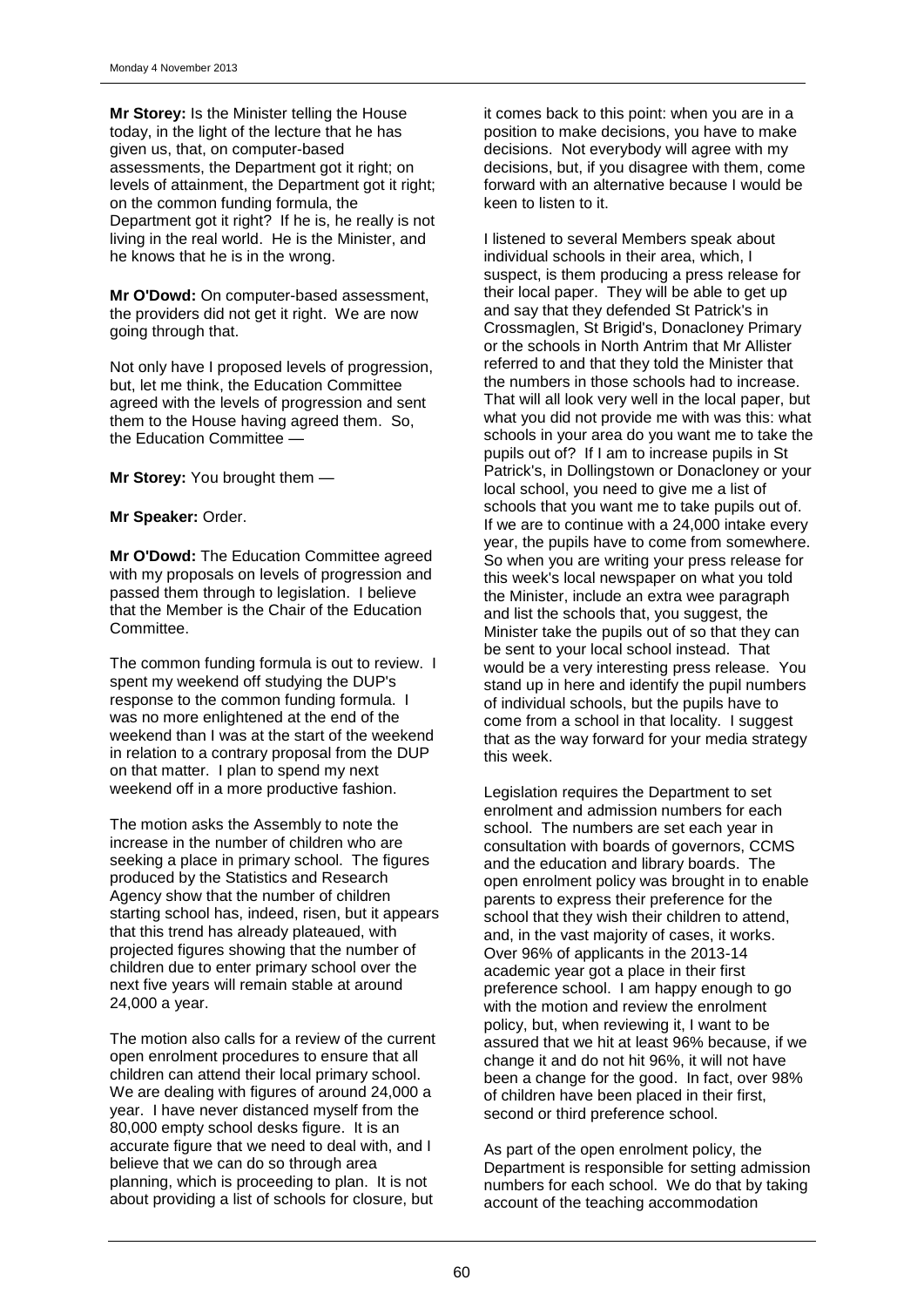available and the physical capacity of the school. This is a straightforward process, and most schools can work well within their allocated number. The difficulty arises when schools receive more applications than they have places. Under the current legislation, schools are required to set and publish criteria that will be used to determine which pupils to admit in the event of a school being oversubscribed.

Setting criteria is the responsibility of the school. The criteria must be clearly defined and defensible because parents have the right to appeal to an independent tribunal if they consider that the board of governors did not apply or correctly apply its published admissions criteria. Local admissions criteria are down to the board of governors, who come from the community. Different boards of governors may have different definitions of local, but I have challenged a number of schools that have come to me looking to increase their numbers, saying that wee Jonny and Jane live very locally and cannot get in. When I go through the addresses of all the other pupils, I identify children who travel in from other areas, so I ask the school how, if one of their main criteria is that wee Jonny and Jane who live locally should get into the school, a pupil travelling for three or four miles got in ahead of them. The response might be, "Well, we need to get people in. There are numbers; that is our catchment area". I will ask, "Which is it? Is it numbers, pupils or the local area?". At the end of the day, it is boards of governors that decide. If wee Jonny and Jane cannot get in and children from a greater distance away are being allowed in, it is the admissions criteria of the school that are at fault and not the legislation.

As regards the admissions criteria set by schools, the Department has no role in the process other than to provide advice. I believe that, if a school sets its criteria correctly, most children will be allocated a place at their local school and the problems that we have encountered, particularly in the last year, with schools having to approach the Department for temporary variations to accommodate children that their criteria rejected will be resolved. It has been suggested to me in previous correspondence that the Department should take responsibility for setting criteria across the board. That would require a change in legislation and a standard set of criteria that may not meet the priorities and local circumstances of each and every school.

In September, my officials, along with representatives from the education and library bards, held a series of workshops with all primary school principals and boards of governors. Members were invited. The purpose of the workshops was to discuss the admissions process and the role of boards of governors in that process and to support them in drawing up admissions criteria that are fit for purpose and reflect the needs of individual communities.

Various Members referred to the temporary variations process, which we have used this year. We received 1,050 applications for temporary variations, 637 of which were granted. Mr Allister referred to what happened with his local school in 2006, which perhaps relates to development proposals. We say to schools that come forward with temporary variations regularly that, if there is a regular oversubscription to your school, the best way to deal with that in the long term is through a development proposal that can deal with all the issues.

**Mr Storey:** Will the Member give way?

**Mr O'Dowd:** Just give me one second.

A development proposal has to go through the processes and be advertised. The final decision is mine. I make that decision on the basis of the evidence presented to me by my departmental officials. It takes into account all the issues relevant to the area. It comes back to the point that I raised at the very start: if I increase the numbers at one school and do not take into account the effect that will have on the other schools around it, that decision can have a very serious and detrimental impact on other schools in the locality. As regards Donacloney, there is a school in that vicinity with only 50 pupils in attendance. If I were to increase numbers in Donacloney and not take that other school into account, I suspect that I would receive a delegation asking me what will happen to that school. So, we have to take into account all the numbers around the school.

I think that Mr Storey wants back in.

**Mr Storey:** In the case of Donacloney, why, as the Member said, did you, as Minister, reject the development proposal after the education and library board had recommended it and gone through the consultation process?

**Mr O'Dowd:** I suspect that, sometimes, it is left to the big, bad Minister to make the negative response. In fairness to the boards, they recognise the fact that the final decision is with the Minister. They go through their processes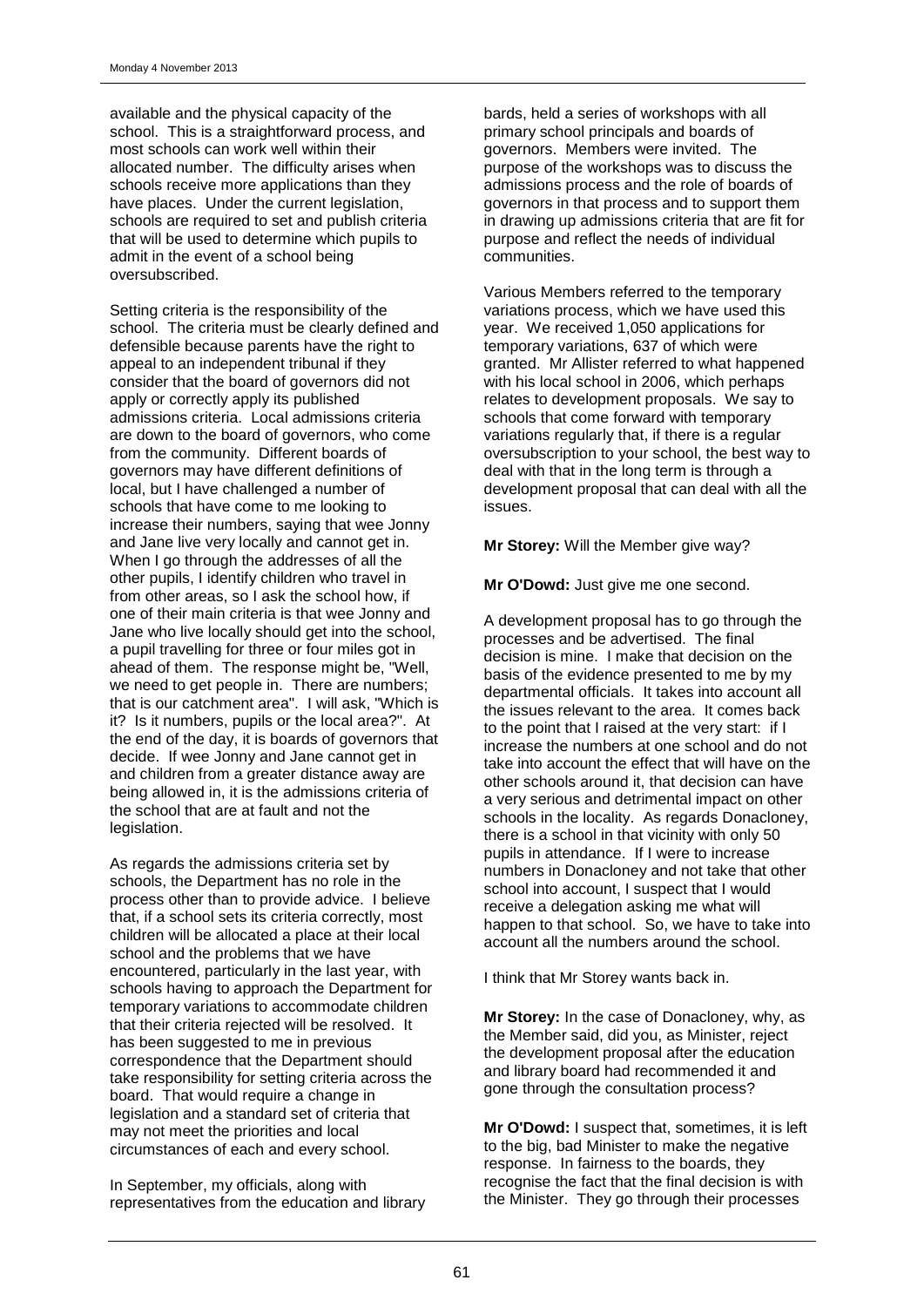and present an argument to the Minister. It is up to the Minister to agree with it or not, but that is the process. The process was followed correctly in that case.

I want to refer to Mr Allister's local school. He suggests that the process that that school went through in 2006 might have been looked at differently by this Minister. This Minister works under exactly the same legislation as was in place in 2006. There has been no change to the legislation. I have to look at a development proposal or temporary variation through that lens and come to a decision as to whether or not a school should expand. I am not sure what you mean by that. What is your local primary school called?

#### **Mr Allister:** Culcrow.

**Mr O'Dowd:** Culcrow. I have not removed the small schools subsidy. There was a proposal in the common funding formula review from Sir Bob Salisbury. However, I have not removed it, so I am not sure what you suggest by that.

In conclusion, what I say to Members is this: when you are dealing with around 24,000 applications every year and you introduce a formula or criteria for entry into a school, you will ultimately run into a number of difficulties in not meeting the circumstances of individual pupils or families. That is the reality of the situation. I believe that the formula and the legislation that we have in place is working well, with 96% getting into their first preference school and 98% getting into their second or third school of choice. Of course, I have no difficulty in reviewing it to ensure that we increase that rate and, if there are any anomalies in the system, that we identify them and move on. As I said at the start, however, it would be nice to come into a Chamber where somebody comes forward with a thought-out proposal rather than simply coming in and telling the Minister that he does not know what he is doing but asking him to go and review it to see whether he can find a solution to the problem in the first place.

#### **6.00 pm**

**Mr Newton:** I thank everyone who took part in the debate. Generally speaking, it was moderate and even-tempered. Members expressed their concerns for their constituency, though this is a problem that is not tied to one constituency. When children approach those first formal steps to get into the system of education, two concerns face parents, and those were highlighted across the Chamber.

The first is that parents want their child to get into the school of the parents' first choice. The second is that they want their children in a school where classroom numbers are manageable. The solution to the second concern seems to be so simple that it is only common sense, and common sense was highlighted during the debate rather than rigid dogma, which is, perhaps, being applied. The way to deal with overcrowding is to add classrooms and hire some of the 240 teachers supported by the OFMDFM initiative for a fixed period.

The formative years of a child's education are vital for their success in their future education, academic success in later years and success in their future employment, whatever that may be. Building a positive relationship of trust between teacher and pupils in the very early years in a class of manageable numbers is essential for future educational success. It is critical that teachers are in a classroom that has a manageable number and where they can deliver the quality of education that we want. It is critical that the teacher is able to perform his or her task in a professional manner.

The squeeze in primary school places comes from a rising birth rate. I accept that a rising birth rate is not common the whole way across Northern Ireland, but there are areas in Northern Ireland where there are significant rises in the birth rate that must be taken into account in the planning situation. Mr Storey highlighted one of those situations in my area of east Belfast, where, three schools having closed, a newbuild school was promised. In fact, there were two newbuild schools: Strandtown was promised as a newbuild school by your predecessor, and Victoria Park Primary School is supposedly a newbuild school. All the figures indicate that there is going to be a 14% rise in the birth rate. There was a 14% rise over the past five years, but, all of a sudden, the 14 classrooms that the BELB proposed were reduced to 12. All of a sudden, on 10 October, the principal receives a letter saying, "By the way, principal, your admissions number has been cut from 60 to 50". Given the circumstances, where is the common sense in that?

The Minister, responding to a question from Lord Morrow on 4 September, which was just a few weeks ago, confirmed that 150 children in the controlled sector in the Belfast Education and Library Board area did not get their first choice of primary school, and 72 in the Catholic maintained sector did not get their first choice over the past five years. Let us examine the 150 who did not get their first choice. The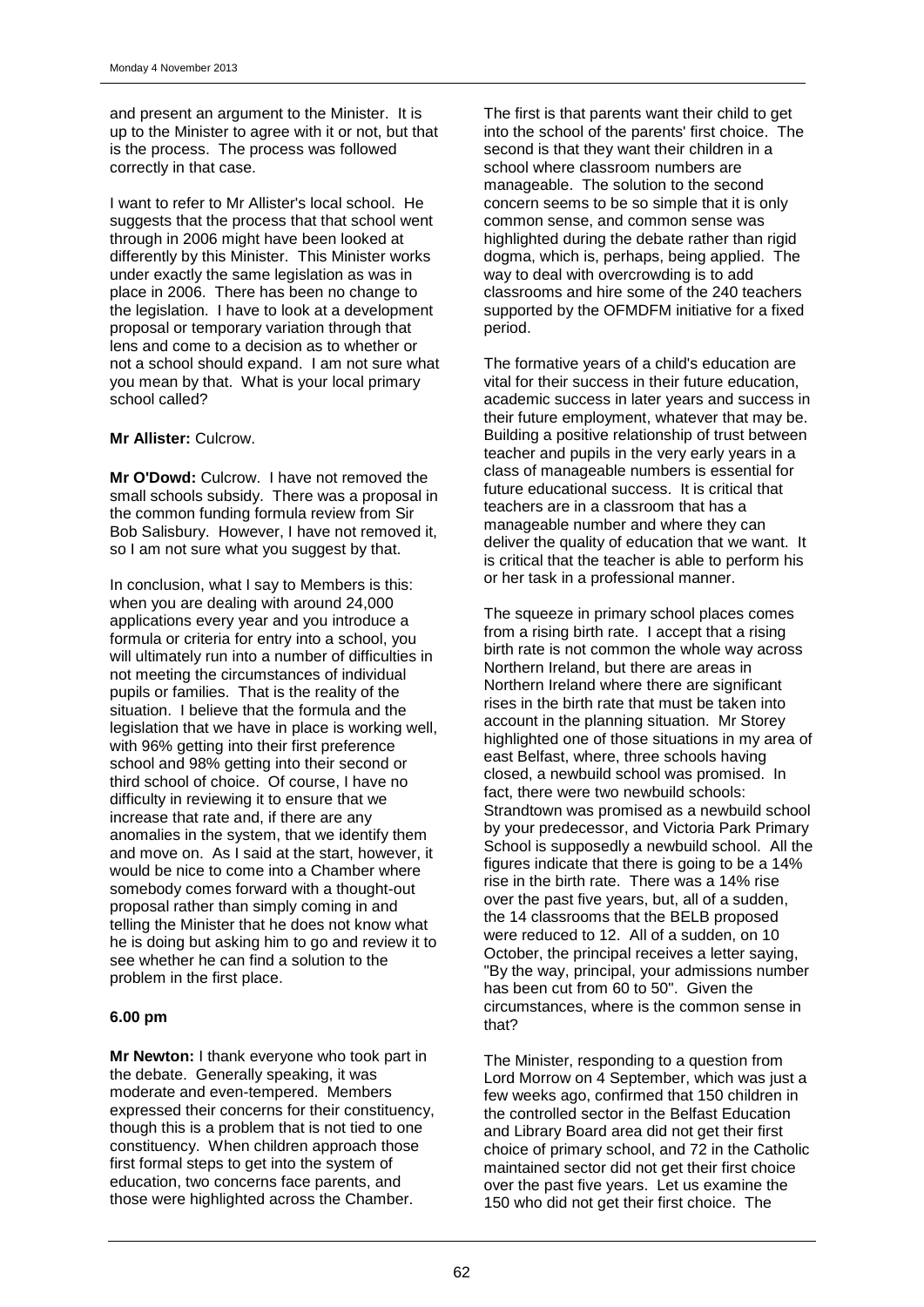Minister made much of the statistics. A total of 62 of those pupils who did not get their first choice were in East Belfast, the constituency where the 12-classroom primary school is to be built instead of the 14-classroom one. In East Belfast, 45% of children did not get into their first-choice school. The general trend in the number of children aged nought to four years in Northern Ireland is upward, and all the statistics indicate that.

I turn to some of the points that have been made by Members. Minister, the debate, as I have said, was extremely moderate. Real concerns were expressed by Members about schools in their area, recognising that areabased planning is a difficult and complex task. However, it is not, Minister, made any easier when your immediate response is to defend the status quo.

The Chairman of the Committee outlined a way forward. I have no doubt that, when you check Hansard, you will see that. His interest in this area goes beyond politics: he has a passion for the education of children and for the education system of Northern Ireland. He dropped the bombshell about Ashfield Girls' High School. A few months ago, representatives of the BELB were going around telling the schools in second-level education that they were going to lift the cap. Now, Ashfield Girls' High School is to have a reduction in numbers.

**Mr O'Dowd:** Will the Member give way?

**Mr Newton: I am happy to give way.** 

**Mr O'Dowd:** I am not aware of the letter, and I have asked my officials to look into that in further detail. If Members could pass me a copy of the letter, I will investigate that further. I am happy to engage in more detail with Members about that matter.

**Mr Newton:** Mr Hazzard supported the principle of children attending local schools. He said that he supported area-based planning and felt that locally based solutions were necessary. I do not think that anyone in the Chamber would argue against that. In fact, that is what people were arguing for. In the BELB area — you know the situation in that board, Minister locally based solutions are denied because locally based political representatives are refused the opportunity to take part in the debate on policy. That is because you have excluded the four eligible nominees from Belfast City Council. In the South Eastern Education and Library Board, decisions are being taken without any input whatsoever from

politicians. There are three commissioners who were appointed years ago, and no attempt has been made to rectify that situation. Every decision on a school in the South Eastern Education and Library Board area is made without any local representatives having a voice. That, Mr Hazzard, indicates that there is not the local input that is necessary.

I have great respect for Mr Rogers because of the professionalism that he brings to the debate due to his background in education. He said that the first steps in education represented a major milestone in a child's life, as well as for parents. He made the case for rural schools and the need for a joined-up approach. He gave examples and emphasised the need for strategic planning. That is something, Minister, that Members seem to have identified, but they cannot see that that strategic approach is being put forward.

Mr Danny Kinahan, the Deputy Chair of the Education Committee, treated us to his jigsaw analogy. It was a very good analogy.

**Mr Speaker:** The Member's time is almost gone.

**Mr Newton:** I accept all his points about the overall picture. I apologise, because very good points were made by a succession of Members across the Chamber.

*Question put and agreed to.*

#### *Resolved:*

*That this Assembly notes the increase in the number of children who are seeking a place in primary schools; and calls on the Minister of Education to review the current enrolment procedures to ensure that all children are able to attend their local schools.*

*Adjourned at 6.10 pm.*